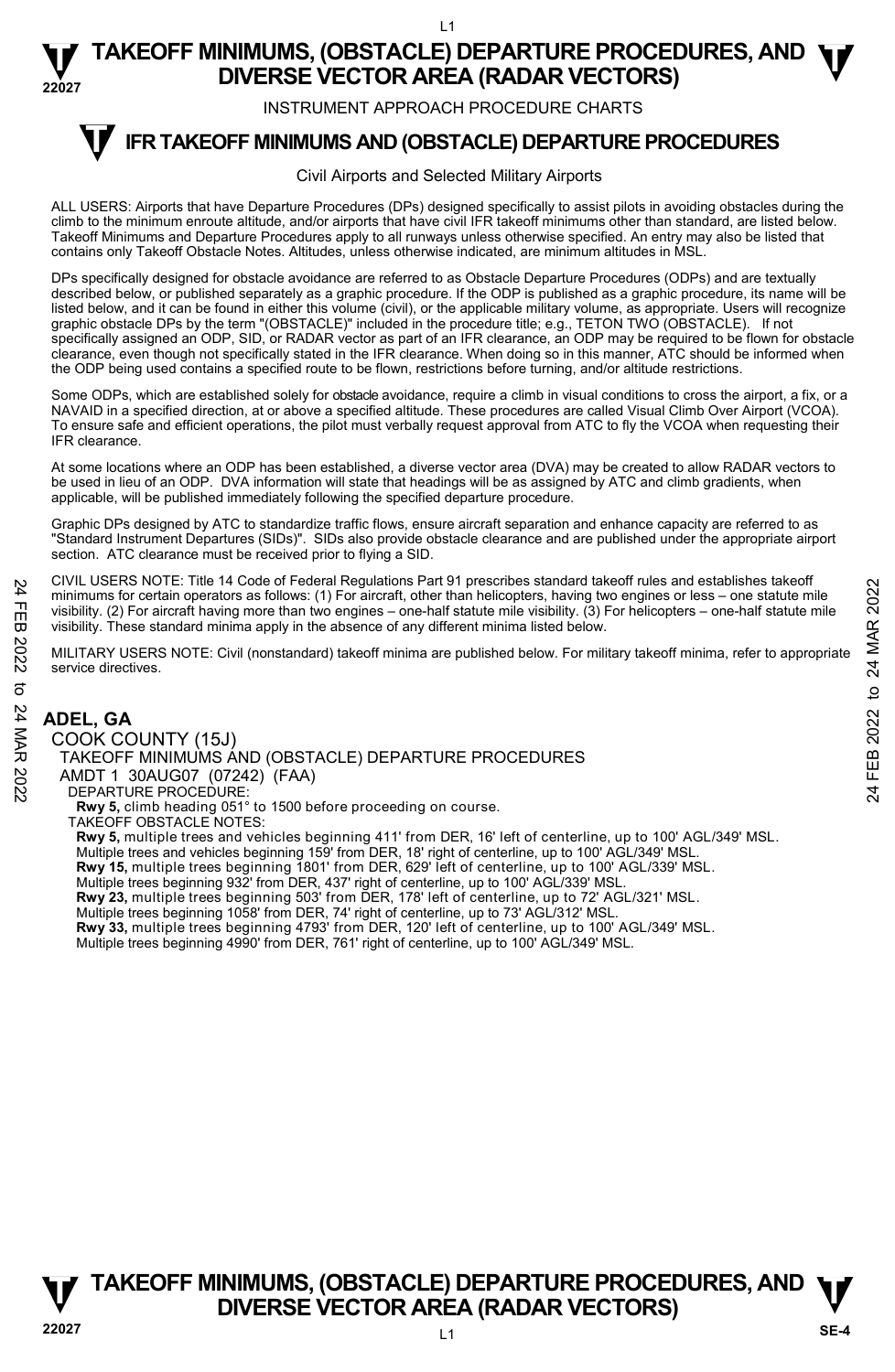#### **ALABASTER, AL**

SHELBY COUNTY (EET)

TAKEOFF MINIMUMS AND (OBSTACLE) DEPARTURE PROCEDURES

AMDT 3 12MAR09 (09071) (FAA)

TAKEOFF MINIMUMS:

**Rwy 16,** 300-1¼ .<br>**Rwy 34,** 300-1 w/ min. climb of 310' per NM to 1500, or 1000-2½ for climb in visual conditions.

DEPARTURE PROCEDURE:

**Rwy 34,** for climb in visual conditions: Cross Shelby County Airport at or above 1400 MSL before proceeding on course.

TAKEOFF OBSTACLE NOTES:

**Rwy 16,** rising terrain beginning 30' from DER.

Trees beginning 4' from DER, 648' left to 826' right of centerline, up to 100' AGL/759' MSL.

T-L towers beginning 1165' from DER, 490' left of centerline, up to 98' AGL/704' MSL.

Buildings 1569' from DER, 89' left of centerline, up to 38' AGL/657' MSL.

**Rwy 34,** rising terrain beginning 132' from DER.<br>Trees beginning 240' from DER, 1498' left to 3865' right of centerline, up to 100' AGL/799' MSL.

T-L towers beginning 1821' from DER, 646' right of centerline, up to 89' AGL/715' MSL.

Buildings beginning 1562' from DER, 87' left of centerline up to 31' AGL/661' MSL.

Buildings beginning 1863' from DER, 135' right of centerline, up to 45' AGL/668' MSL. Tower 2.08 NM from DER, 513' left of centerline, 220' AGL/919' MSL.

#### **ALBANY, GA**

SOUTHWEST GEORGIA RGNL (ABY)

TAKEOFF MINIMUMS AND (OBSTACLE) DEPARTURE PROCEDURES

ORIG-B 26MAR20 (20086) (FAA)

TAKEOFF MINIMUMS:

**Rwy 35**, 300-2 or std. w/min. climb of 255' per NM to 600.

DEPARTURE PROCEDURE

**Rwy 5,** climb heading 047° to 700 before turning left.

**Rwy 35,** climb heading 347° to 700 before turning right.

TAKEOFF OBSTACLE NOTES:

**Rwy 5,** trees and tank beginning 913' from DER, 383' left of centerline, up to 127' AGL/329' MSL. **EVALUATE 2022**<br> **EVALUATE 2022**<br> **EVALUATE 2022 TO A FORTAL CONDITION AND AND CONDUCT CONDUCT CONDUCT CONDUCT CONDUCT THAT TAKE OFF OBSTACLE NOTES:<br>
<b>EVALUATE 2022** from DER, 797 right of centerline, up to 79' AGL/275' M

Trees beginning 1985' from DER, 797' right of centerline, up to 79' AGL/275' MSL.

**Rwy 17,** trees beginning 1044' from DER, 310' left of centerline, up to 59' AGL/253' MSL.

Trees beginning 1977' from DER, 81' right of centerline, up to 92' AGL/286' MSL.<br>**Rwy 23,** tree 1461' from DER, 793' left of centerline, 81' AGL/250' MSL.

Pole 1093' from DER, 731' left of centerline, 61' AGL/230' MSL.

**Rwy 35,** trees beginning 426' from DER, 14' left of centerline, up to 82' AGL/277' MSL. Trees beginning 477' from DER, 14' right of centerline, up to 58' AGL/253' MSL.

**ALBERTVILLE, AL** 

ALBERTVILLE RGNL/THOMAS J BRUMLIK FLD (8A0)

TAKEOFF MINIMUMS AND (OBSTACLE) DEPARTURE PROCEDURES

ORIG 30AUG07 (21336) (FAA)

TAKEOFF OBSTACLE NOTES:

**Rwy 5,** trees beginning 18' from DER, 353' left of centerline, up to 56' AGL/1088' MSL. Trees beginning 724' from DER, 676' right of centerline, up to 60' AGL/1092' MSL. Poles beginning 12' from DER, 428' left of centerline, up to 24' AGL/1056' MSL. Terrain beginning 30' from DER, 108' left of centerline, 0' AGL/1047' MSL. Terrain 30' from DER, 58' right of centerline, 0' AGL/1050' MSL. **Rwy 23,** trees beginning 47' from DER, 469' right of centerline, up to 14' AGL/1017' MS\*-L.<br>Terrain 36' from DER, 346' right of centerline, 0' AGL/1004' MSL.

#### **ALEXANDER CITY, AL**

THOMAS C RUSSELL FLD (ALX)

TAKEOFF MINIMUMS AND (OBSTACLE) DEPARTURE PROCEDURES

AMDT 3 26JUN14 (21224) (FAA)

TAKEOFF MINIMUMS:

**Rwy 36,** 300-1 or std. w/min. climb of 385' per NM to 1000.

DEPARTURE PROCEDURE:

**Rwy 36,** climb heading 002° to 1300 before turning right.

TAKEOFF OBSTACLE NOTES:

**Rwy 18,** rising terrain beginning 6' from DER, 196' right of centerline, up to 613' MSL.

Trees and fence beginning 131' from DER, 345' right of centerline, up to 100' AGL/704' MSL.

Trees beginning 3233' from DER, 536' right of centerline, up to 100' AGL/693' MSL.

Trees beginning 3772' from DER, 1093' left of centerline, up to 100' AGL/723' MSL.

**Rwy 36**, poles beginning 165' from DER, 4' right and 109' left of centerline, up to 45' AGL/711' MSL.<br>Rising terrain beginning 94' from DER, 265' right of centerline, up to 708' MSL.

Trees and buildings beginning 15' from DER, 443' left of centerline, up to 100' AGL/709' MSL. **CON'T**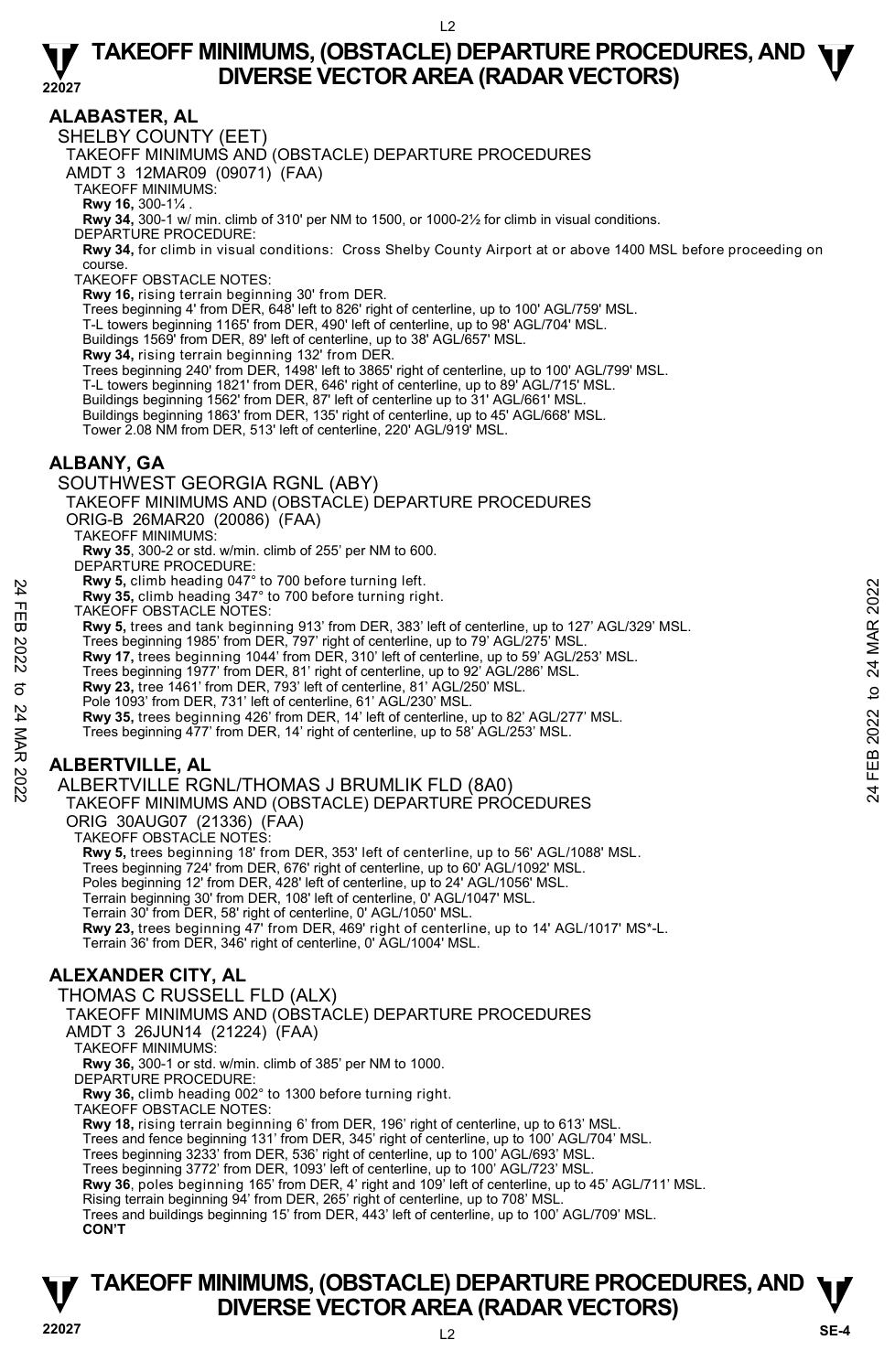#### **ALEXANDER CITY, AL (CON'T)**

THOMAS C RUSSELL FLD (ALX) (CON'T)

**Rwy 36 (CON'T),** trees beginning 324' from DER, 74' right of centerline, up to 100' AGL/741' MSL.

Trees, poles and buildings beginning 630' from DER, 3' left of centerline, up to 100' AGL/806' MSL.

Trees, poles and sign beginning 667' from DER, 32' right of centerline, up to 100' AGL/747' MSL.

Poles, trees, buildings and tank beginning 2336' from DER, 113' left of centerline, up to 137' AGL/860' MSL.

Poles beginning 3826' from DER, 164' right of centerline, up to 97' AGL/817' MSL.

#### **ALICEVILLE, AL**

GEORGE DOWNER (AIV)

TAKEOFF MINIMUMS AND (OBSTACLE) DEPARTURE PROCEDURES

ORIG 03APR14 (14093) (FAA)

DEPARTURE PROCEDURE

**Rwy 6,** climb heading 064° to 2000 before turning.

**Rwy 24,** climb heading 244° to 2000 before turning.

TAKEOFF OBSTACLE NOTES:

**Rwy 6,** vehicle on road, trees, buildings and power poles abeam DER, left and right of centerline, up to 100' AGL/279' MSL.

**Rwy 24,** trees, and power poles abeam DER, left and right of centerline, up to 100' AGL/289' MSL.

#### **ALMA, GA**

BACON COUNTY (AMG) TAKEOFF MINIMUMS AND (OBSTACLE) DEPARTURE PROCEDURES ORIG-B 05DEC19 (19339) (FAA) TAKEOFF OBSTACLE NOTES: **Rwy 16,** trees beginning 10' from DER, 10' right of centerline, up to 256' MSL. Trees beginning 11' from DER, 247' left of centerline, up to 230' MSL. Trees beginning 133' from DER, 231' left of centerline, up to 238' MSL. Trees beginning 293' from DER, 398' left of centerline, up to 256' MSL. Trees beginning 414' from DER, 79' left of centerline, up to 257' MSL. Trees beginning 2441' from DER, 303' left of centerline, up to 265' MSL. Trees beginning 2523' from DER, 264' left of centerline, up to 267' MSL.<br>**Rwy 34,** pole 38' from DER, 479' right of centerline, 224' MSL. Tree, building, pole, sign beginning 127' from DER, 310' left of centerline, up to 261' MSL. Poles beginning 249' from DER, 478' right of centerline, up to 225' MSI Tree, pole beginning 407' from DER, 495' right of centerline, up to 259' MSL. Tree, pole, tank beginning 501' from DER, 11' right of centerline, up to 280' MSL. Trees beginning 1299' from DER, 195' left of centerline, up to 268' MSL. Tree 1364' from DER, 671' left of centerline, 276' MSL. Trees beginning 1405' from DER, 327' left of centerline, up to 285' MSL. Tree, pole beginning 1688' from DER, 396' left of centerline, up to 287' MSL. Tree, pole beginning 1751' from DER, 235' left of centerline, up to 294' MSL. Tree 2961' from DER, 958' right of centerline, 284' MSL. Trees beginning 2977' from DER, 1032' right of centerline, up to 288' MSL. Trees beginning 3044' from DER, 1136' right of centerline, up to 294' MSL. Trees beginning 3236' from DER, 1136' right of centerline, up to 295' MSL. Trees beginning 414 from DER, 30° left of centerline, up to 257 MSL.<br>
Trees beginning 2441 from DER, 30° left of centerline, up to 267 MSL.<br>
Trees beginning 2523' from DER, 203' left of centerline, up to 267 MSL.<br> **Rwy 34** 

#### **AMERICUS, GA**

JIMMY CARTER RGNL (ACJ)

TAKEOFF MINIMUMS AND (OBSTACLE) DEPARTURE PROCEDURES

AMDT 2A 25JUL13 (13206) (FAA)

TAKEOFF OBSTACLE NOTES:

**Rwy 5,** fence 26' from DER, 471' left of centerline, 13' AGL/464' MSL.

Trees beginning 179' from DER, left and right of centerline, up to 90' AGL/541' MSL.

**Rwy 10,** trees beginning 35' from DER, left and right of centerline, up to 116' AGL/557' MSL. **Rwy 23,** vehicles on roadway abeam DER, 179' left of centerline, up to 15' AGL/481' MSL.

Trees beginning 65' from DER, left and right of centerline, up to 92' AGL/537' MSL.

Poles beginning 1085' from DER, 310' right of centerline, up to 44' AGL/505' MSL.

**Rwy 28,** vehicles on roadway 479' from DER, 619' right of centerline, up to 15' AGL/484' MSL.

Trees beginning 2275' from DER, 285' left of centerline, up to 100' AGL/569' MSL.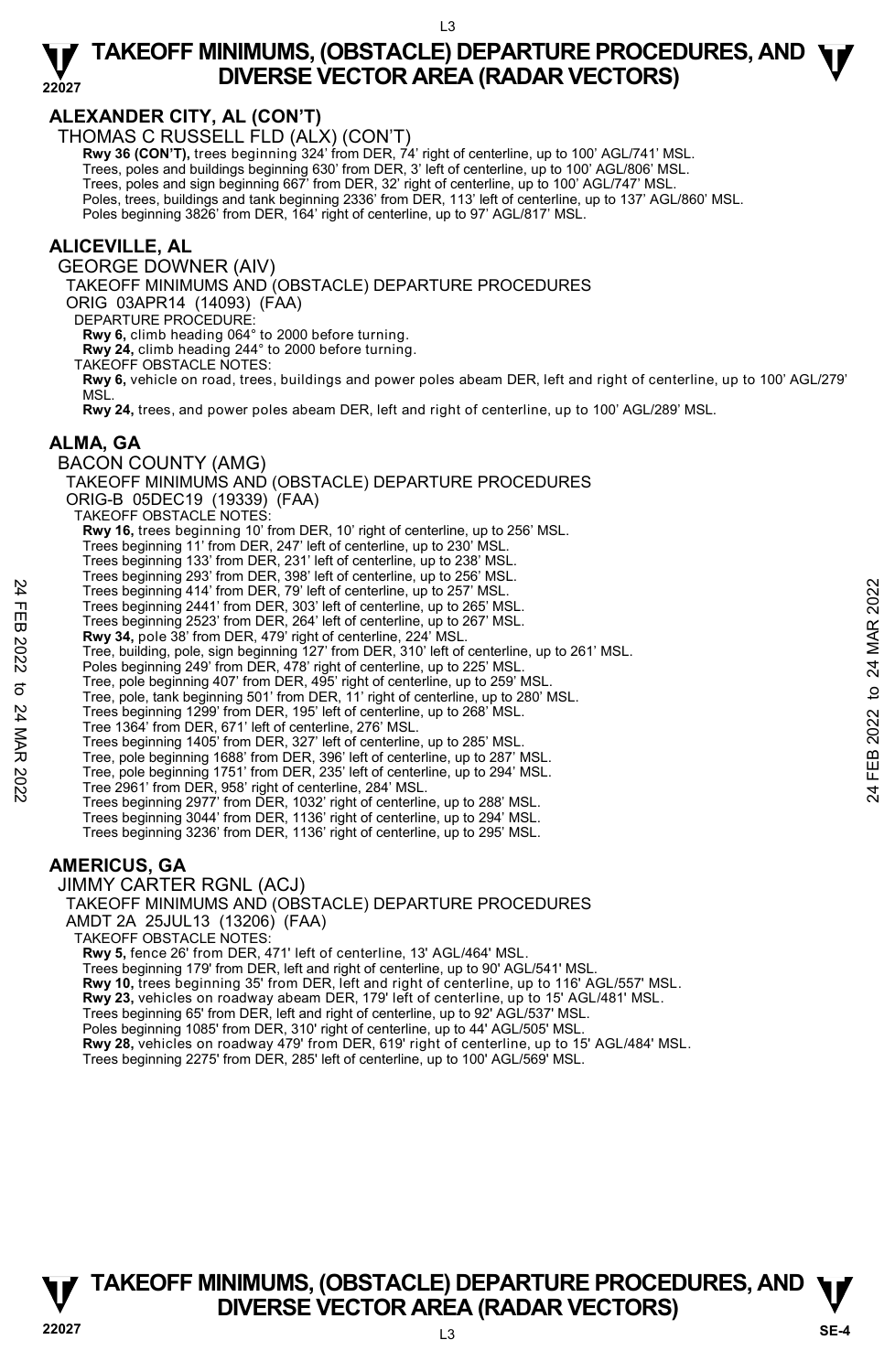#### **ANDALUSIA/OPP, AL**  SOUTH ALABAMA RGNL AT BILL BENTON FLD (79J) TAKEOFF MINIMUMS AND (OBSTACLE) DEPARTURE PROCEDURES AMDT 1 28SEP06 (21140) (FAA) TAKEOFF OBSTACLE NOTES: **Rwy 11**, multiple trees beginning 379' from DER, 279' left of centerline, up to 59' AGL/368' MSL. Multiple trees beginning 1478' from DER, 687' right of centerline, up to 71' AGL/380' MSL. **Rwy 29,** multiple trees beginning 93' from DER, 490' left of centerline, up to 85' AGL/394' MSL. Multiple trees beginning 40' from DER, 353' right of centerline, up to 66' AGL/375' MSL. **ANNISTON, AL**  ANNISTON RGNL (ANB) TAKEOFF MINIMUMS AND (OBSTACLE) DEPARTURE PROCEDURES AMDT 7 17AUG17 (17229) (FAA) TAKEOFF MINIMUMS: **Rwy 5,** std. w/ min. climb of 329' per NM to 2600. **Rwy 23,** std. w/ min. climb of 223' per NM to 3800. DEPARTURE PROCEDURE: **Rwy 5,** climb heading 052° to 2600 before proceeding on course. **Rwy 23,** climb heading 232° to 2500 before proceeding on course. TAKEOFF OBSTACLE NOTES: **Rwy 5,** tree, railroad beginning 0' from DER, 435' left of centerline, up to 679' MSL. Pole 507' from DER, 548' right of centerline, 20' AGL/636' MSL. Tree 1147' from DER, 731' left of centerline, 689' MSL. Tree 1971' from DER, 262' right of centerline, 690' MSL. Tree 1992' from DER, 850' left of centerline, 706' MSL. Sign, pole, tree beginning 2269' from DER, 394' left of centerline, up to 63' AGL/712' MSL. Tree 2413' from DER, 481' right of centerline, 692' MSL. Tree 2573' from DER, 221' right of centerline, 695' MSL. Tree 2695' from DER, 518' right of centerline, 698' MSL. Tree 2974' from DER, 772' left of centerline, 717' MSL. Tree 3048' from DER, 297' right of centerline, 718' MSL. **Rwy 23,** tree 4545' from DER, 1237' left of centerline, 717' MSL. **ASHBURN, GA**  TURNER COUNTY (75J) TAKEOFF MINIMUMS AND (OBSTACLE) DEPARTURE PROCEDURES ORIG 12OCT17 (17285) (FAA) TAKEOFF MINIMUMS: **Rwy 35,** std. w/min. climb of 290' per NM to 700 or 900-2½ for VCOA. VCOA: **Rwy 35,** obtain ATC approval for VCOA when requesting IFR clearance. Climb in visual conditions to cross Turner County airport at or above 1100 before proceeding on course. TAKEOFF OBSTACLE NOTES: **Rwy 17,** tree 83' from DER, 419' right of centerline, 440' MSL. Tree 142' from DER, 342' left of centerline, 422' MSL. Tree 157' from DER, 448' left of centerline, 438' MSL. Trees beginning 162' from DER, 165' right of centerline, up to 447' MSL. Trees beginning 262' from DER, 200' left of centerline, up to 440' MSL. Tree and building beginning 511' from DER, 347' right of centerline, up to 449' MSL. Trees beginning 754' from DER, 281' right of centerline, up to 455' MSL. **Rwy 35,** tree 902' from DER, 736' left of centerline, 480' MSL. Trees beginning 1113' from DER, 32' left of centerline, up to 498' MSL. Tree 1331' from DER, 451' right of centerline, 474' MSL. Tree 1343' from DER, 650' right of centerline, 475' MSL. Tree 1384' from DER, 248' right of centerline, 478' MSL. Trees beginning 1413' from DER, 118' right of centerline, up to 479' MSL. Trees beginning 1513' from DER, 38' right of centerline, up to 484' MSL. Tree 2721' from DER, 623' right of centerline, 487' MSL. Trees, building beginning 2806' from DER, 71' right of centerline, up to 497' MSL. Trees beginning 3689' from DER, 37' right of centerline, up to 509' MSL. Light poles beginning 4046' from DER, 356' left of centerline, up to 84' AGL/508' MSL. Sign 5913' from DER, 156' right of centerline, 159' AGL/577' MSL. Antenna 1 NM from DER, 454' left of centerline, 177' AGL/615' MSL. Tower 1.8 NM from DER, 477' right of centerline, 276' AGL/704' MSL. Tower 1.8 NM from DER, 468' right of centerline, 285' AGL/716' MSL. Tree 2994' from DER, 772' left of centerline, 898' MSL.<br>
Tree 2974' from DER, 772' left of centerline, 717' MSL.<br>
Tree 3048' from DER, 297' right of centerline, 718' MSL.<br> **ASHBURN, GA<br>
TURNER COUNTY (75J)**<br> **ASHBURN, GA**<br>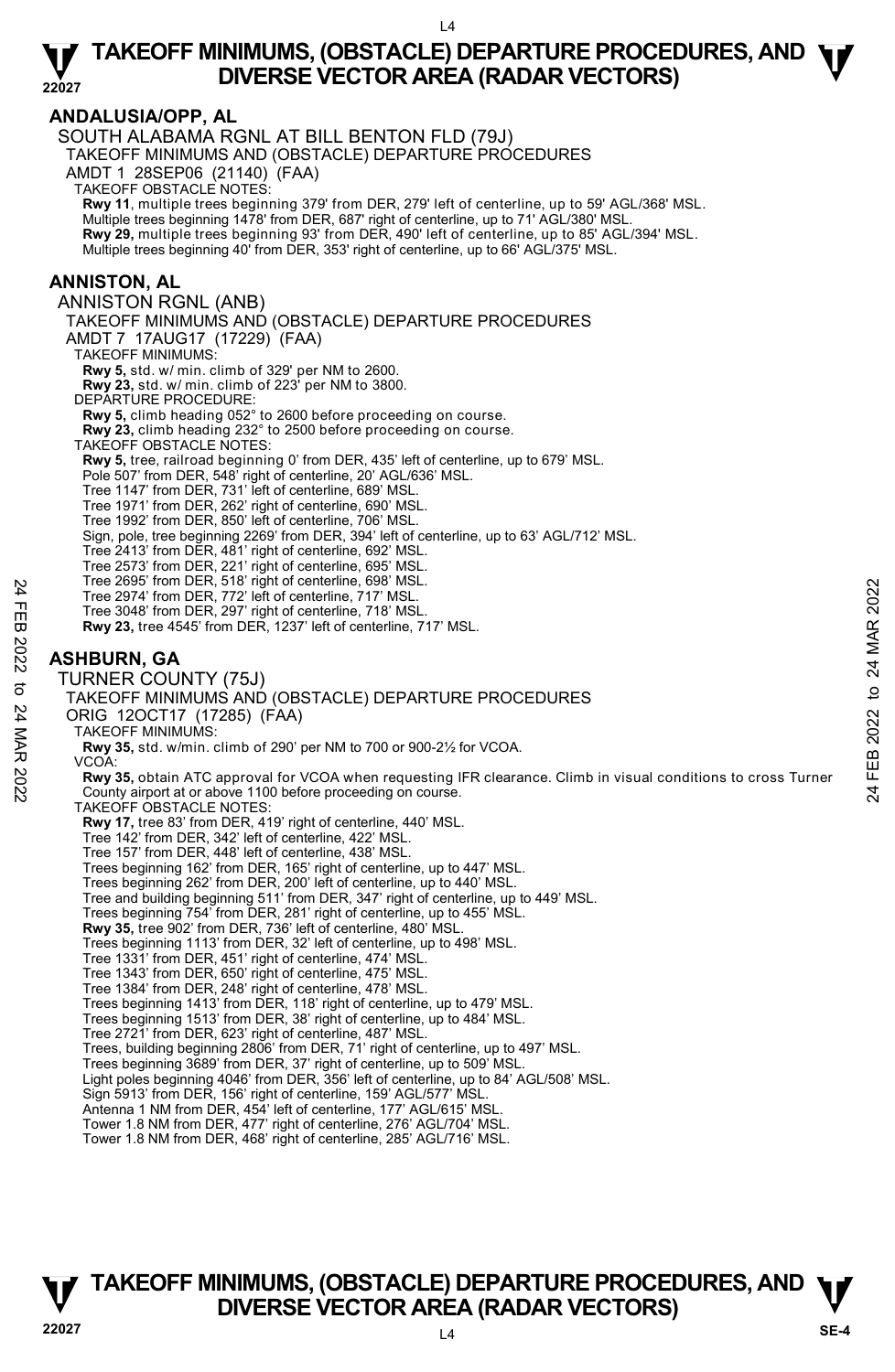#### **ATHENS, GA**

ATHENS/BEN EPPS (AHN) TAKEOFF MINIMUMS AND (OBSTACLE) DEPARTURE PROCEDURES AMDT 2 15OCT15 (15288) (FAA) DEPARTURE PROCEDURE: **Rwy 2,** climb heading 027° to 2300 before turning west. TAKEOFF OBSTACLE NOTES: **Rwy 2,** multiple trees beginning 8' from DER, 495' right of centerline, up to 88' AGL/866' MSL. Building 165' from DER, 393' left of centerline, 17' AGL/819' MSL. Multiple poles beginning 652' from DER, 605' left of centerline, up to 38' AGL/832' MSL. Multiple trees beginning 652' from DER, 617' left of centerline, up to 90' AGL/875' MSL. **Rwy 9,** tree 671' from DER, 631' left of centerline, 100' AGL/839' MSL. **Rwy 20,** multiple trees, terrain, and bushes beginning 41' from DER, 421' left of centerline, up to 108' AGL/873' MSL. Multiple trees and terrain beginning 74' from DER, 403' right of centerline, up to 112' AGL/868' MSL. Multiple poles beginning 359' from DER, 584' left of centerline, up to 51' AGL/822' MSL. Poles beginning 656' from DER, 608' right of centerline, up to 35' AGL/803' MSL. Building 1122' from DER, 285' left of centerline, 37' AGL/805' MSL. **Rwy 27,** fence 87' from DER, 255' left of centerline, 13' AGL/758' MSL. Multiple trees beginning 106' from DER, 456' right of centerline, up to 104' AGL/807' MSL. Multiple trees beginning 604' from DER, 638' left of centerline, up to 107' AGL/819' MSL. Tower 1023' from DER, 365' left of centerline, 77' AGL/791' MSL. **ATLANTA, GA**  ATLANTA RGNL FALCON FLD (FFC) TAKEOFF MINIMUMS AND (OBSTACLE) DEPARTURE PROCEDURES AMDT 2 10MAR11 (21168) (FAA) TAKEOFF MINIMUMS: **Rwy 31,** 300-1. TAKEOFF OBSTACLE NOTES: **Rwy 13,** trees beginning 960' from DER, 51' right of centerline, up to 98' AGL/877' MSL. Trees beginning 377' from DER, 465' left of centerline, up to 88' AGL/887' MSL. **Rwy 31,** trees beginning 288' from DER, 538' right of centerline, up to 100' AGL/999' MSL. ATLANTA SPEEDWAY (HMP) TAKEOFF MINIMUMS AND (OBSTACLE) DEPARTURE PROCEDURES AMDT 2B 17JUN21 (21168) (FAA) TAKEOFF OBSTACLE NOTES: **Rwy 6,** vehicles on road, 249' from DER, crossing extended runway centerline, up to 914' MSL. Tree 273' from DER, 502' left of centerline, 999' MSL. Trees, beginning 1409' from DER, 145' left of centerline, up to 999' MSL. Trees, beginning 1490' from DER, 3' right of centerline, up to 979' MSL. **Rwy 24,** trees, beginning 634' from DER, 169' right of centerline, up to 919' MSL. Trees, beginning 1265' from DER, 168' left of centerline, up to 919' MSL. Tree 1318' from DER, 466' right of centerline, 939' MSL. Trees, beginning 1875' from DER, 15' left of centerline, up to 939' MSL. Tree 3349' from DER, 654' left of centerline, 959' MSL. T-l tower 3401' from DER, 555' left of centerline, 969' MSL. T-l twr 3443' from DER, 336' right of centerline, 949' MSL. COBB COUNTY INTL/MCCOLLUM FLD (RYY) TAKEOFF MINIMUMS AND (OBSTACLE) DEPARTURE PROCEDURES AMDT 2B 03JAN19 (21336) (FAA) TAKEOFF MINIMUMS: **Rwy 9,** 200-1¾ or std. w/min. climb of 223' per NM to 1400, or alternatively, with std. takeoff minimums and normal 200' per NM climb gradient, takeoff must occur no later than 1800' prior to DER. **Rwy 27,** 300-1¾. DEPARTURE PROCEDURE: **Rwy 9,** climb heading 093° to 1900 before proceeding south. **Rwy 27,** climb heading 273° to 1600 before proceeding southeast. TAKEOFF OBSTACLE NOTES: **Rwy 9,** vertical structure 27' from DER, 376' right of centerline, 1005' MSL. Vertical structure, tree beginning 1048' from DER, 559' left of centerline, up to 1039' MSL. Tree 1880' from DER, 929' right of centerline, 1078' MSL. Trees beginning 2265' from DER, 872' right of centerline, up to 1085' MSL. Trees beginning 2472' from DER, 840' right of centerline, up to 1086' MSL.<br>**Rwy 27,** transmission line 81' from DER, 371' left of centerline, 25' AGL/1073' MSL.<br>Pole, building, terrain, fence beginning 81' from DER, 9' lef Pole, terrain beginning 116' from DER, 177' right of centerline, up to 1079' MSL. Pole 237' from DER, 449' right of centerline, 1081' MSL. Tree 323' from DER, 429' left of centerline, 1088' MSL. Pole beginning 376' from DER, 159' right of centerline, up to 1088' MSL. Pole beginning 457' from DER, 262' right of centerline, up to 1090' MSL. **CON'T**  Trees beginning 900 rom DER, 48<sup>2</sup> into the Callerine, up to 38' AGL/887' MSL.<br>
Trees beginning 377' from DER, 485' left of centerline, up to 38' AGL/897' MSL.<br> **ATLANTA SPEEDWAY (HMP)**<br>
ATLANTA SPEEDWAY (HMP)<br>
TAKEOFF MIN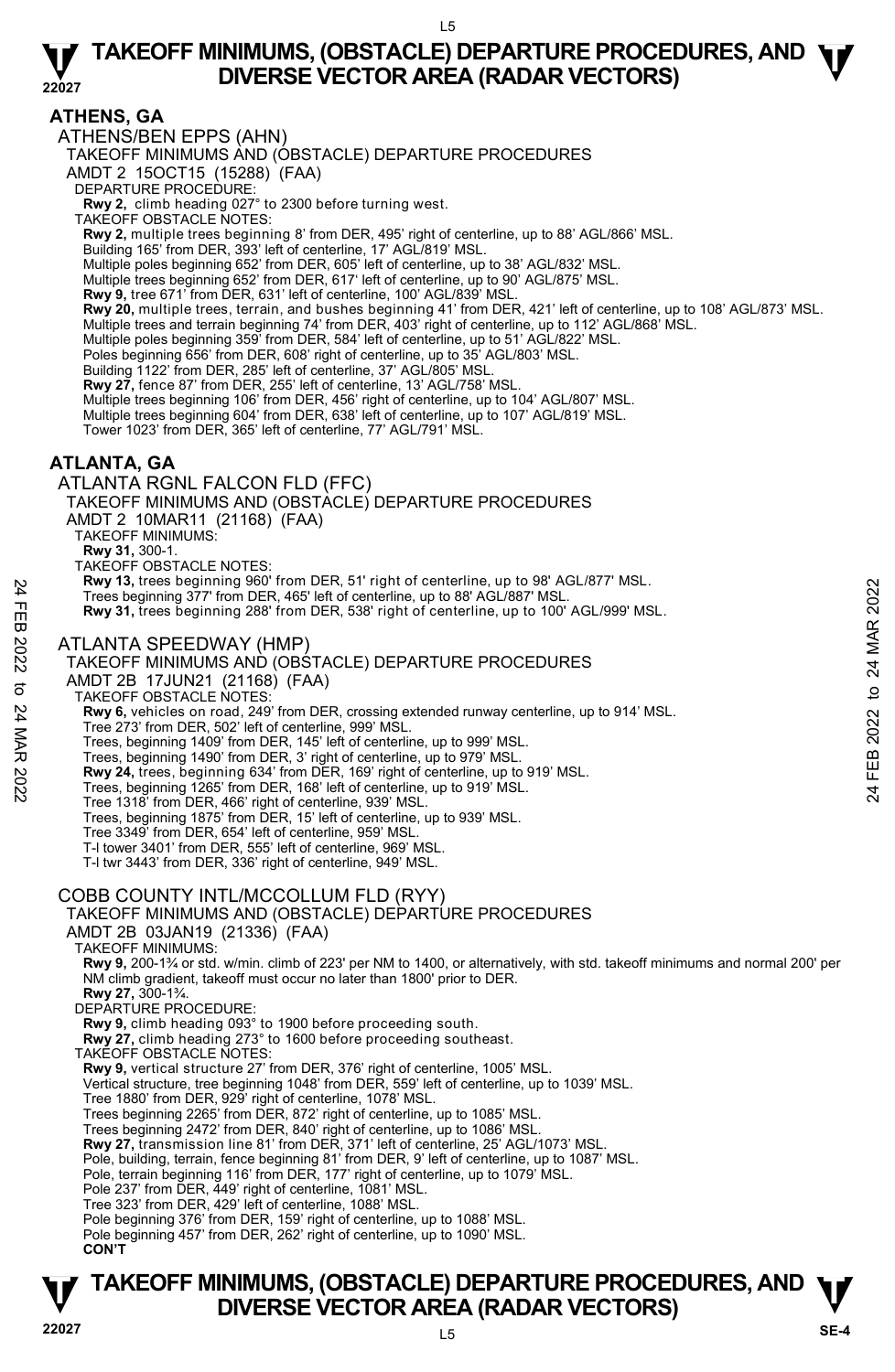#### **22027 TAKEOFF MINIMUMS, (OBSTACLE) DEPARTURE PROCEDURES, AND**  $\Psi$ **<br>DIVERSE VECTOR AREA (RADAR VECTORS) DIVERSE VECTOR AREA (RADAR VECTORS)**

#### **ATLANTA, GA (CON'T)**

COBB COUNTY INTL/MCCOLLUM FLD (RYY) (CON'T)

**Rwy 27 (CON'T),** pole, tree, building, traverse way beginning 524' from DER, 113' right of centerline, up to 1096' MSL.<br>Trees beginning 587' from DER, 36' left of centerline, up to 1095' MSL.

Tree, traverse way beginning 1267' from DER, 61' left of centerline up to 1106' MSL.

Tree, terrain beginning 1360' from DER, 25' right of centerline, up to 1137' MSL. Pole, tree beginning 1436' from DER, 5' left of centerline, up to 1132' MSL.

- 
- Tree 1562' from DER, 905' right of centerline, 1142' MSL.

Sign, building, pole, terrain, tree beginning 1572' from DER, 122' right of centerline, up to 1160' MSL.

Tree, terrain beginning 1840' from DER, 15' left of centerline, up to 1137' MSL. Pole, terrain beginning 1955' from DER, 72' right of centerline, up to 1176' MSL.

Sign 2068' from DER, 877' right of centerline, 1183' MSL.

Pole, tree, tower beginning 2090' from DER, 466' right of centerline, up to 1184' MSL. Tree 2092' from DER, 850' left of centerline, 1146' MSL.

Tree, terrain, pole, building beginning 2106' from DER, 11' left of centerline, up to 1155' MSL.

Pole, terrain beginning 2302' from DER, 118' right of centerline, up to 1190' MSL.

Pole, terrain beginning 2418' from DER, 129' right of centerline, up to 1191' MSL. Tree, pole beginning 2677' from DER, 185' right of centerline, up to 1199' MSL.

Tree 2798' from DER, 315' right of centerline, 1207' MSL.

Building, pole, terrain, vegetation beginning 2852' from DER, 246' left of centerline, up to 1156' MSL.<br>Trees beginning 2887' from DER, 172' right of centerline, up to 1214' MSL.

Tree, pole beginning 2999' from DER, 13' left of centerline, up to 1209' MSL.

Trees beginning 3083' from DER, 103' right of centerline, up to 1225' MSL.

Tree 3184' from DER, 23' left of centerline, 1213' MSL.

Trees beginning 3185' from DER, 32' left of centerline, up to 1215' MSL.

Trees beginning 4467' from DER, 101' left of centerline, up to 1197' MSL.

#### COVINGTON MUNI (CVC)

TAKEOFF MINIMUMS AND (OBSTACLE) DEPARTURE PROCEDURES

AMDT 2 15NOV12 (12320) (FAA)

TAKEOFF MINIMUMS:

**Rwy 28,** 200-1 or std. w/min. climb of 259' per NM to 1100.

- TAKEOFF OBSTACLE NOTES:
- **Rwy 10,** terrain 19' from DER, 485' left of centerline, 817' MSL.
- Trees beginning 1400' from DER, 301' left of centerline, up to 75' AGL/875' MSL.
- Pole 988' from DER, 107' right of centerline, 34' AGL/844' MSL.
- 
- Tree 3903' from DER, 1535' right of centerline, 82' AGL/922' MSL.<br>**Rwy 28,** trees beginning 1066' from DER, 35' left of centerline, up to 115' AGL/ 875' MSL.

Trees beginning 2518' from DER, 144' left of centerline, up to 114' AGL/894' MSL.

Water tower 5029' from DER, 1580' left of centerline, 168' AGL/961' MSI

Trees beginning 1287' from DER, 435' right of centerline, up to 128' AGL/888' MSL.

#### DEKALB-PEACHTREE (PDK)

# TAKEOFF MINIMUMS AND (OBSTACLE) DEPARTURE PROCEDURES TAKEOFF MINIMUMS:<br>
THE WAVER, 200-1 or std. Wmin. climb of 259' per NM to 1100.<br>
TAKEOFF OBSTACLE NOTES:<br>
Rwy 10, terrain 19' from DER, 485' left of centerline, up to 75' AGL/875' MSL.<br>
Trees beginning 1400' from DER, 102

AMDT 3A 12AUG21 (21224) (FAA)

TAKEOFF MINIMUMS: **Rwys 3L, 21R,** NA-Environmental.

**Rwy 3R,** 200-1⅜ or std. w/min. climb of 351' per NM to 1300.

**Rwy 21L,** std. w/min. climb of 211' per NM to 2000 or 1500-3 for VCOA.

 **Rwy 34,** std. w/min. climb of 242' per NM to 1700 or 1500-3 for VCOA.

DEPARTURE PROCEDURE:

**Rwy 16,** climb on heading 162° to 2000 before proceeding on course.

**Rwy 21L,** climbing left turn on heading 150° to 3000 before turning right.

VCOA:

**Rwys 21L, 34,** obtain ATC approval for VCOA when requesting IFR clearance. Climb in visual conditions to cross Dekalb-Peachtree airport at or above 2300 before proceeding on course.

TAKEOFF OBSTACLE NOTES:

**Rwy 16,** sign, lighting, terrain beginning 2' from DER, 145' right of centerline, up to 5' AGL/997' MSL.

Tower, sign, antennas, lighting beginning 10' from DER, 144' left of centerline, up to 29' AGL/1017' MSL.

Pole, wind indicator, tree beginning 78' from DER, 57' right of centerline, up to 13' AGL/1002' MSL.<br>Trees beginning 122' from DER, 71' left of centerline, up to 1031' MSL.

Trees beginning 231' from DER, 35' left of centerline, up to 1041' MSL.

Trees beginning 364' from DER, 14' right of centerline, up to 1014' MSL. Trees beginning 686' from DER, 77' right of centerline, up to 1018' MSL.

Trees beginning 739' from DER, 47' right of centerline, up to 1032' MSL.

Trees beginning 818' from DER, 25' right of centerline, up to 1051' MSL. Trees beginning 1171' from DER, 254' right of centerline, up to 1053' MSL.

Tree, sign beginning 1361' from DER, 226' right of centerline, up to 1055' MSL.

Tree 1442' from DER, 146' right of centerline, 1062' MSL.

Tree 1524' from DER, 325' right of centerline, 1063' MSL.<br>Trees beginning 1555' from DER, 75' right of centerline, up to 1066' MSL.<br>Trees beginning 1746' from DER, 504' right of centerline, up to 1080' MSL.

Trees beginning 1777' from DER, 56' right of centerline, up to 1089' MSL. Tree 2302' from DER, 1099' left of centerline, 1055' MSL.

**CON'T**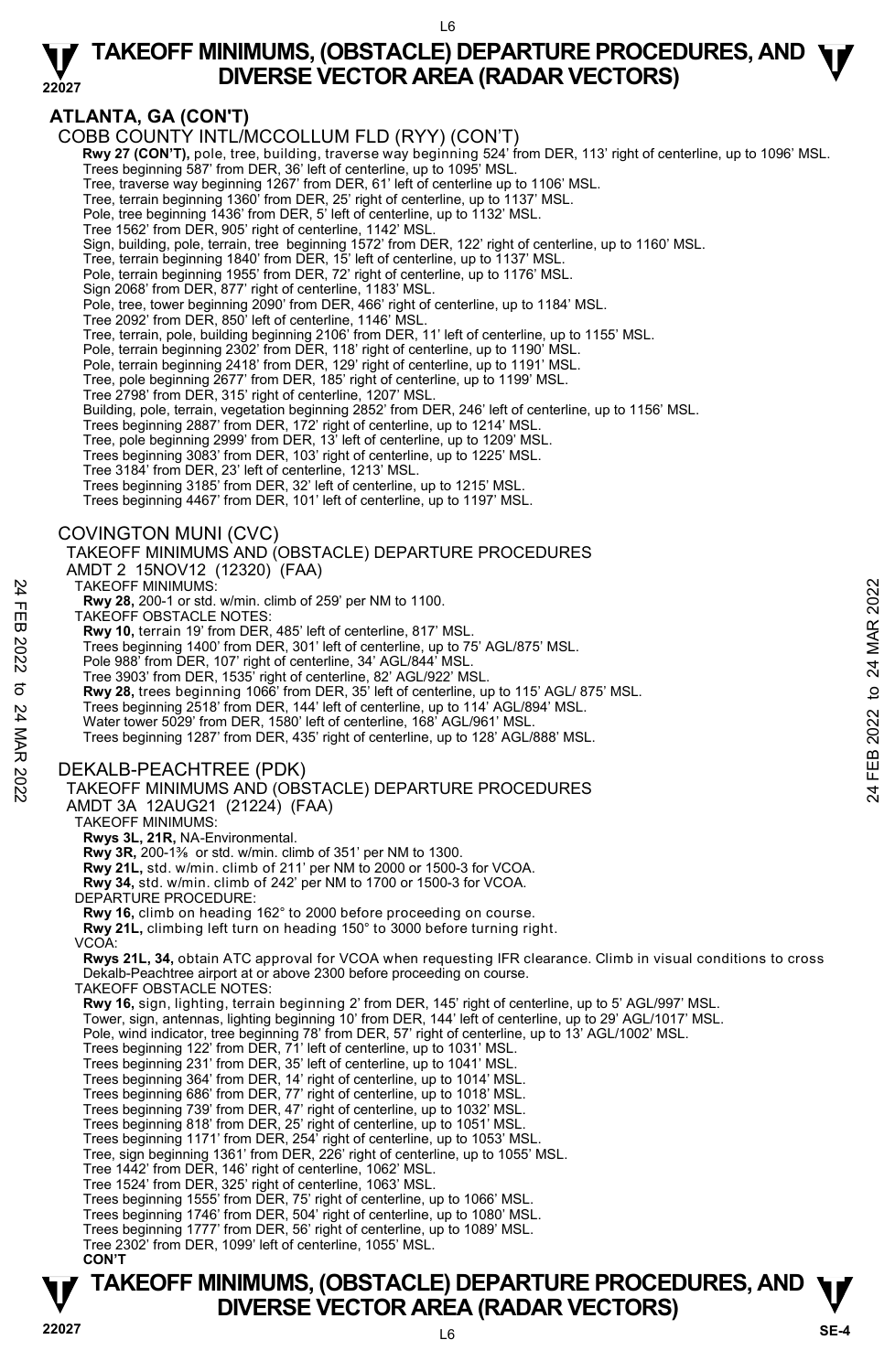#### **22027 TAKEOFF MINIMUMS, (OBSTACLE) DEPARTURE PROCEDURES, AND**  $\Psi$ **<br>DIVERSE VECTOR AREA (RADAR VECTORS) DIVERSE VECTOR AREA (RADAR VECTORS)**

**ATLANTA, GA (CON'T)**  DEKALB-PEACHTREE (PDK) (CON'T)  **Rwy 3R,** sign 20' from DER, 252' left of centerline, 3' AGL/985' MSL. Lighting 59' from DER, on centerline, 6' AGL/987' MSL. Lighting 59' from DER, 28' left of centerline, 6' AGL/987' MSL. Tree 63' from DER, 358' right of centerline, 1004' MSL. Trees, pole beginning 179' from DER, 204' right of centerline, up to 1009' MSL. Tree, poles beginning 406' from DER, 358' left of centerline, up to 1026' MSL. Trees, poles beginning 559' from DER, 46' left of centerline, up to 1043' MSL. Trees, poles beginning 624' from DER, 15' right of centerline, up to 1023' MSL.<br>Trees beginning 790' from DER, 76' left of centerline, up to 1065' MSL.<br>Trees beginning 938' from DER, 38' right of centerline, up to 1030' MS Tree 1171' from DER, 51' right of centerline, 1038' MSL. Trees beginning 1410' from DER, 21' left of centerline, up to 1071' MSL. Trees, poles beginning 1488' from DER, 133' right of centerline, up to 1050' MSL. Trees, pole beginning 1798' from DER, 39' right of centerline, up to 1071' MSL. Tree 1927' from DER, 693' left of centerline, 1086' MSL. Trees beginning 1928' from DER, 25' left of centerline, up to 1103' MSL. Trees beginning 2120' from DER, 66' right of centerline, up to 1082' MSL. Trees beginning 2316' from DER, 377' right of centerline, up to 1098' MSL. Trees beginning 2399' from DER, 80' right of centerline, up to 1107' MSL. Trees, vehicles on road beginning 2616' from DER, on centerline, up to 1105' MSL. Trees beginning 3353' from DER, 146' right of centerline, up to 1114' MSL. Tree 3711' from DER, 1463' left of centerline, 1130' MSL. Trees beginning 3768' from DER, 12' left of centerline, up to 1148' MSL. Trees beginning 3784' from DER, 976' right of centerline, up to 1120' MSL. Trees, vehicles on road beginning 3883' from DER, 83' left of centerline, up to 1150' MSL.<br>Trees, pole beginning 3914' from DER, 186' right of centerline, up to 1126' MSL.<br>Trees beginning 4195' from DER, 164' right of cent Trees beginning 4358' from DER, 213' right of centerline, up to 1138' MSL. Trees beginning 4556' from DER, 422' right of centerline, up to 1140' MSL. Trees beginning 4809' from DER, 70' right of centerline, up to 1145' MSL. Pole 1 NM from DER, 2104' right of centerline, 94' AGL/1161' MSL. **Rwy 21L,** lighting 25' from DER, 90' left of centerline, 4' AGL/998' MSL.<br>Lighting 25' from DER, 89' right of centerline, 5' AGL/998' MSL. Trees, pole beginning 27' from DER, 387' left of centerline, up to 1040' MSL. Trees, spire beginning 373' from DER, 329' left of centerline, up to 1045' MSL. Trees beginning 874' from DER, 562' left of centerline, up to 1061' MSL. Trees, sign beginning 1151' from DER, 270' left of centerline, up to 1067' MSL. Trees, sign beginning 1214' from DER, 279' left of centerline, up to 1070' MSL. Trees beginning 1356' from DER, 563' right of centerline, up to 1039' MSL. Trees beginning 1429' from DER, 352' left of centerline, up to 1071' MSL. Tree 1633' from DER, 775' right of centerline, 1043' MSL. Tree, spire beginning 1954' from DER, 840' right of centerline, up to 1051' MSL. Tree 2086' from DER, 764' right of centerline, 1055' MSL. FULTON COUNTY EXEC/CHARLIE BROWN FLD (FTY) TAKEOFF MINIMUMS AND (OBSTACLE) DEPARTURE PROCEDURES AMDT 8 08NOV18 (21168) (FAA) TAKEOFF MINIMUMS: **Rwy 8,** 300-2 or std. w/min. climb of 335' per NM to 1200. **Rwy 14,** 300-2 or std. w/min. climb of 1020' per NM to 1100. **Rwy 26,** std. w/min. climb of 300' per NM to 1400. **Rwy 32,** std. w/min. climb of 330' per NM to 1500. DEPARTURE PROCEDURE: **Rwy 8,** climbing left turn on heading 060° to 2800 before proceeding on course. **Rwy 14,** climb on heading 144° to 1700 before proceeding on course. TAKEOFF OBSTACLE NOTES: **Rwy 8,** pole and tree beginning 9' from DER, 208' left of centerline, up to 16' AGL/828' MSL. Building and tree beginning 155' from DER, 317' right of centerline, up to 17' AGL/828' MSL. Trees beginning 177' from DER, 305' left of centerline, up to 845' MSL. Trees beginning 254' from DER, 333' left of centerline, up to 849' MSL. Trees beginning 371' from DER, 402' right of centerline, up to 873' MSL. Trees beginning 666' from DER, 287' left of centerline, up to 852' MSL. Tree 857' from DER, 714' right of centerline, 894' MSL. Tree 983' from DER, 429' right of centerline, 895' MSL. Tree 1092' from DER, 771' right of centerline, 907' MSL. Tree 1405' from DER, 522' right of centerline, 918' MSL. Trees beginning 1437' from DER, 255' right of centerline, up to 937' MSL. Tree 1592' from DER, 491' left of centerline, 863' MSL. Trees beginning 1669' from DER, 457' right of centerline, up to 946' MSL. Tree 1773' from DER, 535' left of centerline, 877' MSL. Trees and transmission line beginning 1889' from DER, crossing extended runway centerline, up to 952' MSL. Trees beginning 1890' from DER, 495' left of centerline, up to 897' MSL. Trees beginning 2032' from DER, 331' left of centerline, up to 905' MSL. **CON'T** Trees beginning 4809 from DER, 70' right of centerline, up to 1145 MSL.<br>
The 1 NM from DER, 2104' right of centerline, 4' AGL/998' MSL.<br> **Pole 1 NM from DER, 2104' right of centerline, 4' AGL/998' MSL.**<br> **Rwy 21L**, lightin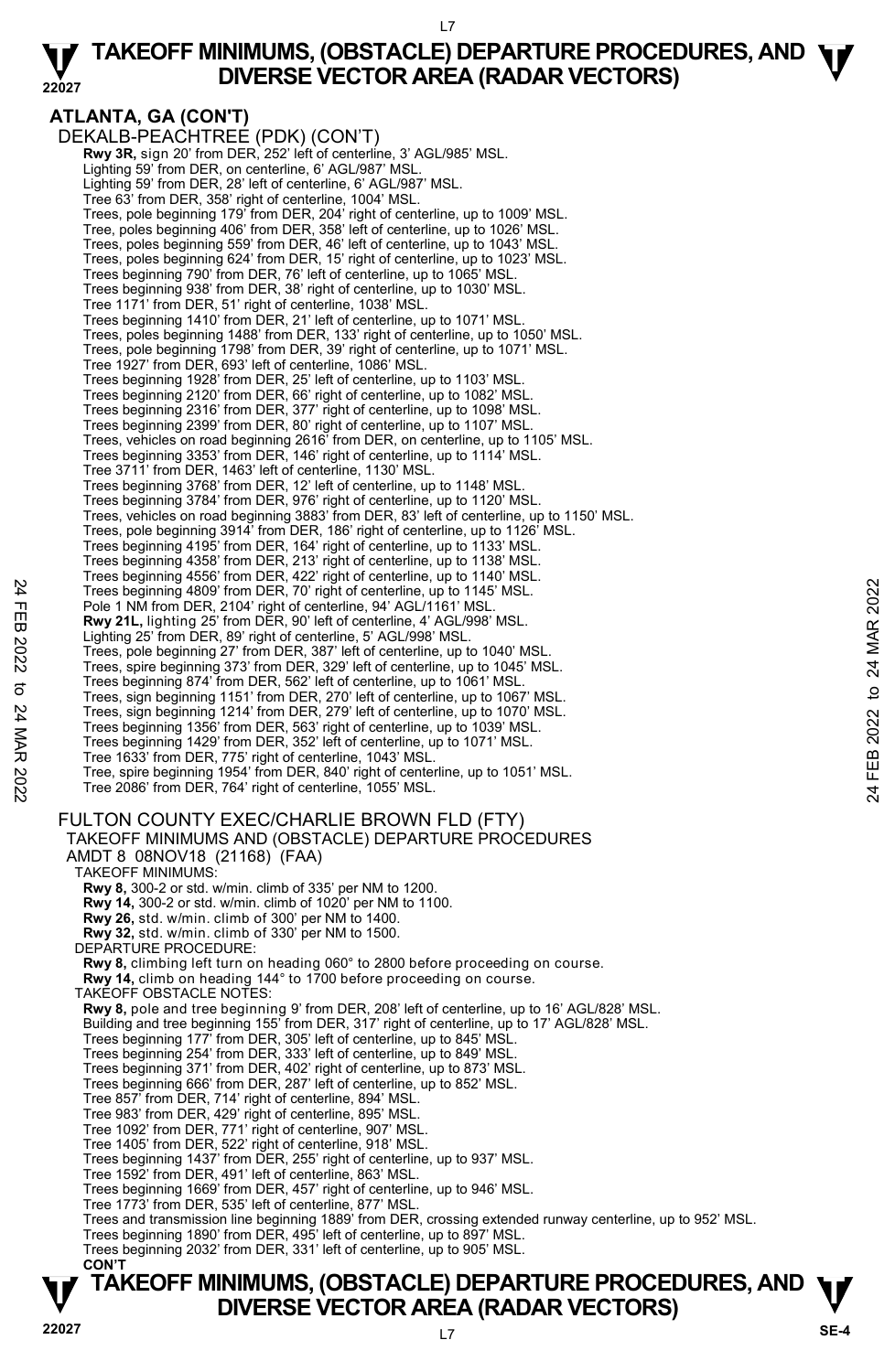#### **22027 TAKEOFF MINIMUMS, (OBSTACLE) DEPARTURE PROCEDURES, AND**  $\Psi$ **<br>DIVERSE VECTOR AREA (RADAR VECTORS) DIVERSE VECTOR AREA (RADAR VECTORS)**

## **ATLANTA, GA (CON'T)**

FULTON COUNTY EXEC/CHARLIE BROWN FLD (FTY) (CON'T) **Rwy 8 (CON'T),** trees beginning 2241' from DER, 572' left of centerline, up to 917' MSL.<br>Trees beginning 3767' from DER, 464' left of centerline, up to 951' MSL. Trees beginning 3872' from DER, 362' left of centerline, up to 958' MSL. Antenna and trees beginning 3942' from DER, 59' left of centerline, up to 160' AGL/979' MSL. Sign and trees beginning 4382' from DER, 160' right of centerline, up to 146' AGL/972' MSL. Signs and trees beginning 4958' from DER, 15' left of centerline, up to 127' AGL/995' MSL. Trees beginning 5373' from DER, 25' right of centerline, up to 985' MSL. Tree 5550' from DER, 1751' right of centerline, 999' MSL. Trees beginning 5579' from DER, 34' right of centerline, up to 1005' MSL. Trees beginning 1 NM from DER, 353' right of centerline, up to 1013' MSL. Sign and trees beginning 1 NM from DER, 132' left of centerline, up to 118' AGL/1007' MSL. Tree 1 NM from DER, 531' right of centerline, 1026' MSL. Trees and building beginning 1 NM from DER, 698' right of centerline, up to 1036' MSL. Tree 1 NM from DER, 1640' right of centerline, 1040' MSL. Trees beginning 1 NM from DER, 82' right of centerline, up to 1057' MSL Trees beginning 1.1 NM from DER, 85' right of centerline, up to 1064' MSL. Trees beginning 1.1 NM from DER, 533' right of centerline, up to 1068' MSL. Trees beginning 1.1 NM from DER, 734' right of centerline, up to 1074' MSL. Tree 1.1 NM from DER, 1121' left of centerline, 1010' MSL. Trees beginning 1.1 NM from DER, 836' right of centerline, up to 1076' MSL. Antenna, towers, and trees beginning 1.2 NM from DER, 38' right of centerline, up to 165' AGL/1109' MSL. Building and tree beginning 1.3 NM from DER, 92' left of centerline, up to 64' AGL/1033' MSL. Trees beginning 1.4 NM from DER, 90' left of centerline, up to 1052' MSL. Tree 1.4 NM from DER, 28' left of centerline, 1053' MSL. Trees beginning 1.4 NM from DER, 107' left of centerline, up to 1055' MSL. Tree 1.5 NM from DER, 3009' right of centerline, 1051' MSL. **Rwy 14,** trees, buildings, signs, poles, and towers beginning 181' from DER, 2' left of centerline, up to 926' MSL. Pole 420' from DER, 355' right of centerline, 30' AGL/871' MSL. Pole and vehicles on road beginning 448' from DER, crossing extended runway centerline, up to 39' AGL/885' MSL. Trees and tower beginning 607' from DER, 172' right of centerline, up to 912' MSL. Poles, sign, and trees beginning 845' from DER, 96' left of centerline, up to 945' MSL. Trees beginning 945' from DER, 76' right of centerline, up to 945' MSL. Trees beginning 1226' from DER, 369' left of centerline, up to 971' MSL. Tree 1280' from DER, 794' left of centerline, 1002' MSL. Trees and poles beginning 1311' from DER, 21' left of centerline, up to 1008' MSL. Trees beginning 1808' from DER, 242' right of centerline, up to 953' MSL. Trees beginning 2001' from DER, 36' right of centerline, up to 975' MSL. Trees beginning 2220' from DER, 132' right of centerline, up to 983' MSL. Signs, trees, poles, and buildings beginning 2383' from DER, 21' right of centerline, up to 144' AGL/1034' MSL. Trees and fence beginning 2991' from DER, crossing extended runway centerline, up to 1011' MSL. Trees beginning 3634' from DER, 409' left of centerline, up to 1015' MSL. Trees beginning 3665' from DER, 395' left of centerline, up to 1037' MSL. Trees beginning 3862' from DER, 654' left of centerline, up to 1041' MSL. Trees and buildings beginning 3948' from DER, 128' left of centerline, up to 1054' MSL. Trees beginning 4202' from DER, 885' left of centerline, up to 1066' MSL. Trees, tank, poles, and towers beginning 4296' from DER, 37' left of centerline, up to 1070' MSL. Trees beginning 4420' from DER, 9' right of centerline, up to 1042' MSL. Trees beginning 5016' from DER, 55' right of centerline, up to 1047' MSL. Trees beginning 5767' from DER, 136' right of centerline, up to 1050' MSL. Trees beginning 1.2 NM from DER, 97' right of centerline, up to 1060' MSL. Trees beginning 1.3 NM from DER, 1327' right of centerline, up to 1064' MSL. Trees beginning 1.3 NM from DER, 1728' right of centerline, up to 1067' MSL. Antennas and tower beginning 1.5 NM from DER, 605' left of centerline, up to 200' AGL/1099' MSL. Tower 1.5 NM from DER, 821' left of centerline, 200' AGL/1094' MSL. **Rwy 26**, trees beginning 30' from DER, 242' right of centerline, up to 824' MSL. Trees beginning 43' from DER, 471' left of centerline, up to 828' MSL. Trees beginning 498' from DER, 282' right of centerline, up to 841' MSL. Trees beginning 709' from DER, 331' right of centerline, up to 848' MSL. Tree 773' from DER, 357' left of centerline, 833' MSL. Trees beginning 780' from DER, 485' left of centerline, up to 839' MSL. Trees beginning 960' from DER, 327' left of centerline, up to 855' MSL. Trees beginning 1066' from DER, 574' right of centerline, up to 858' MSL. Tree 1159' from DER, 535' left of centerline, 863' MSL. Trees beginning 1323' from DER, 229' left of centerline, up to 867' MSL. Tree 2209' from DER, 662' right of centerline, 878' MSL. Trees beginning 2224' from DER, 704' right of centerline, up to 889' MSL. Trees beginning 2405' from DER, 758' right of centerline, up to 910' MSL. Tree 3366' from DER, 917' right of centerline, 915' MSL. Tree 3373' from DER, 1368' right of centerline, 920' MSL. Tree 3431' from DER, 1166' right of centerline, 921' MSL. Trees beginning 3489' from DER, 761' right of centerline, up to 924' MSL. Tower 5158' from DER, 25' left of centerline, 151' AGL/929' MSL.  **CON'T**  Trees and tower beginning 807' from DER, 172' right of centerline, up to 912' MSL.<br>
The Saign, and trees beginning 845' from DER, 172' right of centerline, up to 912' MSL.<br>
Trees beginning 945' from DER, 76' right of cente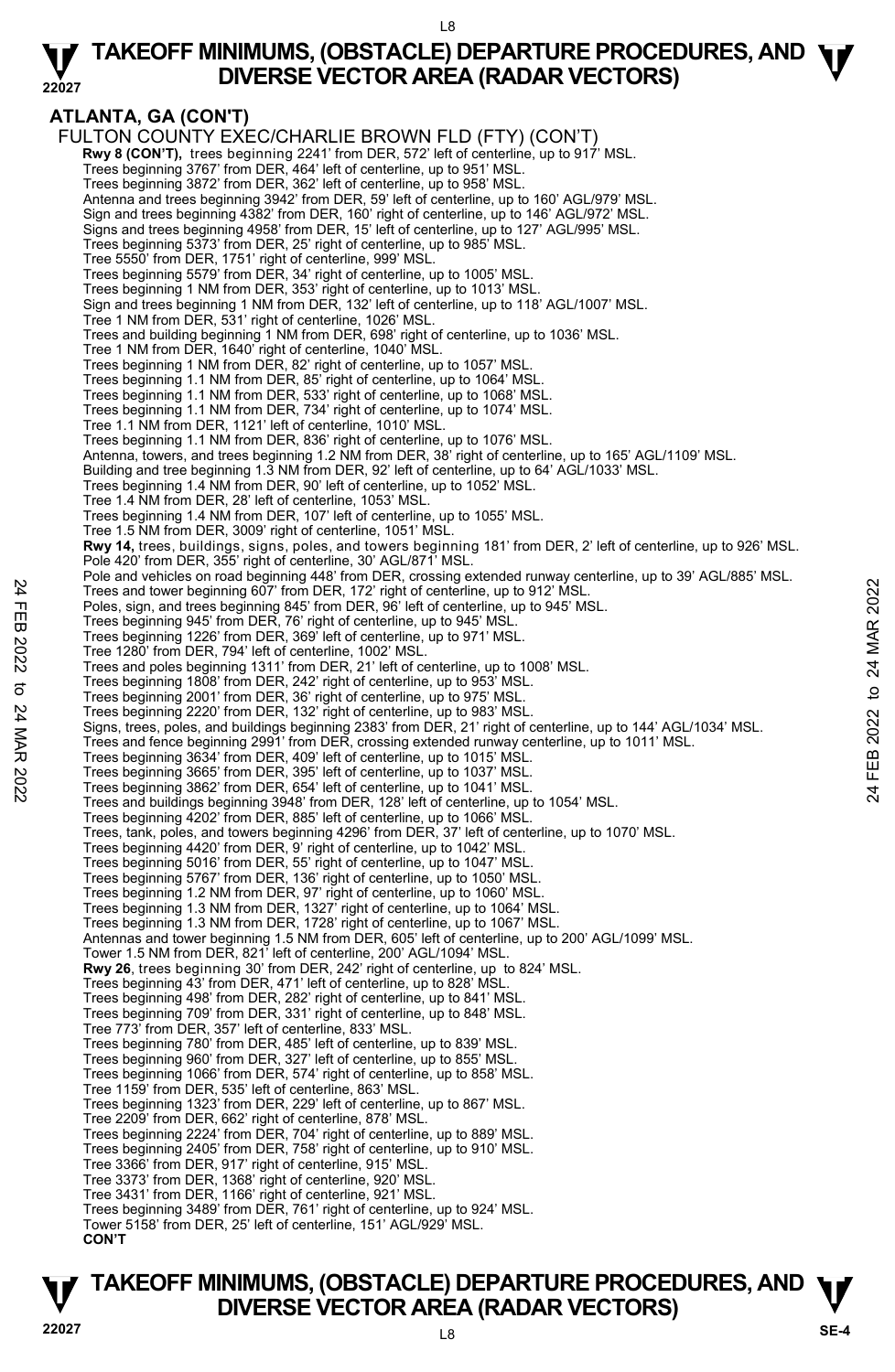#### **ATLANTA, GA (CON'T)**

FULTON COUNTY EXEC/CHARLIE BROWN FLD (FTY) (CON'T) **Rwy 32,** trees and fence beginning 76' from DER, crossing extended runway centerline, up to 828' MSL. Tree 108' from DER, 504' left of centerline, 824' MSL. Tree 333' from DER, 524' right of centerline, 846' MSL. Tree 517' from DER, 168' left of centerline, 832' MSL. Tree 580' from DER, 292' left of centerline, 836' MSL. Trees beginning 627' from DER, 18' left of centerline, up to 849' MSL. Trees beginning 729' from DER, 61' right of centerline, up to 858' MSL. Tree 1730' from DER, 943' right of centerline, 864' MSL. Tree 1864' from DER, 299' left of centerline, 851' MSL. Tree 1880' from DER, 241' left of centerline, 853' MSL. Trees beginning 2082' from DER, 869' left of centerline, up to 908' MSL. Tree 2721' from DER, 968' right of centerline, 876' MSL. Trees beginning 2834' from DER, 529' right of centerline, up to 894' MSL. Tree 2937' from DER, 1063' left of centerline, 931' MSL. Trees beginning 2953' from DER, 72' left of centerline, up to 941' MSL. Tree 3111' from DER, 675' right of centerline, 897' MSL. Trees beginning 3134' from DER, 436' right of centerline, up to 916' MSL. Trees beginning 3618' from DER, 994' right of centerline, up to 917' MSL. Tree 3707' from DER, 907' right of centerline, 923' MSL. Trees beginning 3758' from DER, 978' right of centerline, up to 924' MSL.<br>Trees beginning 3845' from DER, 1042' right of centerline, up to 940' MSL.<br>Trees beginning 3964' from DER, 157' left of centerline, up to 946' MSL. Trees beginning 4087' from DER, 54' right of centerline, up to 947' MSL. Trees beginning 4554' from DER, 218' left of centerline, up to 950' MSL. HARTSFIELD-JACKSON ATLANTA INTL (ATL) TAKEOFF MINIMUMS AND (OBSTACLE) DEPARTURE PROCEDURES AMDT 8 10SEP20 (20254) (FAA) TAKEOFF MINIMUMS: **Rwy 9L,** 300-1 or std. w/min. climb of 270' per NM to 1200. DEPARTURE PROCEDURE: **Rwy 8R,** climb on heading 095° to 1500 before turning right. **Rwy 9L,** climb on heading 095° to 1400 before turning left. TAKEOFF OBSTACLE NOTES: **Rwy 8L,** trees beginning 855' from DER, 626' left of centerline, up to 62' AGL/1030' MSL.<br>Trees beginning 930' from DER, 533' left of centerline, up to 1048' MSL. **Rwy 8R**, tree 345' from DER, 586' left of centerline, 57' AGL/1006' MSL. Tree 510' from DER, 503' left of centerline, 68' AGL/1013' MSL. Tower 4821' from DER, 1634' right of centerline, 139' AGL/1138' MSL. **Rwy 9L,** pole and antenna beginning 4805' from DER, 1729' left of centerline, up to 141' AGL/1137' MSL. **Rwy 10,** poles beginning 58' from DER, 467' right of centerline, up to 41' AGL/1016' MSL. **Rwy 26L**, building 1249' from DER, 751' left of centerline, 45' AGL/1059' MSL. Pole 1895' from DER, 964' left of centerline, 66' AGL/1079' MSL. Trees beginning 2797' from DER, 563' left of centerline, up to 61' AGL/1097' MSL. Trees beginning 2897' from DER, 468' left of centerline, up to 70' AGL/1103' MSL. **Rwy 26R**, pole 531' from DER, 619' right of centerline, 36' AGL/1032' MSL. Tree 1749' from DER, 908' right of centerline, 40' AGL/1073' MSL. Trees and poles beginning 1797' from DER, 122' right of centerline, up to 1081' MSL. Tree 1988' from DER, 486' left of centerline, 1067' MSL. Trees beginning 2334' from DER, 386' left of centerline, up to 58' AGL/1077' MSL. Tree 2648' from DER, 1185' right of centerline, 60' AGL/1099' MSL. Tree 2680' from DER, 127' left of centerline, 1086' MSL. Trees beginning 2808' from DER, 131' left of centerline, up to 1091' MSL. Tree 2880' from DER, 863' left of centerline, 61' AGL/1093' MSL. Trees beginning 2945' from DER, 840' left of centerline, up to 53' AGL/1102' MSL. Trees beginning 3048' from DER, 61' left of centerline, up to 55' AGL/1103' MSL. Pole 3195' from DER, 998' right of centerline, 48' AGL/1101' MSL. Tree 3341' from DER, 695' right of centerline, 56' AGL/1103' MSL. Tree 3369' from DER, 501' right of centerline, 1104' MSL. Towers and trees beginning 3381' from DER, 111' right of centerline, up to 71' AGL/1128' MSL. Tree 3586' from DER, 1082' left of centerline, 55' AGL/1105' MSL. Tree 3631' from DER, 1066' left of centerline, 56' AGL/1106' MSL. Trees beginning 3685' from DER, 1031' left of centerline, up to 66' AGL/1113' MSL. Antenna, trees and pole beginning 4140' from DER, 689' right of centerline, up to 101' AGL/1137' MSL. **Rwy 27L,** elevator 3937' from DER, 1256' right of centerline, 103' AGL/1129' MSL. **Rwy 27R,** terrain 17' from DER, 287' left of centerline, 1020' MSL. Terrain 17' from DER, 413' left of centerline, 1022' MSL. Signs beginning 58' from DER, 292' left of centerline, up to 4' AGL/1024' MSL. Pole 1011' from DER, 730' right of centerline, 32' AGL/1046' MSL. Agricultural equipment 3567' from DER, 864' right of centerline, 89' AGL/1113' MSL. Agricultural equipment 3674' from DER, 491' right of centerline, 96' AGL/1119' MSL. Elevator 3937' from DER, 203' right of centerline, 103' AGL/1129' MSL. Tree 4387' from DER, 999' right of centerline, 1141' MSL. TAKEOFF MINIMUMS:<br>
THE WY 9L, 300-1 or std. w/min. climb of 270' per NM to 1200.<br>
Ruy 8R, climb on heading 095° to 1500 before turning right.<br>
Ruy 8R, climb on heading 095° to 1500 before turning right.<br>
RWY 9L, these begi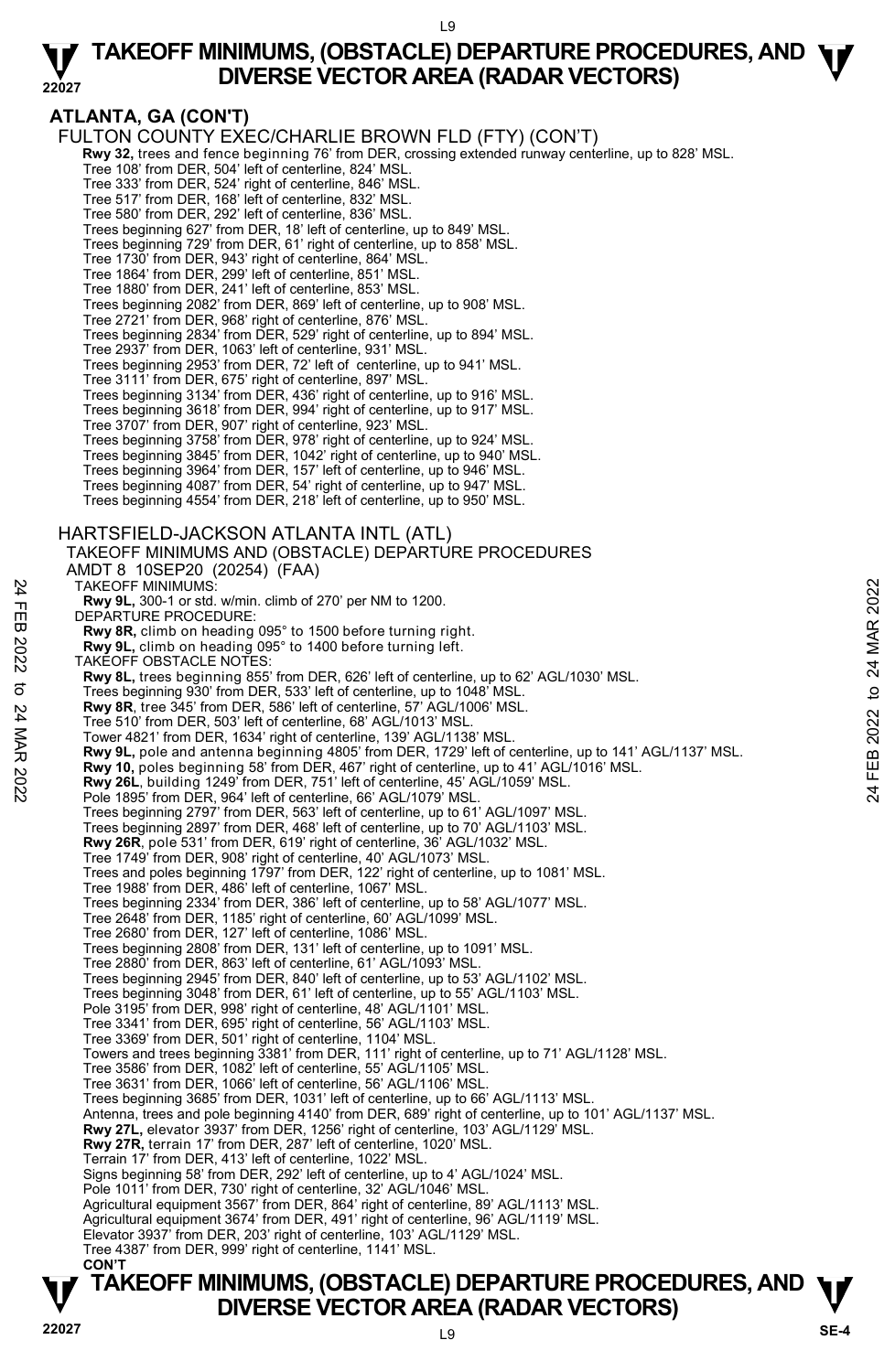#### **ATLANTA, GA (CON'T)**

HARTSFIELD-JACKSON ATLANTA INTL (ATL) (CON'T)

**Rwy 28,** tree and catenary beginning 1949' from DER, 769' left of centerline, up to 39' AGL/1055' MSL.<br>Tree 2026' from DER, 997' left of centerline, 50' AGL/1059' MSL.

Sign 2428' from DER, 1026' left of centerline, 63' AGL/1067' MSL.

Trees beginning 3158' from DER, 1208' left of centerline, up to 85' AGL/1097' MSL.

NEWNAN COWETA COUNTY (CCO)

TAKEOFF MINIMUMS AND (OBSTACLE) DEPARTURE PROCEDURES

AMDT 3C 16JUL20 (20198) (FAA)

DEPARTURE PROCEDURE:

**Rwy 33,** climbing left turn on heading 270° to 2100 before proceeding on course. TAKEOFF OBSTACLE NOTES:

**Rwy 15,** trees beginning 832' from DER, 346' left of centerline, up to 100' AGL/999' MSL.

Trees beginning 253' from DER, 443' right of centerline, up to 100' AGL/944' MSL.

**Rwy 33**, trees beginning 975' from DER, 21' right of centerline, up to 100' AGL/1051' MSL.

Utility tower 1063' from DER, 320' right of centerline, 65' AGL/997' MSL.

Fence 1286' from DER, 550' right of centerline, 25' AGL/1005' MSL.

Trees beginning 167' from DER, 1' left of centerline, up to 100' AGL/1048' MSL Utility towers beginning 135' from DER, 36' left of centerline, up to 65' AGL/1032' MSL. Tree 1684' from DER, 784' right of centerline, 100' AGL/1119' MSL.

#### PAULDING-NORTHWEST ATLANTA (PUJ)

TAKEOFF MINIMUMS AND (OBSTACLE) DEPARTURE PROCEDURES AMDT 1 05MAY11 (11125) (FAA)

TAKEOFF OBSTACLE NOTES:

**Rwy 31,** trees beginning 213' from DER, left and right of centerline, up to 100' AGL/1399' MSL. Trees beginning 4202' from DER, left and right of centerline, up to 100' AGL/1419' MSL.

#### **ATMORE, AL**

ATMORE MUNI (0R1) TAKEOFF MINIMUMS AND (OBSTACLE) DEPARTURE PROCEDURES AMDT 2 01FEB18 (18032) (FAA) TAKEOFF OBSTACLE NOTES: **Rwy 18,** tree 8' from DER, 303' left of centerline, 50' AGL/323' MSL. Pole, vehicle on road beginning 77' from DER, 324' right of centerline, up to 309' MSL. Tree, transmission line beginning 206' from DER, 65' right of centerline, up to 70' AGL/351' MSL. Tree, transmission line, pole beginning 222' from DER, 57' left of centerline, up to 72' AGL/351' MSL.<br>Trees beginning 2841' from DER, 156' right of centerline, up to 359' MSL. **Rwy 36,** vehicle on road 4' from DER, 227' left of centerline, 297' MSL. Tree, building beginning 75' from DER, 231' left of centerline, up to 305' MSL. ATMORE, AL<br>
TRIMORE MUNI (OR1)<br>
TAKEOFF MINIMUMS AND (OBSTACLE) DEPARTURE PROCEDURES<br>
AMDT 2 01FEB18 (18032) (FAA)<br>
TAKEOFF OBSTACLE NOTES:<br>
RW 18, tree 8' from DER, 30' right of centerline, up to 309' MSL.<br>
The that show Building 282' from DER, 239' left of centerline, up to 308' MSL. Tree 449' from DER, 427' left of centerline, 323' MSL. Tree, pole beginning 464' from DER, 12' left of centerline, up to 341' MSL. Tree 564' from DER, 553' right of centerline, 324' MSL. Tree, pole beginning 663' from DER, 571' right of centerline, up to 346' MSL. Vehicles on road 834' from DER, crossing centerline, up to 346' MSL. Tree 2385' from DER, 1104' left of centerline, 347' MSL. Tree 2612' from DER, 1116' left of centerline, 349' MSL. **AUBURN, AL**  AUBURN UNIVERSITY RGNL (AUO) TAKEOFF MINIMUMS AND (OBSTACLE) DEPARTURE PROCEDURES AMDT 1A 10NOV16 (16315) (FAA) TAKEOFF OBSTACLE NOTES:

**Rwy 18,** tree 1127' from DER, 724' right of centerline, 769' MSL.<br>Tree 1555' from DER, 659' right of centerline, 793' MSL. **Rwy 29,** tree 201' from DER, 505' left of centerline, 836' MSL. Trees beginning 231' from DER, 407' right of centerline, up to 828' MSL. Trees beginning 428' from DER, 312' left of centerline, up to 850' MSL.

Tree and poles beginning 543' from DER, 327' right of centerline, up to 830' MSL.

Trees beginning 600' from DER, 347' left of centerline, up to 857' MSL. Trees beginning 660' from DER, 561' right of centerline, up to 841' MSL.

Trees beginning 1259' from DER, 521' left of centerline, up to 860' MSL.

**Rwy 36,** terrain beginning 87' from DER, 392' right of centerline, up to 781' MSL.

Tree 196' from DER, 377' right of centerline, 784' MSL. Tree 223' from DER, 507' left of centerline, 828' MSL.

Trees beginning 371' from DER, 467' right of centerline, up to 855' MSL.

Trees beginning 765' from DER, 265' right of centerline, up to 861' MSL.

Tree 1113' from DER, 603' left of centerline, 831' MSL.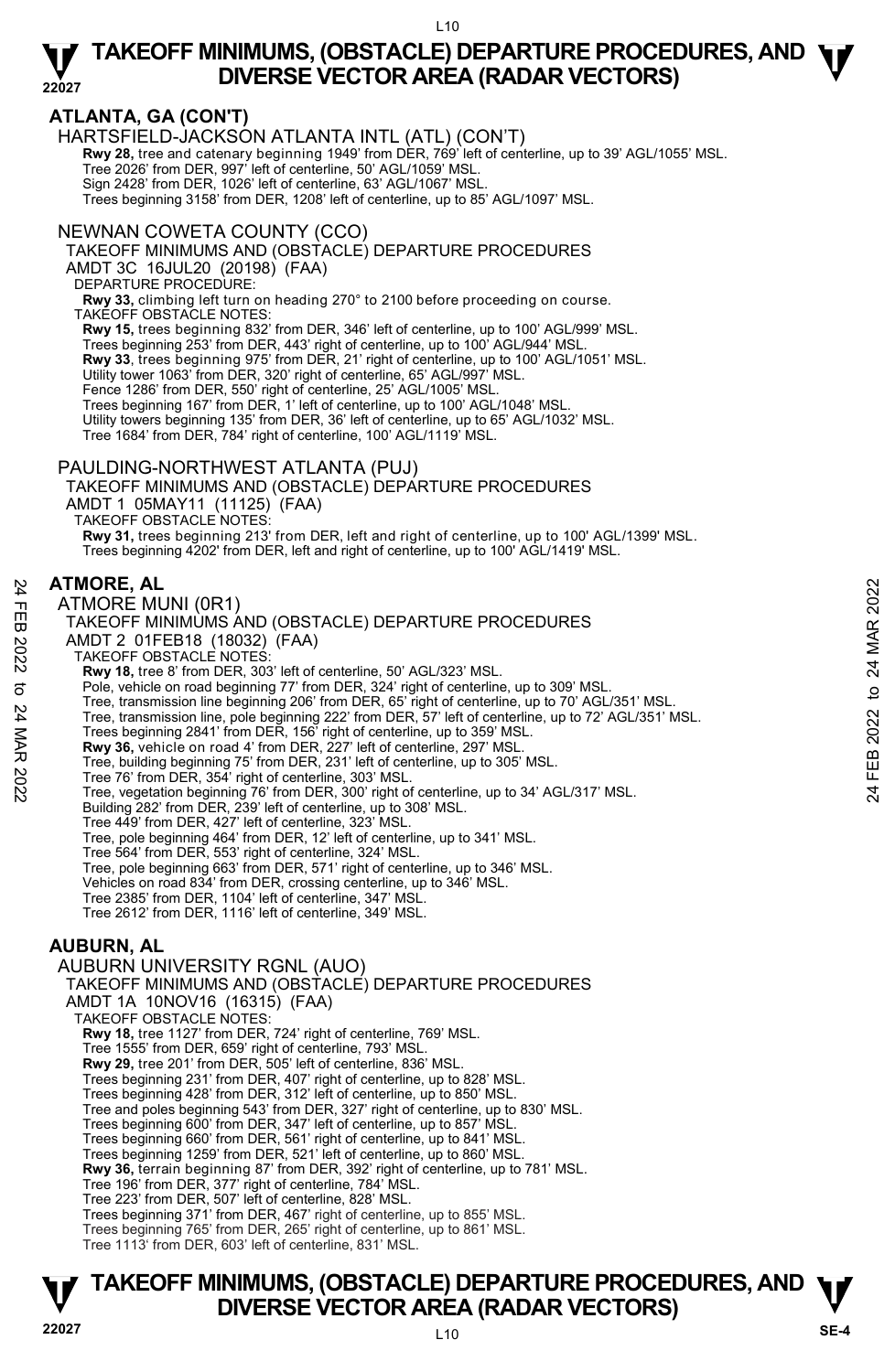#### **AUGUSTA, GA**

AUGUSTA RGNL AT BUSH FLD (AGS)

TAKEOFF MINIMUMS AND (OBSTACLE) DEPARTURE PROCEDURES

AMDT 14 26JUL12 (21168) (FAA)

TAKEOFF MINIMUMS:

**Rwy 8,** std. w/min. climb of 391' per NM to 2600 or 1700-2½ for climb in visual conditions.

**Rwy 17,** 200-1½ or std. w/min. climb of 268' per NM to 500. **Rwy 26,** 300-1¾ or std. w/min. climb of 324' per NM to 600.

DEPARTURE PROCEDURE:

**Rwy 8,** for climb in visual conditions: cross Augusta Rgnl at Bush Fld airport at or above 1700 before proceeding on course. When executing VCOA, notify ATC prior to departure.

**Rwy 17,** climb heading 172° to 900 before turning left.<br>**Rwy 26,** climb heading 262° to 1000 before proceeding on course.<br>**Rwy 35,** climb heading 352° to 1200 before turning right.

TAKEOFF OBSTACLE NOTES:

**Rwy 8,** trees 2011' from DER, 379' left of centerline, up to 100' AGL/209' MSL.

**Rwy 17,** bush 746' from DER, 616' left of centerline, up to 14' AGL/158' MSL.

Trees beginning 1700' from DER, left and right of centerline, up to 100' AGL/339' MSL.

**Rwy 26,** trees beginning 992' from DER, 294' left of center line, up to 100' AGL/355' MSL.

Trees beginning 1254' from DER, 175' right of centerline, up to 100' AGL/419' MSL. Building 1344' from DER, 436' left of centerline, up to 31' AGL/175' MSL.

Light pole 1015' from DER, 287' right of centerline, up to 31' AGL/175' MSL.

#### DANIEL FLD (DNL)

TAKEOFF MINIMUMS AND (OBSTACLE) DEPARTURE PROCEDURES

AMDT 6 24JUL14 (21168) (FAA)

TAKEOFF MINIMUMS:

**Rwy 23,** std. w/min. climb of 250' per NM to 800.

DEPARTURE PROCEDURE:

**Rwy 23,** climb heading 215° to 1300 before turning right. **Rwy 29,** climb heading 288° to 1000 before turning left.

TAKEOFF OBSTACLE NOTES:

**Rwy 5,** vehicles on road, poles, trees, signs, and wall beginning 16' from DER 1' left of centerline, up to 65' AGL/472'<br>MSL. 24 Febra Financial 288 for 1000 before turning left.<br>
22 Folds on road, poles, trees, signs, and wall beginning 16' from DER 1' left of centerline, up to 65' AGL/472'<br>
22 Folds, trees, buildings, and wall beginning 175' fr

Poles, trees, signs, buildings, and wall beginning 175' from DER, 40' right of centerline, up to 50' AGL/475' MSL.

Trees, buildings, and poles beginning 591' from DER, 37' left of centerline, up to 65' AGL/492' MSL. Trees, poles, and building beginning 873' from DER, 170' right of centerline, up to 63' AGL/490' MSL.

Poles, trees, tanks, and buildings beginning 1008' from DER, left and right of centerline, up to 90' AGL/508' MSL.

Poles, trees, and buildings beginning 1353' from DER, left and right of centerline, up to 95' AGL/525' MSL. Poles, trees, and buildings beginning 1567' from DER, left and right of centerline, up to 95' AGL/540' MSL.

Poles, trees, buildings, and towers beginning 2287' from DER, left and right of centerline, up to 135' AGL/557' MSL. **Rwy 11,** poles, trees, and buildings beginning 177' from DER, 360' left of centerline, up to 35' AGL/453' MSL.

Trees and pole beginning 188' from DER, 479' right of centerline, up to 53' AGL/472' MSL.

Vehicles on road, trees, poles, and buildings beginning 276' from DER, 2' right of centerline, up to 65' AGL/476' MSL. Trees, buildings, poles, and sign beginning 343' from DER, 10' left of centerline, up to 65' AGL/476' MSL.

Poles, trees, and buildings beginning 620' from DER, 11' right of centerline, up to 75' AGL/485' MSL.<br>Poles, trees, and building beginning 845' from DER, 7' left of centerline, up to 80' AGL/491' MSL.

Pole, building, and trees beginning 1109' from DER, 9' right of centerline, up to 85' AGL/495' MSL.

Building 2240' from DER, 518' right of centerline, 106' AGL/509' MSL.

**Rwy 23,** trees beginning 9' from DER, 141' right of centerline, up to 30' AGL/402' MSL.<br>Trees beginning 11' from DER, 195' left of centerline, up to 25' AGL/398' MSL.

Trees beginning 105' from DER, left and right of centerline, up to 112' AGL/430' MSL.

**Rwy 29,** trees, buildings, and poles beginning from DER, 192' right of centerline, up to 75' AGL/508' MSL.<br>Vehicles on road, trees, buildings, pole, and sign beginning 4' from DER, 131' left of centerline, up to 40' AGL/4

Trees and poles beginning 354' from DER, 22' right of centerline, up to 95' AGL/535' MSL.

Tower and trees beginning 879' from DER, 6' left of centerline, up to 80' AGL/501' MSL.

#### **BAINBRIDGE, GA**

DECATUR COUNTY INDUSTRIAL AIR PARK (BGE)

TAKEOFF MINIMUMS AND (OBSTACLE) DEPARTURE PROCEDURES

ORIG 30JUL09 (09211) (FAA) TAKEOFF OBSTACLE NOTES:

**Rwy 14,** trees beginning 938' from DER, 238' right of centerline, up to 100' AGL/249' MSL.<br>**Rwy 27,** trees beginning 1050' from DER, 52' right of centerline, up to 100' AGL/196' MSL.

Tree 1527' from DER, 63' left of centerline, 100' AGL/192' MSL.

## **TAKEOFF MINIMUMS, (OBSTACLE) DEPARTURE PROCEDURES, AND**  $\Psi$ **<br>DIVERSE VECTOR AREA (RADAR VECTORS) V** DIVERSE VECTOR AREA (RADAR VECTORS) V<br>22027 SE-4

 $111$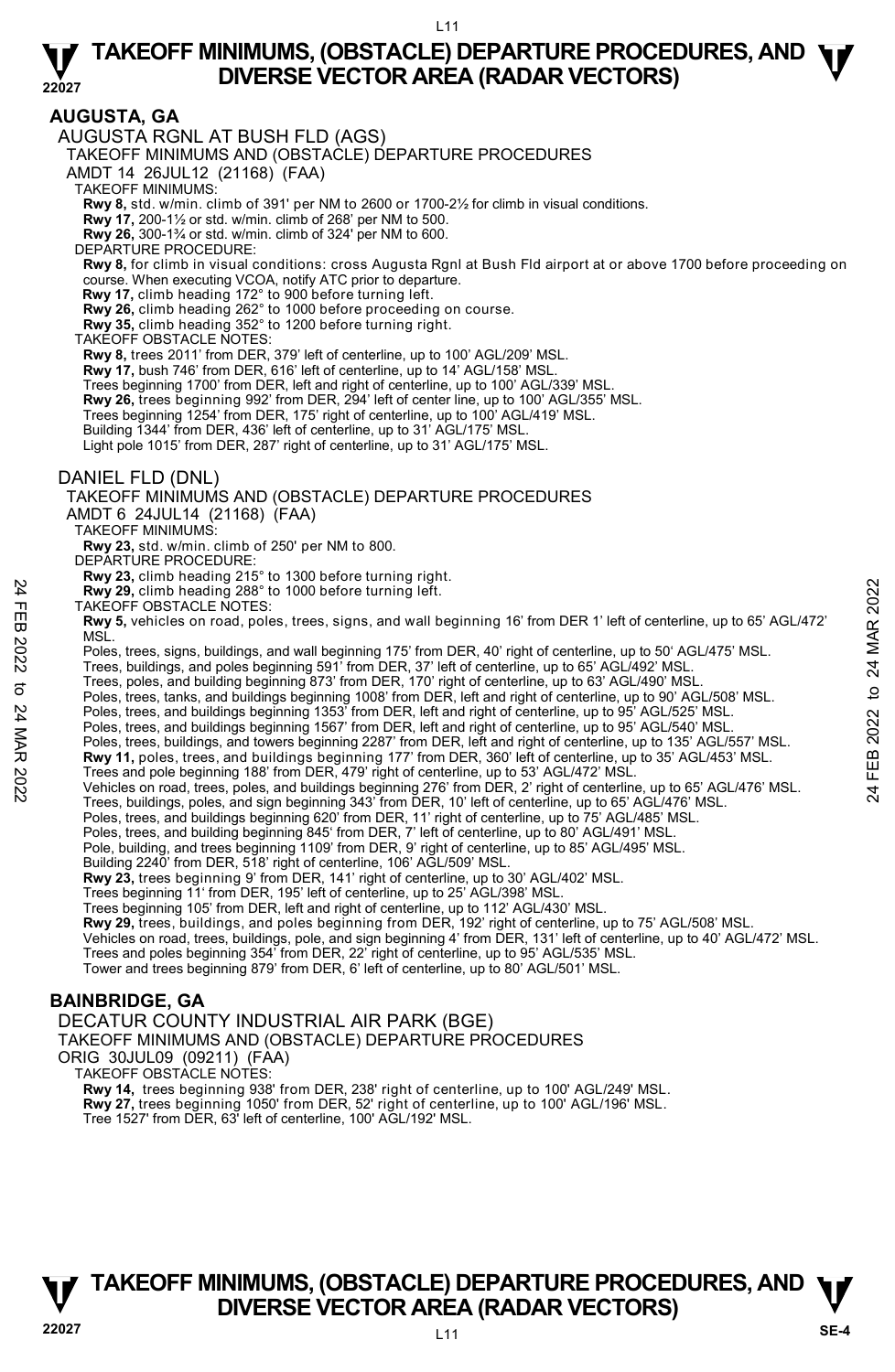#### **BAXLEY, GA**

BAXLEY MUNI (BHC) TAKEOFF MINIMUMS AND (OBSTACLE) DEPARTURE PROCEDURES AMDT 1 31MAY12 (12152) (FAA) DEPARTURE PROCEDURE: **Rwy 26,** climb heading 261° to 800 before turning north. TAKEOFF OBSTACLE NOTES: **Rwy 8,** trees beginning 13' from DER, 149' left of centerline, up to 70' AGL/285' MSL. Trees beginning 749' from DER, 465' right of centerline, up to 97' AGL/278' MSL. Poles beginning 764' from DER, 392' right of centerline, up to 24' AGL/234' MSL. **Rwy 26,** trees beginning 41' from DER, 287' left of centerline, up to 88' AGL/295' MSL. Trees beginning 227' from DER, 30' right of centerline, up to 80' AGL/285' MSL. **BAY MINETTE, AL** 

#### BAY MINETTE MUNI (1R8)

TAKEOFF MINIMUMS AND (OBSTACLE) DEPARTURE PROCEDURES ORIG 15MAR07 (07074) (FAA) TAKEOFF OBSTACLE NOTES:

**Rwy 8,** brush 115' from DER, 80' left of centerline, 5' AGL/253' MSL. **Rwy 26,** trees 1190' from DER, on centerline, 35' AGL/242' MSL. Brush 135' from DER, 91' left of centerline, 5' AGL/212' MSL. Tree 5494' from DER, 84' right of centerline, 100' AGL/348' MSL.

#### **BESSEMER, AL**

BESSEMER (EKY)

TAKEOFF MINIMUMS AND (OBSTACLE) DEPARTURE PROCEDURES ORIG 10MAY07 (07130) (FAA)

TAKEOFF OBSTACLE NOTES:

**Rwy 5,** numerous trees beginning 147' from DER, 33' left of centerline, up to 100' AGL/859' MSL.

Numerous trees beginning 36' from DER, 8' right of centerline, up to 100' AGL/769' MSL.

**Rwy 23,** terrain beginning 33' from DER, 102' left of centerline, up to 709' MSL.

Tree 74' from DER, 163' right of centerline, 50' AGL/714' MSL.

Tree 175' from DER, 439' left of centerline, 11' AGL/710' MSL.

#### **BIRMINGHAM, AL**

BIRMINGHAM-SHUTTLESWORTH INTL (BHM)

TAKEOFF MINIMUMS AND (OBSTACLE) DEPARTURE PROCEDURES

AMDT 8 24MAY18 (18144) (FAA)

TAKEOFF MINIMUMS:

**Rwy 6,** 300-2 w/ min. climb of 285' per NM to 1800 or std. w/min. climb of 435' per NM to 1300 or 1800-3 for VCOA. Numerous trees beginning 14' Trom DER, 8' right of centerline, up to 100' AGL/769' MSL.<br>
The 74' from DER, 163' right of centerline, up to 100' AGL/769' MSL.<br>
Tree 74' from DER, 163' right of centerline, 50' AGL/714' MSL.<br>

**Rwy 36,** 300- 2¼ or std. w/min. climb of 565' per NM to 1000.

DEPARTURE PROCEDURE:

**Rwy 6,** climb heading 058° to 1500 before proceeding on course.

**Rwy 18,** climb heading 183° to 2300 before proceeding on course. **Rwy 24,** climb heading 238° to 2300 before proceeding on course. **Rwy 36,** climb heading 003° to 1400 before proceeding on course.

VCOA:

**Rwys 6, 18,** obtain ATC approval for VCOA when requesting IFR clearance. Climb in visual conditions to cross Birmingham- Shuttlesworth Intl at or above 2300 before proceeding on course.

TAKEOFF OBSTACLE NOTES:

**Rwy 6,** building 154' from DER, 401' right of centerline, 14' AGL/656' MSL.

Terrain 704' from DER, 652' left of centerline, 671' MSL. Terrain 950' from DER, 674' right of centerline, 692' MSL.

Terrain 957' from DER, 682' left of centerline, 675' MSL.

Terrain 1226' from DER, 654' right of centerline, 713' MSL.

Terrain 1259' from DER, 705' left of centerline, 684' MSL.

Terrain beginning 1383' from DER, 391' right of centerline, up to 718' MSL.

Terrain beginning 1387' from DER, 272' left of centerline, up to 706' MSL.

Tree, terrain, traverse ways and fence beginning 1450' from DER, 33' right of centerline, up to 767' MSL.<br>Terrain beginning 1621' from DER, 166' left of centerline, up to 718' MSL.

Terrain beginning 1753' from DER, 5' left of centerline, up to 721' MSL.

Terrain beginning 1805' from DER, 110' left of centerline, up to 727' MSL. Terrain and traverse way beginning 1917' from DER, 708' left of centerline, up to 730' MSL.

Terrain beginning 1993' from DER, 112' left of centerline, up to 731' MSL.

Terrain and traverse way beginning 2111' from DER, 321' left of centerline, up to 734' MSL.

Terrain beginning 2275' from DER, 111' left of centerline, up to 737' MSL. Traverse way and terrain beginning 2346' from DER, 325' left of centerline, up to 739' MSL.

Pole, terrain and fences beginning 2449' from DER, 48' right of centerline, up to 43' AGL/769' MSL.

Terrain beginning 497' from DER,109' left of centerline, up to 742' MSL. Traverse way 2554' from DER, 531' left of centerline, 744' MSL.

#### **CON'T**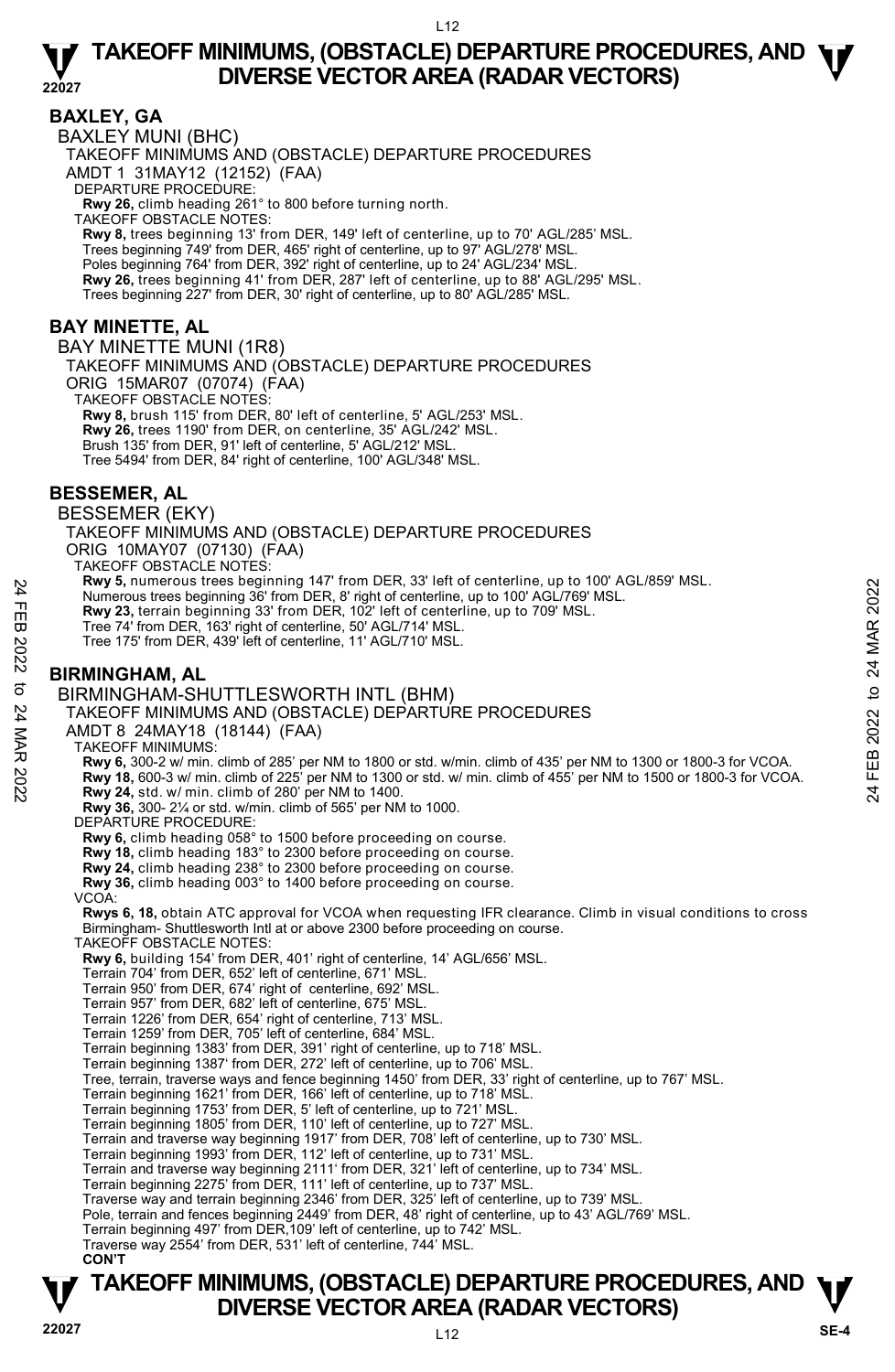#### **22027 TAKEOFF MINIMUMS, (OBSTACLE) DEPARTURE PROCEDURES, AND**  $\Psi$ **<br>DIVERSE VECTOR AREA (RADAR VECTORS) DIVERSE VECTOR AREA (RADAR VECTORS)**

#### **BIRMINGHAM, AL (CON'T)**

BIRMINGHAM-SHUTTLESWORTH INTL (BHM) (CON'T) **Rwy 6 (CON'T),** trees, terrain, traverse way and poles beginning 2608' from DER, 25' left of centerline, up to 779' MSL.<br>Tree, terrain and pole beginning 2846' from DER, 169' right of centerline, up to 782' MSL. Tree, terrain, pole and lighting beginning 2983' from DER, 111' left of centerline, up to 800' MSL.<br>Tree and fence beginning 3007' from DER, 47' right of centerline, up to 788' MSL. Trees and terrain beginning 3071' from DER, 59' right of centerline, up to 800' MSL. Pole and terrain beginning 3220' from DER, 410' left of centerline, up to 44' AGL/811' MSL. Tree and terrain beginning 3308' from DER, 236' right of centerline, up to 809' MSL. Trees, terrain and pole beginning 3320' from DER, 96' left of centerline, up to 816' MSL. Trees, terrain and fences beginning 3529' from DER, 53' right of centerline, up to 810' MSL. Tree, terrain and pole beginning 3567' from DER, 154' left of centerline, up to 832' MSL. Trees, terrain and pole beginning 3717' from DER, 31' left of centerline, up to 841' MSL. Trees and terrain beginning 3978' from DER, 14' left of centerline, up to 865' MSL. Trees and poles beginning 4099' from DER, 123' left of centerline, up to 870' MSL. Trees beginning 5066' from DER, 518' left of centerline, up to 878' MSL. Tree 5192' from DER, 1364' left of centerline, 883' MSL. Trees beginning 5202' from DER, 973' left of centerline, up to 884' MSL. Tower, trees, terrain and pole beginning 5260' from DER, 62' left of centerline, up to 97' AGL/897' MSL. Trees beginning 5916' from DER, 159' right of centerline, up to 814' MSL. Trees beginning 1 NM from DER, 14' right of centerline, up to 822' MSL. Trees beginning 1.3 NM from DER, 1745' left of centerline, up to 901' MSL. Tree 1.6 NM from DER, 2148' left of centerline, 913' MSL. **Rwy 18,** terrain 372' from DER, 543' right of centerline, 648' MSL. Terrain beginning 536' from DER, 453' right of centerline, up to 672' MSL. Poles, traverse ways and trees beginning 771' from DER, 58' left of centerline, up to 71' AGL/701' MSL. Trees and pole beginning 1084' from DER, 125' right of centerline, up to 686' MSL. Trees beginning 1220' from DER, 96' right of centerline, up to 690' MSL. Trees beginning 1330' from DER, 209' right of centerline, up to 695' MSL. Trees and poles beginning 1367' from DER, on centerline, up to 704' MSL. Trees and pole beginning 1640' from DER, 34' left of centerline, up to 704' MSL. Trees and pole beginning 1674' from DER, 16' left of centerline, up to 709' MSL. Trees and poles beginning 1767' from DER, 14' left of centerline, up to 80' AGL/717' MSL. Trees, sign and pole beginning 2148' from DER, 218' left of centerline, up to 724' MSL. Tower and trees beginning 2546' from DER, 44' left of centerline, up to 99' AGL/749' MSL. Tree 2813' from DER, 167' right of centerline, 724' MSL. Trees beginning 2824' from DER, 199' right of centerline, up to 730' MSL. Trees beginning 2958' from DER, 39' right of centerline, up to 732' MSL. Spire 4511' from DER, 1449' right of centerline, 126' AGL/753' MSL. Transmission lines and trees beginning 4715' from DER, 1068' left of centerline, up to 102' AGL/802' MSL.<br>Trees beginning 4969' from DER, 1024' left of centerline, up to 803' MSL. Trees beginning 5057' from DER, 1185' left of centerline, up to 809' MSL. Trees and transmission line, pole beginning 5168' from DER, 221' left of centerline, up to 813' MSL. Antenna 5409' from DER, 1145' right of centerline, 110' AGL/774' MSL. Trees beginning 5581' from DER, 454' left of centerline, up to 819' MSL. Tree 5591' from DER, 48' right of centerline, 781' MSL. Trees and transmission line beginning 5680' from DER, 254' left of centerline, up to 837' MSL. Tree 5757' from DER, 562' right of centerline, 782' MSL. Trees, building and transmission line beginning 5812' from DER, 58' left of centerline, up to 838' MSL. Tree 5993' from DER, 17' right of centerline, 787' MSL. Trees and transmission lines beginning 5997' from DER, 299' left of centerline, up to 842' MSL. Trees and poles beginning 1 NM from DER, 819' left of centerline, up to 844' MSL. Transmission line 1.1 NM from DER, 2018' left of centerline, 129' AGL/891' MSL. Poles, trees and transmission line beginning 1.1 NM from DER, 321' left of centerline, up to 126' AGL/893' MSL.<br>Trees beginning 1.2 NM from DER, 703' left of centerline, up to 897' MSL. Tree 1.2 nm from DER, 560' right of centerline, 826' MSL. Trees beginning 1.2 NM from DER, 118' left of centerline, up to 906' MSL. Trees beginning 1.2 NM from DER, 220' right of centerline, up to 843' MSL. Trees beginning 1.3 NM from DER, 60' right of centerline, up to 864' MSL. Trees and pole beginning 1.3 NM from DER, 94' left of centerline, up to 971' MSL. Trees, Building, and pole beginning 1.4 NM from DER, 800' left of centerline, up to 1041' MSL. Trees, poles, transmission line, tank and water tower beginning 1.5 NM from DER, 426' left of centerline, up to 1139' MSL. Tower, antenna, trees, pole and buildings beginning 1.7 NM from DER, 1' left of centerline, up to 150' AGL/1219' MSL. Tree 1.7 NM from DER, 203' right of centerline, 925' MSL. Trees beginning 1.8 NM from DER, 94' right of centerline, up to 1017' MSL. Buildings and trees beginning 1.9 NM from DER, 3' right of centerline, up to 1106' MSL. Tree 2 NM from DER, 1019' right of centerline, 1120' MSL. Trees beginning 2 NM from DER, 127' right of centerline, up to 1134' MSL. Trees, pole, buildings and towers beginning 2.1 NM from DER, 423' right of centerline, up to 1167' MSL. Trees and pole beginning 1674' from DER, 16' left of centerline, up to 709' MSL.<br>
Trees and pole beginning 1674' from DER, 16' left of centerline, up to 709' MSL.<br>
Trees and pole beginning 1767' from DER, 14' left of cente

Towers, trees, water tower, antenna and building beginning 2.2 NM from DER, 807' right of centerline, up to 114' AGL/1172' **MSL** 

**CON'T**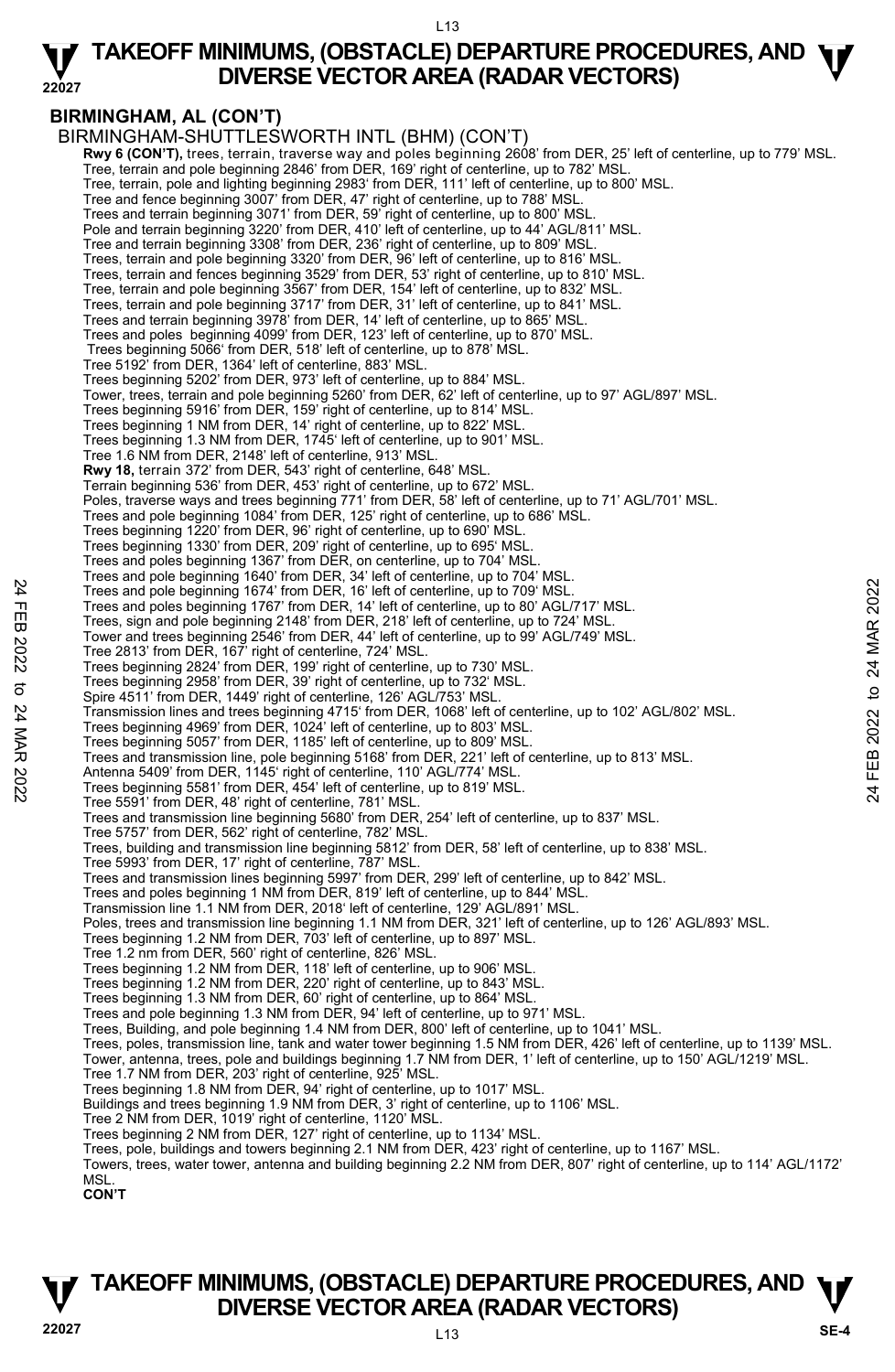#### **22027 TAKEOFF MINIMUMS, (OBSTACLE) DEPARTURE PROCEDURES, AND**  $\Psi$ **<br>DIVERSE VECTOR AREA (RADAR VECTORS) DIVERSE VECTOR AREA (RADAR VECTORS)**

#### **BIRMINGHAM, AL (CON'T)**

BIRMINGHAM-SHUTTLESWORTH INTL (BHM) (CON'T)

**Rwy 24,** lighting 7' from DER, 5' right of centerline, 1' AGL/604' MSL. Lighting 7' from DER, 5' left of centerline, 2' AGL/604' MSL.

Tree 991' from DER, 561' left of centerline, 642' MSL.

Trees beginning 1057' from DER, 648' left of centerline, up to 663' MSL. Tree and sign beginning 1610' from DER, 757' left of centerline, up to 673' MSL.

Tree 2636' from DER, 1172' left of centerline, 690' MSL.

**Rwy 36,** traverse way, fences, terrain and tree beginning 159' from DER, 505' right of centerline, up to 16' AGL/661' MSL.

Terrain 192' from DER, 493' left of centerline, 653' MSL.

Tree 326' from DER, 528' left of centerline, 682' MSL.

Trees, terrain, poles, fences and vegetation beginning 467' from DER, 2' right of centerline, up to 726' MSL.

Tree 576' from DER, 532' left of centerline, 696' MSL.

Trees and terrain beginning 792' from DER, 215' left of centerline, up to 728' MSL.

Trees and terrain beginning 986' from DER, 122' left of centerline, up to 729' MSL.

Trees beginning 1332' from DER, 106' left of centerline, up to 745' MSL.

Trees, pole and traverse way beginning 1378' from DER, 188' left of centerline, up to 750' MSL.

Trees and terrain beginning 1632' from DER, 82' left of centerline, up to 768' MSL.

Tree, terrain and vegetation beginning 1921' from DER, 76' right of centerline, up to 738' MSL. Terrain beginning 2189' from DER, 433' right of centerline, up to 753' MSL.

Trees and terrain beginning 2331' from DER, 38' right of centerline, up to 785' MSL.

Tterrain and tree beginning 2444' from DER, 17' left of centerline, up to 772' MSL.

Terrain beginning 2714' from DER, 356' left of centerline, up to 775' MSL.

Trees, vegetation, terrain and poles beginning 2816' from DER, on centerline, up to 839' MSL. Trees, terrain and poles beginning 2877' from DER, 3' left of centerline, up to 846' MSL.

Trees and terrain beginning 3808' from DER, 44' right of centerline, up to 870' MSL. Trees, terrain and pole beginning 4114' from DER, 20' right of centerline, up to 872' MSL.

Trees beginning 4345' from DER, 864' right of centerline, up to 105' AGL/875' MSL.

Trees, terrain, building and poles beginning 4427' from DER, on centerline, up to 879' MSL.

Trees and traverse way beginning 5381' from DER, 183' left of centerline, up to 852' MSL.

Tree 5435' from DER, 1013' left of centerline, 861' MSL.

Tree and poles beginning 5465' from DER, 44' left of centerline, up to 864' MSL.

Trees, poles and traverse way beginning 5529' from DER, 85' left of centerline, up to 870' MSL. Trees beginning 5653' from DER, 320' left of centerline, up to 874' MSL.

Trees, vegetation, pole, traverse way and building beginning 5707' from DER, 143' left of centerline, up to 879' MSL.

Trees and traverse way beginning 5913' from DER, 175' left of centerline, up to 887' MSL.

Trees, tower, traverse way, pole, terrain and building beginning 1 nm from DER, 32' left of centerline, up to 908' MSL. Tree and poles beginning 5465° from DER, 1013' left of centerline, 861' MSL.<br>
Tree and be beginning 5465' from DER, 44' left of centerline, up to 864' MSL.<br>
Trees, poles and traverse way beginning 5529' from DER, 85' left

Trees and poles beginning 1.1 NM from DER, 1193' right of centerline, up to 907' MSL.

Tree 1.7 NM from DER, 262' left of centerline, 109' AGL/919' MSL.

### **BLAIRSVILLE, GA**

BLAIRSVILLE (DZJ)

TAKEOFF MINIMUMS AND (OBSTACLE) DEPARTURE PROCEDURES

ORIG 18SEP14 (14261) (FAA)

TAKEOFF MINIMUMS:

**Rwys 8, 26,** 2700-3 for climb in visual conditions.

DEPARTURE PROCEDURE:

**Rwy 8,** for climb in visual conditions: cross Blairsville airport at or above 4500 MSL before proceeding on course.

When executing VCOA, notify ATC prior to departure.<br>**Rwy 26,** for climb in visual conditions: cross Blairsville airport at or above 4500 MSL before proceeding on course. When executing VCOA, notify ATC prior to departure.

TAKEOFF OBSTACLE NOTES:

**Rwy 8,** vehicles on roadway beginning 1452' from DER, left and right of centerline, up to 15' AGL/1934' MSL.

Trees beginning 1354' from DER, 334' right of centerline, up to 100' AGL/2059' MSL.

Trees beginning 1644' from DER, 3' left of centerline, up to 100' AGL/2539' MSL.

Tower 1.75 NM from DER, 559' left of centerline, 150' AGL/2550' MSL.

**Rwy 26,** vehicles on roadway beginning 939' from DER, left and right of centerline, up to 15' AGL/1974' MSL.

Trees beginning 435' from DER, 132' right of centerline, up to 100' AGL/2239' MSL.

Trees beginning 419' from DER, 534' left of centerline, up to 100' AGL/2059' MSL.

Trees beginning 1.22 NM from DER, 2394' left of centerline, up to 100' AGL/2259' MSL.

#### **BLAKELY, GA**

EARLY COUNTY (BIJ) TAKEOFF MINIMUMS AND (OBSTACLE) DEPARTURE PROCEDURES ORIG 14FEB08 (08045) (FAA) TAKEOFF OBSTACLE NOTES: **Rwy 5,** trees beginning 12' from DER, 214' left of centerline, up to 100' AGL/319' MSL. Trees beginning 17' from DER, 122'right of centerline, up to 100' AGL/329' MSL. Vehicles on roadway, beginning 416' from DER, left and right of centerline, up to 17' AGL/236' MSL.

Trains on railroad tracks beginning 883' from DER, 684' left of centerline, up to 23' AGL/242' MSL. **CON'T**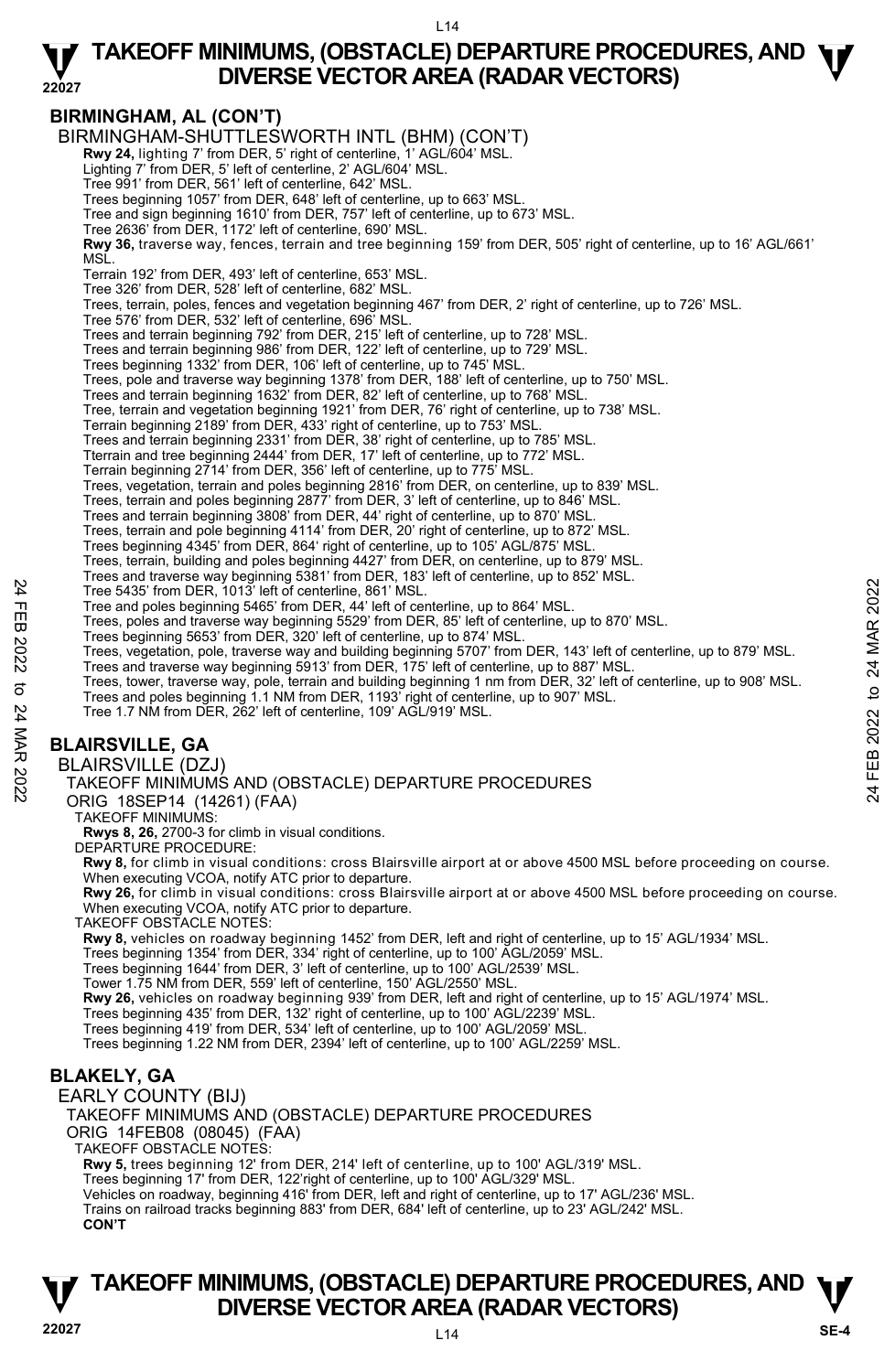#### **BLAKELY, GA (CON'T)**

EARLY COUNTY (BIJ) (CON'T)

**Rwy 23,** trees beginning at DER, 2924' right of centerline, up to 100' AGL/319' MSL. Trees beginning 417' from DER, left and right of centerline, up to 100' AGL/319' MSL. Vehicles on roadway, 537' from DER, 628'.right of centerline, up to 17'AGL/236' MSL. Buildings 1418' from DER, 203' left of centerline, up to 50' AGL/269' MSL.

#### **BREWTON, AL**

BREWTON MUNI (12J)

TAKEOFF MINIMUMS AND (OBSTACLE) DEPARTURE PROCEDURES AMDT 2 11MAR10 (10070) (FAA)

TAKEOFF MINIMUMS:

**Rwys 18, 36,** NA-Closed Indef.

TAKEOFF OBSTACLE NOTES:

**Rwy 6,** trees 141' from DER, 33' left of centerline, 25' AGL/121' MSL.

**Rwy 12,** trees 199' from DER, 495' right of centerline, 57' AGL/156' MSL.

Vehicle on road, 1906' from DER, 456' right of centerline, 15' AGL/156' MSL.

**Rwy 24,** trees 380' from DER, 135' left of centerline, 25' AGL, 127' MSL. **Rwy 30,** trees 92' from DER, 391' right of centerline, 46' AGL/126' MSL.

Trees, 2654' from DER, 1129' left of centerline, 91' AGL/161' MSL.

#### **BRUNSWICK, GA**

BRUNSWICK GOLDEN ISLES (BQK) TAKEOFF MINIMUMS AND (OBSTACLE) DEPARTURE PROCEDURES ORIG 03AUG06 (06215) (FAA) TAKEOFF OBSTACLE NOTES: **Rwy 7**, tree 1380' from DER, 840' right of centerline,38' AGL/57' MSL. **Rwy 25,** multiple trees beginning 1259' from DER, 688' right of centerline, up to 50'AGL/74' MSL.

#### **BUTLER, AL**

BUTLER/CHOCTAW COUNTY (09A) TAKEOFF MINIMUMS AND (OBSTACLE) DEPARTURE PROCEDURES AMDT 1 26MAY16 (22027) (FAA) TAKEOFF MINIMUMS: **Rwy 30,** 300-1½ or std. w/min. climb of 255' per NM to 400. TAKEOFF OBSTACLE NOTES: **Rwy 12,** trees beginning 1' from DER, 312' left of centerline, up to 208' MSL. Pole 349' from DER, 493' right of centerline, 24' AGL/144' MSL. Pole 472' from DER, 411' right of centerline, 29' AGL/151' MSL. Trees beginning 731' from DER, crossing centerline, up to 162' MSL. Tree 881' from DER, 64' right of centerline, 163' MSL. Trees beginning 1073' from DER, 519' right of centerline up to 187' MSL. Trees, pole beginning 1252' from DER, 27' left of centerline, up to 199' MSL. Trees beginning 1288' from DER, 93' right of centerline, up to 192' MSL. Trees beginning 1476' from DER, 29' right of centerline, up to 193' MSL. Trees beginning 1548' from DER, 516' right of centerline, up to 201' MSL. Trees beginning 2006' from DER, 860' right of centerline, up to 202' MSL. **Rwy 30,** trees beginning 93' from DER, 286' right of centerline, up to 195' MSL.<br>Trees beginning 100' from DER, 249' left of centerline, up to 168' MSL. Trees beginning 246' from DER, 297' right of centerline, up to 196' MSL. Trees beginning 372' from DER, 179' left of centerline, up to 178' MSL. Trees beginning 622' from DER, 232' left of centerline, up to 190' MSL. Trees beginning 796' from DER, 278' left of centerline, up to 213' MSL. Trees beginning 1047' from DER, 108' left of centerline, up to 220' MSL. Trees beginning 1461' from DER, 8' right of centerline, up to 210' MSL. Trees beginning 1946' from DER, 147' left of centerline, up to 222' MSL. Tree 2515' from DER, 738' right of centerline, 212' MSL. Trees beginning 2522' from DER, 501' right of centerline, up to 215' MSL. Trees beginning 2750' from DER, 148' right of centerline, up to 230' MSL. Trees beginning 3313' from DER, 318' right of centerline, up to 232' MSL. Trees beginning 3341' from DER, 279' left of centerline, up to 228' MSL. Trees beginning 3578' from DER, 289' right of centerline, up to 236' MSL. Tree 5170' from DER, 1628' right of centerline, 249' MSL. Trees beginning 5336' from DER, 1328' right of centerline, up to 279' MSL. Trees beginning 5481' from DER, 1173' right of centerline, up to 280' MSL. Trees beginning 5640' from DER, 155' right of centerline, up to 290' MSL. Trees beginning 6072' from DER, 717' right of centerline, up to 306' MSL. Tree 1 NM from DER, 2027' right of centerline, 295' MSL. **BUTLER, AL**<br> **BUTLER/CHOCTAW COUNTY (09A)**<br>
TAKEOFF MINIMUMS AND (OBSTACLE) DEPARTURE PROCEDURES<br>
AMDT 1 26MAY16 (22027) (FAA)<br>
TAKEOFF MINIMUMS:<br>
TAKEOFF MINIMUMS:<br> **COUNTY ACTAINS**<br> **COUNTY AT ANTIFICATION**<br> **COUNTY AT**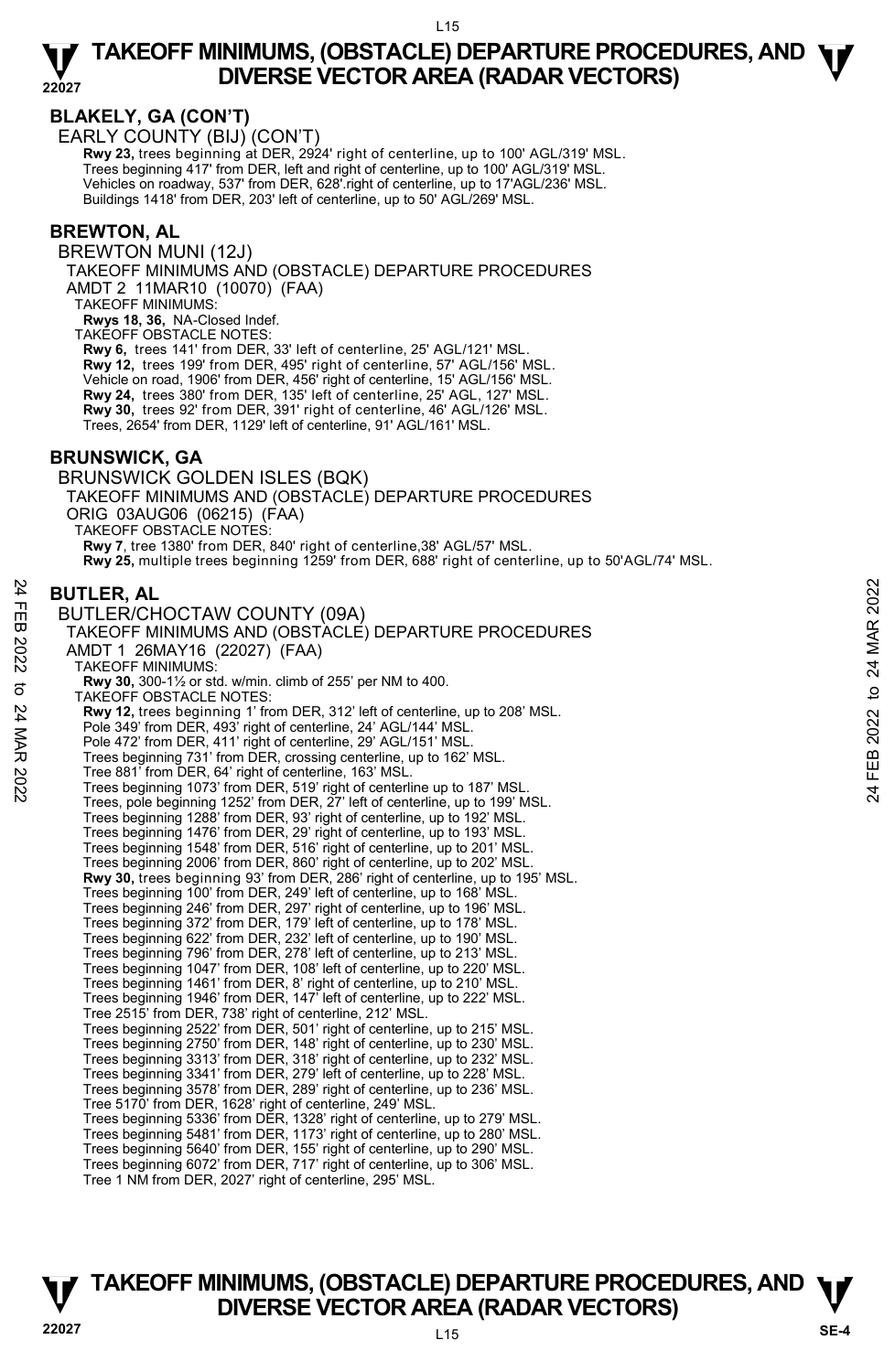**BUTLER, GA**  BUTLER MUNI (6A1) TAKEOFF MINIMUMS AND (OBSTACLE) DEPARTURE PROCEDURES AMDT 1A 28FEB19 (19059) (FAA) TAKEOFF MINIMUMS: **Rwys 6, 24,** NA - Environmental. TAKEOFF OBSTACLE NOTES: **Rwy 1,** trees beginning 196' from DER, 483' left of centerline, up to 651' MSL. **Rwy 19,** tree, lighting, pole beginning 64' from DER, 29' left of centerline, up to 734' MSL. Vegetation beginning 86' from DER, 234' right of centerline, up to 665' MSL. Tree 638' from DER, 524' right of centerline, 699' MSL. Trees beginning 705' from DER, 21' right of centerline, up to 704' MSL. Trees beginning 857' from DER, 311' right of centerline, up to 709' MSL. Trees beginning 963' from DER, 348' right of centerline, up to 726' MSL. Trees beginning 1070' from DER, 70' right of centerline, up to 727' MSL. **CAIRNS AAF (KOZR)**  FORT RUCKER, AL TAKEOFF MINIMUMS AND (OBSTACLE) DEPARTURE PROCEDURES ORIG, 07MAY09 (09127)  **Rwy 6, 24, 18, 36, and Helipads C, G, A, D1, D2:** Standard. All other helipads, NA. DEPARTURE PROCEDURE: **Helipad C:** Climb heading 178° to 1000 before proceeding on course. **Helipad G:** Climb heading 178° to 1000 before proceeding on course. TAKEOFF OBSTACLE NOTES: **Rwy 6:** Trees 483' from DER, 616' left of centerline 75' AGL/344' MSL. Trees 738' from DER, 641' right of centerline, 75'AGL/ 344' MSL. Trees 1,777' from DER, 825' left of centerline, 75' AGL/354' MSL. **Rwy 24:** Trees 266' from DER, 538' right of centerline, 75' AGL/354' MSL. Trees 2,501' from DER, 914' right of centerline, 75' AGL/375' MSL. Reflector 149' from DER, 149' right of centerline, 13' AGL/309' MSL. Reflector 149' from DER, 150' left of centerline, 13' AGL/309' MSL. Telephone poles beginning 1,068' from DER, 303' left of centerline, up to 23' AGL/332' MSL.<br>**Rwy 18:** Trees 525' from DER, 578' left of centerline, 75' AGL/364' MSL. **Rwy 36:** Trees 1,199' from DER, 783' right of centerline, 75' AGL/384' MSL. Trees 3,149' from DER, 1,104' right of centerline, 75' AGL/394' MSL. **CAIRO, GA**  CAIRO-GRADY COUNTY (70J) TAKEOFF MINIMUMS AND (OBSTACLE) DEPARTURE PROCEDURES AMDT 3 23SEP10 (10266) (FAA) TAKEOFF OBSTACLE NOTES: **Rwy 13,** trees beginning 36' from DER, 240' left of centerline, up to 35' AGL/259' MSL. Trees beginning 203' from DER, 37' right of centerline, up to 35' AGL/273' MSL. Trees beginning 1037' from DER, 67' right of centerline, up to 35' AGL/285' MSL. Trees beginning 1295' from DER, 1' left of centerline, up to 35' AGL/275' MSL. **Rwy 31,** truck 120' from DER, 217' left of centerline, 15' AGL/274' MSL. Trees beginning 277' from DER, 355' right of centerline, up to 35' AGL/306' MSL. Trees beginning 1188' from DER, 4' right of centerline, up to 35' AGL/335' MSL. Trees beginning 1777' from DER, 74' left of centerline, up to 35' AGL/334' MSL. **CALHOUN, GA**  TOM B DAVID FIELD (CZL) TAKEOFF MINIMUMS AND (OBSTACLE) DEPARTURE PROCEDURES AMDT 3 12DEC13 (13346) (FAA) TAKEOFF MINIMUMS: **Rwy 17**, min. climb of 230' per NM to 1600, or 1200-3 for climb in visual conditions. **Rwy 35,** 400-2½ or std. w/min. climb of 220' per NM to 1100 or alternatively, with standard takeoff minimums and a normal 200' per NM climb gradient, takeoff must occur no later than 1900' prior to DER. DEPARTURE PROCEDURE: Resear Trees 2,501 from DER, 941 right of centerine, 75 AGL/394 MSL.<br>
Trees 2,501 from DER, 944 right of centerline, 75 AGL/375 MSL.<br>
Reflector 149 from DER, 149 right of centerline, 13' AGL/309' MSL.<br>
Reflector 149 from D

**Rwy 17**, climb heading 173° to 1200 before proceeding on course. For climb in visual conditions, cross Tom B. David Field at or above 1700 before proceeding on course. When executing VCOA, notify ATC prior to departure. **Rwy 35**, climb heading 353° to 1700 before turning left.

TAKEOFF OBSTACLE NOTES:

**Rwy 17**, trees, poles, and buildings beginning 245' from DER, left and right of centerline, up to 75' AGL/725' MSL.<br>Trees and poles beginning 1663' from DER, left and right of centerline, up to 139' AGL/779' MSL.

Trees beginning 1 NM from DER, 916' left of centerline, up to 119' AGL/879' MSL.

**Rwy 35**, trees and bushes beginning 75' from DER, left and right of centerline, up to 100' AGL/730' MSL.<br>Trees and poles beginning 1948' from DER, left and right of centerline, up to 108' AGL/738' MSL.

Trees beginning 1.9 NM from DER, 298' right of centerline, up to 105' AGL/957' MSL.

# **TAKEOFF MINIMUMS, (OBSTACLE) DEPARTURE PROCEDURES, AND**  $\Psi$ **<br>DIVERSE VECTOR AREA (RADAR VECTORS)**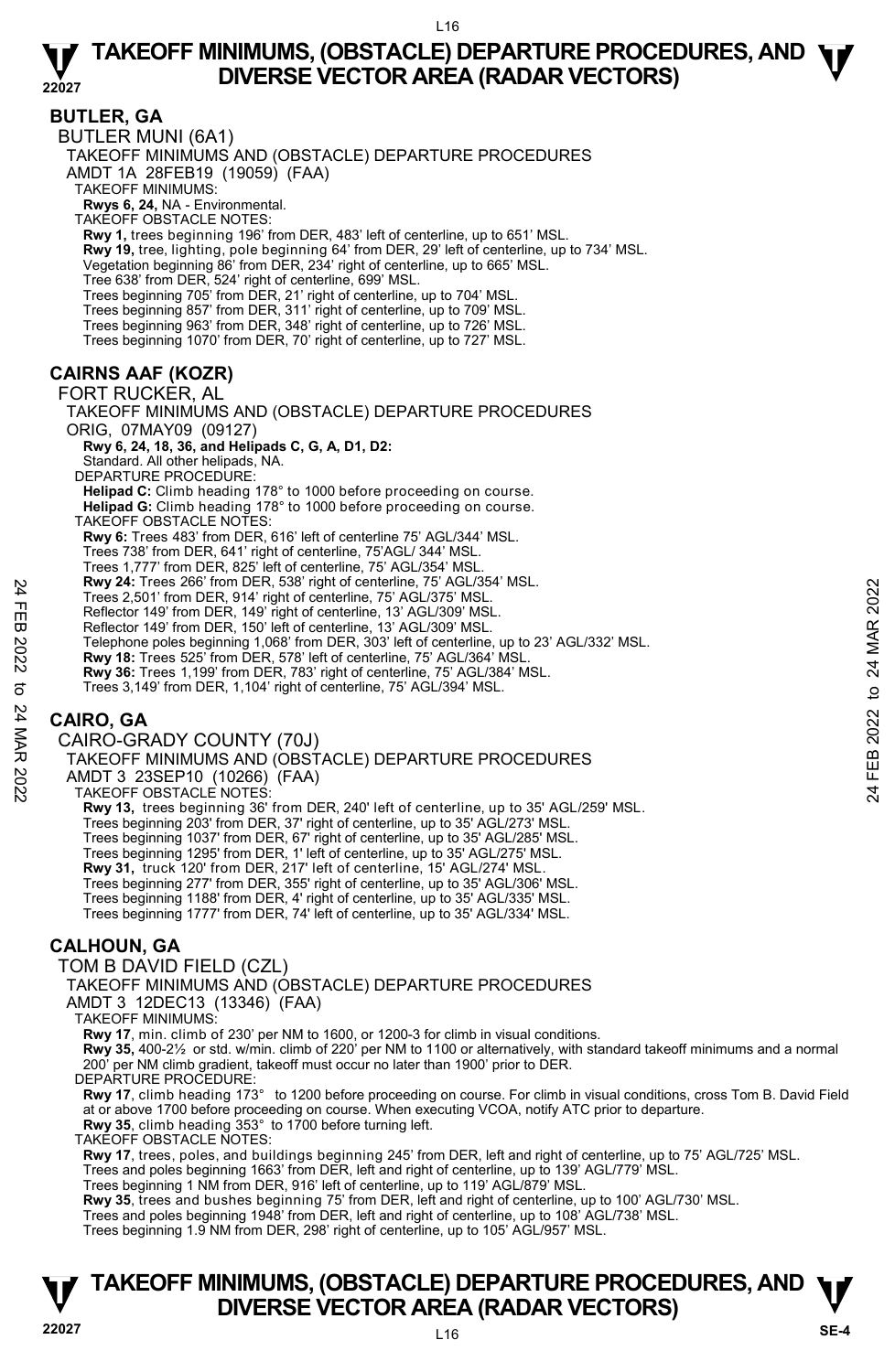#### **CAMDEN, AL**

CAMDEN MUNI (61A)

TAKEOFF MINIMUMS AND (OBSTACLE) DEPARTURE PROCEDURES

ORIG 05JAN17 (17005) (FAA)

TAKEOFF OBSTACLE NOTES:

**Rwy 18**, trees, beginning 3' from DER, 204' left of centerline, up to 200' MSL.

Trees, beginning 83' from DER, 418' left of centerline, up to 225' MSL.

Tree, terrain, beginning 132' from DER, 48' right of centerline, up to 230' MSL. Tree, terrain, beginning 335' from DER, 52' right of centerline, up to 233' MSL.

Tree 546' from DER, 279' left of centerline, 242' MSL. Tree, terrain, beginning 547' from DER, 35' left of centerline, up to 260' MSL.

**Rwy 36**, tree, terrain, beginning 51' from DER, 188' left of centerline, up to 191' MSL.

Tree 149' from DER, 252' right of centerline, 231' MSL.

Tree, terrain, pole, beginning 166' from DER, 18' right of centerline, up to 239' MSL.

Trees, beginning 416' from DER, 516' left of centerline, up to 212' MSL.

Tree, pole, ant, bush, beginning 444' from DER, 98' left of centerline, up to 219' MSL.

#### **CAMILLA, GA**

#### CAMILLA-MITCHELL COUNTY (CXU)

TAKEOFF MINIMUMS AND (OBSTACLE) DEPARTURE PROCEDURES

AMDT 2 09JAN14 (14009) (FAA)

DEPARTURE PROCEDURE:

**Rwy 8,** climb heading 084° to 1100 before turning right.

TAKEOFF OBSTACLE NOTES:

**Rwy 8,** tree 127' from DER, 348' right of centerline, 15' AGL/185' MSL.

Trees beginning 223' from DER, 499' left of centerline, up to 75' AGL/241' MSL. Trees beginning 892' from DER, 514' right of centerline, up to 75' AGL/249' MSL.

Trees beginning 1511' from DER, 9' left of centerline, up to 80' AGL/267' MSL.

Trees beginning 1529' from DER, 94' right centerline, up to 80' AGL/269' MSL. **Rwy 26,** trees beginning 27' from DER, 409' left of centerline, up to 45' AGL/234' MSL.

Tree 29' from DER, 312' right of centerline, 35' AGL/205' MSL.

Tree 40' from DER, 125' left of centerline, 8' AGL/171' MSL.

Trees beginning 940' from DER, 733' left of centerline, up to 75' AGL/229' MSL.

Trees beginning 1696' from DER, 1696' right of centerline, up to 80' AGL/225' MSL.

## **CANON, GA**

FRANKLIN-HART (18A)

TAKEOFF MINIMUMS AND (OBSTACLE) DEPARTURE PROCEDURES

ORIG 25SEP08 (21168) (FAA)

TAKEOFF MINIMUMS:

**Rwy 8,** 400-2¼ or std. w/min. climb of 217' per NM to 1400. Alternatively, with std. takeoff minimums and a normal 200'/NM climb gradient, takeoff must occur no later than 1800' prior to DER. TAKEOFF OBSTACLE NOTES: Free 29' from DER, 312' right of center thine, 35' AGL/205' MSL.<br>
Tree 29' from DER, 125' left of centerline, 35' AGL/205' MSL.<br>
Tree 40' from DER, 125' left of centerline, 35' AGL/2023' MSL.<br>
Tree beginning 1696' from DER

**Rwy 8,** trees beginning 142' from DER, 9' right of centerline, up to 110' AGL/1006' MSL.

Trees beginning 469' from DER, 43' left of centerline, up to 114' AGL/1004' MSL.<br>**Rwy 26,** trees beginning 134' from DER, 301' right of centerline, up to 57' AGL/885' MSL.

Trees beginning 514' from DER, 26' left of centerline, up to 73' AGL/902' MSL.

#### **CANTON, GA**

CHEROKEE COUNTY RGNL (CNI)

TAKEOFF MINIMUMS AND (OBSTACLE) DEPARTURE PROCEDURES

AMDT 2A 16JUL20 (20198) (FAA)

TAKEOFF MINIMUMS:

**Rwy 5,** std. w/min. climb of 300' per NM to 4500, or 1600-3 for VCOA.

**Rwy 23,** 300-1 or std. w/min. climb of 236' per NM to 1500, or alternatively, with std. takeoff minimums and a normal 200' per NM climb gradient, takeoff must occur no later than 1800' prior to DER.

DEPARTURE PROCEDURE:

**Rwy 23,** climb on heading 227° to 2500 before proceeding on course.

VCOA:

**Rwy 5,** obtain ATC approval for VCOA when requesting IFR clearance. Climb in visual conditions to cross Cherokee County RGNL airport at or above 2700 before proceeding on course. TAKEOFF OBSTACLE NOTES:

**Rwy 5,** lighting 10' from DER, 17' right of centerline, 2' AGL/1190' MSL.

Trees beginning 25' from DER, 149' left of centerline, up to 1200' MSL. Tree 65' from DER, 466' left of centerline, 1213' MSL.

Tree 121' from DER, 489' left of centerline, 1220' MSL.

Trees beginning 152' from DER, 142' left of centerline, up to 1226' MSL.

Trees beginning 506' from DER, 446' left of centerline, up to 1233' MSL.

Tree 3578' from DER, 157' right of centerline, 1282' MSL.

Trees beginning 3590' from DER, 250' right of centerline, up to 1286' MSL.

Transmission line 4866' from DER, 1062' right of centerline, 140' AGL/1327' MSL.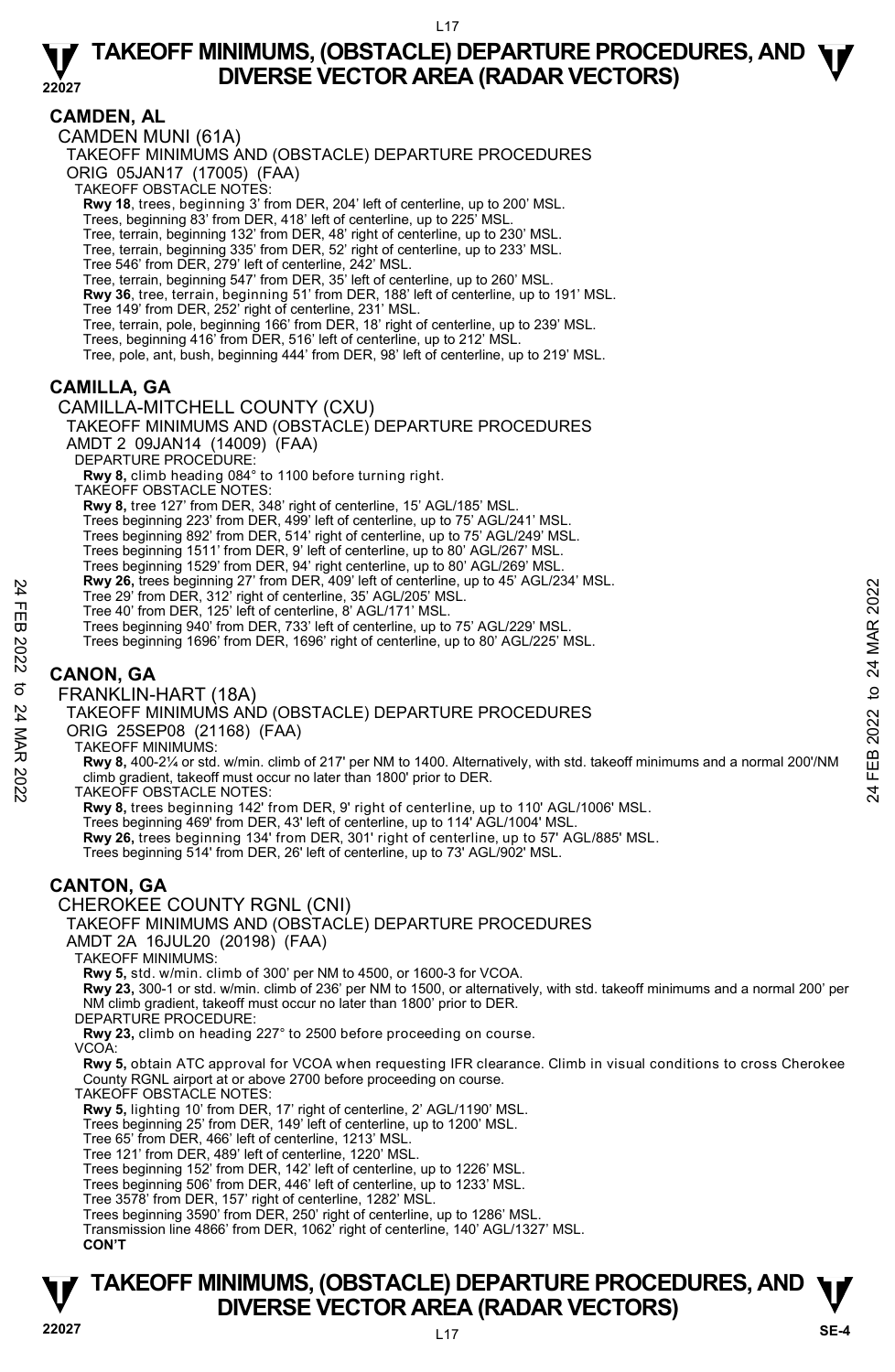#### **CANTON, GA (CON'T)**

CHEROKEE COUNTY RGNL (CNI) (CON'T)

**Rwy 23,** vegetation 28' from DER, 496' right of centerline, 1207' MSL.<br>Tree, transmission line, pole beginning 56' from DER, 357' left of centerline, up to 1245' MSL. Tree 165' from DER, 335' right of centerline, 1248' MSL.

#### **CARROLLTON, GA**

WEST GEORGIA RGNL - O V GRAY FLD (CTJ)

TAKEOFF MINIMUMS AND (OBSTACLE) DEPARTURE PROCEDURES

ORIG 07MAY09 (21168) (FAA)

TAKEOFF MINIMUMS:

**Rwy 35,** 300-1 or std. w/min. climb of 276' per NM to 1400. DEPARTURE PROCEDURE:

**Rwy 35,** climb heading 348° to 1800 before turning east.

TAKEOFF OBSTACLE NOTES:

**Rwy 17,** trees beginning 261' from DER, 433' right of centerline, up to 100' AGL/1219' MSL. Trees beginning 301' from DER, 449' left of centerline, up to 100' AGL/1199' MSL.

**Rwy 35,** trees beginning 123' from DER, 3' left of centerline, up to 100' AGL/1283' MSL.

Trees beginning 1189' from DER, 127' right of centerline, up to 100' AGL/1283' MSL.

Vehicle on road 2489' from DER, 477' left of centerline, 17' AGL/1235' MSL.

#### **CARTERSVILLE, GA**

CARTERSVILLE (VPC) TAKEOFF MINIMUMS AND (OBSTACLE) DEPARTURE PROCEDURES AMDT 1 25OCT07 (07298) (FAA) TAKEOFF MINIMUMS: **Rwy 1,** 500-2¼ or std. w/ min. climb of 361' per NM to 1300. **Rwy 19,** 400-2½ or std. w/ min. climb of 600' per NM to 1300. DEPARTURE PROCEDURE: **Rwy 1,** climb heading 007° to 2300 before proceeding on course. **Rwy 19,** climb heading 187° to 1300 before turning westbound. TAKEOFF OBSTACLE NOTES: **Rwy 1,** trees beginning 24' from DER, 236' left of centerline, up to 74' AGL/798' MSL. Brush 199' from DER, 160' right of centerline, 26' AGL/756' MSL. Tree 1253' from DER, 641' right of centerline, 69' AGL/808' MSL. Trees beginning 8789' from DER, 2511' right of centerline, up to 100' AGL/1199' MSL. **Rwy 19,** terrain 194' from DER, 466' left of centerline, 0' AGL/775' MSL. Trees beginning 2357' from DER, 44' left of centerline, up to 80' AGL/1079' MSL. Trees beginning 2312' from DER, 119' right of centerline, up to 80' AGL/1019' MSL. **CEDARTOWN, GA**  POLK COUNTY/CORNELIUS MOORE FLD (4A4) TAKEOFF MINIMUMS AND (OBSTACLE) DEPARTURE PROCEDURES AMDT 2 22APR21 (21112) (FAA) TAKEOFF OBSTACLE NOTES: **Rwy 10,** tree 2' from DER, 370' left of centerline, 999' MSL. Trees beginning 9' from DER, 273' left of centerline, up to 1009' MSL. Trees beginning 48' from DER, 31' right of centerline, up to 1006' MSL. Trees beginning 2218' from DER, 918' right of centerline, up to 1008' MSL.  **Rwy 28,** trees beginning 18' from DER, 146' left of centerline, up to 991' MSL. Trees beginning 70' from DER, 282' right of centerline, up to 1012' MSL. Trees, transmission line beginning 116' from DER, 249' right of centerline, up to 1018' MSL. Trees beginning 333' from DER, 488' left of centerline, up to 1014' MSL. Trees beginning 504' from DER, 487' left of centerline, up to 1020' MSL. Example 2022 To 2502 To 2502 February 1, climb heading 107° to 2300 before proceeding on course.<br>
The Rwy 1, climb heading 107° to 1300 before turning westbound.<br>
TAKEOFF OBSTACLE NOTES:<br>
Rwy 1, trees beginning 24 from DE

Trees beginning 1256' from DER, 549' left of centerline, up to 1021' MSL. Trees beginning 1426' from DER, 533' left of centerline, up to 1033' MSL.

- Tree 1543' from DER, 714' right of centerline, 1025' MSL.
- Tree 1919' from DER, 853' left of centerline, 1035' MSL.
- Trees beginning 1992' from DER, 561' left of centerline, up to 1044' MSL.
- Trees beginning 2119' from DER, 654' left of centerline, up to 1048' MSL.
- Trees beginning 2487' from DER, 714' left of centerline, up to 1052' MSL.
- Trees beginning 2650' from DER, 990' left of centerline, up to 1053' MSL. Trees beginning 2891' from DER, 1122' left of centerline, up to 1054' MSL.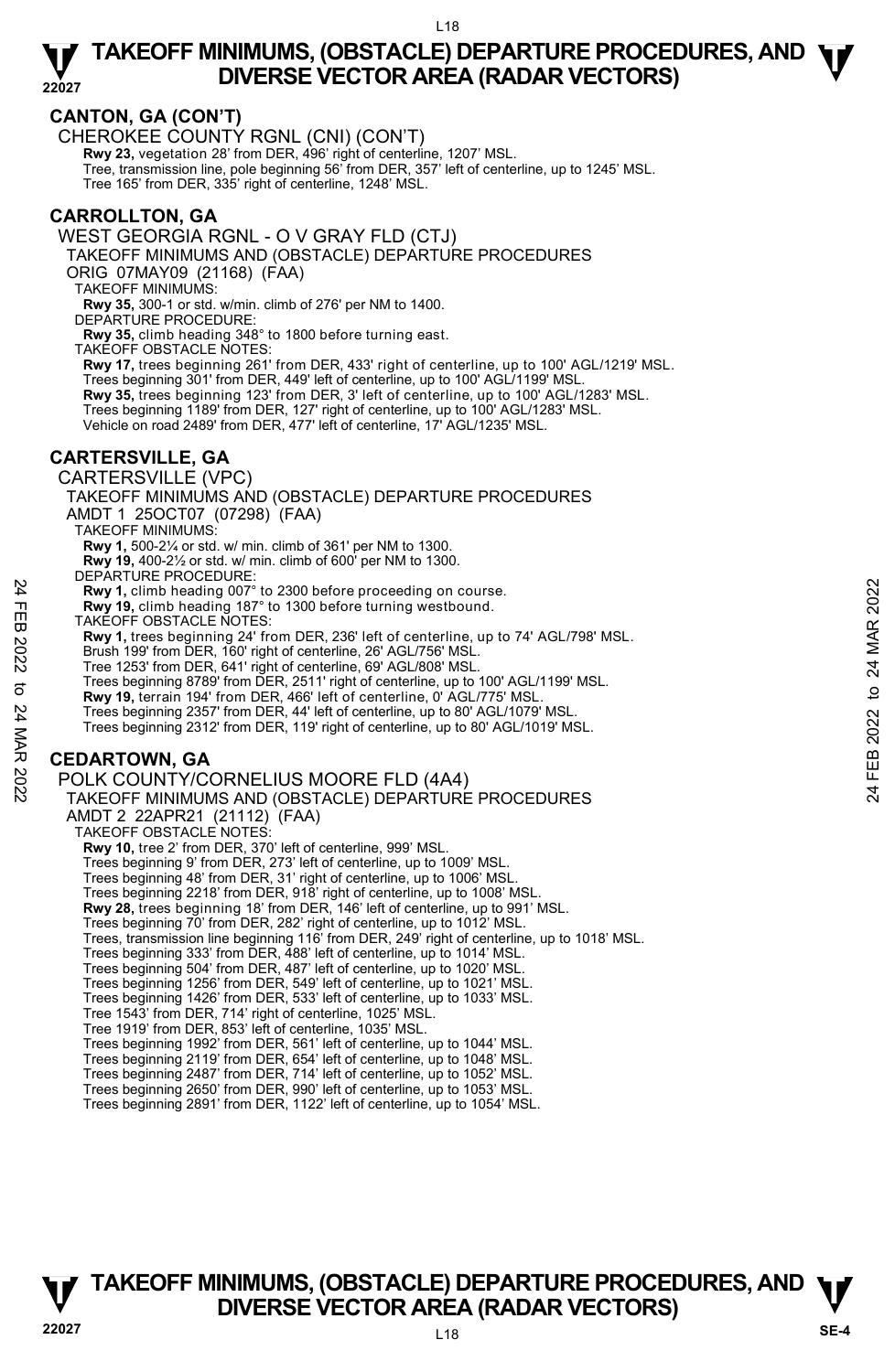#### **CENTRE, AL**

CENTRE-PIEDMONT CHEROKEE COUNTY RGNL (PYP) TAKEOFF MINIMUMS AND (OBSTACLE) DEPARTURE PROCEDURES ORIG 10APR08 (08101) (FAA) DEPARTURE PROCEDURE: **Rwy 7,** Climb heading 067° to 1400 before turning South. **Rwy 25,** Climb heading 247° to 2500 before turning South. TAKEOFF OBSTACLE NOTES: **Rwy 7,** multiple trees beginning 1481' from DER, 456' right of centerline up to 100' AGL/709' MSL. Multiple trees beginning 2273' from DER, 434' left of centerline up to 100' AGL/689' MSL.<br>**Rwy 25,** multiple trees beginning 2780' from DER, 245' right of centerline up to 100' AGL/689' MSL. Tree 3093' from DER, 516' left of centerline 100' AGL/679' MSL. BIBB COUNTY (0A8)

#### **CENTREVILLE, AL**

TAKEOFF MINIMUMS AND (OBSTACLE) DEPARTURE PROCEDURES ORIG 20DEC07 (07354) (FAA)

TAKEOFF MINIMUMS:

**Rwy 10,** 300-1¼ or std. w/ min. climb of 330' per NM to 600. **Rwy 28,** 300-2 or std. w/ min. climb of 300' per NM to 600.

DEPARTURE PROCEDURE:

**Rwy 10,** climb heading 097° to 1000 before turning left. TAKEOFF OBSTACLE NOTES:

**Rwy 10,** brush 430' from DER, 42' right of centerline, 48' AGL/268' MSL.

Trees beginning 4800' from DER, 1397' left of centerline, up to 100' AGL/479' MSL.

**Rwy 28,** trees beginning at DER, 239' left of centerline, up to 100' AGL/339' MSL.<br>Trees beginning at DER, 309' right of centerline, up to 100' AGL/499' MSL.

#### **CHATOM, AL**

#### ROY WILCOX (5R1)

TAKEOFF MINIMUMS AND (OBSTACLE) DEPARTURE PROCEDURES

ORIG 29MAY14 (14149) (FAA)

TAKEOFF MINIMUMS:

**Rwy 12,** 300-1¼ or std. w/min. climb of 234' per NM to 400, or alternatively, with std. takeoff minimums and a normal 200' per NM climb gradient. Takeoff must occur no later than 1900' prior to DER. TAKEOFF OBSTACLE NOTES: ROY WILCOX (5R1)<br>
TAKEOFF MINIMUMS AND (OBSTACLE) DEPARTURE PROCEDURES<br>
ORIG 29MAY14 (14149) (FAA)<br>
CRIG 20MAY14 (14149) (FAA)<br>
NAMEDIATED IN THE SERVE TO A CONSIDER THE SERVER MINIMUMS:<br>
TAKEOFF MINIMUMS:<br>
TAKEOFF MINIMUM

**Rwy 12,** tree 17' from DER, 155' left of centerline, 100' AGL/223' MSL.

Trees beginning 123' from DER, 171' right of centerline, up to 100' AGL/216' MSL. Trees beginning 290' from DER, 68' left of centerline, up to 100' AGL/259' MSL.

Tree 1 NM from DER, 462' right of centerline, 100' AGL/309' MSL.

**Rwy 30,** power pole and tree beginning 6' from DER, 197' left of centerline, up to 100' AGL/273' MSL.

Trees beginning 611' from DER, left and right of centerline, up to 100' AGL/258' MSL.

## **CLANTON, AL**

#### CHILTON COUNTY (02A)



TAKEOFF MINIMUMS:

**Rwy 8,** 300-1¾ or std. w/min. climb of 520' per NM to 800. DEPARTURE PROCEDURE:

**Rwy 26,** climb heading 262° to 1000 before turning north.

TAKEOFF OBSTACLE NOTES:

**Rwy 8,** catenary 135' from DER, 494' left of centerline, 51' AGL/611' MSL.

Trees beginning 185' from DER, 328' left of centerline, up to 87' AGL/646' MSL.

Tree, pole, bldg, flgpl beginning 389' from DER, 264' left of centerline, up to 101' AGL/657' MSL.

Tree 612' from DER, 461' right of centerline, 77' AGL/644' MSL. Tree 767' from DER, 536' right of centerline, 83' AGL/657' MSL.

Tree, pole beginning 936' from DER, 289' right of centerline, up to 103' AGL/679' MSL.

Tree 1625' from DER, 782' left of centerline, 84' AGL/681' MSL. Trees beginning 1663' from DER, 578' left of centerline, up to 80' AGL/692' MSL.

Tree, pole, vehicles on road beginning 1880' from DER, on centerline, up to 59' AGL/703' MSL.

Tree, steeple, pole beginning 1981' from DER, 70' left of centerline, up to 90' AGL/701' MSL.

Tree 2340' from DER, 926' right of centerline, 64' AGL/711' MSL.

Tree, pole beginning 2362' from DER, 23' right of centerline, up to 91' AGL/720' MSL.

Trees, poles beginning 2640' from DER, 177' right of centerline, up to 84' AGL/724' MSL.<br>Trees, poles beginning 3180' from DER, 415' right of centerline, up to 108' AGL/732' MSL.<br>Tree, pole beginning 3408' from DER, 9' lef

Trees, pole beginning 4266' from DER, 155' left of centerline, up to 108' AGL/748' MSL.

Tree, ant, pole beginning 4416' from DER, 619' right of centerline, up to 110' AGL/763' MSL.

**CON'T**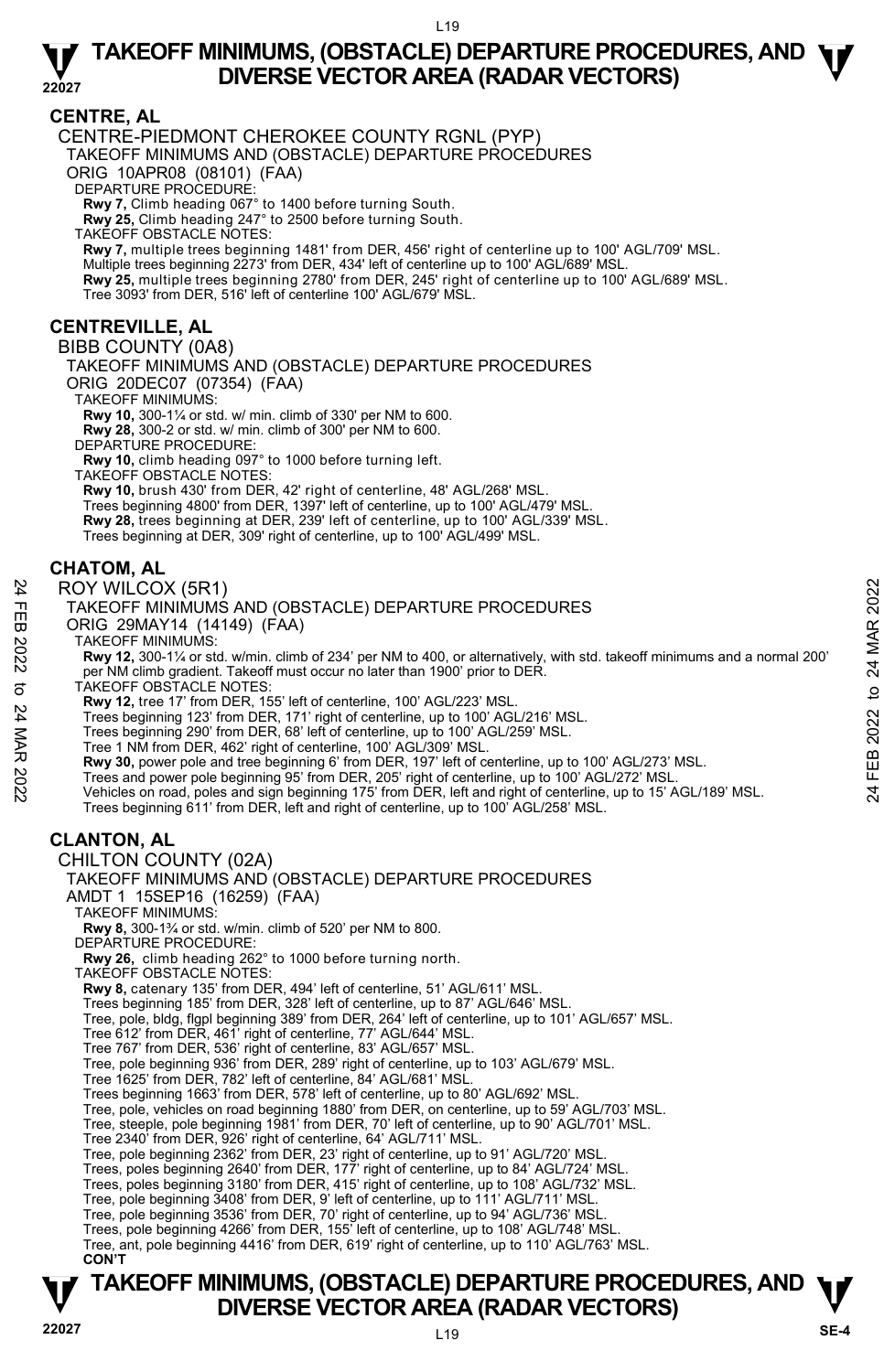**CLANTON, AL (CON'T)** 

CHILTON COUNTY (02A) (CON'T)

- **Rwy 8 (CON'T),** tree, pole beginning 4688' from DER, 384' left of centerline, up to 95' AGL/752' MSL.<br>Tree, pole beginning 4734' from DER, 1052' right of centerline, up to 95' AGL/772' MSL.
- 
- Tree, pole beginning 4795' from DER, 313' right of centerline, up to 102' AGL/775' MSL.
- Trees beginning 4935' from DER, 45' left of centerline, up to 109' AGL/772' MSL.
- Trees beginning 1 NM from DER, 18' right of centerline, up to 99' AGL/777' MSL.
- Trees beginning 1.1 NM from DER, 15' left of centerline, up to 110' AGL/784' MSL.
- **Rwy 26,** pole 142' from DER, 444' left of centerline, 35' AGL/611' MSL.
- Grd, bldg beginning 200' from DER, 289' right of centerline, up to 15' AGL/608' MSL.
- Tree, pole beginning 375' from DER, 423' left of centerline, up to 79' AGL/662' MSL. Pole 428' from DER, 313' right of centerline, 35' AGL/628' MSL.
- Tree, pole beginning 454' from DER, 357' right of centerline, up to 69' AGL/665' MSL.
- Tree, vehicle on road, pole beginning 605' from DER, 4' right of centerline, up to 86' AGL/688' MSL.
- Tree, pole beginning 673' from DER, 381' left of centerline, up to 81' AGL/669' MSL.
- Trees, pole beginning 962' from DER, 13' right of centerline, up to 94' AGL/697' MSL.
- Tree, Pole beginning 1338' from DER, 30' left of centerline, up to 101' AGL/678' MSL.
- Tree, tank, water twr beginning 4449' from DER, 941' left of centerline, up to 110' AGL/729' MSL.

#### **CLAXTON, GA**

CLAXTON-EVANS COUNTY (CWV)

TAKEOFF MINIMUMS AND (OBSTACLE) DEPARTURE PROCEDURES AMDT 1 30JAN20 (20030) (FAA) TAKEOFF OBSTACLE NOTES: **Rwy 10,** vegetation 13' from DER, 220' left of centerline, 99' MSL. Tree 93' from DER, 358' right of centerline, 153' MSL. Trees beginning 185' from DER, 389' right of centerline, up to 160' MSL. Trees beginning 259' from DER, 353' right of centerline, up to 178' MSL. Trees beginning 295' from DER, 530' left of centerline, up to 186' MSL. Trees beginning 420' from DER, 75' left of centerline, up to 189' MSL. Trees beginning 459' from DER, 519' right of centerline, up to 185' MSL. Trees beginning 530' from DER, 351' right of centerline, up to 191' MSL. Trees beginning 885' from DER, 27' right of centerline, up to 196' MSL. Trees beginning 3469' from DER, 232' left of centerline, up to 194' MSL. Tree 3728' from DER, 107' left of centerline, 197' MSL. **Rwy 28,** terrain 5' from DER, 358' right of centerline, 114' MSL.<br>Vehicle on road beginning 58' from DER, 300' left of centerline, up to 126' MSL. Poles, vehicle on road, vegetation beginning 89' from DER, 315' right of centerline, up to 164' MSL. Vehicle on road beginning 149' from DER, 290' left of centerline, up to 127' MSL. Trees, vehicle on road, vegetation, poles, buildings beginning 276' from DER, 5' right of centerline, up to 195' MSL. Vehicle on road beginning 405' from DER, 290' left of centerline, up to 128' MSL. Tree, vehicle on road beginning 429' from DER, 4' left of centerline, up to 150' MSL. Trees, poles, sign beginning 634' from DER, 12' left of centerline, up to 170' MSL. Trees beginning 853' from DER, 158' right of centerline, up to 209' MSL. Trees, poles beginning 903' from DER, 110' right of centerline, up to 211' MSL. Trees beginning 1201' from DER, 645' left of centerline, up to 179' MSL. Trees beginning 1275' from DER, 3' left of centerline, up to 182' MSL. Trees beginning 1321' from DER, 30' left of centerline, up to 183' MSL. Trees, antenna, power line beginning 1374' from DER, 16' right of centerline, up to 223' MSL. Trees beginning 2192' from DER, 28' left of centerline, up to 184' MSL. Trees beginning 2273' from DER, 55' left of centerline, up to 186' MSL. Trees beginning 2353' from DER, 33' left of centerline, up to 193' MSL. Trees beginning 2375' from DER, 80' left of centerline, up to 197' MSL. Trees beginning 2533' from DER, 12' left of centerline, up to 202' MSL. Trees beginning 459' from DER, 519' right of centerline, up to 185' MSL.<br>
Trees beginning 3469' from DER, 319' right of centerline, up to 196' MSL.<br>
Trees beginning 386' from DER, 27' right of centerline, up to 196' MSL.<br>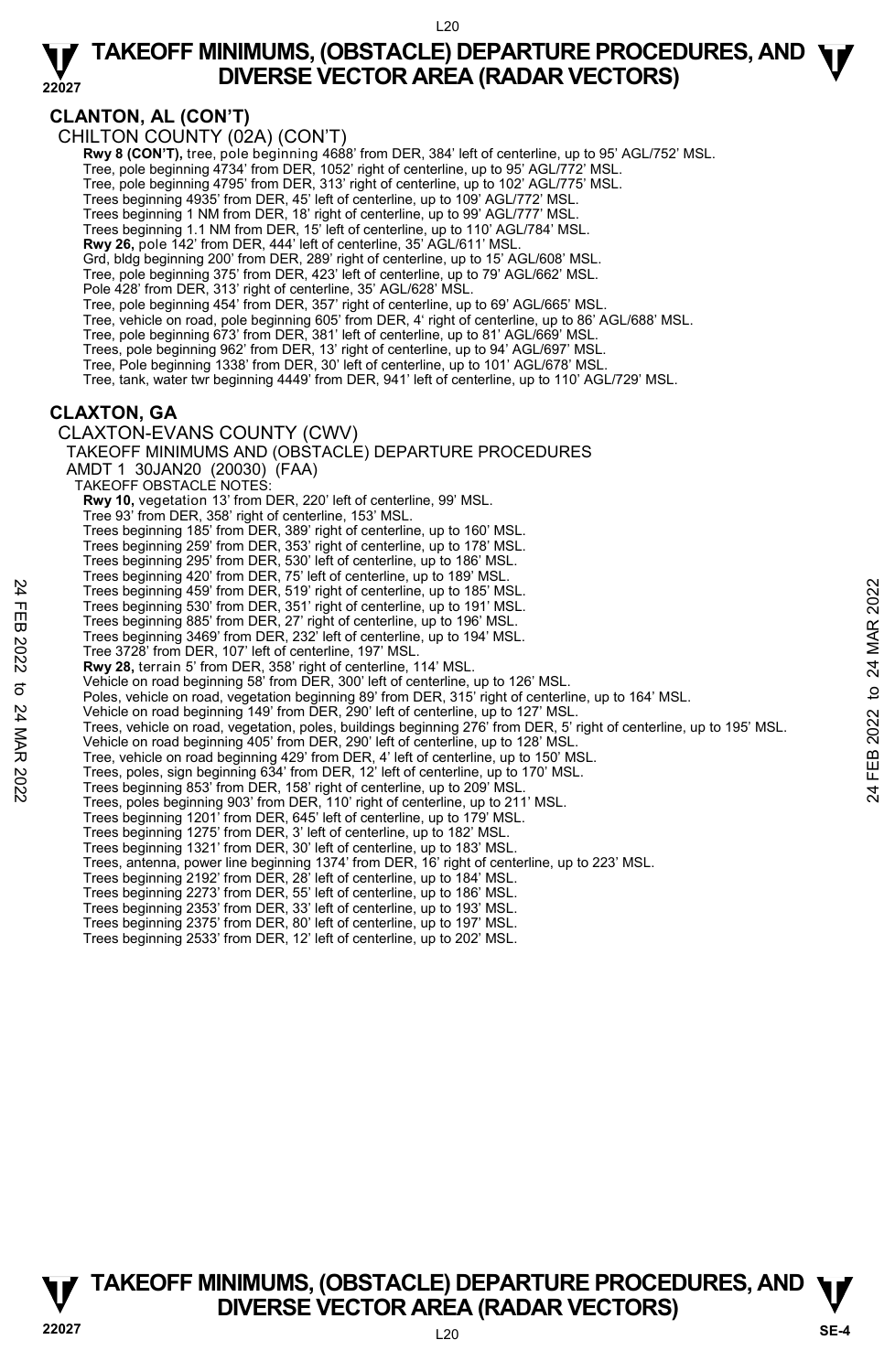**CLAYTON, AL** 

CLAYTON MUNI (11A)

TAKEOFF MINIMUMS AND (OBSTACLE) DEPARTURE PROCEDURES

AMDT 2 06MAR14 (14065) (FAA)

TAKEOFF MINIMUMS:

**Rwy 9,** 400-2 or std. w/ min. climb of 500' per NM to 900. **Rwy 27,** 300-2 or std. w/min. climb of 450' per NM to 800.

DEPARTURE PROCEDURE:

**Rwy 9,** climb heading 097° to 900 before turning right.

TAKEOFF OBSTACLE NOTES:

**Rwy 9,** trees beginning 157' from DER, 399' left of centerline, up to 65' AGL/502' MSL.

Trees beginning 408' from DER, 302' right of centerline, up to 100' AGL/529' MSL.

Trees 1628' from DER, 734' right of centerline, up to 100' AGL/550' MSL.

Trees 620' from DER, 294' left of centerline, up to 100' AGL/527' MSL.

Trees beginning 4830' from DER, 252' left of centerline, up to 100' AGL/575' MSL.

Tank 5669' from DER, 1978' left of centerline, 135' AGL/735' MSL.

Trees 1.1 NM from DER, 979' left of centerline, up to 100' AGL/694' MSL.

Trees 1.7 NM from DER, 835' right of centerline, up to 100' AGL/694' MSL.

Tank 1.1 NM from DER, 592' right of centerline, 135' AGL/735' MSL.

**Rwy 27,** light pole 481' from DER, 207' right of centerline, 23' AGL/463' MSL.

Trees beginning 1152' from DER, 372' left of centerline, up to 100' AGL/516' MSL.

Trees beginning 1915' from DER, 411' right of centerline, up to 100' AGL/521' MSL.

Trees 2786' from DER, 667' left of centerline, up to 100' AGL/579' MSL. Trees 1.4 NM from DER, 2359' right of centerline, up to 100' AGL/659' MSL.

Trees 1.1 NM from DER, 732' left of centerline, up to 100' AGL/605' MSL.

#### **COCHRAN, GA**

COCHRAN (48A)

TAKEOFF MINIMUMS AND (OBSTACLE) DEPARTURE PROCEDURES AMDT 2 22OCT09 (09295) (FAA)

TAKEOFF MINIMUMS:

**Rwy 23,** 300-1¾ or std. w/ min. climb of 316' per NM to 700. DEPARTURE PROCEDURE:

- 
- **Rwy 5,** climb heading 049° to 1700 before turning left.
- **Rwy 11,** climb heading107° to 1200 before turning left.
- **Rwy 23,** climb heading 229° to 900 before proceeding on course.
- **Rwy 29,** climb heading 287° to 900 before turning right. TAKEOFF OBSTACLE NOTES:

**Rwy 5,** trees beginning 10' from DER, left and right of centerline, up to 100' AGL/419' MSL. TAKE OFF MINIMUMS:<br>
TAKE OFF MINIMUMS:<br>
TRAVE 22 COCLURE:<br>
22 DEPARTURE PROCEDURE:<br>
22 DEPARTURE PROCEDURE:<br>
22 To 2020 before turning left.<br>
22 To 2020 before turning left.<br>
22 To 2020 before turning left.<br>
22 To 2020 be

- **Rwy 11,** mobile sprinklers, 166' from DER, 331' right of centerline, up to 24' AGL/345' MSL.<br>Trees beginning 979' from DER, 753' left of centerline, up to 100' AGL/409' MSL.
- 
- Trees beginning 1118' from DER, 678' right of centerline, up to 100' AGL/395' MSL.
- 

**Rwy 23,** road beginning 196' from DER, 541' left of centerline, 15' AGL/344' MSL. Trees beginning 746' from DER, 302' left of centerline, up to 100' AGL/499' MSL.

Trees beginning 1061' from DER, 473' right of centerline, up to 100' AGL/539' MSL.

**Rwy 29,** ground and trees beginning 42' from DER, 480' right of centerline, up to 100' AGL/464' MSL.<br>Trees beginning 212' from DER, 367' left of centerline, up to 100' AGL/442' MSL.

#### **COLUMBUS, GA**

COLUMBUS (CSG)

TAKEOFF MINIMUMS AND (OBSTACLE) DEPARTURE PROCEDURES

AMDT 7A 02MAY13 (13122) (FAA)

TAKEOFF MINIMUMS:

**Rwy 13,** std. w/ min. climb of 205' per NM to 1200 or alternatively, with standard takeoff minimums and a normal 200' per NM climb gradient, takeoff must occur no later than 1200' prior to DER or 1700-2½ for climb in visual conditions.<br>**Rwy 24,** std. with a min. climb of 225' per NM to 1800 or 1700-2½ for climb in visual conditions. **Rwy 31,** 300-2 or std. w/ min. climb of 404' per NM to 700.

DEPARTURE PROCEDURE:

**Rwy 6,** climb heading 056° to 1400 before turning south.

**Rwy 13,** climb heading 070° to 2100 before turning south or for climb in visual conditions cross Columbus airport at or above 1900 before proceeding on course.

**Rwy 24,** climb heading 280° to 1900 before turning south or for climb in visual conditions cross Columbus airport at or above 1900 before proceeding on course.

**Rwy 31,** climb heading 309° to 1400 before turning south.

TAKEOFF OBSTACLE NOTES:

**Rwy 6**, vehicle on road, building and trees beginning 363' from DER, 6' left of centerline, up to 83' AGL/532' MSL.

Trees beginning 748' from DER, 1' right of centerline, up to 51' AGL/501' MSL.

**Rwy 13**, tower, flagpole, and trees beginning 396' from DER, 132' left of centerline, up to 475' AGL/989' MSL.

Trees, bush, and electrical systems beginning 101' from DER, 55' right of centerline, up to 56' AGL/433' MSL.<br>**Rwy 24**, trees beginning 894' from DER, 195' left of centerline, up to 44' AGL/465' MSL.

Towers and trees beginning 2414' from DER, 298' right of centerline, up to 784' AGL/1404' MSL.

**Rwy 31**, vehicle on road, bush, signs, poles, tower, and trees beginning 319' from DER, 33' left of centerline, up to 183'<br>AGL/598' MSL.

Trees, antenna, and vehicle on road beginning 319' from DER, 146' right of centerline, up to 100' AGL/569' MSL.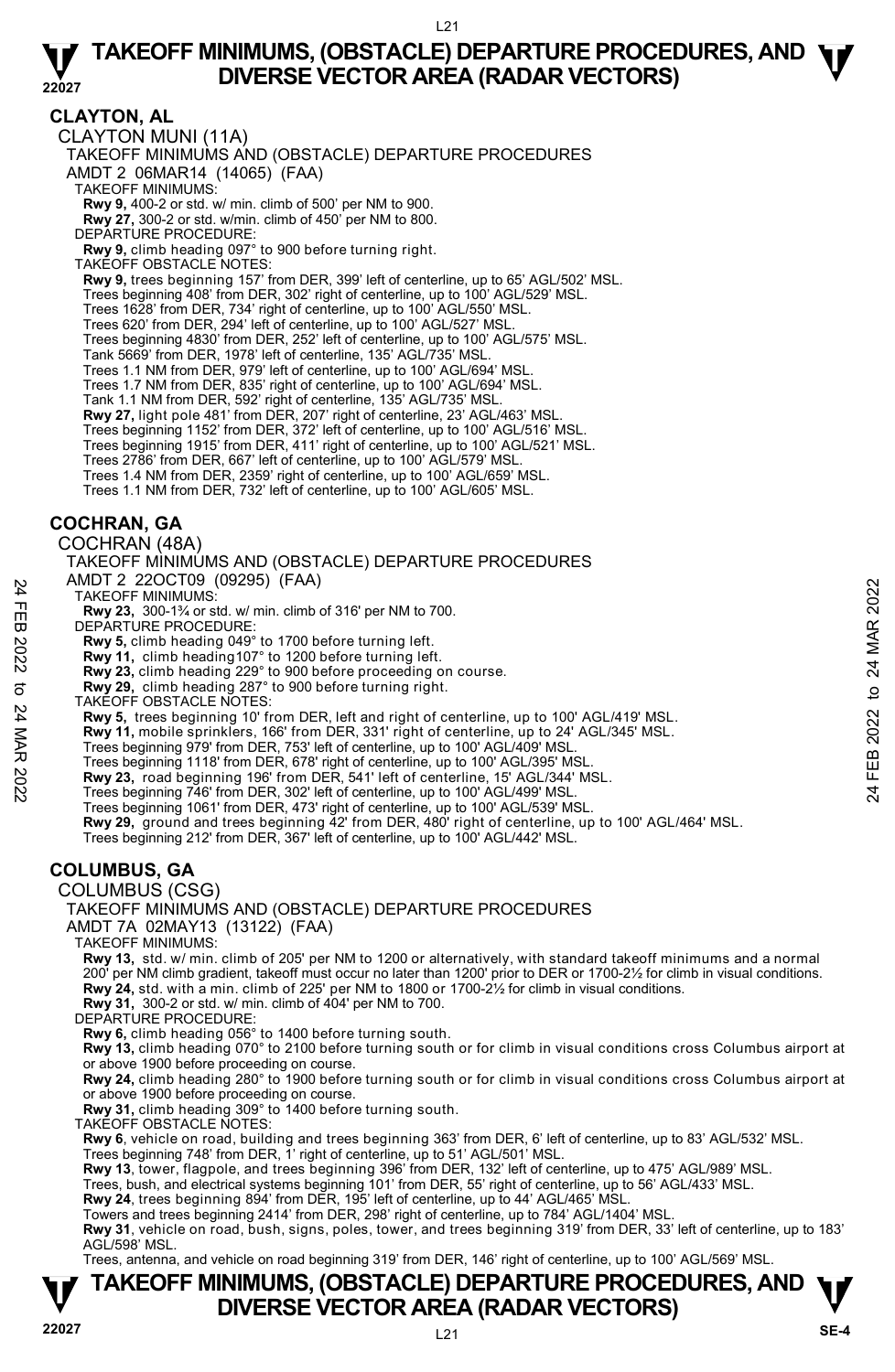#### **CORDELE, GA**

CRISP COUNTY-CORDELE (CKF) TAKEOFF MINIMUMS AND (OBSTACLE) DEPARTURE PROCEDURES AMDT 3 27APR17 (17117) (FAA) TAKEOFF OBSTACLE NOTES: **Rwy 6,** trees beginning 120' from DER, 376' left of centerline, up to 391' MSL. Tree 363' from DER, 531' right of centerline, 387' MSL. Tree 2313' from DER, 723' right of centerline, 389' MSL. Tree 2404' from DER, 788' right of centerline, 402' MSL. Trees beginning 2435' from DER, 323' right of centerline, up to 412' MSL. **Rwy 10,** tree, pole beginning 22' from DER, 258' left of centerline, up to 353' MSL. RD (N) 435' from DER, 405' right of centerline, 326' MSL. Tree, building beginning 627' from DER, 281' right of centerline, up to 390' MSL. Tree 1153' from DER, 418' left of centerline, 386' MSL. Trees beginning 1238' from DER, 426' left of centerline, up to 397' MSL. Trees beginning 1730' from DER, 376' left of centerline, up to 409' MSL. Tree 4162' from DER, 253' right of centerline, 426' MSL. **Rwy 24,** trees beginning 162' from DER, 463' left of centerline, up to 382' MSL. Trees beginning 340' from DER, 342' right of centerline, up to 391' MSL. **Rwy 28,** tree 100' from DER, 384' right of centerline, 311' MSL. Tree 1199' from DER, 679' right of centerline, 370' MSL. Trees beginning 1235' from DER, 748' left of centerline, up to 372' MSL. Trees beginning 1760' from DER, 338' right of centerline, up to 391' MSL. Tree 2138' from DER, 107' left of centerline, 374' MSL. Trees beginning 2317' from DER, 412' left of centerline, up to 387' MSL. Tree 2537' from DER, 661' left of centerline, 388' MSL. Tree 3007' from DER, 277' right of centerline, 394' MSL. Tree 3205' from DER, 675' right of centerline, 400' MSL. **CORNELIA, GA**  HABERSHAM COUNTY (AJR) TAKEOFF MINIMUMS AND (OBSTACLE) DEPARTURE PROCEDURES AMDT 5 27JAN22 (22027) (FAA) TAKEOFF MINIMUMS: **Rwy 6,** 400-2¼ or std. w/min. climb of 315' per NM to 1700. DEPARTURE PROCEDURE: **Rwy 6,** climb on heading 063° to 2200 before proceeding on course. **Rwy 24,** climb on heading 243° to 1900 before proceeding on course. TAKEOFF OBSTACLE NOTES: **Rwy 6,** trees beginning 36' from DER, 10' left of centerline, up to 102' AGL/1509' MSL. Trees, pole beginning 64' from DER, 106' right of centerline, up to 1470' MSL. Trees beginning 381' from DER, 167' right of centerline, up to 1483' MSL. Trees beginning 511' from DER, 353' right of centerline, up to 1495' MSL. Trees beginning 634' from DER, 500' right of centerline, up to 1501' MSL. Trees beginning 719' from DER, 235' right of centerline, up to 1502' MSL. Tree, vehicles on road beginning 747' from DER, 28' right of centerline, up to 1519' MSL. Tree, building beginning 1207' from DER, 54' right of centerline, up to 1526' MSL. Tree 1406' from DER, 651' left of centerline, 1516' MSL. Tree, poles beginning 1487' from DER, 6' left of centerline, up to 1532' MSL. Trees beginning 1693' from DER, 19' right of centerline, up to 1530' MSL. Trees beginning 1805' from DER, 140' right of centerline, up to 1532' MSL. Tree 1892' from DER, 725' right of centerline, 1537' MSL. Tree 1894' from DER, 853' right of centerline, 1540' MSL. Trees beginning 1909' from DER, 34' right of centerline, up to 1552' MSL. CORNELIA, GA<br>
HABERSHAM COUNTY (AJR)<br>
TAKEOFF MINIMUMS AND (OBSTACLE) DEPARTURE PROCEDURES<br>
AMDT 5 27JAN22 (22027) (FAA)<br>
TAKEOFF MINIMUMS:<br>
RW 6, dimb on heading 063° to 2200 before proceeding on course.<br>
RW 6, climb on h

Tree, buildings beginning 2215' from DER, 3' left of centerline, up to 100' AGL/1542' MSL.<br>Trees beginning 2241' from DER, 187' right of centerline, up to 127' AGL/1555' MSL.<br>Trees beginning 2244' from DER, 61' right of ce

Trees beginning 2263' from DER, 18' right of centerline, up to 128' AGL/1557' MSL.

Tree 2286' from DER, 171' right of centerline, 130' AGL/1558' MSL. Trees beginning 2289' from DER, 12' right of centerline, up to 1560' MSL.

Trees beginning 2313' from DER, 34' right of centerline, up to 132' AGL/1561' MSL.

Trees beginning 2360' from DER, 28' right of centerline, up to 134' AGL/1565' MSL. Trees beginning 2459' from DER, 101' right of centerline, up to 1566' MSL.

Trees beginning 2478' from DER, 21' right of centerline, up to 132' AGL/1569' MSL.

Trees beginning 2539' from DER, 9' right of centerline, up to 1574' MSL. Trees beginning 2643' from DER, 38' right of centerline, up to 1576' MSL.

Tree, poles, buildings, vehicles on road, electrical system beginning 2752' from DER, 3' right of centerline, up to 1590 ' MSL. Trees beginning 2773' from DER, 2' left of centerline, up to 1571' MSL.

Trees beginning 3714' from DER, 23' left of centerline, up to 88' AGL/1575' MSL. Trees beginning 3975' from DER, 2' left of centerline, up to 91' AGL/1583' MSL.

Trees beginning 4170' from DER, 32' right of centerline, up to 1600' MSL.

Tanks, tree, poles beginning 4272' from DER, 4' right of centerline, up to 1614' MSL.

**CON'T**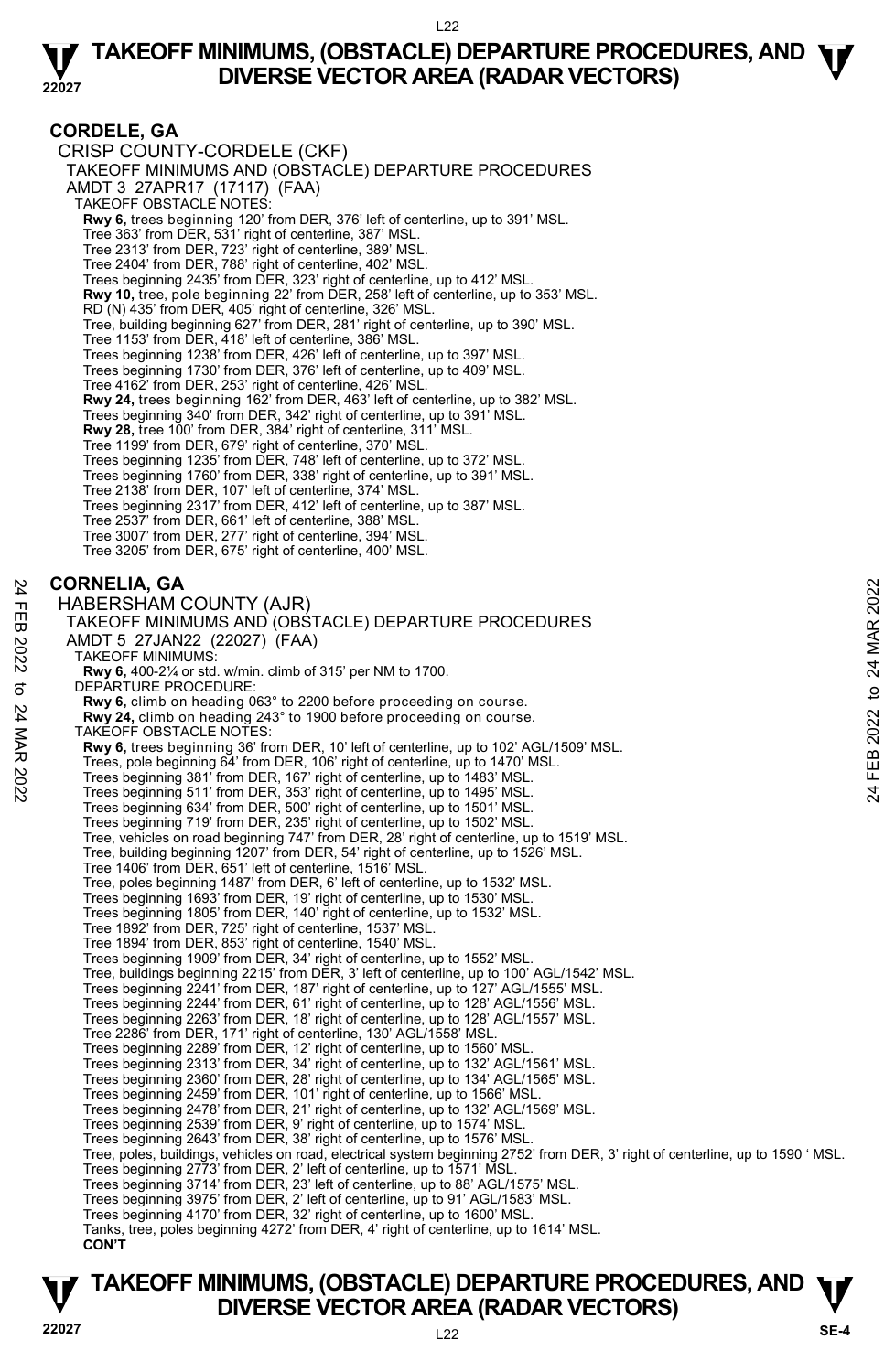## **TAKEOFF MINIMUMS, (OBSTACLE) DEPARTURE PROCEDURES, AND**  $\Psi$ **<br>DIVERSE VECTOR AREA (RADAR VECTORS) DIVERSE VECTOR AREA (RADAR VECTORS)**

**22027** 

**CORNELIA, GA (CON'T)**  HABERSHAM COUNTY (AJR) (CON'T) **Rwy 6 (CON'T),** trees beginning 4789' from DER, 799' right of centerline, up to 1626' MSL. Trees beginning 4936' from DER, 1115' right of centerline, up to 1627' MSL. Trees beginning 5392' from DER, 1285' right of centerline, up to 1640' MSL. Tree 5604' from DER, 1858' right of centerline, 1642' MSL. Trees beginning 5636' from DER, 1414' right of centerline, up to 1654' MSL. Tower 1.2 NM from DER, 288' right of centerline, 127' AGL/1656' MSL. Buildings, tree beginning 1.2 NM from DER, 1939' right of centerline, up to 1669' MSL. Trees beginning 1.3 NM from DER, 2238' right of centerline, up to 1673' MSL. Tree 1.3 NM from DER, 2689' right of centerline, 1678' MSL. Trees beginning 1.3 NM from DER, 2313' right of centerline, up to 1683' MSL. Trees beginning 1.3 NM from DER, 2200' right of centerline, up to 1694' MSL. Trees beginning 1.4 NM from DER, 2273' right of centerline, up to 1699' MSL. Trees beginning 1.4 NM from DER, 1994' right of centerline, up to 1706' MSL. Trees beginning 1.4 NM from DER, 2463' right of centerline, up to 1712' MSL. Trees beginning 1.4 NM from DER, 1711' right of centerline, up to 1729' MSL. Trees beginning 1.4 NM from DER, 1958' right of centerline, up to 1733' MSL. Tree 1.6 NM from DER, 2691' right of centerline, 1739' MSL. Tank, tree beginning 1.6 NM from DER, 2300' right of centerline, up to 96' AGL/1746' MSL.<br>Tank, tree, building beginning 1.6 NM from DER, 2378' right of centerline, up to 100' AGL/1750' MSL. Trees beginning 1.6 NM from DER, 2391' right of centerline, up to 1751' MSL. Tree 1.6 NM from DER, 2901' right of centerline, 1754' MSL. **Rwy 24,** tree, pole beginning 94' from DER, 428' left of centerline, up to 1422' MSL. Tree 196' from DER, 367' left of centerline, 66' AGL/1429' MSL. Trees, terrain beginning 219' from DER, 120' left of centerline, up to 1436' MSL. Tree, vehicles on road beginning 521' from DER, 411' right of centerline, up to 1464' MSL. Tree 592' from DER, 517' right of centerline, 1467' MSL. Tree, fence, vehicles on road, building beginning 597' from DER, 1' right of centerline, up to 1494' MSL. Tree, general utility, fence beginning 748' from DER, 63' left of centerline, up to 1484' MSL. Tree, vehicles on road, fence beginning 864' from DER, 4' left of centerline, up to 1486' MSL. Tree, vehicles on road, fence beginning 966' from DER, 125' left of centerline, up to 1490' MSL. Tree, vehicles on road, terrain beginning 1004' from DER, 15' left of centerline, up to 1498' MSL. Tree, fence, vehicles on road, building, terrain, general utility, pole beginning 1144' from DER, 7' left of centerline, up to 75' AGL/1501' MSL. Tree, building, vehicles on road, pole beginning 1334' from DER, 1' left of centerline, up to 79' AGL/1508' MSL.<br>Tree, pole, windmill farms beginning 1940' from DER, 1' left of centerline, up to 1509' MSL. Trees beginning 2605' from DER, 388' left of centerline, up to 1515' MSL. Trees beginning 2680' from DER, 10' left of centerline, up to 1520' MSL. Trees beginning 2992' from DER, on centerline, up to 82' AGL/1507' MSL. Trees beginning 3249' from DER, 28' left of centerline, up to 97' AGL/1521' MSL. **COURTLAND, AL**  COURTLAND (9A4) TAKEOFF MINIMUMS AND (OBSTACLE) DEPARTURE PROCEDURES AMDT 2A 26APR18 (18116) (FAA) TAKEOFF MINIMUMS: **Rwy 31,** 300-1½ or std. w/min. climb of 220' per NM to 900, or alternatively, with std. takeoff minimums and a normal 200' per NM climb gradient, takeoff must occur no later than 1600' prior to DER. TAKEOFF OBSTACLE NOTES: **Rwy 13,** terrain 34' from DER, 413' right of centerline, 573' MSL. **Rwy 18,** tree 4707' from DER, 1588' right of centerline, 100' AGL/709' MSL. **Rwy 31,** terrain 16' from DER, 484' right of centerline, 584' MSL. Trees beginning 1864' from DER, left and right of centerline, up to 100' AGL/ 759' MSL. Tree, vehicles on road, fence beginning 966' from DER, 125' left of centerline, up to 1490' MSL.<br>
The cervenicles on road, terrain beginning 1004' from DER, 125' left of centerline, up to 1498' MSL.<br>
Tree, ence, vehicles o

**Rwy 36,** fence 192' from DER, 494' left of centerline, 6' AGL/591' MSL.

Vehicles on road beginning 567' from DER, left and right of centerline, 15' AGL/600' MSL.

Trees beginning 728' from DER, left and right of centerline, up to 100' AGL/658' MSL.

#### **CULLMAN, AL**

CULLMAN RGNL-FOLSOM FIELD (CMD)

TAKEOFF MINIMUMS AND (OBSTACLE) DEPARTURE PROCEDURES

- AMDT 2A 27JUN13 (13178) (FAA)
	- TAKEOFF MINIMUMS:
	- **Rwy 20,** 300-1¾ or std. w/ min. climb of 585' per NM to 1300.

TAKEOFF OBSTACLE NOTES:

**Rwy 2**, rising terrain beginning 40' from DER, 125' right of centerline, up to 980' MSL. Pole 1429' from DER, 665' right of centerline, 41' AGL/1006' MSL.

Trees beginning 1672' from DER, left and right of centerline, up to 100' AGL/1119' MSL.

**Rwy 20**, trees beginning at DER, 488' left of centerline, up to 99' AGL/1033' MSL. Trees beginning at DER, 534' right of centerline, up to 79' AGL/994' MSL.

Building 436' from DER, 521' right of centerline, 20' AGL/953' MSL. Building 725' from DER, 556' right of centerline, 23' AGL/954' MSL.

Trees beginning 1174' from DER, left and right of centerline, up to 125' AGL/1119' MSL. Water tower, 1.5 NM from DER 960' left of centerline, 199' AGL/1184' MSL.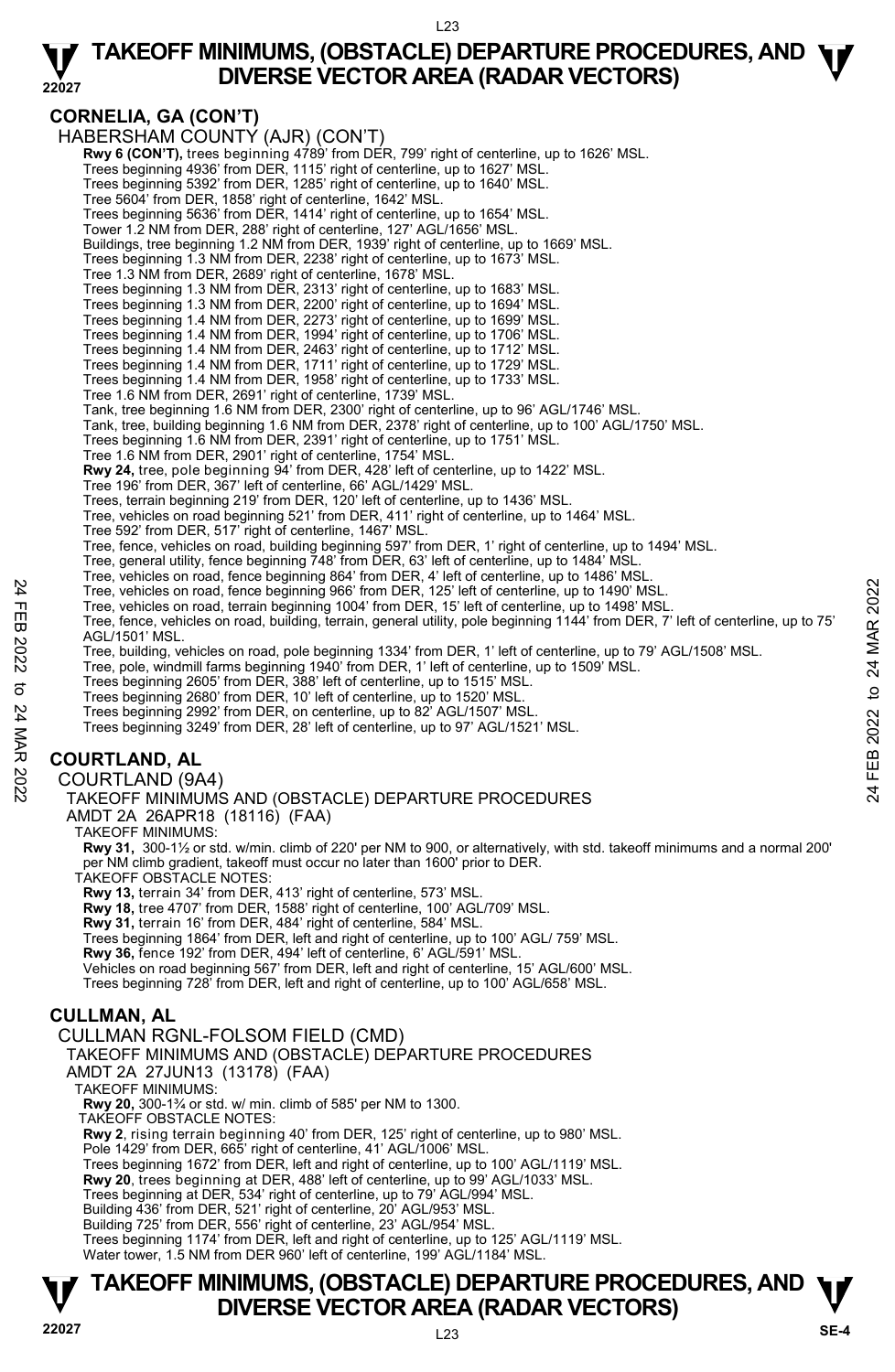#### **22027 TAKEOFF MINIMUMS, (OBSTACLE) DEPARTURE PROCEDURES, AND**  $\Psi$ **<br>DIVERSE VECTOR AREA (RADAR VECTORS) DIVERSE VECTOR AREA (RADAR VECTORS)**

#### **DALTON, GA**

DALTON MUNI (DNN) TAKEOFF MINIMUMS AND (OBSTACLE) DEPARTURE PROCEDURES AMDT 5 27APR17 (17117) (FAA) TAKEOFF MINIMUMS: **Rwy 14,** 300-1 and 211' per NM to 2800 or standard w/min. climb of 675' per NM to 1000 or 2300-3 for VCOA. DEPARTURE PROCEDURE: **Rwy 14,** climb heading 140° to 2800 before turning left. **Rwy 32,** climb heading 320° to 2000 before proceeding on course. VCOA: **Rwy 14,** obtain ATC approval for VCOA when requesting IFR clearance. Climb in visual conditions to cross Dalton Muni at or above 2900 before proceeding on course. TAKEOFF OBSTACLE NOTES: **Rwy 14,** tree 117' from DER, 428' left of centerline, 695' MSL. Tree 123' from DER, 428' left of centerline, 699' MSL. Trees beginning 1356' from DER, 388' left of centerline, up to 737' MSL. Trees beginning 1559' from DER, 90' left of centerline, up to 741' MSL. Tree 1684' from DER, 91' right of centerline, 746' MSL. Trees beginning 1752' from DER, 36' right of centerline, up to 760' MSL.<br>Trees beginning 1781' from DER, 171' left of centerline, up to 748' MSL.<br>Trees beginning 1903' from DER, 81' right of centerline, up to 768' MSL. Trees beginning 2110' from DER, 778' left of centerline, up to 794' MSL. Trees beginning 2320' from DER, 282' left of centerline, up to 858' MSL. Trees and building beginning 2444' from DER, 2' left of centerline, up to 904' MSL. **Rwy 32,** Tree 674' from DER, 549' right of centerline, 739' MSL. Trees beginning 843' from DER, 514' right of centerline, up to 740' MSL. Tree 1076' from DER, 630' right of centerline, 751' MSL. Tree 1137' from DER, 673' left of centerline, 758' MSL. Building and Trees beginning 1302' from DER, 507' left of centerline, up to 773' MSL. Tree 1762' from DER, 920' left of centerline, 802' MSL. Tree 1840' from DER, 903' left of centerline, 804' MSL. Trees beginning 1853' from DER, 659' left of centerline, up to 806' MSL. Tree 2309' from DER, 383' right of centerline, 767' MSL. Trees beginning 2433' from DER, 274' left of centerline, up to 813' MSL. Tree 2759' from DER, 148' right of centerline, 777' MSL. Trees beginning 3262' from DER, 708' left of centerline, up to 830' MSL.<br>Trees beginning 3334' from DER, 218' right of centerline, up to 808' MSL.<br>Trees beginning 3339' from DER, 709' left of centerline, up to 831' MSL. Trees beginning 3683' from DER, 973' left of centerline, up to 832' MSL. Trees beginning 3881' from DER, 976' left of centerline, up to 836' MSL. Tree 4129' from DER, 440' right of centerline, 812' MSL. Trees beginning 4325' from DER, 976' left of centerline, up to 837' MSL. Tree 4375' from DER, 1292' left of centerline, 843' MSL. Trees beginning 4391' from DER, 292' left of centerline, up to 854' MSL. **DAWSON, GA**  DAWSON MUNI (16J) TAKEOFF MINIMUMS AND (OBSTACLE) DEPARTURE PROCEDURES AMDT 1 26MAR20 (20086) (FAA) TAKEOFF MINIMUMS: **Rwy 32**, 300-1⅛ or std. w/min. climb of 312' per NM to 700 or alternatively, with std. takeoff minimums and a normal 200' per NM climb gradient, takeoff must occur no later than 1800' prior to DER. TAKEOFF OBSTACLE NOTES: **Rwy 14,** tree 12' from DER, 304' right of centerline, 336' MSL. Trees beginning 88' from DER, 275' left of centerline, up to 342' MSL.<br>Trees beginning 104' from DER, 517' right of centerline, up to 338' MSL.<br>Trees beginning 113' from DER, 369' left of centerline, up to 348' MSL. Trees beginning 312' from DER, 364' left of centerline, up to 361' MSL. Tree 567' from DER, 483' right of centerline, 348' MSL. Trees beginning 670' from DER, 358' right of centerline, up to 355' MSL. Trees beginning 844' from DER, 480' left of centerline, up to 363' MSL. Trees beginning 916' from DER, 490' right of centerline, up to 373' MSL. Tree 1117' from DER, 626' left of centerline, 368' MSL. Tree 1840' from DER, 920 left of centerline, 804' MSL.<br>
Tree 1840' from DER, 903' left of centerline, 804' MSL.<br>
Tree 2009' from DER, 383' right of centerline, r 67' MSL.<br>
2022 Trees beginning 2433' from DER, 274' left of

Trees beginning 2434' from DER, 287' right of centerline, up to 389' MSL.

**Rwy 32,** trees beginning 131' from DER, 383' left of centerline, up to 384' MSL.

Trees beginning 310' from DER, 500' right of centerline, up to 373' MSL.

Trees beginning 679' from DER, 534' right of centerline, up to 388' MSL.

Trees beginning 935' from DER, 546' right of centerline, up to 390' MSL.

Tower 5535' from DER, 767' right of centerline, 168' AGL/498' MSL.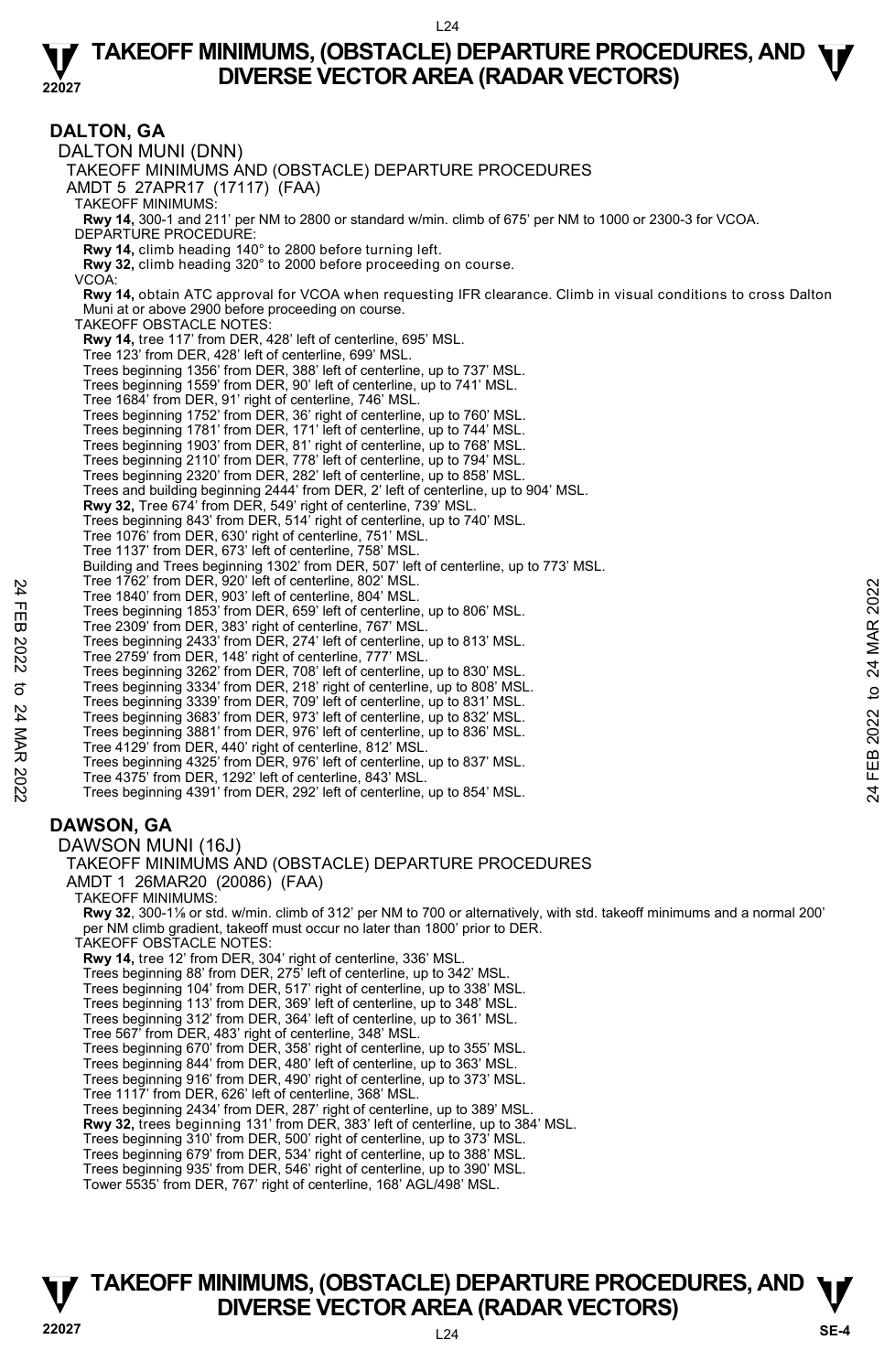#### **DECATUR, AL**

PRYOR FIELD RGNL (DCU)

TAKEOFF MINIMUMS AND (OBSTACLE) DEPARTURE PROCEDURES

AMDT 1 08JUN06 (06159) (FAA)

TAKEOFF OBSTACLE NOTES:

**Rwy 18,** multiple trees beginning 461' from DER, 179' right of centerline, up to 100' AGL/697' MSL.<br>**Rwy 36,** tree 2582' from DER, 791' right of centerline, 100' AGL/685' MSL.

#### **DEMOPOLIS, AL**

DEMOPOLIS RGNL (DYA) TAKEOFF MINIMUMS AND (OBSTACLE) DEPARTURE PROCEDURES AMDT 1A 24JUL14 (14205) (FAA) TAKEOFF MINIMUMS: **Rwy 22,** 300-1 or std. w/ min. climb of 370' per NM to 400. TAKEOFF OBSTACLE NOTES: **Rwy 4,** trees beginning at DER, 196' left and 151' right of centerline up to 100' AGL/209' MSL. **Rwy 22,** trees beginning 295' from DER, 245' right of centerline up to 100' AGL/209' MSL. Stack 4902' from DER, 1717' right of centerline, 180' AGL/273' MSL. Water tank 5607' from DER, 1066' right of centerline, 148' AGL/243' MSL. Stack 4875' from DER, 2209' right of centerline, 295' AGL/391' MSL.

#### **DOBBINS ARB (KMGE)**

#### MARIETTA, GA TAKEOFF MINIMUMS AND (OBSTACLE) DEPARTURE PROCEDURES AMDT 5, 05FEB15 (15036) DEPARTURE PROCEDURE: **Rwy 11,** Standard with minimum climb of 244 ft/NM to 1400. **Rwy 29,** Standard with minimum climb of 250 ft/NM to 2200. TAKEOFF OBSTACLE NOTES: **Rwy 11,** terrain 1 NM from DER, 1301' right of centerline, 1177' MSL. Multiple pylons 4978' from DER, 336' right of centerline, 1086' MSL to 5697' from DER, 897' right of centerline, 1098' MSL.<br>**Rwy 29,** antenna 1087' from DER, 259' left of centerline, 1094' MSL. Tree 3280' from DER, 585' left of centerline, 1190' MSL. Tree 2831' from DER, 674' left of centerline, 58' AGL/1157' MSL. Tree 3685' from DER, 758' left of centerline, 1164' MSL. Tree 3520' from DER, 673' right of centerline, 64' AGL/1166' MSL. Tree 3767' from DER, 689' right of centerline, 67' AGL/1159' MSL. Tower 3279' from DER, 586' left of centerline, 1188' MSL. **DONALSONVILLE, GA**  DONALSONVILLE MUNI (17J) TAKEOFF MINIMUMS AND (OBSTACLE) DEPARTURE PROCEDURES AMDT 1 27JAN22 (22027) (FAA) TAKEOFF OBSTACLE NOTES: **Rwy 1,** terrain beginning 2' from DER, 250' right of centerline, up to 150' MSL. Lighting 10' from DER, 59' left of centerline, 2' AGL/148' MSL. Tree 573' from DER, 387' right of centerline, 173' MSL. Tree 576' from DER, 535' right of centerline, 194' MSL. Tree 581' from DER, 624' right of centerline, 195' MSL. Trees beginning 639' from DER, 306' left of centerline, up to 177' MSL. Pole 1507' from DER, 889' left of centerline, 44' AGL/186' MSL. Pole 1785' from DER, 889' left of centerline, 50' AGL/192' MSL. Trees beginning 1876' from DER, 875' left of centerline, up to 214' MSL. Tree 2121' from DER, 1027' left of centerline, 229' MSL. Trees beginning 2137' from DER, 763' left of centerline, up to 238' MSL. **Rwy 19,** terrain 5' from DER, 296' left of centerline, 131' MSL. Terrain 6' from DER, 497' left of centerline, 132' MSL. Vegetation 31' from DER, 195' left of centerline, 135' MSL. Tree 412' from DER, 488' right of centerline, 168' MSL. Tree and pole beginning 508' from DER, 610' right of centerline, up to 178' MSL. Tree 655' from DER, 611' right of centerline, 193' MSL. Trees beginning 667' from DER, 392' right of centerline, up to 208' MSL. Trees beginning 1944' from DER, 479' right of centerline, up to 217' MSL. Trees beginning 2002' from DER, 277' right of centerline, up to 228' MSL. Trees beginning 3455' from DER, 1107' right of centerline, up to 235' MSL. Trees beginning 3601' from DER, 665' right of centerline, up to 241' MSL. FIRE UNITY USSIALLE NUITS:<br>
THE ENDIRECT CONSIST ON THE PROCEDURES<br>
The 3280' from DER, 1301' right of centerline, 1086' MSL to 5697' from DER, 897' right of centerline, 1098' MSL.<br>
Rwy 24, antenna 1087' from DER, 259' lef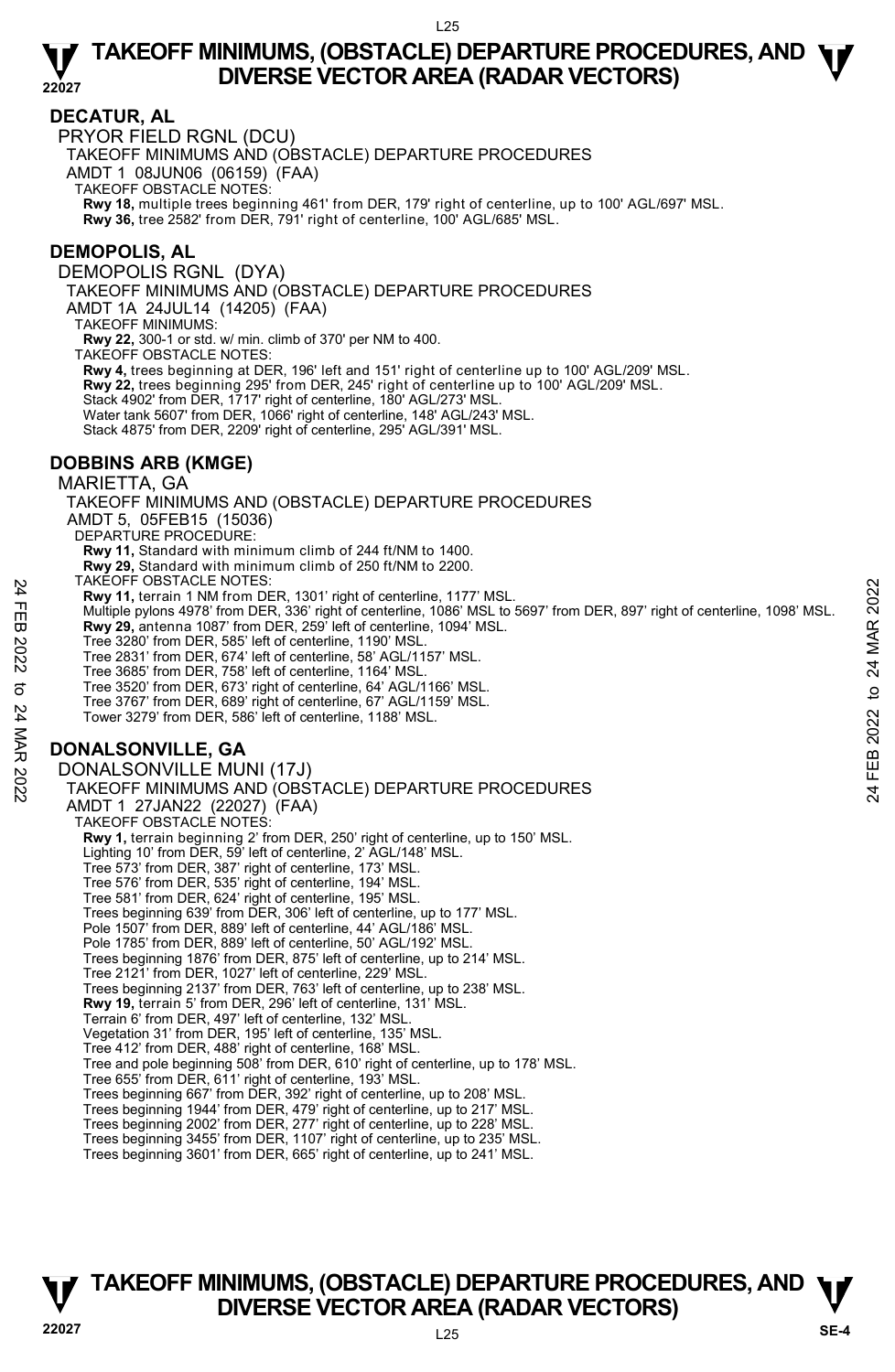#### **DOTHAN, AL**

DOTHAN RGNL (DHN)

TAKEOFF MINIMUMS AND (OBSTACLE) DEPARTURE PROCEDURES

ORIG-A 16DEC10 (10350) (FAA)

TAKEOFF OBSTACLE NOTES:

**Rwy 18,** trees beginning 2047' from DER, 54' right of centerline, up to 75' AGL/457' MSL.<br>Pole 1434' from DER, 263' left of centerline, 48' AGL/418' MSL.

**Rwy 32,** trees beginning 418' from DER, 575' left of centerline, up to 59' AGL/430' MSL.

REILs beginning 43' from DER, 150' left and 137' right of centerline, up to 3' AGL/402' MSL.

**Rwy 36,** trees beginning 628' from DER, 362' right of centerline, up to 45' AGL/424' MSL.<br>Tree 339' from DER, 489' right of centerline, 55' AGL/434' MSL.

Trees beginning 629' from DER, 122' right of centerline, up to 41' AGL/426' MSL.<br>Trees beginning 549' from DER, 309' right of centerline, up to 63' AGL/453' MSL.<br>Tree 1172' from DER, 58' left of centerline, 50' AGL/435' M

Trees beginning 3662' from DER, left and right of centerline, up to 88' AGL/493' MSL.

Tree 1037' from DER, 676' right of centerline, 93' AGL/ 453' MSL.

#### **DOUGLAS, GA**

DOUGLAS MUNI (DQH)

TAKEOFF MINIMUMS AND (OBSTACLE) DEPARTURE PROCEDURES AMDT 2 18NOV10 (10322) (FAA)

TAKEOFF MINIMUMS:

**Rwy 4,** std. with a min. climb of 250' per NM to 1100 or 900-2½ for climb in visual conditions. DEPARTURE PROCEDURE:

**Rwy 4,** for climb in visual conditions cross Douglas Muni at or above 1100 before proceeding on course. TAKEOFF OBSTACLE NOTES:

**Rwy 4,** light poles beginning 408' from DER, 408' right of centerline, up to 100' AGL/291' MSL. Vehicle on road 20' from DER, 417' right of centerline, 15' AGL/271' MSL. Vehicle on road 20' from DER, 418' left of centerline, 15' AGL/271' MSL.

**Rwy 22,** trees beginning 13' from DER, 400' right of centerline, up to 100' AGL/349' MSL.

## **DUBLIN, GA**

W. H. "BUD" BARRON (DBN)

TAKEOFF MINIMUMS AND (OBSTACLE) DEPARTURE PROCEDURES AMDT 1 30AUG07 (07242) (FAA)

TAKEOFF OBSTACLE NOTES:

**Rwy 2,** trees beginning 2028' from DER, 810' left of centerline, up to 100' AGL/419' MSL.

Interstate with vehicle 754' from DER, 88' right of centerline, 17' AGL/326' MSL.<br>**Rwy 20,** trees beginning 2766' from DER, 839' right of centerline, up to 100' AGL/419' MSL. Road with vehicle 850' from DER, 91' left of centerline, 15' AGL/285' MSL. New Y22, trees beginning 13 from DER, 400 right of centerline, up to 100 AGL/349 MSL.<br>
THE DUBLIN, GA<br>
W. H. "BUD" BARRON (DBN)<br>
TAKEOFF MINIMUMS AND (OBSTACLE) DEPARTURE PROCEDURES<br>
TAKEOFF MINIMUMS AND (OBSTACLE) DEPART

**Rwy 14,** trees beginning 1904' from DER, 167' right of centerline, up to 100' AGL/409' MSL.

Trees beginning 1052' from DER, 220' left of centerline, up to 100' AGL/489' MSL.

### **EASTMAN, GA**

HEART OF GEORGIA RGNL (EZM)

TAKEOFF MINIMUMS AND (OBSTACLE) DEPARTURE PROCEDURES ORIG 12MAY05 (05132) (FAA)

TAKEOFF OBSTACLE NOTES:

**Rwy 2,** trees 2272' from DER, 106' right of centerline, 100' AGL/429' MSL.

Trees 2833' from DER, 505' right of centerline, 100' AGL/439' MSL.

Trees 3332' from DER, 1130' right of centerline, 100' AGL/449' MSL

**Rwy 20,** trees 802' from DER, 510' left of centerline, 100' AGL/379' MSL. Trees 1081' from DER, 126' right of centerline, 100' AGL/369' MSL.

#### **ELBERTON, GA**

ELBERT COUNTY-PATZ FIELD (EBA)

TAKEOFF MINIMUMS AND (OBSTACLE) DEPARTURE PROCEDURES

AMDT 1 12DEC13 (13346) (FAA)

TAKEOFF MINIMUMS:

**Rwy 29,** 300-1½ or std. w/min. climb of 487' per NM to 900.

TAKEOFF OBSTACLE NOTES:

**Rwy 11**, trees beginning 73' from DER, 180' right of centerline, up to 80' AGL/700' MSL.

Trees beginning 79' from DER, 497' left of centerline, up to 60' AGL/663' MSL.

Trees beginning 572' from DER, 527' left of centerline, up to 75' AGL/674' MSL.

Trees beginning 930' from DER, 278' left of centerline, up to 80' AGL/684' MSL.

Trees beginning 1367' from DER, 146' left of centerline, up to 100' AGL/685' MSL. Trees beginning 1962' from DER, 7' right of centerline, up to 100' AGL/687' MSL.

Trees beginning 3693' from DER, 1225' right of centerline, up to 100' AGL/725' MSL. **CON'T**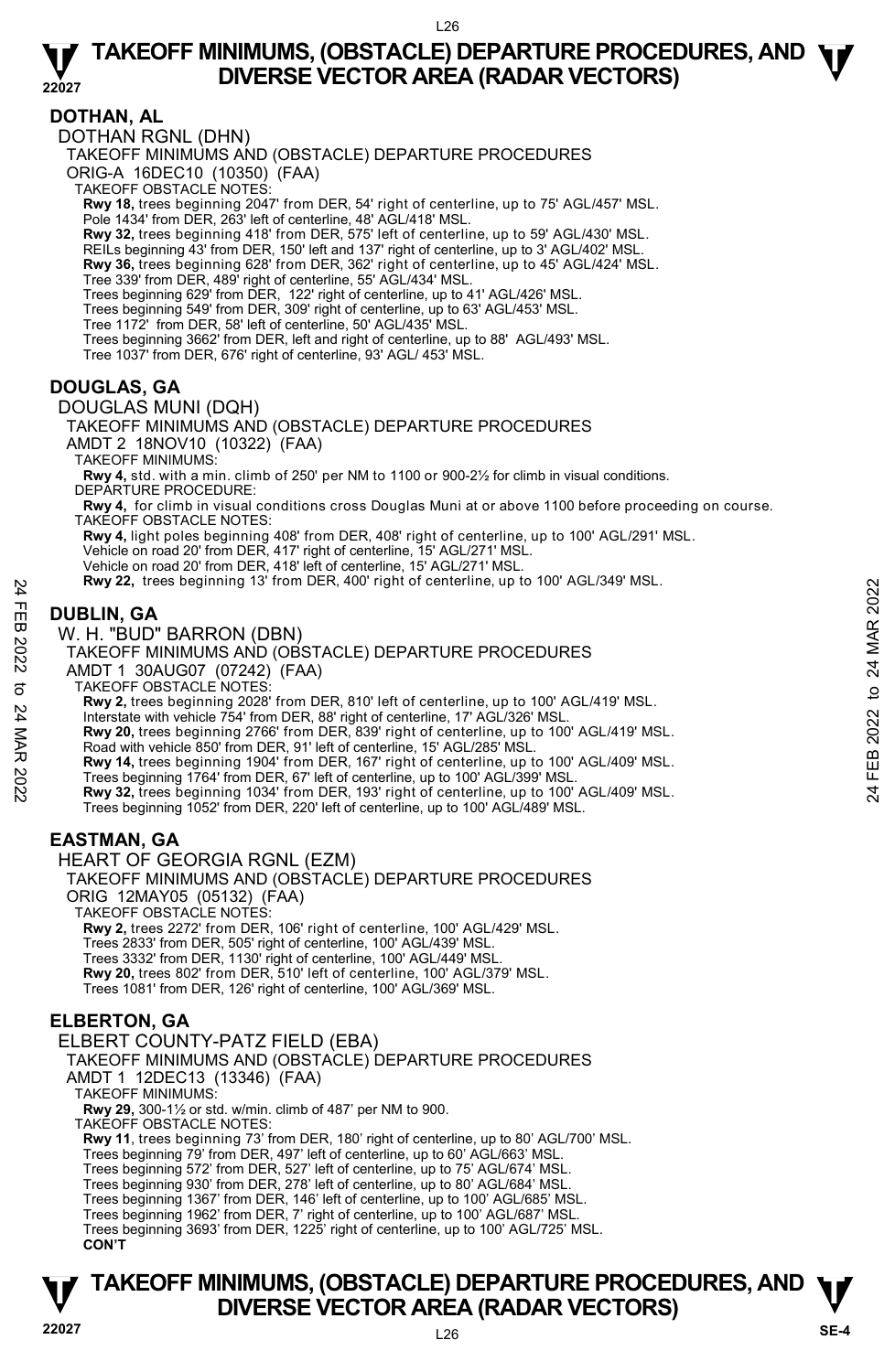**ELBERTON, GA (CON'T)**  ELBERT COUNTY-PATZ FIELD (EBA) (CON'T) **Rwy 29**, tree 43' from DER, 187' left of centerline, 25' AGL/625' MSL. Tree 69' from DER, 475' left of centerline, 90' AGL/697' MSL. Vehicles on road beginning 94' from DER, 171' right of centerline, up to 15' AGL/631' MSL. Tree 132' from DER, 245' right of centerline, 60' AGL/664' MSL. Trees beginning 160' from DER, left and right of centerline, up to 100' AGL/721' MSL. Poles, vertical structure and vehicles beginning 929' from DER, 219' right of centerline, up to 62' AGL/700' MSL. Trees and poles beginning 1566' from DER, left and right of centerline, up to 100' AGL/734' MSL. Trees beginning 2479' from DER, left and right of centerline, up to 100' AGL/757' MSL. Buildings beginning 2665' from DER, 709' right of centerline, up to 36' AGL/697' MSL. Trees, buildings, poles beginning 2956' from DER, left and right of centerline, up to 100' AGL/769' MSL. **ELLIJAY, GA**  GILMER COUNTY (49A) TAKEOFF MINIMUMS AND (OBSTACLE) DEPARTURE PROCEDURES ORIG 13SEP18 (18256) (FAA) TAKEOFF MINIMUMS: **Rwy 3,** std. w/min. climb of 350' per NM to 4800 or 3500 - 3 for VCOA. DEPARTURE PROCEDURE: **Rwy 3,** climb on heading 033° to 3300 before proceeding on course. **Rwy 21,** climb on heading 213° to 2500 before turning left. VCOA: **Rwy 3,** obtain ATC approval for VCOA when requesting IFR clearance. Climb in visual conditions to cross Gilmer County Airport at or above 3500 before proceeding on course. TAKEOFF OBSTACLE NOTES: **Rwy 3,** trees beginning 97' from DER, 335' right of centerline, up to 1548' MSL. Tree 147' from DER, 485' left of centerline, 1583' MSL. Trees beginning 160' from DER, 8' left of centerline, up to 1594' MSL. Trees beginning 271' from DER, 53' right of centerline, up to 1558' MSL. Trees beginning 1510' from DER, 92' left of centerline, up to 1604' MSL. Trees beginning 1655' from DER, 55' right of centerline, up to 1566' MSL. Trees, pole beginning 1696' from DER, 1' left of centerline, up to 1620' MSL. Trees beginning 2342' from DER, 61' right of centerline, up to 1567' MSL. Tree 2438' from DER, 894' right of centerline, 1569' MSL. Tree 2499' from DER, 837' right of centerline, 1571' MSL. Trees beginning 2627' from DER, right of centerline, up to 1572' MSL. Trees beginning 2725' from DER, 340' right of centerline, up to 1581' MSL.<br>Trees beginning 2778' from DER, 7' right of centerline, up to 1590' MSL.<br>Trees beginning 3301' from DER, right of centerline, up to 1597' MSL. Trees beginning 3799' from DER, 161' left of centerline, up to 1628' MSL. **Rwy 21,** terrain 104' from DER, 412' right of centerline, 1465' MSL. Terrain 125' from DER, 187' right of centerline, 1468' MSL. Terrain, tree beginning 153' from DER, 190' right of centerline, up to 1474' MSL. Tree 159' from DER, 497' left of centerline, 1516' MSL. Trees beginning 187' from DER, 228' left of centerline, up to 1532' MSL. Tree 494' from DER, 484' right of centerline, 1525' MSL. Tree 547' from DER, 321' right of centerline, 1528' MSL. Trees beginning 605' from DER, 63' right of centerline, up to 1529' MSL. Tree 3886' from DER, 1350' right of centerline, 1561' MSL. Trees beginning 3962' from DER, 1352' right of centerline, up to 1570' MSL. Trees beginning 4175' from DER, 1497' right of centerline, up to 1594' MSL. **ENTERPRISE, AL**  ENTERPRISE MUNI (EDN) Trees beginning 1510 from DER, 92' left of centerline, up to 1604' MSL.<br>
Trees beginning 1656' from DER, 1' left of centerline, up to 1602' MSL.<br>
Trees per particles from DER, 1' left of centerline, up to 1620' MSL.<br>
Trees

TAKEOFF MINIMUMS AND (OBSTACLE) DEPARTURE PROCEDURES ORIG 27AUG09 (09239) (FAA) TAKEOFF OBSTACLE NOTES: **Rwy 5,** trees beginning 260' from DER, 50' left of centerline, up to 100' AGL/469' MSL. Tree 122' from DER, 177' right of centerline, 100' AGL/459' MSL. **Rwy 23,** trees beginning 8' from DER, 203' right of centerline, up to 44' AGL/386' MSL. Trees beginning 10' from DER, 336' left of centerline, up to 28' AGL/370' MSL.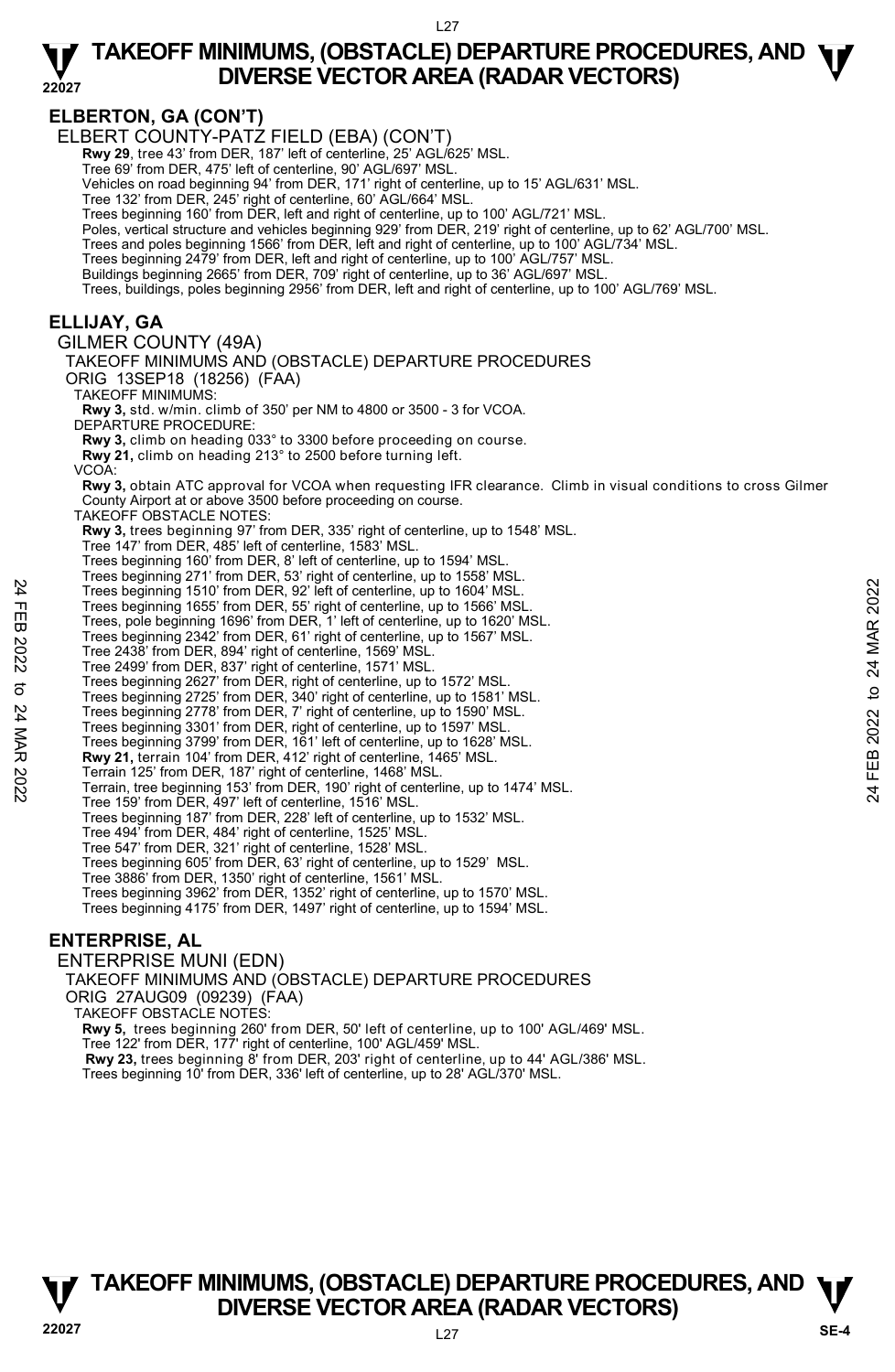**22027 EUFAULA, AL**  WEEDON FLD (EUF) TAKEOFF MINIMUMS AND (OBSTACLE) DEPARTURE PROCEDURES AMDT 1 25AUG11 (21308) (FAA) TAKEOFF OBSTACLE NOTES: **Rwy 18,** trees beginning 661' from DER, 397' left of centerline, up to 100' AGL/324' MSL.<br>Pole 181' from DER, 353' left of centerline, 65' AGL/304' MSL. Trees beginning 1207' from DER, 425' left of centerline, up to 100' AGL/360' MSL. Trees beginning 2011' from DER, 335' right of centerline, up to 100' AGL/369' MSL. **Rwy 36,** trees beginning 1097' from DER, 618' left of centerline, up to 100' AGL/380' MSL.<br>Trees beginning 16' from DER, 432' right of centerline, up to 100' AGL/376' MSL. Trees beginning 2746' from DER, 325' left of centerline, up to 100' AGL/356' MSL. **EVERGREEN, AL**  EVERGREEN RGNL/ MIDDLETON FIELD (GZH) TAKEOFF MINIMUMS AND (OBSTACLE) DEPARTURE PROCEDURES AMDT 2A 29MAR18 (18088) (FAA) TAKEOFF MINIMUMS: **Rwy 19,** 300-1¾ or std. w/ min. climb of 215' per NM to 600, or alternatively, with std. takeoff minimums and a normal 200' per NM climb gradient, takeoff must occur no later than 1500' prior to DER. **Rwy 28,** 300-1¾ or std. w/ min. climb of 265' per NM to 600. DEPARTURE PROCEDURE: **Rwy 19,** climb heading 188° to 800 before turning left. TAKEOFF OBSTACLE NOTES: **Rwy 1**, trees beginning 316' from DER, left and right of centerline, up to 100' AGL/389' MSL. Vehicles on road beginning 517' from DER, left and right of centerline, up to 17' AGL/294' MSL. **Rwy 10**, rising terrain abeam DER, left and right of centerline, up to 259' MSL. Trees beginning 242' from DER, left and right of centerline, up to 100' AGL/359' MSL. **Rwy 19**, rising terrain abeam DER, left and right of centerline, up to 279' MSL. Trees beginning 394' from DER, left and right of centerline, up to 100' AGL/469' MSL. Vehicles on road beginning 696' from DER, left and right of centerline, up to 15' AGL/304' MSL. **Rwy 28**, windsock 159' from DER, 498' right of centerline, 20' AGL/281' MSL. Trees beginning 294' from DER, left and right of centerline, up to 100' AGL/489' MSL. Antenna 342' from DER, 455' right of centerline, 30' AGL/288' MSL. **FAIRHOPE, AL**  H L SONNY CALLAHAN (CQF) TAKEOFF MINIMUMS AND (OBSTACLE) DEPARTURE PROCEDURES AMDT 1 05MAY11 (11125) (FAA) TAKEOFF OBSTACLE NOTES: **Rwy 1,** trees beginning 824' from DER, left and right of centerline, up to 100' AGL/204' MSL. **FAYETTE, AL**  RICHARD ARTHUR FLD (M95) TAKEOFF MINIMUMS AND (OBSTACLE) DEPARTURE PROCEDURES AMDT 2 19JUL18 (21364) (FAA) TAKEOFF MINIMUMS: **Rwy 1,** 400-2¼ or std. w/min. climb of 310' per NM to 600. **Rwy 19,** 300-1¼ or std. w/min. climb of 280' per NM to 700. DEPARTURE PROCEDURE: **Rwy 19,** climb heading 186° to 1100 before proceeding on course. TAKEOFF OBSTACLE NOTES: **Rwy 1,** tower 39' from DER, 341' left of centerline, 40' AGL/399' MSL. Vehicle on road 55' from DER, 232' right of centerline, 368' MSL. Pole, vehicle on road beginning 67' from DER, 233' right of centerline, up to 13' AGL/370' MSL. Pole 183' from DER, 399' right of centerline, 47' AGL/403' MSL. pole, building, trees beginning 224' from DER, 188' right of centerline, up to 50' AGL/406' MSL. Pole, building beginning 230' from DER, 381' left of centerline, up to 51' AGL/412' MSL. Tree 414' from DER, 544' left of centerline, 423' MSL. Trees, pole, building beginning 432' from DER, 94' left of centerline, up to 428' MSL. Tree 709' from DER, 441' right of centerline, 412' MSL. Trees, pole beginning 765' from DER, 199' right of centerline, up to 413' MSL. Tree 897' from DER, 310' right of centerline, 415' MSL. Trees beginning 942' from DER, 211' right of centerline, up to 458' MSL. Trees, pole beginning 1168' from DER, 14' right of centerline, up to 478' MSL. Tree 1704' from DER, 621' left of centerline, 444' MSL. Trees, pole beginning 1724' from DER, 67' left of centerline, up to 452' MSL. Trees, pole beginning 2188' from DER, 472' left of centerline, up to 454' MSL. Trees, pole beginning 2398' from DER, 110' left of centerline, up to 468' MSL. Trees, pole beginning 2780' from DER, 99' left of centerline, up to 476' MSL. Tree 4114' from DER, 254' left of centerline, 494' MSL. Trees beginning 4204' from DER, 104' left of centerline, up to 100' AGL/519' MSL. Vehicles on road beginning 898' from DER, left and right of centerline, up to 100 AGL/204' MSL.<br>
The seleginning 898' from DER, 498' right of centerline, up to 15' AGL/304' MSL.<br>
The seleginning 294' from DER, left and rig

## **TAKEOFF MINIMUMS, (OBSTACLE) DEPARTURE PROCEDURES, AND**  $\Psi$ **<br>DIVERSE VECTOR AREA (RADAR VECTORS) Property BUVERSE VECTOR AREA (RADAR VECTORS)** Property and the DIVERSE VECTOR AREA (RADAR VECTORS)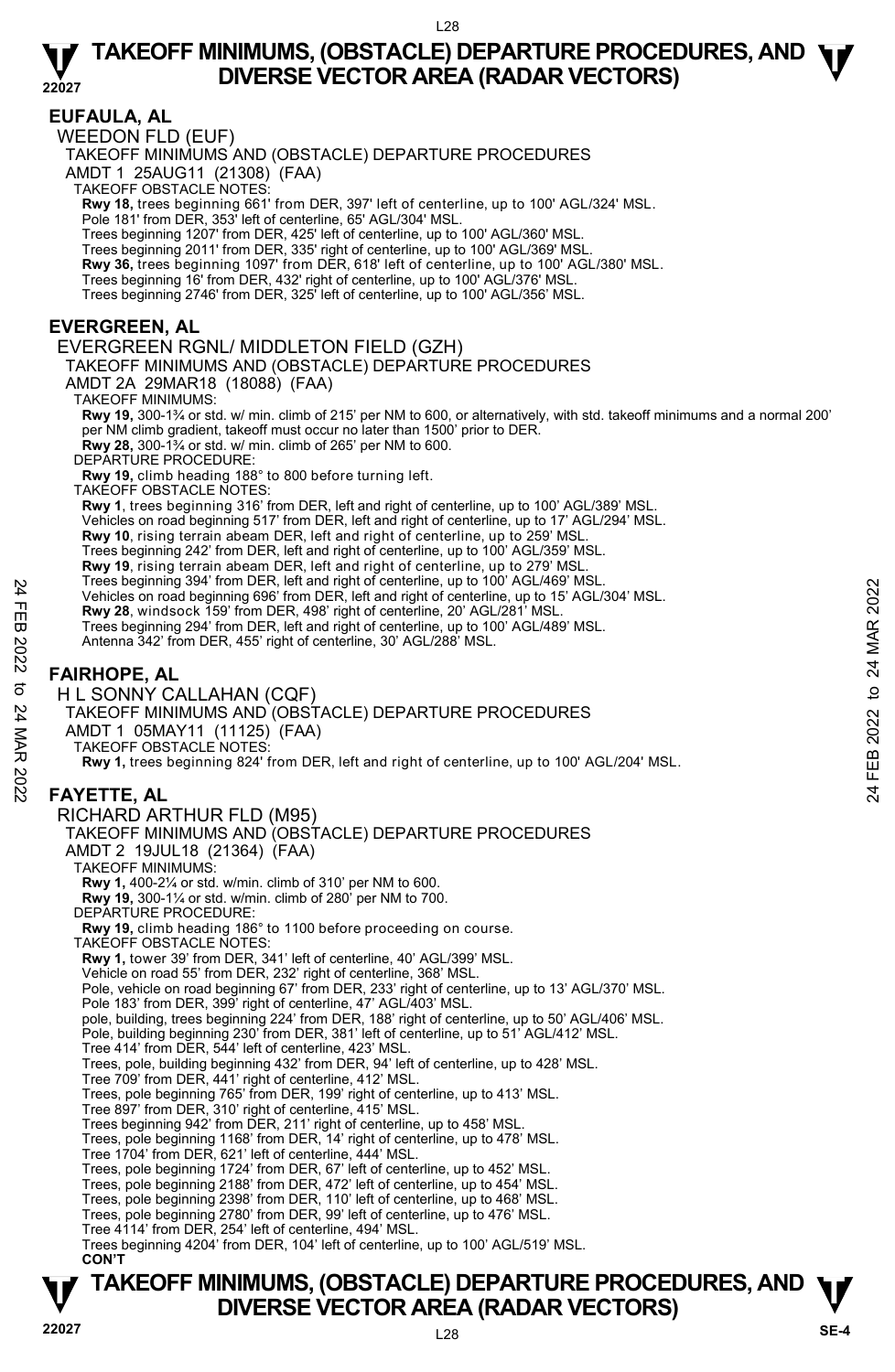#### **FAYETTE, AL (CON'T)**

RICHARD ARTHUR FLD (M95) (CON'T)

**Rwy 1 (CON'T),** tree 5929' from DER, 1980' left of centerline, 100' AGL/539' MSL.

Tree 1.8 NM from DER, 2957' left of centerline, 100' AGL/659' MSL.

- **Rwy 19,** terrain abeam DER, 142' right of centerline, 331' MSL.
- Trees beginning 41' from DER, 377' left of centerline, up to 343' MSL.
- Terrain 95' from DER, 309' right of centerline, 335' MSL.
- Tree 230' from DER, 322' right of centerline, 378' MSL.
- Trees beginning 236' from DER, 252' right of centerline, up to 401' MSL.
- Tree 241' from DER, 359' left of centerline, 363' MSL. Tree 254' from DER, 246' left of centerline, 374' MSL.
- 
- Tree 391' from DER, 332' right of centerline, 402' MSL.
- Trees beginning 406' from DER, 380' right of centerline, up to 435' MSL. Trees beginning 415' from DER, 367' left of centerline, up to 411' MSL.
- 
- Trees beginning 536' from DER, 273' left of centerline, up to 418' MSL.
- Arch 1 NM from DER, 1396' right of centerline, 549' MSL.

#### **FITZGERALD, GA**

#### FITZGERALD MUNI (FZG)

TAKEOFF MINIMUMS AND (OBSTACLE) DEPARTURE PROCEDURES AMDT 1A 05MAR15 (15064) (FAA) TAKEOFF MINIMUMS: **Rwys 15, 33,** NA - Environmental.

- DEPARTURE PROCEDURE:
- **Rwy 2,** climbing right turn heading 037° to 1000 before turning left.
- TAKEOFF OBSTACLE NOTES:
- **Rwy 2,** trees beginning abeam DER, 96' left of centerline, up to 85' AGL/464' MSL.
- Trees beginning 329' from DER, 10' right of centerline, up to 100' AGL/455' MSL.
- Power pole 414' from DER, 428' right of centerline, 21' AGL/381' MSL.
- Building 783' from DER, 600' left of centerline, 8' AGL/389' MSL.
- Power poles beginning 885' from DER, 229' left of centerline, up to 38' AGL/396' MSL. **Rwy 20,** trees beginning 193' from DER, 452' left of centerline, up to 111' AGL/430' MSL. Power poles beginning 885 from DER, 229 left of centerline, up to 38' AGL/396' MSL.<br> **EXECUTE:**<br> **EXECUTE:**<br> **EXECUTE:**<br>
Trees beginning 612' from DER, 379' right of centerline, up to 38' AGL/398' MSL.<br>
Trees beginning 612
	- Trees beginning 612' from DER, 379' right of centerline, up to 83' AGL/398' MSL.

#### **FLORALA, AL**

FLORALA MUNI (0J4)

#### TAKEOFF MINIMUMS AND (OBSTACLE) DEPARTURE PROCEDURES

- ORIG 02JUL09 (09183) (FAA)
- TAKEOFF OBSTACLE NOTES:
- **Rwy 4,** trees beginning 14' from DER, 200' right of centerline, up to 100' AGL/419' MSL.
- Trees beginning 470' from DER, 54' left of centerline, up to 100' AGL/429' MSL.
- 
- 
- Vehicles on roadway beginning 30' from DER, 298' right of centerline, up to 17' AGL/326' MSL.
- Trees beginning 340' from DER, 230' left of centerline, up to 100' AGL/379' MSI
- Trees beginning 1164' from DER, left and right of centerline, up to 100' AGL/369' MSL.

#### **FOLEY, AL**

FOLEY MUNI (5R4)

TAKEOFF MINIMUMS AND (OBSTACLE) DEPARTURE PROCEDURES AMDT 1 27AUG09 (09239) (FAA)

TAKEOFF MINIMUMS:

**Rwy 36,** std. w/ min. climb of 240' per NM to 2800, or 1200-2½ for climb in visual conditions. DEPARTURE PROCEDURE:

**Rwy 36,** for climb in visual conditions, cross Foley Muni airport at or above 1100 before proceeding on course. TAKEOFF OBSTACLE NOTES:

- **Rwy 18,** fence 52' from DER, 341' right of centerline, 12' AGL/77' MSL.
- Trees beginning 81' from DER, 339' left of centerline, up to 81' AGL/146' MSL.
- Vehicles on roadway 444' from DER, left and right of centerline, up to 15' AGL/106' MSL.
- Tree 1173' from DER, 558' right of centerline, 86' AGL/151' MSL.
- Trees beginning 1815' from DER, left and right of centerline, up to 112' AGL/177' MSL.
- **Rwy 36,** trees beginning 68' from DER, 360' left of centerline, up to 94' AGL/159' MSL.<br>Trees beginning 77' from DER, 365' right of centerline, up to 97' AGL/162' MSL.
- 
- Trees beginning 1126' from DER, left and right of centerline, up to 97' AGL/157' MSL.
- Vehicles on roadway 1176' from DER, left and right of centerline, up to 15' AGL/98' MSL. Pole 1216' from DER, 408' right of centerline, 35' AGL/95' MSL.
- 
- Pole 1357' from DER, 112' left of centerline, 36' AGL/101' MSL.
- Pole 1513' from DER, 183' left of centerline, 39' AGL/104' MSL.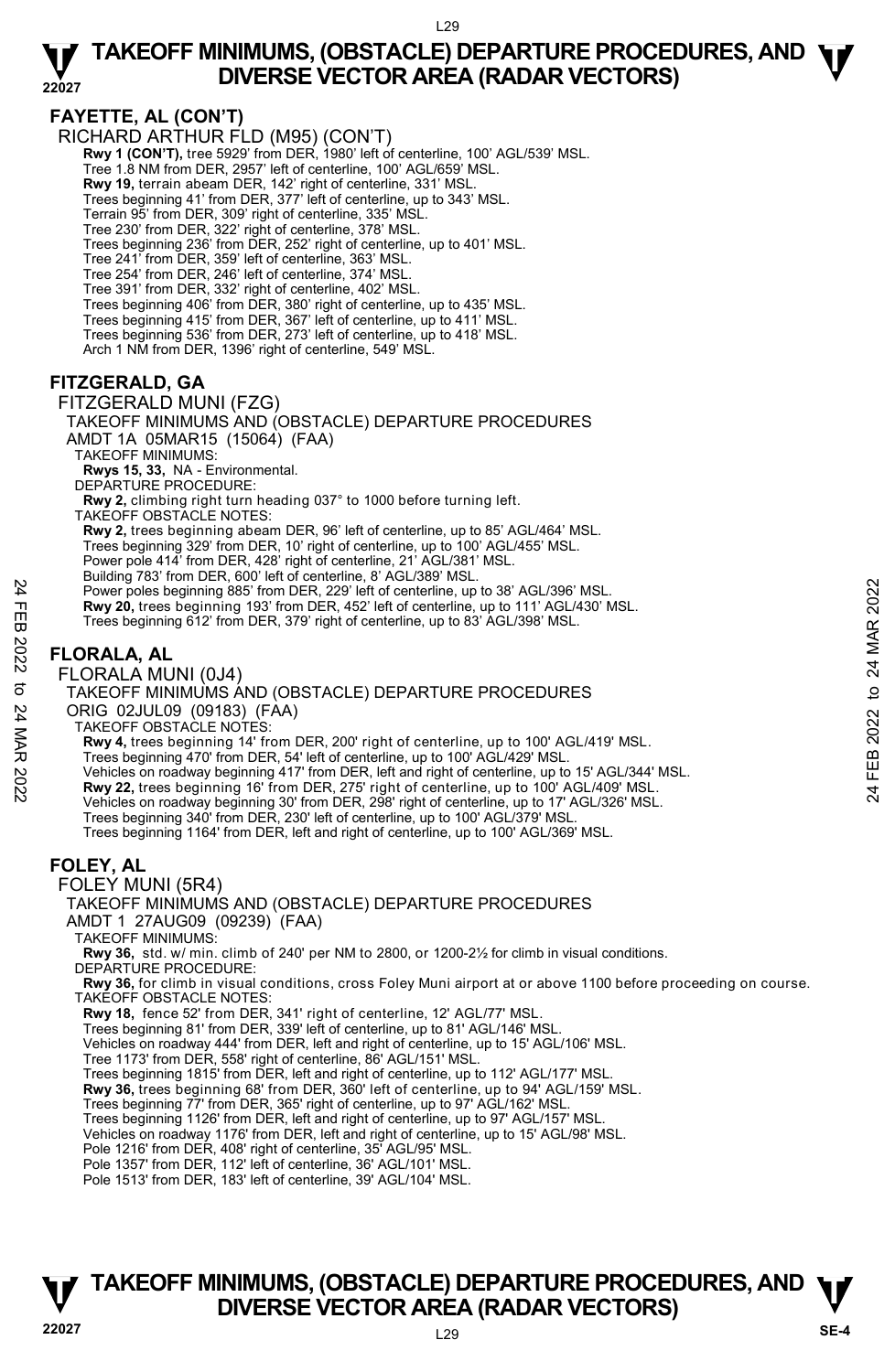#### **FORT PAYNE, AL**

ISBELL FLD (4A9)

TAKEOFF MINIMUMS AND (OBSTACLE) DEPARTURE PROCEDURES

AMDT 1 23SEP10 (21308) (FAA)

TAKEOFF MINIMUMS:

**Rwy 4,** 400-2¼ or std. w/min. climb of 410' per NM to 1400. **Rwy 22,** 400-2 or std. w/min. climb of 290' per NM to 1600.

DEPARTURE PROCEDURE:

**Rwy 4,** climb heading 044° to 2400 before proceeding on course.

**Rwy 22,** climb heading 224° to 2300 before proceeding on course. TAKEOFF OBSTACLE NOTES:

**Rwy 4,** trees beginning 111' from DER, 75' right of centerline, up to 100' AGL/1119' MSL. Poles beginning 879' from DER, 373' right of centerline, up to 125' AGL/1224' MSL. Obstruction light on WSK 66' from DER, 328' right of centerline, 78' AGL/957' MSL. Vehicles beginning 322' from DER, 285' right of centerline, up to 15' AGL/921' MSL. Buildings beginning 217' from DER, 426' right of centerline, up to 21' AGL/920' MSL. Fence beginning 494' from DER, 397' right of centerline, up to 6' AGL/892' MSL. GRD beginning 292' from DER, 289' right of centerline, up to 879' MSL. Trees beginning 569' from DER, 119' left of centerline, up to 100' AGL/973' MSL. Poles beginning 176' from DER, 397' left of centerline, up to 40' AGL/919' MSL. Building 935' from DER, 636' left of centerline, 39' AGL/918' MSL. Vehicles beginning 82' from DER, 359' left of centerline, up to 15' AGL/887' MSL. Fence 182' from DER, 299' left of centerline, 6' AGL/880' MSL. **Rwy 22,** trees beginning 59' from DER, 122' left of centerline, 100' AGL/1319' MSL. Poles beginning 1224' from DER, 101' left of centerline, up to 96' AGL/955' MSL. Trees beginning 46' from DER, 101' right of centerline, up to 100' AGL/972' MSL. Poles beginning 204' from DER, 17' right of centerline, up to 53' AGL/892' MSL. Vehicles beginning 137' from DER, 292' right of centerline, up to 15' AGL/869' MSL. Building 316' from DER, 476' right of centerline, 15' AGL/874' MSL.

#### **FORT STEWART (HINESVILLE), GA**

```
WRIGHT AAF (FORT STEWART)/MIDCOAST RGNL (LHW) 
         TAKEOFF MINIMUMS AND (OBSTACLE) DEPARTURE PROCEDURES 
         AMDT 1 20JUN19 (19171) (FAA) 
           TAKEOFF MINIMUMS: 
             Rwys 6R, 15R, 24L, 33L, NA-Obstacles. 
           TAKEOFF OBSTACLE NOTES: 
             Rwy 6L, tree 42' from DER, 253' left of centerline, 40' MSL. 
             Tree 112' from DER, 249' left of centerline, 50' MSL. 
             Trees beginning 112' from DER, 311' left of centerline, up to 60' MSL. 
Trees beginning 187' from DER, 384' right of centerline, up to 83' MSL. 
             Trees beginning 347' from DER, 475' right of centerline, up to 104' MSL. 
             Trees beginning 428' from DER, 232' left of centerline, up to 93' MSL. 
             Trees beginning 628' from DER, 430' right of centerline, up to 111' MSL. 
             Trees beginning 870' from DER, 557' left of centerline, up to 126' MSL. 
             Trees beginning 1007' from DER, 319' left of centerline, up to 128' MSL. 
Tree 1057' from DER, 731' right of centerline, 132' MSL. 
             Trees beginning 1148' from DER, 11' right of centerline, up to 142' MSL. 
             Trees beginning 1230' from DER, 68' left of centerline, up to 132' MSL. 
             Trees beginning 1366' from DER, 39' left of centerline, up to 134' MSL. 
             Trees beginning 2354' from DER, 116' left of centerline, up to 139' MSL. 
             Trees beginning 2843' from DER, 96' left of centerline, up to 146' MSL. 
             Trees beginning 3045' from DER, 34' right of centerline, up to 149' MSL. 
Trees beginning 3134' from DER, 31' left of centerline, up to 152' MSL. 
             Trees beginning 3195' from DER, 96' left of centerline, up to 155' MSL. 
             Trees beginning 3303' from DER, 82' right of centerline, up to 150' MSL. 
Trees beginning 3340' from DER, 73' left of centerline, up to 157' MSL. 
             Trees beginning 3425' from DER, 14' right of centerline, up to 151' MSL. 
             Trees beginning 4183' from DER, 659' right of centerline, up to 152' MSL. 
             Trees beginning 4344' from DER, 261' right of centerline, up to 154' MSL. 
Trees beginning 4528' from DER, 636' right of centerline, up to 157' MSL. 
             Trees beginning 4644' from DER, 931' right of centerline, up to 160' MSL. 
             Tree 5255' from DER, 1871' left of centerline, 166' MSL. 
             Rwy 15L, trees beginning 190' from DER, 549' left of centerline, up to 116' MSL. 
             Trees beginning 1421' from DER, 680' right of centerline, up to 125' MSL. 
             Trees beginning 1495' from DER, 763' left of centerline, up to 122' MSL. 
Trees beginning 1934' from DER, 166' left of centerline, up to 130' MSL. 
             Tree 2360' from DER, 1052' left of centerline, 131' MSL. 
             Tree 2399' from DER, 875' left of centerline, 132' MSL. 
             Trees beginning 2457' from DER, 940' left of centerline, up to 134' MSL. 
Trees beginning 3091' from DER, 1091' right of centerline, up to 127' MSL. 
             Tree 3745' from DER, 1149' right of centerline, 136' MSL. 
             CON'T
PORT STEWART (HINESVILLE), GA<br>
WIRGHT AAF (FORT STEWART)/MIDCOAST RGNL (LHW)<br>
TAKEOFF MINIMUMS AND (OBSTACLE) DEPARTURE PROCEDURES<br>
AMDT 1 20JUN19 (19171) (FAA)<br>
PARKEOFF MINIMUMS:<br>
TAKEOFF MINIMUMS:<br>
TAKEOFF MINIMUMS:<br>
T
```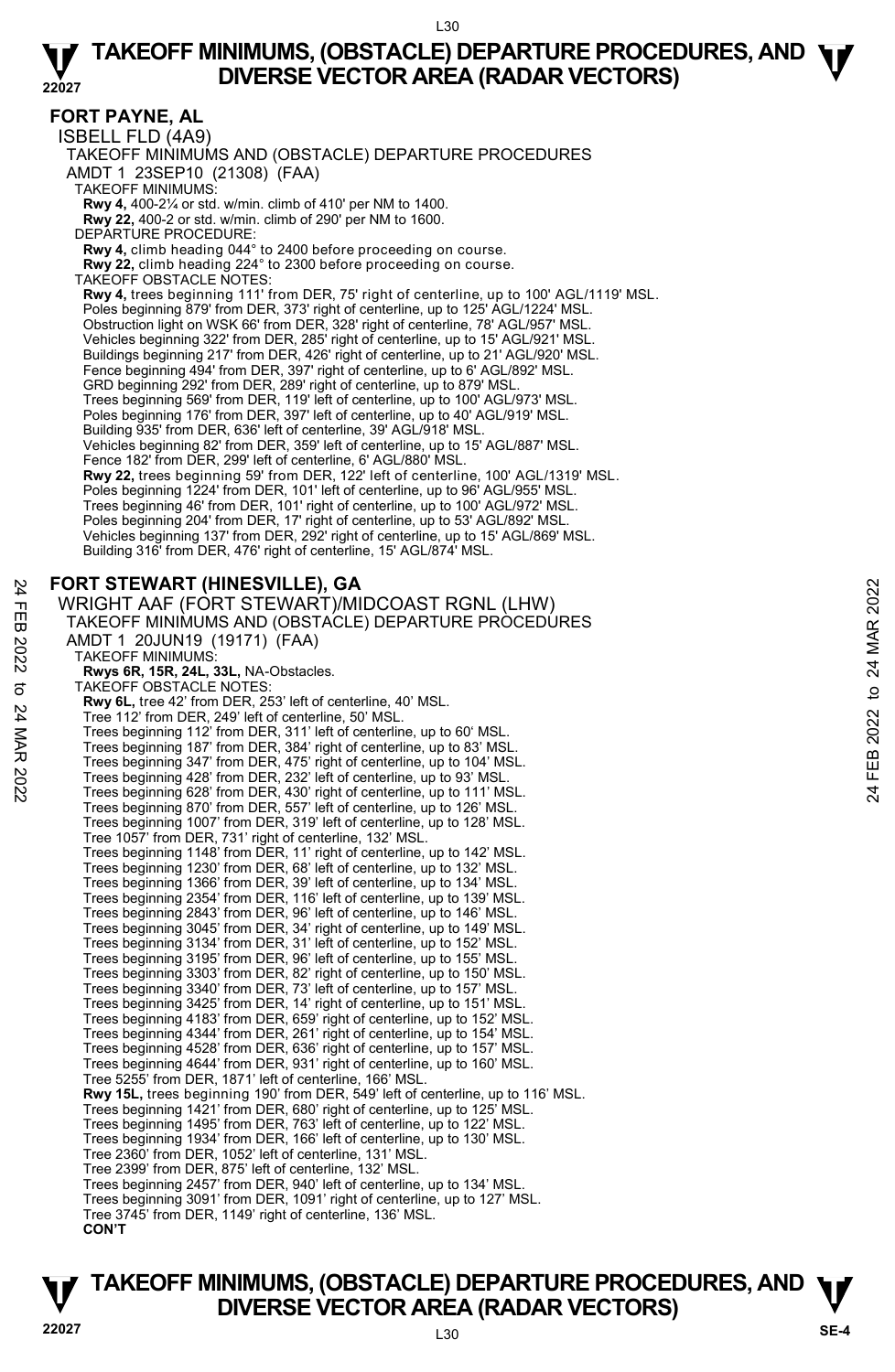## **TAKEOFF MINIMUMS, (OBSTACLE) DEPARTURE PROCEDURES, AND**  $\Psi$ **<br>DIVERSE VECTOR AREA (RADAR VECTORS) DIVERSE VECTOR AREA (RADAR VECTORS)**

**22027 FORT STEWART (HINESVILLE), GA (CON'T)**  WRIGHT AAF (FORT STEWART)/MIDCOAST RGNL (LHW) (CON'T) **Rwy 24R,** lighting 12' from DER, 29' left of centerline, 1' AGL/46' MSL. Tree 23' from DER, 485' right of centerline, 55' MSL. Trees beginning 1124' from DER, 168' left of centerline, up to 144' MSL. Tree 1170' from DER, 765' right of centerline, 137' MSL. Trees beginning 1580' from DER, 77' right of centerline, up to 164' MSL. Trees beginning 2046' from DER, 53' left of centerline, up to 149' MSL. Trees beginning 2349' from DER, 324' left of centerline, up to 150' MSL. Trees beginning 2445' from DER, 3' left of centerline, up to 153' MSL. Trees beginning 2715' from DER, 1' right of centerline, up to 167' MSL. Trees beginning 2761' from DER, 151' left of centerline, up to 168' MSL.<br>Trees beginning 2937' from DER, 150' right of centerline, up to 169' MSL.<br>Trees beginning 2973' from DER, 640' left of centerline, up to 170' MSL. Trees beginning 3078' from DER, 828' left of centerline, up to 172' MSL. Trees beginning 3238' from DER, 385' right of centerline, up to 181' MSL. Trees beginning 3433' from DER, 304' right of centerline, up to 190' MSL.<br>**Rwy 33R,** tree 113' from DER, 371' left of centerline, 48' MSL. Tree 570' from DER, 602' right of centerline, 139' MSL. Tree 723' from DER, 623' right of centerline, 140' MSL. Trees beginning 808' from DER, 706' right of centerline, up to 147' MSL. Tree 1066' from DER, 766' left of centerline, 96' MSL. Tree 1227' from DER, 765' left of centerline, 99' MSL. Trees beginning 1430' from DER, 628' left of centerline, up to 100' MSL. Trees beginning 1703' from DER, 626' left of centerline, up to 110' MSL. Trees beginning 3055' from DER, 903' right of centerline, up to 151' MSL. Trees beginning 3885' from DER, 327' right of centerline, up to 155' MSL. Trees beginning 4102' from DER, 367' right of centerline, up to 162' MSL. Tree 4244' from DER, 469' left of centerline, 145' MSL. Trees beginning 4288' from DER, 710' left of centerline, up to 159' MSL. Trees beginning 4454' from DER, 967' left of centerline, up to 160' MSL. Trees beginning 4511' from DER, 388' left of centerline, up to 161' MSL. Trees beginning 4705' from DER, 1252' left of centerline, up to 164' MSL. Trees beginning 4908' from DER, 1451' left of centerline, up to 166' MSL. **GADSDEN, AL**  NORTHEAST ALABAMA RGNL (GAD) TAKEOFF MINIMUMS AND (OBSTACLE) DEPARTURE PROCEDURES AMDT 4 09FEB12 (12040) (FAA) TAKEOFF MINIMUMS: **Rwy 18,** std. w/ min climb of 340' per NM to 1700 or 1300-2½ for climb in visual conditions. **Rwy 36,** std. w/ min. climb of 307' per NM to 1500 or 1300-2 ½ for climb in visual conditions. DEPARTURE PROCEDURE: **Rwy 6,** climb heading 064° to 1300 before proceeding on course. **Rwy 18,** for climb in visual conditions cross Northeast Alabama Rgnl Airport at or above 1700 before proceeding on course. **Rwy 24,** climb heading 244° to 2000 before proceeding on course. **Rwy 36,** climb heading 003° to 1100 before proceeding on course or for climb in visual conditions cross Northeast Alabama Rgnl Airport at or above 1700 before proceeding on course. TAKEOFF OBSTACLE NOTES: **Rwy 6,** trees beginning 899' from DER, 620' left of centerline, up to 100' AGL/609' MSL. **Rwy 18,** trees beginning 362' from DER, 27' left of centerline, up to 100' AGL/648' MSL. Trees beginning 1471' from DER, 220' right of centerline, up to 100' AGL/652' MSL.<br>**Rwy 36,** trees beginning 102' from DER, 261' right of centerline, up to 100' AGL/659' MSL. Trees beginning 303' from DER, 70' left of centerline, up to 100' AGL/639' MSL. Tower 6045' from DER, 1155' right of centerline, 160' AGL/705' MSL. **GAINESVILLE, GA**  LEE GILMER MEML (GVL) TAKEOFF MINIMUMS AND (OBSTACLE) DEPARTURE PROCEDURES AMDT 1 30AUG07 (21168) (FAA) TAKEOFF MINIMUMS: **Rwy 5,** 300-1¼ or std. w/min. climb of 311' per NM to 1600. DEPARTURE PROCEDURE: **Rwy 5,** climb heading 055° to 2100 before proceeding on course. **Rwy 11,** climb heading 110° to 1900 before turning north. **Rwy 23,** climb heading 224° to 2700 before turning south. **CON'T**  Trees beginning 4511 from DER, 388' left of centerline, up to 161' MSL.<br>
Trees beginning 4705' from DER, 1252' left of centerline, up to 164' MSL.<br>
Trees beginning 4705' from DER, 1252' left of centerline, up to 166' MSL.<br>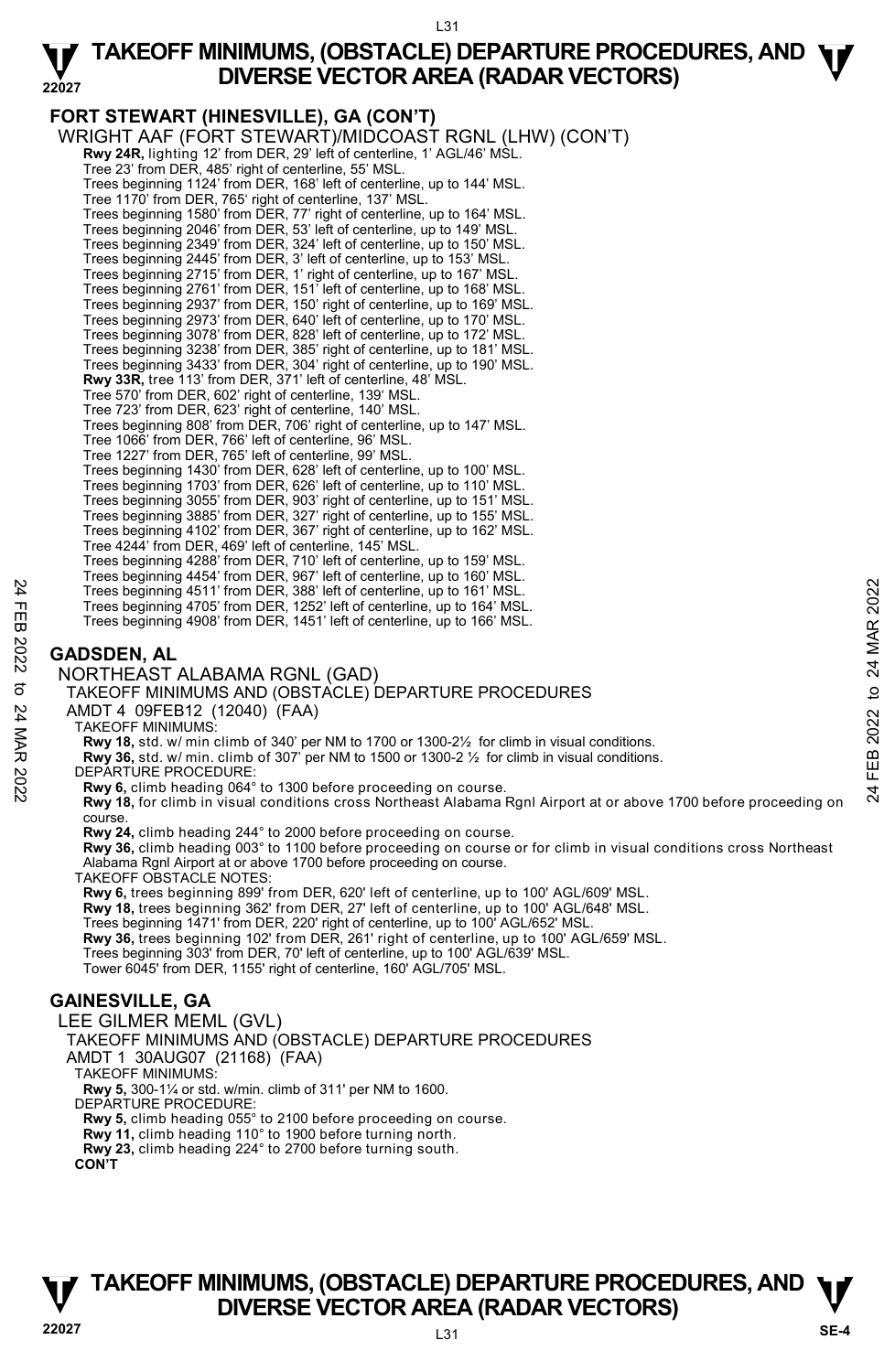#### **GAINESVILLE, GA (CON'T)**

LEE GILMER MEML (GVL) (CON'T) TAKEOFF OBSTACLE NOTES:

**Rwy 5,** multiple trees beginning 662' from DER, 78' right of centerline, up to 93' AGL/1330' MSL. Multiple trees and pole beginning 301' from DER, on centerline, up to 137' AGL/1361' MSL. Chimney 2298' from DER, 618' left of centerline, 131' AGL/1349' MSL. Building 73' from DER, 356' right of centerline, 18' AGL/1252' MSL. Tower 6415' from DER, 404' left of centerline, 206' AGL/1426' MSL. Tower 6538' from DER, 486' left of centerline, 214' AGL/1428' MSL. **Rwy 11,** trees 770' from departure end of runway, on centerline, 60' AGL/1317' MSL.<br>**Rwy 23,** multiple trees beginning 443' from DER, 220' right of centerline, up to 98' AGL/1319' MSL.

Trees 415' from DER, 304' left of centerline, 86' AGL/1291' MSL.

**Rwy 29,** trees 1256' from DER, on centerline, 52' AGL/1306' MSL.

#### **GENEVA, AL**

GENEVA MUNI (33J) TAKEOFF MINIMUMS AND (OBSTACLE) DEPARTURE PROCEDURES AMDT 1 13SEP18 (18256) (FAA) TAKEOFF MINIMUMS: **Rwy 29,** 200-1⅜ or std. w/min. climb of 225' per NM to 500. DEPARTURE PROCEDURE: **Rwy 11,** climb heading 111° to 2000 before turning right. **Rwy 29,** climb heading 291° to 1300 before turning left. TAKEOFF OBSTACLE NOTES: **Rwy 11,** vehicle on road 238' from DER, 254' left of centerline, 17' AGL/125' MSL. Trees 306' from DER, 305' left of centerline, up to 100' AGL/198' MSL. Trees 193' from DER, 168' right of centerline up to 100' AGL/196' MSL. **Rwy 29,** trees 407' from DER, 174' left of centerline up to 100' AGL/189' MSL. Trees 1393' from DER, crossing centerline, up to 100' AGL/236' MSL. Pole 1.2 NM from DER, 3' right of centerline up to 100' AGL/279'MSL. **GREENSBORO, GA**  GREENE COUNTY RGNL (3J7) TAKEOFF MINIMUMS AND (OBSTACLE) DEPARTURE PROCEDURES AMDT 3 29JUL10 (10210) (FAA) TAKEOFF MINIMUMS: **Rwy 25,** 400-2. TAKEOFF OBSTACLE NOTES: **Rwy 7,** trees beginning 438' from DER, 8' right of centerline, up to 100' AGL/759' MSL. Vehicle on roadway 485' from DER, 603' left of centerline, 15' AGL/714' MSL. Train on tracks 623' from DER, 661' left of centerline, 23' AGL/722' MSL. Trees beginning 624' from DER, 36' left of centerline, up to 100' AGL/779' MSL. **Rwy 25,** vehicle on road, 7' from DER, 318' right of centerline, 15' AGL/695' MSL. Trees 2555' from DER, 208' right of centerline, up to 100' AGL/779' MSL. Vehicle on roadway, 86' from DER, 190' left of centerline, 15' AGL/690' MSL. Trees 96' from DER, 76' left of centerline, up to 100' AGL/799' MSL. Water tower 2396' from DER, 1070' left of centerline, 199' AGL/870' MSL. **GREENVILLE, AL**  MAC CRENSHAW MEML (PRN) TAKEOFF MINIMUMS AND (OBSTACLE) DEPARTURE PROCEDURES AMDT 1 30SEP04 (21364) (FAA) 24<br> **EREENSBORO, GA**<br>
GREENE COUNTY RGNL (3J7)<br>
24 GREENE COUNTY RGNL (3J7)<br>
24 TAKEOFF MINIMUMS:<br>
AMDT 3 29JUL10 (10210) (FAA)<br>
25 TAKEOFF MINIMUMS:<br> **EREENE COUNTY RGNL (3J7)**<br>
24 AMDT 3 29JUL10 (10210) (FAA)<br>
25 TAKEOFF

DEPARTURE PROCEDURE: **Rwy 14**, climb via heading 142° to 900 before proceeding on course. **Rwy 32**, climb via heading 322° to 900 before proceeding on course. TAKEOFF OBSTACLE NOTES: **Rwy 14**, tower 2934' from DER, 565' right of centerline, 104' AGL/528' MSL Tree 1400' from DER, on centerline, 60' AGL/485' MSL.

#### **GRIFFIN, GA**

GRIFFIN-SPALDING COUNTY (6A2) TAKEOFF MINIMUMS AND (OBSTACLE) DEPARTURE PROCEDURES AMDT 1 26JUL12 (12208) (FAA) TAKEOFF OBSTACLE NOTES: **Rwy 14,** trees beginning 129' from DER, 261' right of centerline, up to 89' AGL/989' MSL. Pole 168' from DER, 222' left of centerline, 35' AGL/ 961' MSL. **Rwy 32,** trees beginning 456' from DER, 158' left of centerline, up to 100' AGL/ 1062' MSL. Trees beginning 750' from DER, 78' right of centerline, up to 100' AGL/ 1087' MSL. Tower 1379' from DER, 667' right of centerline, 119' AGL/ 1019' MSL.

Pole 1831' from DER, 421' left of centerline, 75' AGL/ 1022' MSL.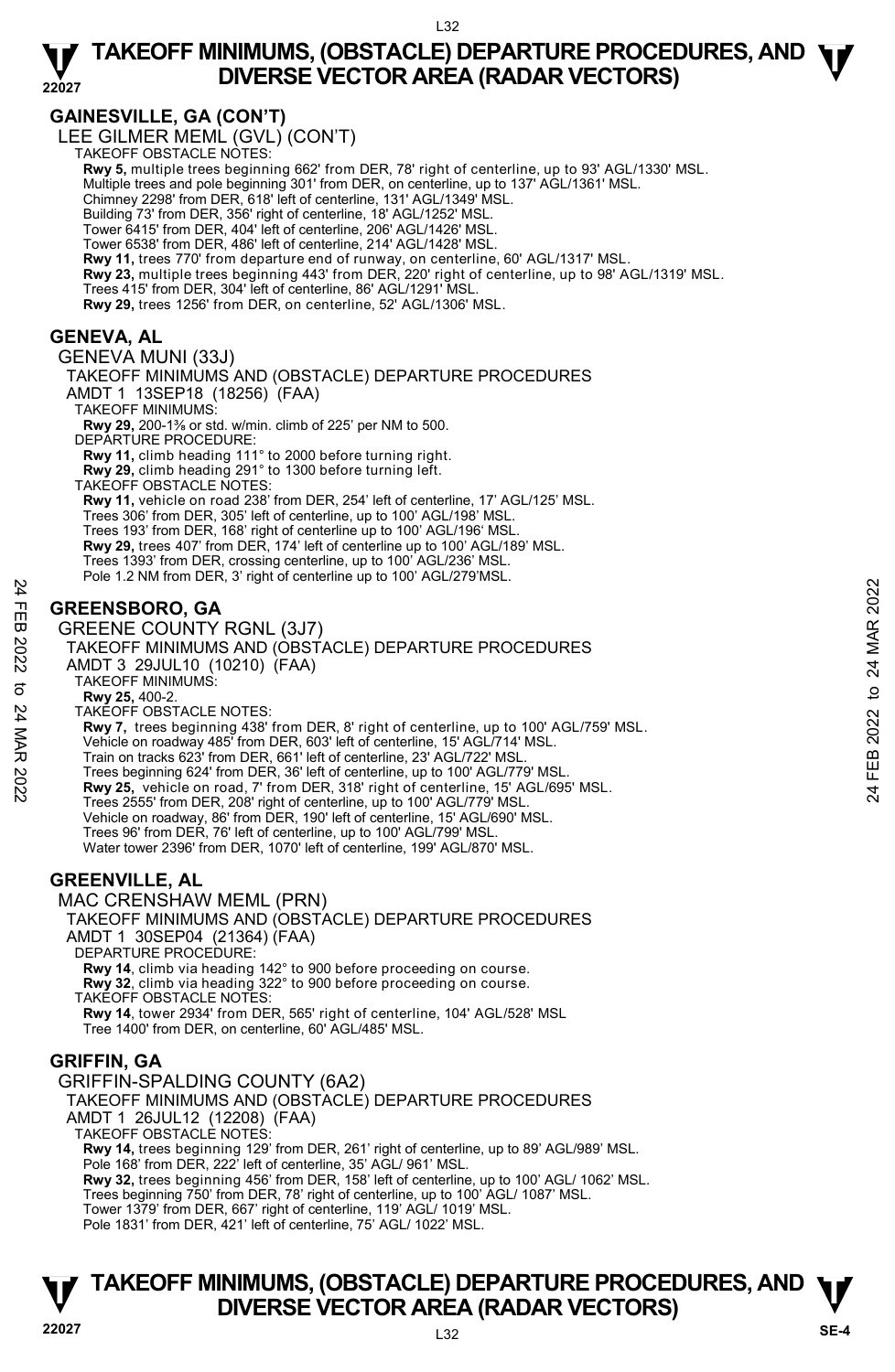#### **GULF SHORES, AL**

GULF SHORES INTL/JACK EDWARDS FLD (JKA)

TAKEOFF MINIMUMS AND (OBSTACLE) DEPARTURE PROCEDURES

ORIG-A 29MAR18 (21336) (FAA)

TAKEOFF OBSTACLE NOTES:

**Rwy 17,** poles beginning 553' from DER, 197' right of centerline, up to 26' AGL/46' MSL.<br>Building and poles beginning 573' from DER, 202' right of centerline, up to 38' AGL/56' MSL.

**Rwy 27,** tree 829' from DER, 453' right of centerline, 51' MSL.

Tree, pole beginning 830' from DER, 14' right of centerline, up to 67' MSL.

Pole 1404' from DER, 138' left of centerline, 38' AGL/51' MSL. Tree 1592' from DER, 439' right of centerline, 74' MSL.

Tree 1637' from DER, 394' left of centerline, 70' MSL.

Tree 1767' from DER, 309' right of centerline, 80' MSL. Tree 1832' from DER, 120' left of centerline, 89' MSL.

Trees beginning 1949' from DER, 66' left of centerline, up to 98' MSL.

Tree 2091' from DER, 327' left of centerline, 103' MSL.

Trees beginning 2110' from DER, 175' right of centerline, up to 103' MSL.

**Rwy 35,** tree 211' from DER, 356' left of centerline, 50' AGL/69' MSL.

Building 570' from DER, 414' right of centerline, 30' AGL/53' MSL.

Tree 1217' from DER, 82' right of centerline, 50' AGL/70' MSL.

#### **GUNTERSVILLE, AL**

GUNTERSVILLE MUNI/JOE STARNES FLD (8A1) TAKEOFF MINIMUMS AND (OBSTACLE) DEPARTURE PROCEDURES AMDT 2 27APR17 (21336) (FAA) TAKEOFF MINIMUMS: **Rwys 6, 24,** NA, Environmental. **Rwy 7,** 400-2½ w/min. climb gradient 295' per NM to 1600' or 1100-2½ for VCOA. **Rwy 25,** std. w/min. climb of 245' per NM to 1500' or 1100-2½ for VCOA. DEPARTURE PROCEDURE **Rwy 7,** climb heading 069° to 1100 before turning. VCOA: **Rwy 7,** obtain ATC approval for VCOA when requesting IFR clearance. Climb in visual conditions to cross Guntersville Muni/Joe Starnes Fld at or above 1600 before proceeding on course. **Rwy 25,** obtain ATC approval for VCOA when requesting IFR clearance. Climb in visual conditions to cross Guntersville Muni/Joe Starnes Fld at or above 1600 before proceeding on course. TAKEOFF OBSTACLE NOTES: **Rwy 7,** airfield light 8' from DER, 17' right of centerline, 2' AGL/616' MSL. Airfield light 9' from DER, 16' left of centerline, 2' AGL/617' MSL. Ground 90' from DER, 489' right of centerline, 617' MSL. Ground 192' from DER, 492' right of centerline, 623' MSL. Ground 292' from DER, 410' right of centerline, 625' MSL. Vehicles on road, ground beginning 377' from DER, 406' right of centerline, up to 651' MSL. Vehicles on road 497' from DER, 479' right of centerline, 652' MSL. Tree, pole, ground beginning 568' from DER, 429' right of centerline, up to 715' MSL. Tree, vehicles on road beginning 713' from DER, 433' right of centerline, up to 719' MSL. Tree 1644' from DER, 573' left of centerline, 73' AGL/668' MSL. Trees beginning 2310' from DER, 525' right of centerline, up to 722' MSL. Trees beginning 2702' from DER, 847' right of centerline, up to 730' MSL. Trees beginning 2911' from DER, 972' right of centerline, up to 740' MSL. Trees beginning 3115' from DER, 775' right of centerline, up to 758' MSL. Trees beginning 3323' from DER, 675' right of centerline, up to 761' MSL. Trees beginning 3432' from DER, 699' right of centerline, up to 771' MSL.<br>Trees beginning 3537' from DER, 1110' right of centerline, up to 801' MSL.<br>Trees beginning 3590' from DER, 622' right of centerline, up to 805' MSL. Trees beginning 3696' from DER, 935' right of centerline, up to 835' MSL. Trees beginning 3696' from DER, 558' right of centerline, up to 846' MSL. Trees beginning 3801' from DER, 404' right of centerline, up to 894' MSL. Trees beginning 3801' from DER, 1062' right of centerline, up to 873' MSL. Trees beginning 3960' from DER, 608' right of centerline, up to 911' MSL. Trees beginning 4065' from DER, 549' right of centerline, up to 93' AGL/927' MSL. Trees beginning 4171' from DER, 515' right of centerline, up to 100' AGL/928' MSL. T-L tower 2.1 NM from DER, 2928' left of centerline, 351' AGL/951' MSL. **Rwy 25,** pole 171' from DER, 48' right of centerline, 31' AGL/630' MSL. Pole 347' from DER, 378' left of centerline, 633' MSL. Tree, pole, antenna on building, apbn beginning 375' from DER, 22' left of centerline, up to 73' AGL/673' MSL.<br>Pole, pole beginning 407' from DER, 277' right of centerline, up to 636' MSL. Pole beginning 620' from DER, 95' right of centerline, up to 40' AGL/640' MSL. Tree 1067' from DER, 726' right of centerline, 651' MSL. Tree 1193' from DER, 686' right of centerline, 675' MSL.<br>Trees beginning 1212' from DER, 418' left of centerline, up to 684' MSL.<br>Trees beginning 1215' from DER, 105' right of centerline, up to 721' MSL. Trees beginning 1452' from DER, 467' left of centerline, up to 688' MSL. Trees beginning 2175' from DER, 923' left of centerline, up to 693' MSL. Tree 2425' from DER, 1146' left of centerline, 701' MSL. Net FACTURE PROCEDUTE:<br>
THE WAY 7, climb heading 069° to 1100 before turning.<br>
22 Rwy 7, obtain ATC approval for VCOA when requesting IFR clearance. Climb in visual conditions to cross<br>
22 Guntersville Muni/Joe Stames Fld

# **TAKEOFF MINIMUMS, (OBSTACLE) DEPARTURE PROCEDURES, AND**  $\Psi$ **<br>DIVERSE VECTOR AREA (RADAR VECTORS) Property BUVERSE VECTOR AREA (RADAR VECTORS)** Property and the DIVERSE VECTOR AREA (RADAR VECTORS)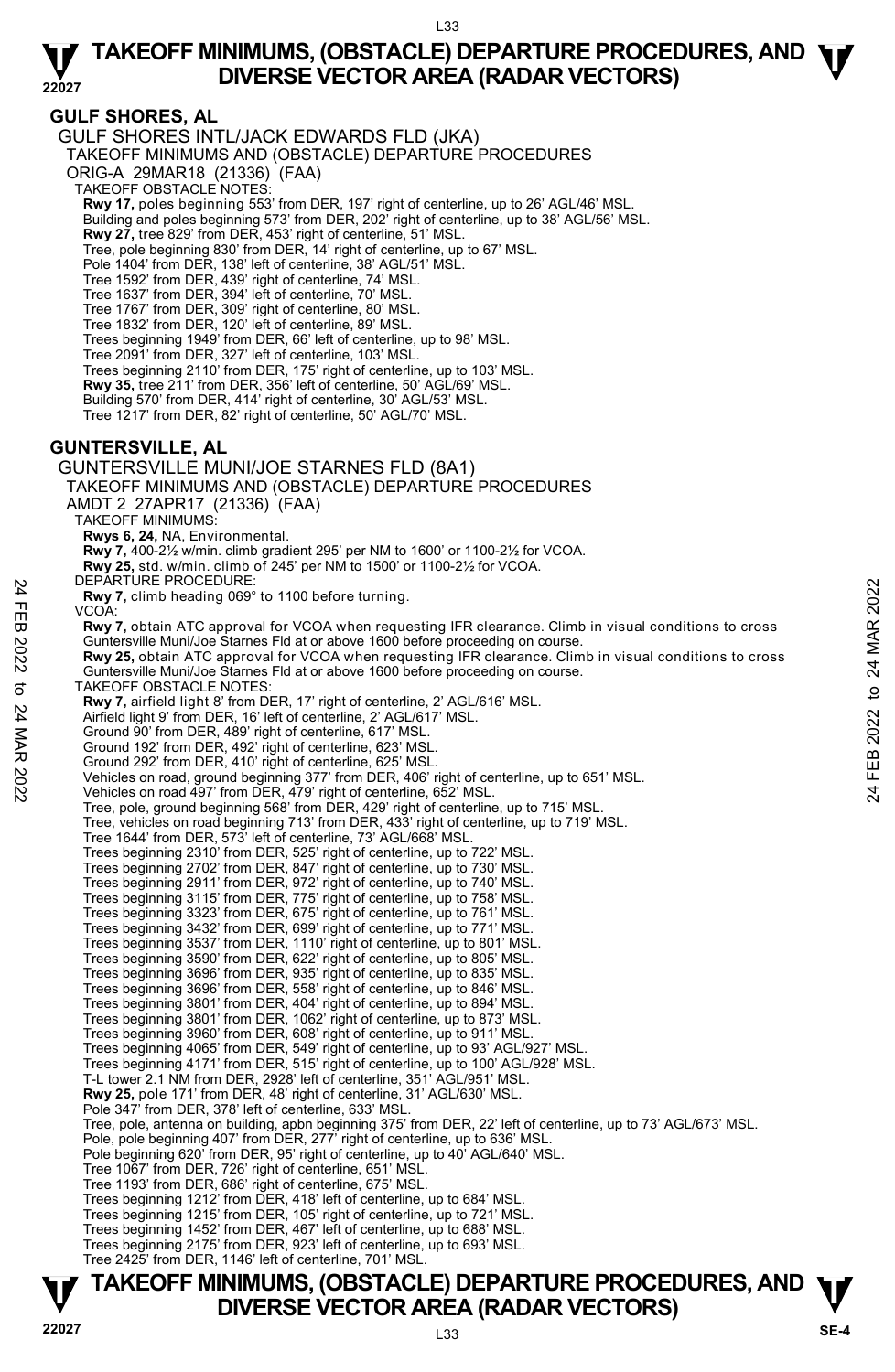#### **HALEYVILLE, AL**

POSEY FIELD(1M4) TAKEOFF MINIMUMS AND (OBSTACLE) DEPARTURE PROCEDURES ORIG-A 01JUL10 (10182) (FAA) TAKEOFF OBSTACLE NOTES: **Rwy 18,** trees beginning 2372' from DER, 1009' left of centerline, up to 78' AGL/1052' MSL. Trees beginning 78' from DER, 257' right of centerline, up to 82' AGL/1021' MSL. **Rwy 36,** trees beginning 7' from DER, 276' left of centerline, up to 75' AGL/1005' MSL. Trees beginning 383' from DER, 277' right of centerline, up to 73' AGL/1003' MSL. Fence 204' from DER, 202' right of centerline, 6' AGL/936' MSL. MARION COUNTY-RANKIN FITE (HAB)

#### **HAMILTON, AL**

TAKEOFF MINIMUMS AND (OBSTACLE) DEPARTURE PROCEDURES AMDT 1 15DEC11 (11349) (FAA) TAKEOFF MINIMUMS: **Rwy 18,** 400- 2½ or std. w/min. climb of 390' per NM to 800. **Rwy 36,** 400 - 2 ¼ or std. w/min. climb of 370' per NM to 900. DEPARTURE PROCEDURE: **Rwy 18,** climb heading 181° to 900 before turning left. **Rwy 36,** climb heading 001° to 1000 before turning left. TAKEOFF OBSTACLE NOTES: **Rwy 18,** trees beginning 53' from DER, left and right of centerline, up to 100' AGL/699' MSL. Trees beginning 1.5 NM from DER, 2172' left of centerline, up to 100' AGL/719' MSL. **Rwy 36,** trees beginning 122' from DER, left and right of centerline, up to 100' AGL/573' MSL.<br>Building 2368' from DER, 411' right of centerline, 50' AGL/501' MSL. Vehicles on roadway beginning 2511' from DER, 1124' left of centerline, up to 17' AGL/516' MSL. Pole 3009' from DER, 309' left of centerline, 70' AGL/569' MSL Towers and trees beginning 1.1 NM from DER, left and right of centerline, up to 115' AGL/779' MSL.

#### **HAMPTON, GA**

ATLANTA SPEEDWAY (HMP)

#### TAKEOFF MINIMUMS AND (OBSTACLE) DEPARTURE PROCEDURES

- AMDT 2A 16JUL20 (20366) (FAA)
- TAKEOFF OBSTACLE NOTES:

**Rwy 6,** vehicles on road, 249' from DER, crossing extended runway centerline, up to 914' MSL. Tree 273' from DER, 502' left of centerline, 999' MSL. Towers and trees beginning 1.1 NM from DER, felt and right of centerline, up to 115 AGLI/79 MSL.<br>
24 ATLANTA SPEEDWAY (HMP)<br>
24 ATLANTA SPEEDWAY (HMP)<br>
7 TAKEOFF MINIMUMS AND (OBSTACLE) DEPARTURE PROCEDURES<br>
24 MMDT 2A 16J

Trees, beginning 1409' from DER, 145' left of centerline, up to 999' MSL. Trees, beginning 1490' from DER, 3' right of centerline, up to 979' MSL.

- 
- **Rwy 24,** trees, beginning 634' from DER, 169' right of centerline, up to 919' MSL.
- Trees, beginning 1265' from DER, 168' left of centerline, up to 919' MSL.
- Tree 1318' from DER, 466' right of centerline, 939' MSL.

Trees, beginning 1875' from DER, 15' left of centerline, up to 939' MSL.

- Tree 3349' from DER, 654' left of centerline, 959' MSL.
- T-l tower 3401' from DER, 555' left of centerline, 969' MSL.
- T-l twr 3443' from DER, 336' right of centerline, 949' MSL.

#### **HANCHEY AHP (KHEY)**

FORT RUCKER, AL

TAKEOFF MINIMUMS AND (OBSTACLE) DEPARTURE PROCEDURES ORIG 20NOV08 (08325)

 **All helipads** NA - ATC.

DEPARTURE PROCEDURE:

**Rwy 17:** Climb hdg 182° to 800 before proceeding on course. **Rwy 35:** Climb hdg 002° to 800 before proceeding on course.

#### **HARTSELLE, AL**

HARTSELLE/MORGAN COUNTY RGNL (5M0) TAKEOFF MINIMUMS AND (OBSTACLE) DEPARTURE PROCEDURES AMDT 2 05JUL07 (22027) (FAA) TAKEOFF MINIMUMS: **Rwy 36,** 500-2½ or std. with a min. climb of 260' per NM to 1200. TAKEOFF OBSTACLE NOTES: **Rwy 18,** trees abeam DER, 300' left of centerline, up to 100' AGL/739' MSL. Multiple buildings 150' from DER, 432' left of centerline, up to 40' AGL/679' MSL. Multiple trees 265' from DER, 133' right of centerline, up to 100' AGL/699' MSL. **Rwy 36,** trees 3089' from DER, 426' left of centerline, 100' AGL/779' MSL. Trees 1139' from DER, 98' right of centerline, 45' AGL/673' MSL. Tower 1.85 NM from DER, 2953' left of centerline, 249' AGL/928' MSL. Multiple buildings beginning 755' from DER, 775' right of centerline, up to 40' AGL/689' MSL. Tower 2.15 NM from DER, 295' left of centerline, 303' AGL/990' MSL.

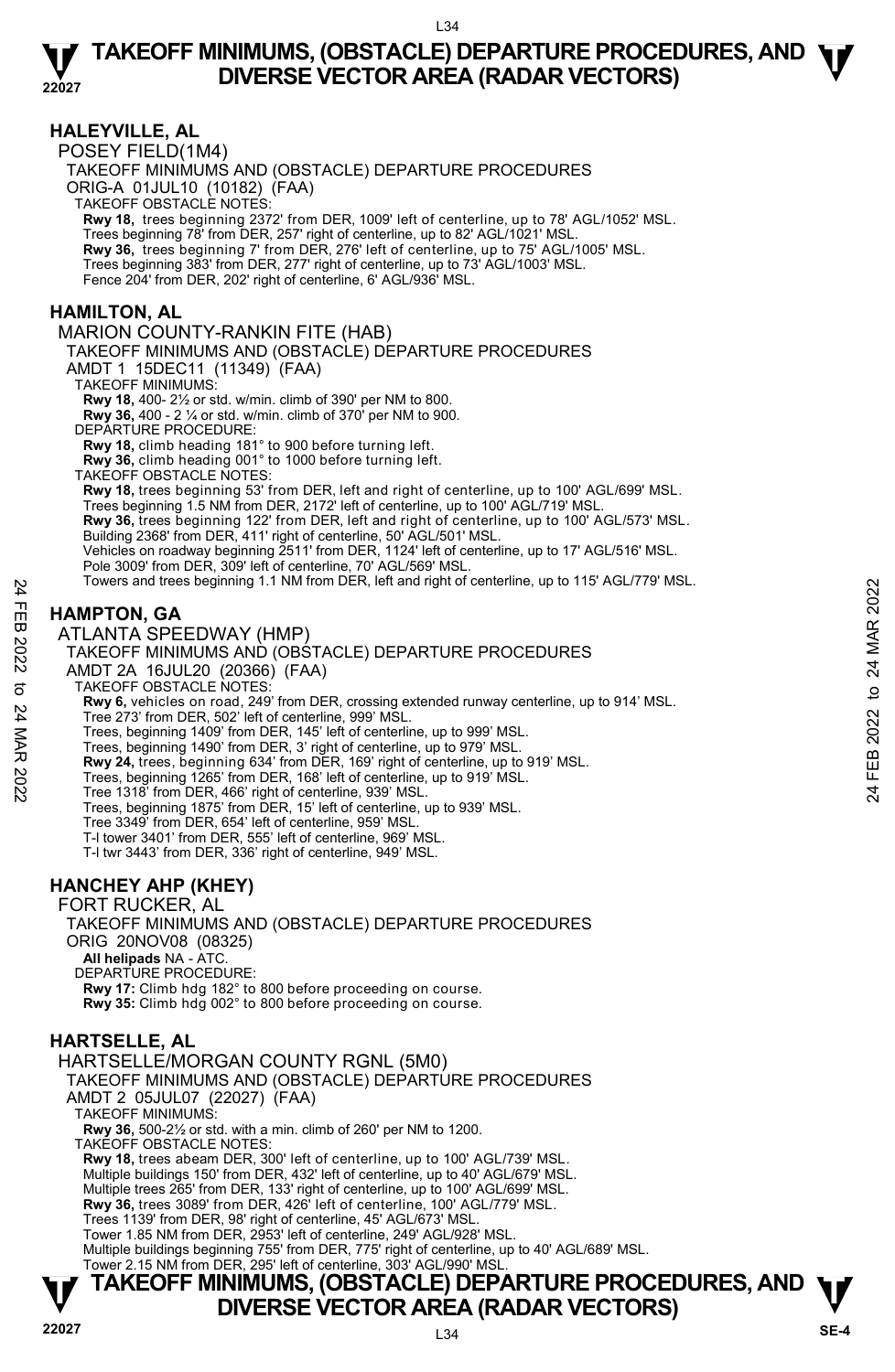#### **HAZLEHURST, GA**

HAZLEHURST (AZE) TAKEOFF MINIMUMS AND (OBSTACLE) DEPARTURE PROCEDURES ORIG 05JUN08 (08157) (FAA) TAKEOFF OBSTACLE NOTES: **Rwy 14,** trees beginning 813' from DER, 328' left of centerline, up to 100' AGL/369' MSL. **Rwy 32,** trees beginning 46' from DER, 200' left of centerline, up to 100' AGL/299' MSL. Trees 1356' from DER 574' right of centerline, up to 100' AGL/309' MSL.

#### **HEADLAND, AL**

HEADLAND MUNI (HDL) TAKEOFF MINIMUMS AND (OBSTACLE) DEPARTURE PROCEDURES ORIG-A 27JAN22 (22027) (FAA) TAKEOFF MINIMUMS:  **Rwys 17, 35,** NA-Environmental. TAKEOFF OBSTACLE NOTES: **Rwy 9,** tree 6' from DER, 154' left of centerline, 366' MSL. Tree 315' from DER, 431' left of centerline, 420' MSL. Tree 351' from DER, 124' right of centerline, 366' MSL. Tree 398' from DER, 566' right of centerline, 401' MSL. Tree, pole beginning 418' from DER, 37' left of centerline, up to 422' MSL. Trees beginning 1584' from DER, 8' left of centerline, up to 430' MSL. Tree 1716' from DER, 526' right of centerline, 425' MSL. **Rwy 27,** trees beginning 123' from DER, 471' right of centerline, up to 378' MSL. Pole 1130' from DER, 65' left of centerline, 38' AGL/384' MSL. Pole 1135' from DER, 160' right of centerline, 41' AGL/384' MSL. Building 3301' from DER, 1014' left of centerline, 80' AGL/451' MSL.

#### **HOMERVILLE, GA**

HOMERVILLE (HOE)

TAKEOFF MINIMUMS AND (OBSTACLE) DEPARTURE PROCEDURES AMDT 1 25JUN15 (15176) (FAA) HOMERVILLE, GA<br>
HOMERVILLE (HOE)<br>
TAKEOFF MINIMUMS AND (OBSTACLE) DEPARTURE PROCEDURES<br>
AMDT 1 25JUN15 (15176) (FAA)<br>
DEPARTURE PROCEDURE:<br>
RWY 14, climb heading 141° to 700 before proceeding on course.<br>
RWY 14, trees be

- DEPARTURE PROCEDURE:
- **Rwy 14,** climb heading 141° to 700 before proceeding on course. TAKEOFF OBSTACLE NOTES:

**Rwy 14,** trees beginning 87' from DER, 290' right of centerline, up to 95' AGL/280' MSL. Vehicle on road 270' from DER, 570' left of centerline, 15' AGL/197' MSL. Trees beginning 969' from DER, 19' left of centerline, up to 104' AGL/283' MSL.

Trees beginning 1672' from DER, 63' right of centerline, up to 87' AGL/262' MSL.

Antenna 2809' from DER, 447' left of centerline, 112' AGL/291' MSL.

**Rwy 32,** trees beginning 10' from DER, 450' left of centerline, up to 14' AGL/199' MSL.<br>Vehicle on road 303' from DER, 578' right of centerline, 15' AGL/200' MSL. Trees beginning 486' from DER, 591' right of centerline, up to 84' AGL/264' MSL.

Trees beginning 2007' from DER, 652' left of centerline, up to 89' AGL/269' MSL. Trees beginning 2333' from DER, 690' right of centerline, up to 92' AGL/277' MSL.

#### **HUNTER AAF (KSVN)**

SAVANNAH, GA TAKEOFF MINIMUMS AND (OBSTACLE) DEPARTURE PROCEDURES AMDT 2 10JUL03 (03191) Rwy 28, 300-1\* \* Or standard with minimum climb of 340/NM to 400. Rwy 28, climbing left turn hdg 230° to 1700 before proceeding on course.

#### **HUNTSVILLE, AL**

HUNTSVILLE INTL-CARL T JONES FLD (HSV) TAKEOFF MINIMUMS AND (OBSTACLE) DEPARTURE PROCEDURES AMDT 4A 01FEB18 (21168) (FAA) DEPARTURE PROCEDURE: **Rwy 36R,** climb heading 005° to 1600 before turning right. TAKEOFF OBSTACLE NOTES: **Rwy 18L,** trees beginning 1088' from DER, 710' left of centerline, up to 100' AGL/660' MSL.

**Rwy 36L,** trees beginning 1911' from DER, 904' right of centerline, up to 100' AGL/719' MSL. Trees beginning 3693' from DER, 1392' left of centerline, up to 100' AGL/749' MSL. **Rwy 36R,** fence 383' from DER, 602' right of centerline, up to 11' AGL/620' MSL. Trees beginning 1312' from DER, 799' right of centerline, up to 100' AGL/729' MSL.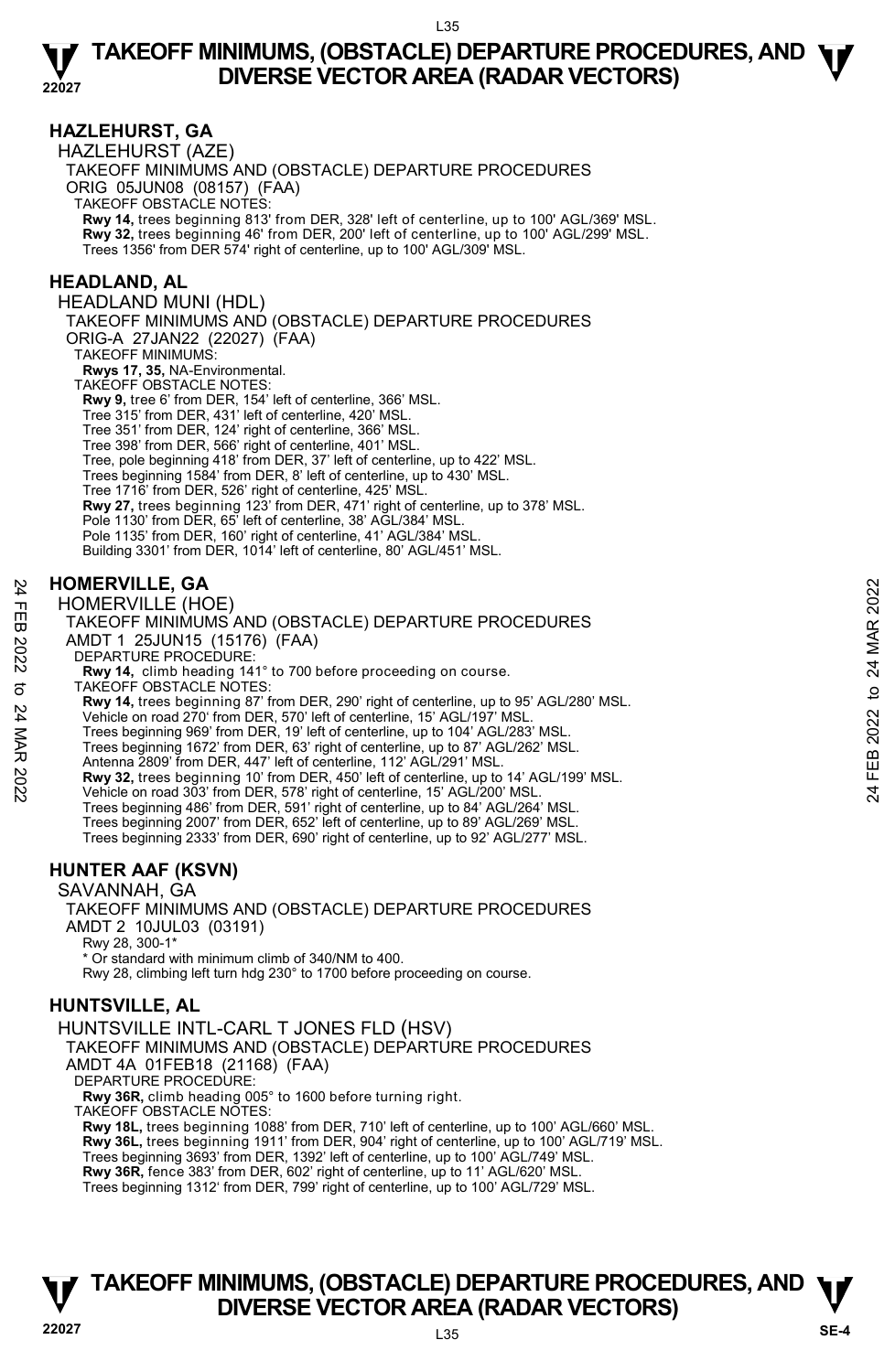#### **HUNTSVILLE, AL (CON'T)**

HUNTSVILLE EXECUTIVE TOM SHARP JR FIELD (MDQ)

TAKEOFF MINIMUMS AND (OBSTACLE) DEPARTURE PROCEDURES

AMDT 4B 25APR19 (19115) (FAA)

TAKEOFF MINIMUMS:

**Rwy 18,** std. w/min. climb of 350' per NM to 3200. **Rwy 36,** 200-1½ or std. w/min. climb of 240' per NM to 1000.

DEPARTURE PROCEDURE:

**Rwy 36,** climb heading 005° to 1700 before proceeding on course.

TAKEOFF OBSTACLE NOTES:

**Rwy 18,** tree 5' from DER, 442' right of centerline, 5' AGL/765' MSL.

Multiple trees beginning 816' from DER, 551' right of centerline, up to 80' AGL/818' MSL.

Multiple trees beginning 5408' from DER, 126' right of centerline, up to 132' AGL/955' MSL.<br>**Rwy 36,** REIL 10' from DER, 124' left of centerline, 5' AGL/721' MSL.

REIL 10' from DER, 124' right of centerline, 3' AGL/721' MSL.

Vehicles on road beginning 153' from DER, 491' right of centerline up to 15' AGL/725' MSL. Multiple trees beginning 591' from DER, 476' right of centerline, up to 76' AGL/786' MSL.

Multiple trees beginning 788' from DER, 673' left of centerline, up to 84' AGL/794' MSL.

Multiple trees beginning 1 NM from DER, 11' right of centerline, up to 104' AGL/924' MSL.

Multiple trees beginning 1.1 NM from DER, 44' left of centerline, up to 129' AGL/931' MSL

#### **JACKSON, AL**

JACKSON MUNI (4R3)

TAKEOFF MINIMUMS AND (OBSTACLE) DEPARTURE PROCEDURES

ORIG 03JUN10 (10154) (FAA)

TAKEOFF MINIMUMS:

**Rwy 1,** std. w/ min. climb of 252' per NM to 1000 or 1100-2½ for climb in visual conditions.

**Rwy 19,** 300-1¼ ceiling and visibility to allow see and avoid operation in lieu of required climb gradient for standard minima. DEPARTURE PROCEDURE:

**Rwy 1,** for climb in visual conditions: cross Jackson Muni airport at or above 1000 MSL before proceeding on course. Note:<br>
THE TAKEOFF OBSTACLE NOTES:<br>
TAKEOFF OBSTACLE NOTES:<br>
RW 1, trees beginning at DER, 400' left/right of centerline, up to 100' AGL/134' MSL.<br>
22 RW 19, trees beginning at DER, 400' left/right of centerline, up to 10

TAKEOFF OBSTACLE NOTES:

**Rwy 1,** trees beginning at DER, 400' left/right of centerline, up to 100' AGL/134' MSL.

**Rwy 19,** trees beginning at DER, 400' left/right of centerline, up to 100' AGL/279' MSL.

#### **JASPER, AL**

WALKER COUNTY/BEVILL FLD (JFX)

TAKEOFF MINIMUMS AND (OBSTACLE) DEPARTURE PROCEDURES

AMDT 1 31MAY12 (22027) (FAA)

TAKEOFF MINIMUMS:

**Rwy 27,** 300-1¼ or std. w/min. climb of 259' per NM to 800.

TAKEOFF OBSTACLE NOTES:

**Rwy 9,** trees beginning 614' from DER, 132' left of centerline, up to 95' AGL/574' MSL.

Vehicles on road, pole, and trees beginning 28' from DER, 88' right of centerline, up to 100' AGL/599' MSL.

- **Rwy 27,** vehicles on road and trees beginning 7' from DER, 165' left of centerline, up to 95' AGL/572' MSL.<br>Trees beginning 55' from DER, 24' right of centerline, up to 93' AGL/628' MSL.
- 

Trees 4728' from DER, 1559' right of centerline, up to 80' AGL/639' MSL.

Trees 5615' from DER, 1882' right of centerline, up to 112' AGL/651' MSL.

Trees 5765' from DER, 1882' right of centerline, up to 108' AGL/647' MSL.

#### **JASPER, GA**

PICKENS COUNTY (JZP)

TAKEOFF MINIMUMS AND (OBSTACLE) DEPARTURE PROCEDURES

AMDT 1 25OCT07 (07298) (FAA)

TAKEOFF MINIMUMS:

**Rwy 34,** 300-1 or std. w/ min. climb of 255' per NM to 1800, or alternatively, w/ standard takeoff minimums and a normal 200'/NM climb gradient, takeoff must occur no later than 2100' prior to departure end.

DEPARTURE PROCEDURE:

**Rwy 16,** climb heading 163° to 3000 before turning.

**Rwy 34,** climb heading 343° to 3100 before turning.

TAKEOFF OBSTACLE NOTES:

**Rwy 16,** numerous trees beginning 44' from DER, 338' left of centerline, up to 65' AGL/1565' MSL.

Trees 127' from DER, 398' right of centerline, up to 61' AGL/1581' MSL.

**Rwy 34,** pole and numerous trees beginning 141' from DER, 25' right of centerline, up to 112' AGL/1611' MSL.<br>Numerous trees beginning 394' from DER, 37' left of centerline, up to 79' AGL/1654' MSL.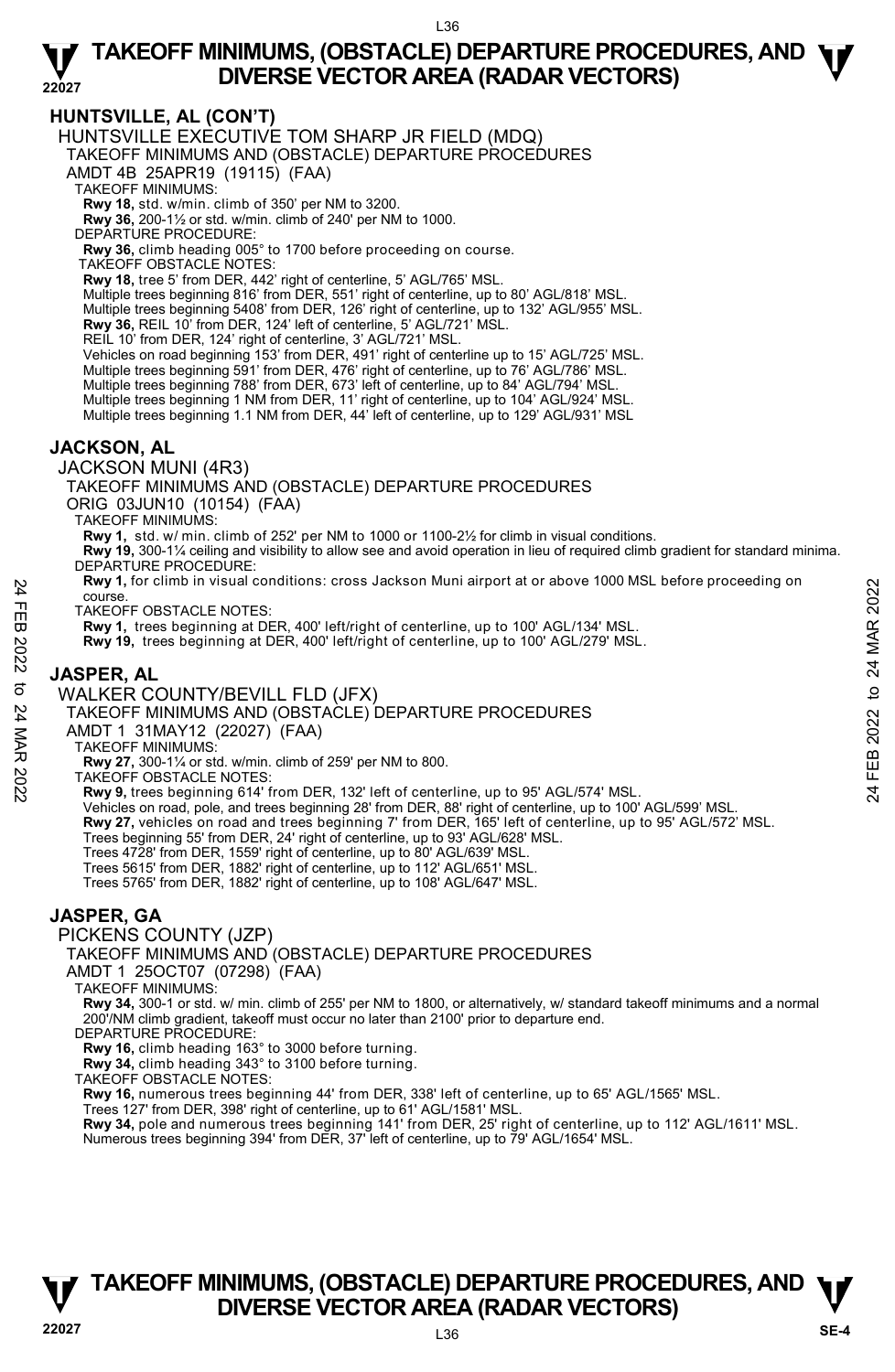#### **JEFFERSON, GA**

JACKSON COUNTY (JCA)

TAKEOFF MINIMUMS AND (OBSTACLE) DEPARTURE PROCEDURES

AMDT 3 04FEB16 (16035) (FAA)

DEPARTURE PROCEDURE:

**Rwy 17,** climb heading 168° to 1700 before proceeding northwest.

**Rwy 35,** climb heading 348° to 2300 before proceeding west or northwest.

TAKEOFF OBSTACLE NOTES:

**Rwy 17,** tank 94' from DER, 490' right of centerline, 12' AGL/956' MSL.

Trees beginning 331' from DER, 296' left of centerline, up to 78' AGL/997' MSL.

Trees 670' from DER, 617' right of centerline, up to 60' AGL/989' MSL.

Trees beginning 1320' from DER, 460' right of centerline, up to 105' AGL/1004' MSL.<br>**Rwy 35,** trees 13' from DER, 412' right of centerline, up to 31' AGL/950' MSL.

Transmission tower and trees beginning 100' from DER, 464' left of centerline, up to 45' AGL/964' MSL.

Transmission tower and trees beginning 472' from DER, 314' left of centerline, up to 63' AGL/1002' MSL.

Building, transmission tower, poles, and trees beginning 811' from DER, 30' right of centerline, up to 90' AGL/1014' MSL.

Trees beginning 918' from DER, 12' left of centerline, up to 99' AGL/1044' MSL.

Trees beginning 1999' from DER, 19' right of centerline, up to 106' AGL/1047' MSL.

#### **JEKYLL ISLAND, GA**

JEKYLL ISLAND (09J) TAKEOFF MINIMUMS AND (OBSTACLE) DEPARTURE PROCEDURES ORIG-A 20JUN19 (19171) (FAA) TAKEOFF MINIMUMS: **Rwys 18, 36,** NA-Environmental. TAKEOFF OBSTACLE NOTES: **Rwy 18,** Vehicle on road beginning 9' from DER, 411' left of centerline, up to 15' AGL/42' MSL. Trees 200' from DER, 159' left of centerline, 50' AGL/61' MSL.

#### **JESUP, GA**

JESUP-WAYNE COUNTY (JES) TAKEOFF MINIMUMS AND (OBSTACLE) DEPARTURE PROCEDURES ORIG 22OCT09 (09295) (FAA) TAKEOFF OBSTACLE NOTES: **Rwy 11,** trees beginning 52' from DER, 497' left of centerline, up to 100' AGL/154' MSL. Trees beginning 312' from DER, 294' right of centerline, up to 100' AGL/154' MSL. **Rwy 29,** trees beginning 1811' from DER, 181' left of centerline, up to 100' AGL/188' MSL.<br>Trees beginning 24' from DER, 98' right of centerline, up to 100' AGL/190' MSL. **LAFAYETTE, GA**  BARWICK LAFAYETTE (9A5) TAKEOFF MINIMUMS AND (OBSTACLE) DEPARTURE PROCEDURES AMDT 1A 20AUG15 (15232) (FAA) TAKEOFF MINIMUMS: **Rwy 2**, 300-1½ or std. w/min. climb of 255' per NM to 1100. **Rwy 20,** 500-3 or std. w/ min. climb of 465' per NM to 1400. DEPARTURE PROCEDURE **Rwy 2,** climb heading 022° to 2200 before proceeding on course. **Rwy 20,** climb heading 202° to 2300 before proceeding on course. TAKEOFF OBSTACLE NOTES: **Rwy 2,** train on track 39' from DER, 241' left of centerline, 23' AGL/809' MSL. Building 418' from DER, 191' left of centerline, 40' AGL/849' MSL. Trees beginning 4420' from DER, 1171' left of centerline, up to 100' AGL/919' MSL. Trees beginning 5609' from DER, 372' right of centerline, up to 100' AGL/919' MSL. Trees beginning 12' from DER, 275' left of centerline, up to 83' AGL/879' MSL. Buildings beginning 302' from DER, 164' left of centerline, up to 40' AGL/813' MSL. Trees beginning 39' from DER, 432' right of centerline, up to 83' AGL/856' MSL. Trees, buildings, and windmills beginning 765' from DER, left and right of centerline, up to 131' AGL/988' MSL. **Rwy 20,** train on track 46' from DER, 323' right of centerline, 23' AGL/809' MSL. Buildings beginning 1602' from DER, 907' right of centerline, up to 25' AGL/825' MSL. Vehicle on road 1021' from DER, 104' left of centerline, 15' AGL/802' MSL. 24 **JESUP, GA**<br>
THE SUP-WAYNE COUNTY (JES)<br>
TAKEOFF MINIMUMS AND (OBSTACLE) DEPARTURE PROCEDURES<br>
ORIG 22OCT09 (09295) (FAA)<br>
TAKEOFF OBSTACLE NOTES:<br>
RW 11, trees beginning 52<sup>r</sup> from DER, 294' right of centerline, up t

Train on track 762' from DER, on centerline, 23' AGL/803' MSL.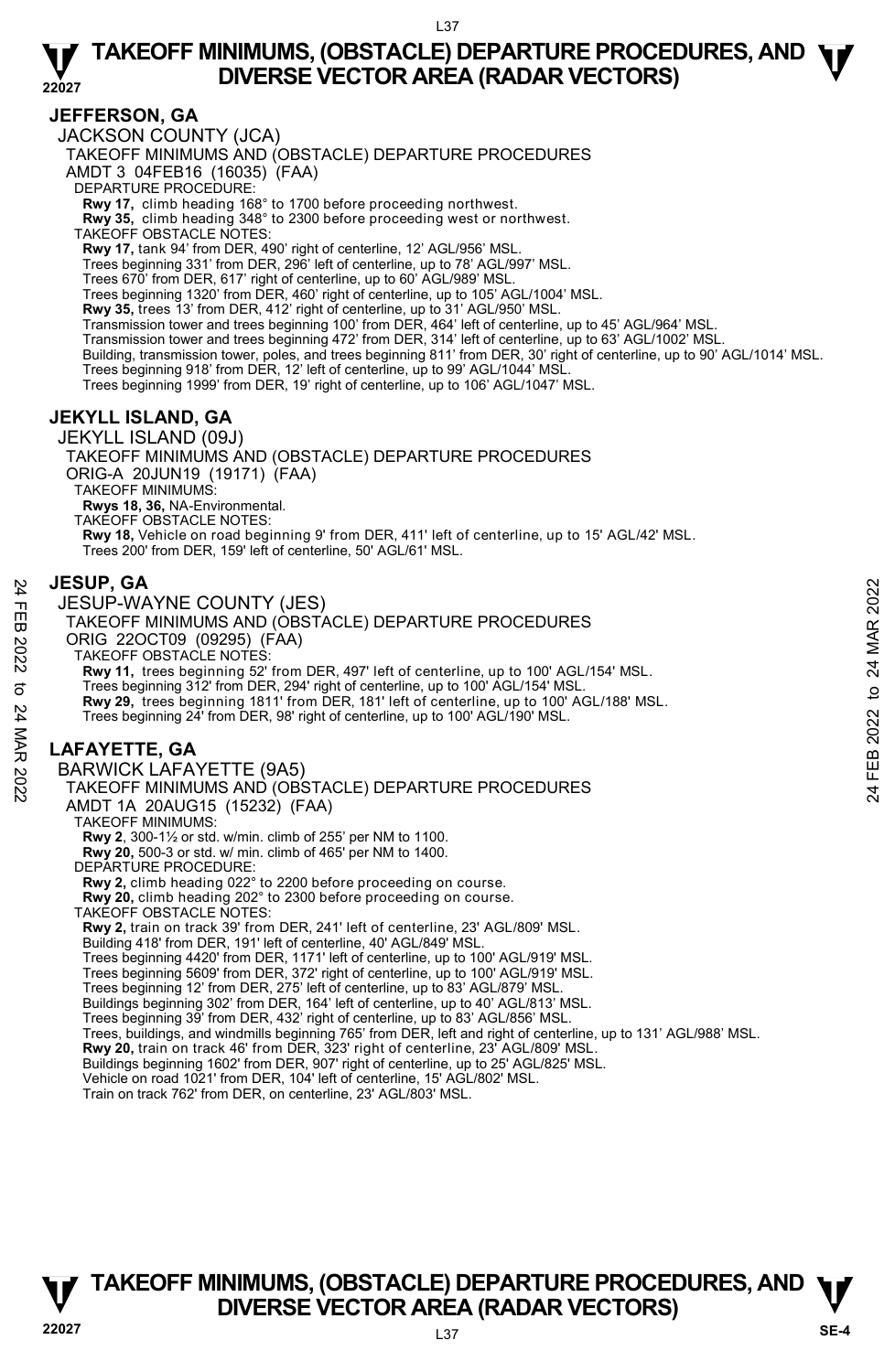#### **LAGRANGE, GA**  LAGRANGE/CALLAWAY (LGC) TAKEOFF MINIMUMS AND (OBSTACLE) DEPARTURE PROCEDURES AMDT 2 05DEC19 (22027) (FAA) TAKEOFF MINIMUMS: **Rwy 3**, 300-1½ or std. w/min. climb of 425' per NM to 1000. **Rwy 21,** 300-1 or std. w/min. climb of 330' per NM to 1000. **Rwy 31,** 300-1⅜ or std. w/min. climb of 420' per NM to 900. DEPARTURE PROCEDURE: **Rwy 31,** climb heading 311° to 1100 before turning south. TAKEOFF OBSTACLE NOTES: **Rwy 3,** trees beginning 107' from DER, 517' right of centerline, up to 100' AGL/799' MSL. Trees beginning 217' from DER, 299' left of centerline, up to 100' AGL/819' MSL. Trees beginning 1694' from DER, crossing extended runway centerline, up to 100' AGL/840' MSL. Transmission line 3363' from DER, 745' left of centerline, 89' AGL/849' MSL. Trees beginning 3429' from DER, 836' right of centerline, up to 847' MSL. Transmission line 3526' from DER, 1441' left of centerline, 101' AGL/864' MSL. Transmission lines and trees beginning 3528' from DER, 718' left of centerline, up to 105' AGL/881' MSL. Transmission line and tree beginning 3554' from DER, 909' right of centerline, up to 76' AGL/857' MSL. Trees beginning 3813' from DER, 204' right of centerline, up to 867' MSL. Building 1 NM from DER, 1104' right of centerline, 125' AGL/900' MSL. Buildings beginning 1 NM from DER, 1104' right of centerline, up to 125' AGL/900' MSL. Tree 1.2 NM from DER, 1226' right of centerline, 919' MSL. **Rwy 13**, tree at DER, 485' right of centerline, 680' MSL. Lighting 1' from DER, 5' left of centerline, 2' AGL/677' MSL. Tree and terrain beginning 5' from DER, 489' right of centerline, up to 717' MSL. Trees beginning 1071' from DER, 681' left of centerline, up to 733' MSL. Tree 1735' from DER, 877' right of centerline, 740' MSL. Tree 1902' from DER, 788' right of centerline, 744' MSL. Tree 2061' from DER, 935' right of centerline, 748' MSL. Tree 2343' from DER, 898' right of centerline, 754' MSL. **Rwy 21,** tree 130' from DER, 384' left of centerline, 720' MSL. Tree 143' from DER, 487' left of centerline, 753' MSL. Trees beginning 258' from DER, 244' left of centerline, up to 761' MSL. Tree 1121' from DER, 532' right of centerline, 735' MSL. Trees beginning 1182' from DER, 278' right of centerline, up to 751' MSL. Trees beginning 1814' from DER, 23' right of centerline, up to 805' MSL. Trees beginning 4175' from DER, 552' left of centerline, up to 848' MSL. Tree 4273' from DER, 1374' left of centerline, 850' MSL. Trees beginning 4279' from DER, 326' left of centerline, up to 852' MSL. Tree 5548' from DER, 1372' right of centerline, 817' MSL. **Rwy 31,** terrain 59' from DER, 443' right of centerline, 691' MSL. Tree 192' from DER, 495' right of centerline, 699' MSL. Trees beginning 919' from DER, 538' right of centerline, up to 756' MSL. Trees beginning 1220' from DER, 728' left of centerline, up to 778' MSL. Trees beginning 1222' from DER, 447' right of centerline, up to 757' MSL. Tree 1295' from DER, 747' right of centerline, 769' MSL. Trees beginning 1331' from DER, 462' right of centerline, up to 776' MSL. Trees beginning 1435' from DER, 20' right of centerline, up to 798' MSL. Trees beginning 1465' from DER, 640' left of centerline, up to 784' MSL. Trees beginning 1827' from DER, 531' left of centerline, up to 813' MSL. Trees and pole beginning 2036' from DER, 346' left of centerline, up to 816' MSL. Trees beginning 2153' from DER, 165' left of centerline, up to 822' MSL. Trees and pole beginning 2222' from DER, 195' left of centerline, up to 823' MSL. Trees beginning 2244' from DER, 436' left of centerline, up to 825' MSL. Trees and pole beginning 2280' from DER, 296' left of centerline, up to 826' MSL. Trees and poles beginning 2326' from DER, 25' left of centerline, up to 830' MSL. Trees beginning 2752' from DER, 152' left of centerline, up to 833' MSL. Tree 2762' from DER, 162' right of centerline, 800' MSL. Trees beginning 2764' from DER, 65' right of centerline, up to 805' MSL. Trees beginning 2818' from DER, 241' left of centerline, up to 839' MSL. Tree 3039' from DER, 946' left of centerline, 842' MSL. Trees beginning 3049' from DER, 5' left of centerline, up to 847' MSL. Trees beginning 3065' from DER, 21' right of centerline, up to 814' MSL. Trees beginning 3896' from DER, 75' right of centerline, up to 824' MSL. Trees beginning 4236' from DER, 119' right of centerline, up to 826' MSL. Trees beginning 4318' from DER, 22' right of centerline, up to 831' MSL. Trees beginning 4461' from DER, 5' left of centerline, up to 859' MSL. Tree 4604' from DER, 989' right of centerline, 840' MSL. Trees beginning 4607' from DER, 33' right of centerline, up to 841' MSL. Trees beginning 5666' from DER, 211' right of centerline, up to 852' MSL. Trees beginning 5790' from DER, 135' right of centerline, up to 854' MSL. Tree 1 NM from DER, 544' right of centerline, 855' MSL. Tree 1 NM from DER, 1009' right of centerline, 858' MSL. Tree 1 NM from DER, 738' right of centerline, 867' MSL.  **CON'T**  Free 2343 from DER, 898 right of centerline, 7.29 MSL.<br> **Ewy 24**, tree 130' from DER, 384' left of centerline, 753' MSL.<br>
Tree 143' from DER, 487' left of centerline, 753' MSL.<br>
Trees beginning 268' from DER, 278' right o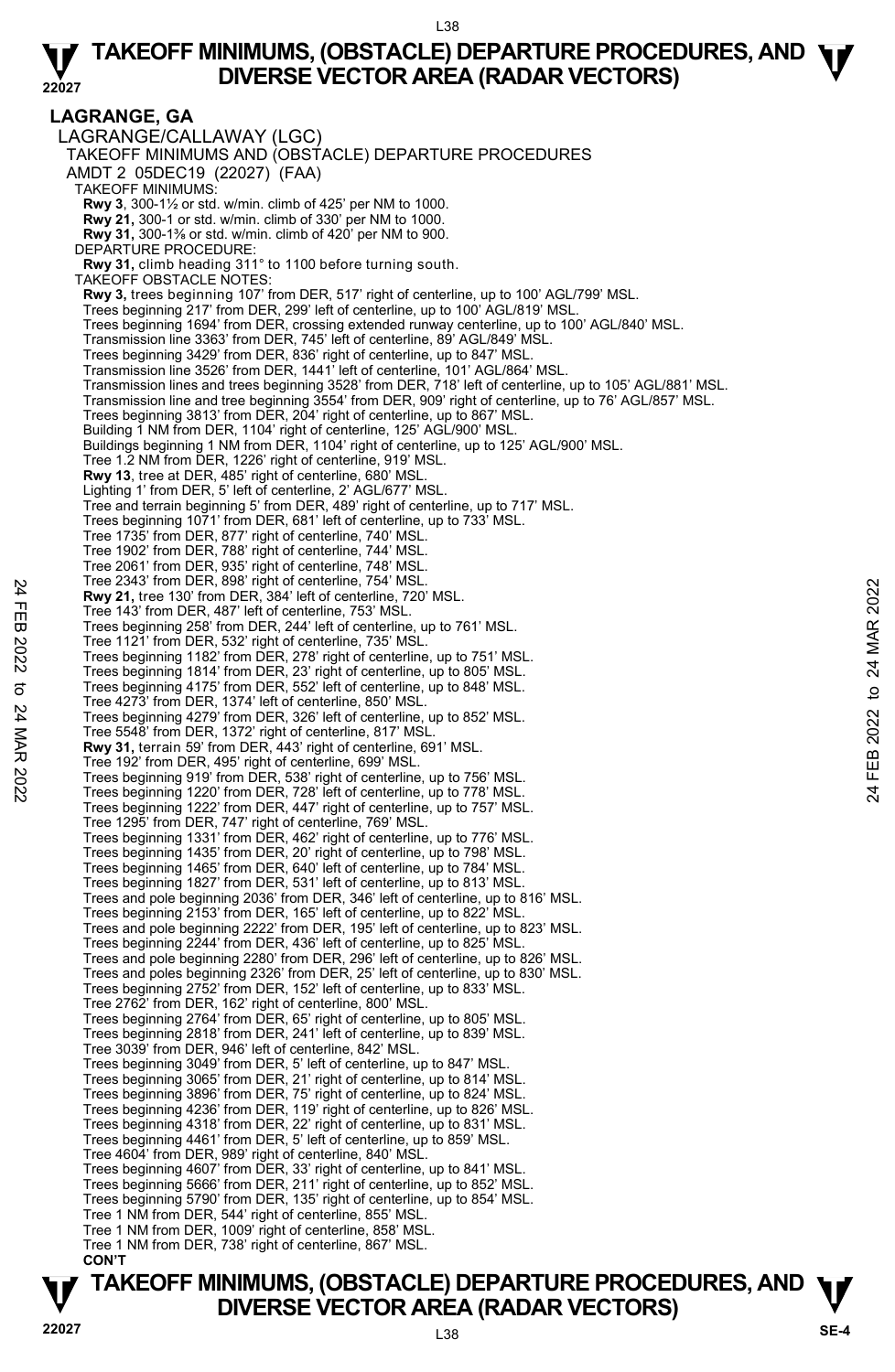**LAGRANGE, GA (CON'T)**  LAGRANGE/CALLAWAY (LGC) (CON'T) **Rwy 31 (CON'T), tree 1 NM from DER, 916' right of centerline, 873' MSL.** Trees beginning 1 NM from DER, 426' right of centerline, up to 891' MSL. Tree 1 NM from DER, 1190' right of centerline, 859' MSL. **LANETT, AL**  LANETT RGNL (7A3) TAKEOFF MINIMUMS AND (OBSTACLE) DEPARTURE PROCEDURES AMDT 1 27JAN22 (22027) (FAA) TAKEOFF MINIMUMS: **Rwy 6,** 300-1⅜ or std. w/min. climb of 371' per NM to 900. DEPARTURE PROCEDURE:  **Rwy 24,** climb on heading 237° to 1400 before proceeding on course. TAKEOFF OBSTACLE NOTES: **Rwy 6,** terrain 5' from DER, 494' right of centerline, 641' MSL.<br>Tree, terrain beginning 26' from DER, 167' right of centerline, up to 695' MSL. Trees beginning 45' from DER, 237' left of centerline, up to 709' MSL. Trees beginning 458' from DER, 359' left of centerline, up to 723' MSL. Tree, building, pole beginning 1007' from DER, 0' on centerline, up to 732' MSL. Trees beginning 1041' from DER, 263' left of centerline, up to 724' MSL. Trees beginning 1371' from DER, 14' left of centerline, up to 737' MSL. Trees beginning 1643' from DER, 37' left of centerline, up to 740' MSL. Tree, pole beginning 1894' from DER, 2' left of centerline, up to 743' MSL. Tree, pole beginning 2416' from DER, 60' right of centerline, up to 741' MSL. Tree, pole beginning 2638' from DER, 36' right of centerline, up to 743' MSL.<br>Sign, building, pole beginning 3251' from DER, 185' left of centerline, up to 84' AGL/758' MSL. Pole, tree, traverse\_way beginning 3264' from DER, 5' right of centerline, up to 92' AGL/767' MSL. Pole beginning 3358' from DER, 115' left of centerline, up to 88' AGL/770' MSL. Pole beginning 3535' from DER, 254' left of centerline, up to 99' AGL/781' MSL. Pole, tree beginning 3538' from DER, 31' left of centerline, up to 102' AGL/788' MSL. Pole, tree beginning 3544' from DER, 6' right of centerline, up to 98' AGL/781' MSL. Water\_tower, tree beginning 4846' from DER, 1118' right of centerline, up to 101' AGL/788' MSL.<br>Tower 1.1 NM from DER, 1235' left of centerline, 203' AGL/860' MSL. **Rwy 24,** tree 28' from DER, 222' left of centerline, 671' MSL. Trees beginning 87' from DER, 189' right of centerline, up to 683' MSL. Trees beginning 108' from DER, 331' left of centerline, up to 673' MSL. Trees beginning 113' from DER, 206' left of centerline, up to 680' MSL. Tree, terrain beginning 181' from DER, 447' right of centerline, up to 684' MSL. Trees beginning 786' from DER, 477' right of centerline, up to 691' MSL. Tree 996' from DER, 739' left of centerline, 687' MSL. Tree 2493' from DER, 745' left of centerline, 731' MSL. Trees beginning 2525' from DER, 645' left of centerline, up to 733' MSL. Tree, pole beginning 3361' from DER, 736' left of centerline, up to 734' MSL. **LAWRENCEVILLE, GA**  GWINNETT COUNTY/BRISCOE FLD (LZU) TAKEOFF MINIMUMS AND (OBSTACLE) DEPARTURE PROCEDURES AMDT 6 20OCT11 (21336) (FAA) Pole, tree beginning 3538 from DER, 31° left of centerline, up to 102' AGL/788' MSL.<br>
Pole, tree beginning 3538 from DER, 6' right of centerline, up to 38' AGL/788' MSL.<br>
Water\_tower, tree beginning 4846' from DER, 1118'

TAKEOFF MINIMUMS:

**Rwy 25,** 300-1 or std. w/min. climb of 330' per NM to 1400.

DEPARTURE PROCEDURE

**Rwy 7,** climb heading 069° to 2600 before turning left.

TAKEOFF OBSTACLE NOTES:

**Rwy 7,** trees beginning 724' from DER, left and right of centerline, up to 110' AGL/1118' MSL. Rods on floodlights beginning 2619' from DER, 686' right of centerline, up to 143' AGL/11 04' MSL.<br>**Rwy 25,** vehicle on roadway beginning 1187' from DER, left and right of centerline, up to 15' AGL/1114' MSL. Poles and antennas beginning 1221' from DER, left and right of centerline, up to 167' AGL/1159' MSL. Trees beginning 1244' from DER, left and right of centerline, up to 88' AGL/1166' MSL. Mast 5008' from DER, 1147' left of centerline, 207' AGL/1268' MSL. Tower 5030' from DER, 1141' left of centerline, 187' AGL/1268' MSL.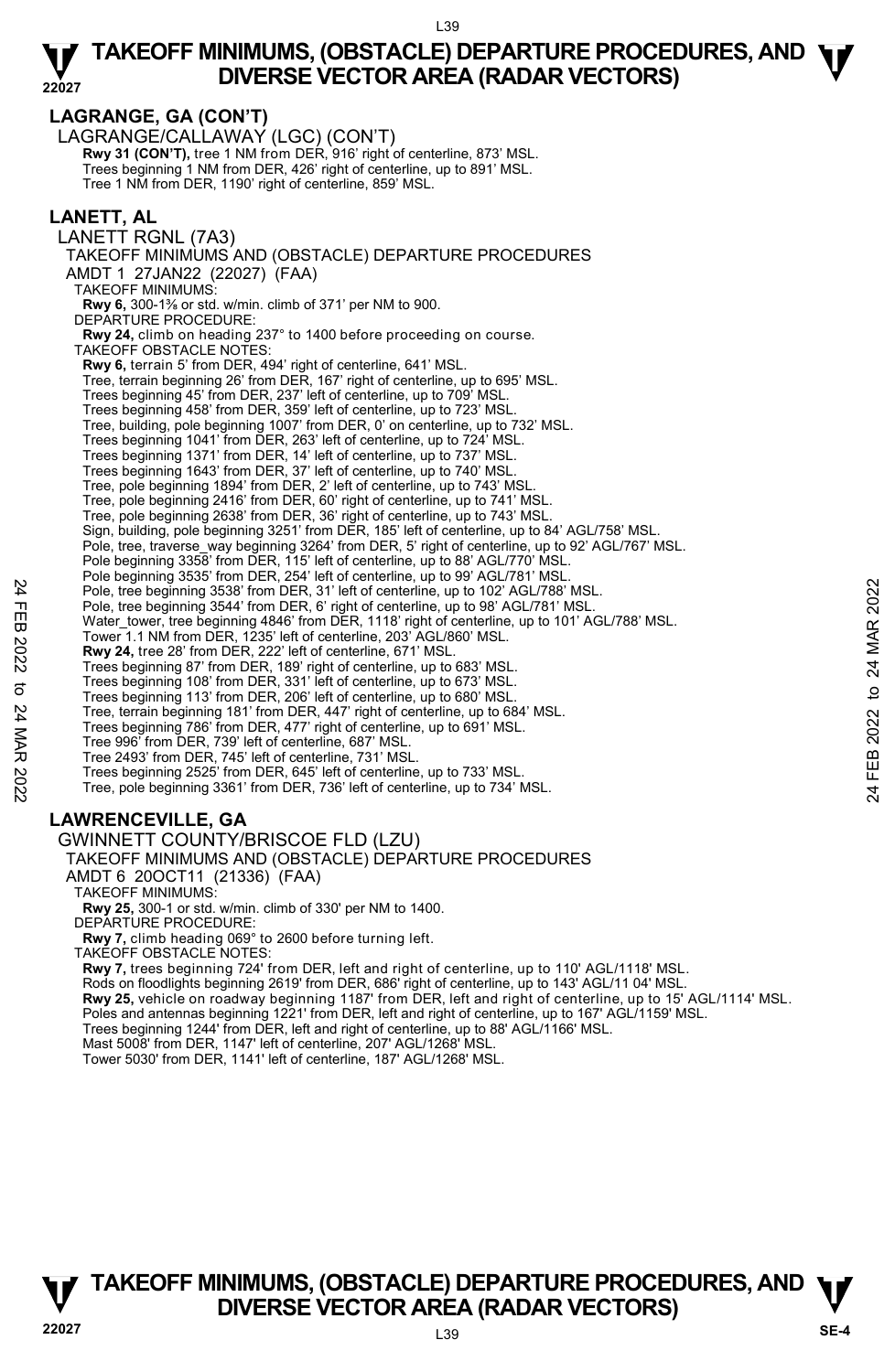#### **LAWSON AAF, (KLSF)**

FORT BENNING (COLUMBUS), GA

TAKEOFF MINIMUMS AND (OBSTACLE) DEPARTURE PROCEDURES

07JUN07 (07158)

**Rwy 15,** Standard

**Rwy 33,** 400-2\*

\*Or standard with minimum climb of 300/NM to 1000.

**Rwy 15,** climb via heading 150° to 2000 before turning left.

**Rwy 33,** Climb via heading 330° to 1000 before turning right.

TAKEOFF OBSTACLE NOTES:

**Rwy 15**, trees 1800 feet from DER, 162 feet left of centerline, 54 feet AGL/280 feet MSL.

**Rwy 33**, tree 1.86 NM from DER, 3462 feet left of centerline, 100 feet AGL/569 feet MSL.

#### **LOUISVILLE, GA**

#### LOUISVILLE MUNI (2J3)

TAKEOFF MINIMUMS AND (OBSTACLE) DEPARTURE PROCEDURES ORIG 17AUG17 (17229) (FAA)

TAKEOFF OBSTACLE NOTES

**Rwy 13,** trees beginning 103' from DER, 346' left of centerline, up to 325' MSL.<br>Trees beginning 292' from DER, 467' right of centerline, up to 327' MSL.<br>Trees beginning 514' from DER, 564' left of centerline, up to 340' Trees beginning 1050' from DER, 580' left of centerline, up to 364' MSL. Trees beginning 1219' from DER, 584' left of centerline, up to 368' MSL. **Rwy 31,** tree 23' from DER, 438' left of centerline, 338' MSL. Tree 47' from DER, 358' left of centerline, 339' MSL. Tree 174' from DER, 480' right of centerline, 375' MSL. Trees beginning 233' from DER, 240' right of centerline, up to 389' MSL. Tree 390' from DER, 481' left of centerline, 381' MSL. Trees beginning 488' from DER, 95' left of centerline, up to 398' MSL.

#### **LOWE AHP (KLOR)**

FORT RUCKER, AL

#### TAKEOFF MINIMUMS AND (OBSTACLE) DEPARTURE PROCEDURES ORIG A 19JUL18 (18200) Helipad WHISKEY, ECHO, BRAVO standard. All other helipads NA. DEPARTURE PROCEDURE**: Helipad WHISKEY:** hover at 274' MSL/30' AGL, then climb hdg 183° to 700 before proceeding on course. **Helipad ECHO:** climb hdg 125° to 700 before proceeding on course. **Helipad BRAVO:** Hover at 318' MSL/35' AGL, then climb hdg 183° to 700 before proceeding on course. **MACON, GA**  MACON DOWNTOWN (MAC) TAKEOFF MINIMUMS AND (OBSTACLE) DEPARTURE PROCEDURES AMDT 8 02MAR17 (17061) (FAA) **24**<br> **EORT RUCKER, AL**<br> **EORT RUCKER, AL**<br>
TAKEOFF MINIMUMS AND (OBSTACLE) DEPARTURE PROCEDURES<br>
ORIG A 19JUL18 (18200)<br>
Helipad WHSKEY, ECHO, BRAVO standard.<br>
All other helipads NA.<br>
All other helipads NA.<br>
All other he

DEPARTURE PROCEDURE **Rwy 10,** Climb heading 102° to 1000 before proceeding on course. TAKEOFF OBSTACLE NOTES: **Rwy 10,** trees beginning 89' from DER, 387' right of centerline, up to 460' MSL. Tree 214' from DER, 393' right of centerline, 466' MSL. Trees beginning 262' from DER, 346' right of centerline, up to 472' MSL. Trees beginning 358' from DER, 28' right of centerline, up to 486' MSL. Tree 3509' from DER, 398' right of centerline, 504' MSL. Tree 4002' from DER, 529' right of centerline, 514' MSL. Tree 4003' from DER, 255' right of centerline, 519' MSL. Tree 4119' from DER, 568' left of centerline, 521' MSL. Tree 4260' from DER, 298' left of centerline, 527' MSL. Tree 4454' from DER, 424' left of centerline, 533' MSL. Tree 4484' from DER, 125' left of centerline, 535' MSL. Trees beginning 4888' from DER, 205' left of centerline, up to 549' MSL. Tree 5047' from DER, 4' left of centerline, 557' MSL. **Rwy 28,** trees beginning 133' from DER, 279' left of centerline, up to 443' MSL. Trees beginning 402' from DER, 35' left of centerline, up to 445' MSL. Trees beginning 864' from DER, 4' right of centerline, up to 453' MSL.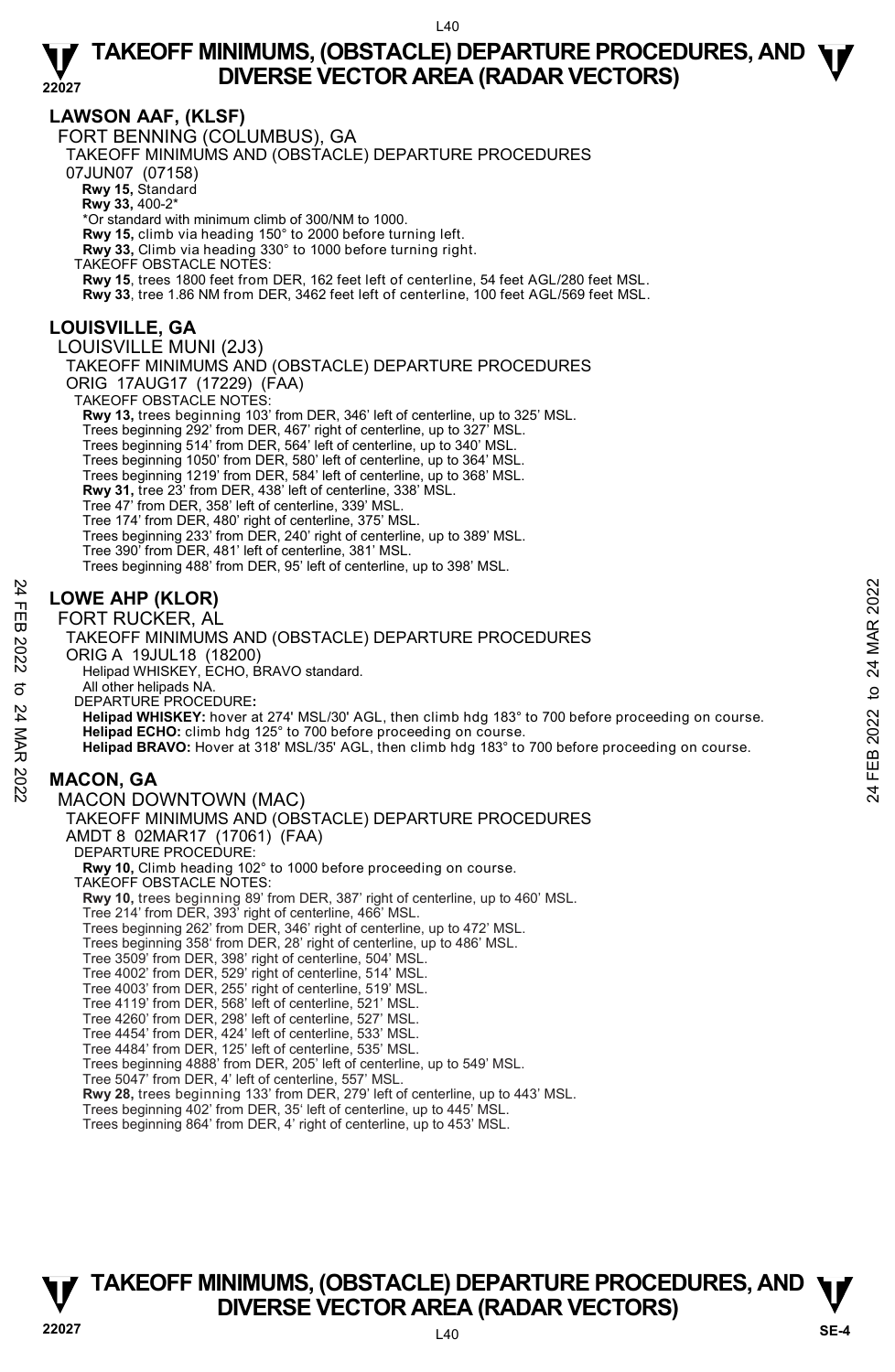#### **MACON, GA (CON'T)**

MIDDLE GEORGIA RGNL (MCN)

TAKEOFF MINIMUMS AND (OBSTACLE) DEPARTURE PROCEDURES

AMDT 3B 10NOV16 (16315) (FAA)

TAKEOFF MINIMUMS:

**Rwy 5,** std. w/min. climb of 210' per NM to 1500, or 1000-2½ for climb in visual conditions.

**Rwy 23,** 300-2 or standard with minimum climb of 211' per NM to 700 or alternatively, with standard takeoff minimums and a normal 200' per NM climb gradient, takeoff must occur no later than 1500' prior to DER.

VCOA:

**Rwy 5,** obtain ATC approval when requesting IFR clearance. Climb in visual conditions to cross Middle Georgia Rgnl airport at or above 1200 before proceeding on course.

TAKEOFF OBSTACLE NOTES:

**Rwy 5,** trees and poles beginning 40' from DER, 59' left of centerline, up to 86' AGL/436' MSL.

Trees, towers, and aircraft equipment beginning 112' from DER, 8' right of centerline, up to 82' AGL/432' MSL.

**Rwy 14,** trees beginning 280' from DER, 279' left of centerline, up to 89' AGL/429' MSL.

Trees beginning 2153' from DER, 136' right of centerline, up to 81' AGL/411' MSL.<br>**Rwy 23,** trees beginning 69' from DER, left and right of centerline, up to 113' AGL/383' MSL.

Trees beginning 1818' from DER, left and right of centerline, up to 390' MSL Trees beginning 2241' from DER, left and right of centerline, up to 405' MSL.

Trees beginning 1.4 NM from DER, 746' left of centerline, up to 572' MSL.

**Rwy 31,** trees beginning 636' from DER, 209' right of centerline, up to 98' AGL/398' MSL. Trees beginning 925' from DER, 54' left of centerline, up to 90' AGL/440' MSL.

#### **MADISON, GA**

MADISON MUNI (52A)

TAKEOFF MINIMUMS AND (OBSTACLE) DEPARTURE PROCEDURES ORIG 10MAR11 (11069) (FAA) TAKEOFF OBSTACLE NOTES: **Rwy 14,** fences beginning abeam DER, 130' left and 269' right of centerline, 9' AGL/703' MSL.<br>Building abeam DER, 424' right of centerline, 30' AGL/729' MSL. Vehicles on roadway abeam DER, 212' left of centerline, up to 15' AGL/714' MSL. bulling abeam DER, 424 Fight of center ine, up to 15' ASL/24' MSL.<br>
Yehicles on roadway abeam DER, 212' left of centerline, up to 15' AGL/714' MSL.<br>
Yehicles on roadway 2010' from DER, left and right of centerline, up to

Fence 200' from DER, left and right of centerline, 9' AGL/703' MSL. Vehicles on roadway 210' from DER, left and right of centerline, up to 15' AGL/714' MSL.

Trains beginning 276' from DER, left and right of centerline, up to 23' AGL/722' MSL.

Trees beginning 463' from DER. 468' left of centerline, up to 100' AGL/819' MSL.

Building 643' from DER, 440' left of centerline, 20' AGL/719' MSL.

Trees beginning 752' from DER, 213' right of centerline, up to 100' AGL/799' MSL.

Power lines beginning 1298' from DER, 246' left of centerline, up to 100' AGL/779' MSL.

**Rwy 32,** trees beginning abeam DER, 250' right of centerline, up to 100' AGL/719' MSL.<br>Trees beginning abeam DER, 300' left of centerline, up to 100' AGL/719' MSL.

Trees beginning 680' from DER, left and right of centerline, up to 100' AGL/719' MSL.

### **MARION, AL**

VAIDEN FIELD (A08) TAKEOFF MINIMUMS AND (OBSTACLE) DEPARTURE PROCEDURES ORIG 26JUL12 (12208) (FAA) TAKEOFF OBSTACLE NOTES:

**Rwy 16,** trees beginning 635' from DER, 225' right of centerline, up to 100' AGL/309' MSL. Trees beginning 2119' from DER, 1057' left of centerline, up to 100' AGL/289' MSL. **Rwy 34,** trees beginning abeam threshold, 191' left of centerline, up to 100' AGL/349' MSL. Trees beginning 2128' from DER, 978' right of centerline, up to 100' AGL/349' MSL.

#### **MAXWELL AFB (KMXF)**

MONTGOMERY, AL

TAKEOFF MINIMUMS AND (OBSTACLE) DEPARTURE PROCEDURES

AMDT 4 25APR19 (19115)

TAKEOFF MINIMUMS:

**Rwy 15,** std. w/min climb of 278' per NM to 1400. TAKEOFF OBSTACLE NOTES:

**Rwy 15,** tree canopy approximately 2000' from DER, 600' left and right of cntrln, from 67' AGL/197' MSL to 76' AGL/259' MSL.

Pylon 4754' from DER, 1440' left of cntrln, 74' AGL/ 259' MSL.

Pylon 4894' from DER, 1354' left of cntrln, 70' AGL/257' MSL.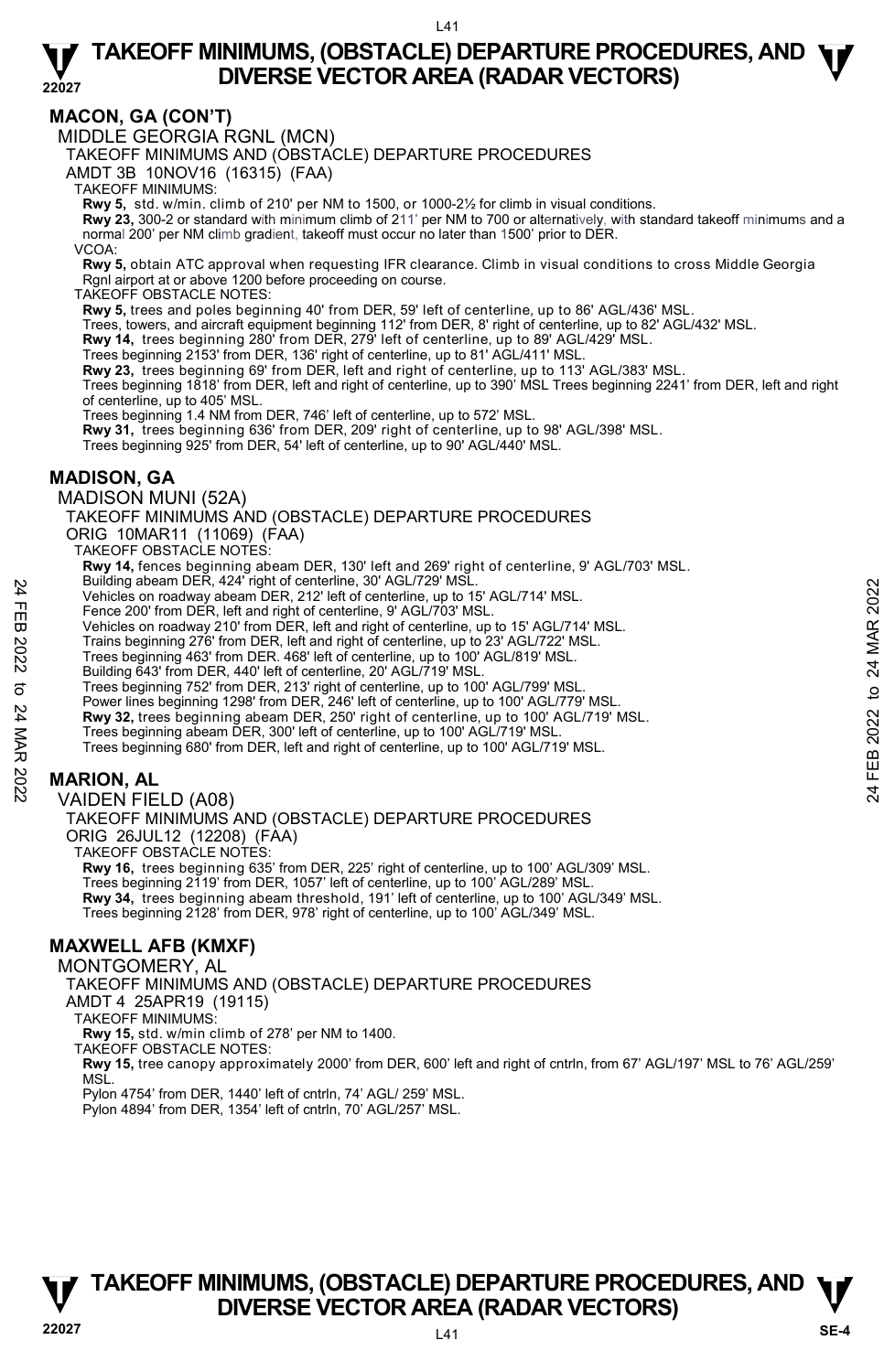#### **MC RAE, GA**

TELFAIR-WHEELER (MQW)

TAKEOFF MINIMUMS AND (OBSTACLE) DEPARTURE PROCEDURES

AMDT 1 29JUL10 (10210) (FAA)

DEPARTURE PROCEDURE:

**Rwy 21,** climb via heading 206° to 700 before proceeding on course. TAKEOFF OBSTACLE NOTES:

**Rwy 3,** trees beginning 1260' from DER, 207' left of centerline, up to 100' AGL/303' MSL.

Vehicle on roadway 2735' from DER, 720' right of centerline, 15' AGL/264' MSL.

**Rwy 21,** vehicles on roadway beginning abeam DER, 301' left of centerline, up to 15' AGL/224' MSL.<br>Trees beginning 79' from DER, 457' left of centerline, up to 100' AGL/266' MSL.

Silo 1665' from DER, 927' left of centerline, 100' AGL/307' MSL.

Vehicles on roadway beginning 125' from DER, 523' right of centerline, up to 15' AGL/234' MSL.<br>Trees beginning 543' from DER, 397' right of centerline, up to 100' AGL/276' MSL.

#### **METTER, GA**

JOHN EDWIN JONES SR FLD/METTER MUNI (MHP)

TAKEOFF MINIMUMS AND (OBSTACLE) DEPARTURE PROCEDURES ORIG-A 06DEC18 (21280) (FAA) TAKEOFF OBSTACLE NOTES: **Rwy 10**, tree 30' from DER, 359' left of centerline, 211' MSL. Tree, sign beginning 48' from DER, 254' left of centerline, up to 217' MSL. Tree 165' from DER, 223' left of centerline, 224' MSL.

Tree, pole beginning 706' from DER, 206' left of centerline, up to 259' MSL.

Pole 844' from DER, 231' right of centerline, 219' MSL.

Tree, pole beginning 983' from DER, 48' left of centerline, up to 264' MSL. Pole beginning 1335' from DER, 173' right of centerline, up to 35' AGL/231' MSL.

Tree 1357' from DER, 808' left of centerline, 265' MSL.

Pole beginning 1458' from DER, 77' right of centerline, up to 33' AGL/234' MSL.

Tree, pole beginning 1467' from DER, 91' left of centerline, up to 275' MSL.

Pole 1696' from DER, 123' right of centerline, 38' AGL/245' MSL.

Tree 2406' from DER, 855' right of centerline, 273' MSL.

Sign 3265' from DER, 802' left of centerline, 118' AGL/304' MSL.

**Rwy 28,** trees beginning abeam DER, left and right of centerline, up to 100' AGL/289' MSL. Pole 1986 if om DER, 123 right of centerline, 38' AGL/245' MSL.<br>
Pole 1996' from DER, 855' right of centerline, 38' AGL/245' MSL.<br>
Tree 2406' from DER, 852' left of centerline, 173' MSL.<br>
Sign 3265' from DER, 802' left of

Vehicles on interstate, abeam DER, 295' right of centerline, up to 17' AGL/196' MSL.

#### **MILLEDGEVILLE, GA**

BALDWIN COUNTY RGNL (MLJ)

TAKEOFF MINIMUMS AND (OBSTACLE) DEPARTURE PROCEDURES

AMDT 1A 08NOV18 (18312) (FAA)

TAKEOFF MINIMUMS:

**Rwy 28,** 300-1 or std. w/min. climb of 330' per NM to 700. DEPARTURE PROCEDURE:

**Rwy 10,** climb heading 096° to 1000 before turning.

**Rwy 28,** climb heading 276° to 1400 before turning right. TAKEOFF OBSTACLE NOTES:

**Rwy 10,** trees beginning 67' from DER, 87' right of centerline, up to 100' AGL/449' MSL. Utility poles beginning 196' from DER, 268' right of centerline, up to 30' AGL/372' MSL. Trees beginning 62' from DER, 298' left of centerline, up to 100' AGL/445' MSL. Utility poles beginning 135' from DER, 381' left of centerline, up to 30' AGL/380' MSL. Multiple structures beginning 242' from DER, 523' left of centerline, up to 19' AGL/369' MSL. **Rwy 28,** trees beginning 12' from DER, 64' right of centerline, up to 100' AGL/500' MSL.<br>Terrain 729' from DER, 495' right of centerline, 437' MSL. Trees beginning 515' from DER, 59' left of centerline, up to 100' AGL/534' MSL.

#### **MILLEN, GA**

MILLEN (2J5)

TAKEOFF MINIMUMS AND (OBSTACLE) DEPARTURE PROCEDURES

AMDT 1 20AUG15 (15232) (FAA)

TAKEOFF OBSTACLE NOTES:

**Rwy 17,** tree 35' from DER, 377' left of centerline, 92' AGL/292' MSL.

Trees beginning 139' from DER, from 263' left of centerline, up to 100' AGL/307' MSL.

Trees beginning 1864' from DER, from 805' left to 451' right of centerline, up to 100' AGL/331' MSL.

**Rwy 35,** pole 237' from DER, 400' left of centerline, 33' AGL/283' MSL.

Vehicles on road beginning 272' from DER, 331' left of centerline, up to 15' AGL/279' MSL.

Poles, terrain, and building beginning 504' from DER, from 666' left of centerline to 34' right of centerline, up to 34' AGL/299' **MSL** 

Trees and poles beginning 983' from DER, left and right of centerline , up to 65' AGL/326' MSL.

Elevator and silo 1021' from DER, 760' left of centerline, up to 76' AGL/340' MSL.

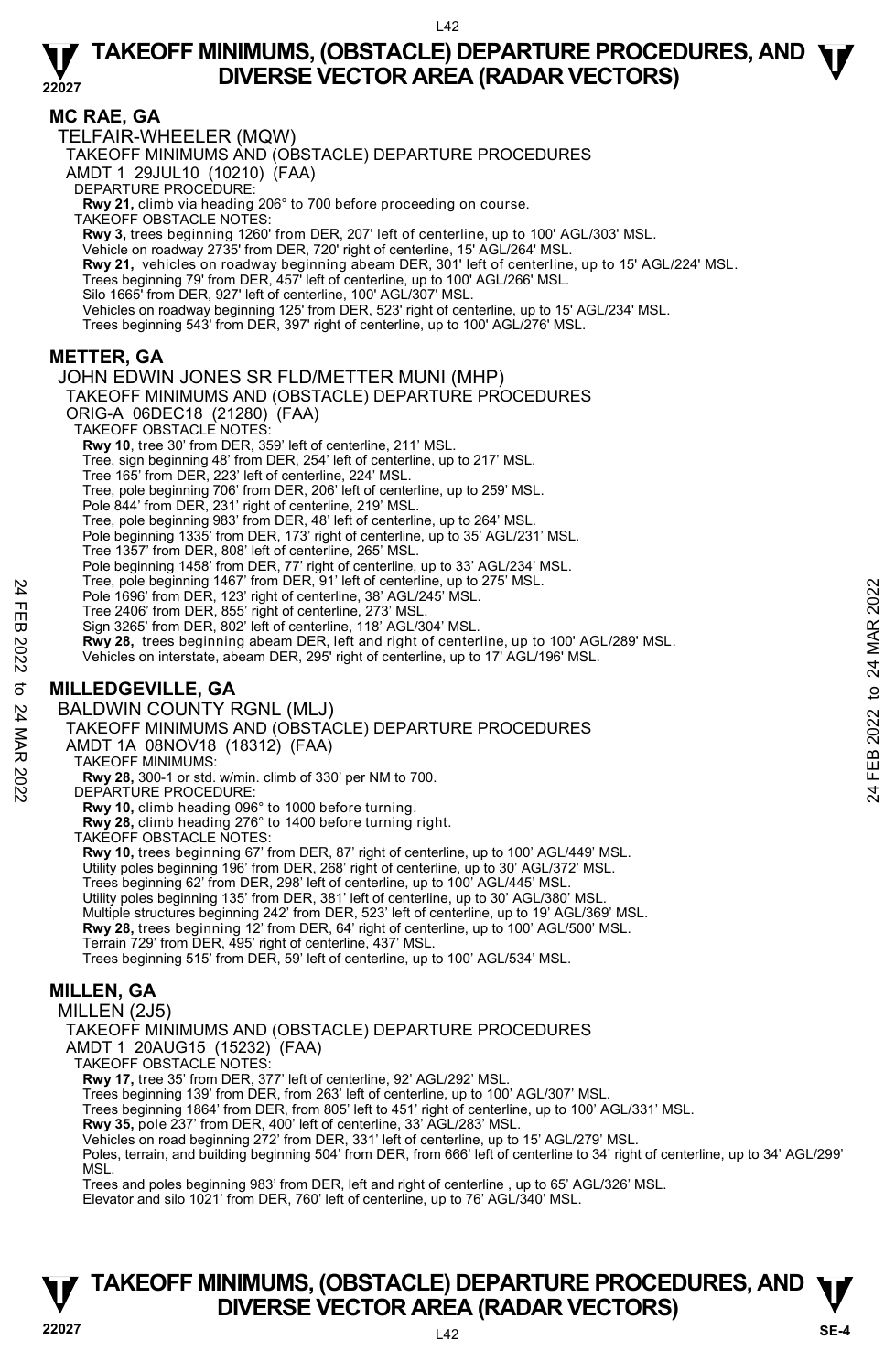#### **MOBILE, AL**

MOBILE DOWNTOWN (BFM)

TAKEOFF MINIMUMS AND (OBSTACLE) DEPARTURE PROCEDURES

AMDT 1 07MAY09 (09127) (FAA)

TAKEOFF MINIMUMS:

**Rwy 14,** 400-2¼ or std. w/ min. climb of 244' per NM to 500. DEPARTURE PROCEDURE:

**Rwy 36,** climb heading 001° to 900 before turning right.

TAKEOFF OBSTACLE NOTES:

**Rwy 18,** trees beginning 1453' from DER, 54' right of centerline, up to 100' AGL/129' MSL.<br>Trees beginning 2646' from DER, 120' left of centerline, up to 73' AGL/102' MSL.

**Rwy 32,** sign 2780' from DER, 1041' left of centerline, 109' AGL/119' MSL.

Trees beginning 847' from DER, 35' right of centerline, up to 100' AGL/109' MSL. Trees beginning 1089' from DER, 19' left of centerline, up to 100' AGL/107' MSL.

**Rwy 36,** poles beginning 1231' from DER, 319' right of centerline, up to 49' AGL/69' MSL.

Trees beginning 467' from DER, 325' right of centerline, up to 55' AGL/84' MSL.

#### MOBILE RGNL (MOB)

TAKEOFF MINIMUMS AND (OBSTACLE) DEPARTURE PROCEDURES AMDT 1A 29MAY14 (14149) (FAA) TAKEOFF OBSTACLE NOTES: **Rwy 15,** tree 1758' from DER, 886' right of centerline, 79' AGL/270' MSL.

Tree 1987' from DER, 856' left of centerline, 73' AGL/277' MSL.

Tree 2102' from DER, 861' right of centerline, 78' AGL/269' MSL.

Tree 2131' from DER, left of centerline, 76' AGL/280' MSL.

**Rwy 18,** multiple trees beginning 1597' from DER, 15' left of centerline, up to 69' AGL/273' MSL.<br>Multiple trees beginning 1671' from DER, 207' right of centerline, up to 87' AGL/278' MSL.

**Rwy 36,** multiple trees beginning 1083' from DER, 210' right of centerline, up to 84' AGL/301' MSL.

Multiple trees beginning 532' from DER, 43' left of centerline, up to 73' AGL/287' MSL.

#### **MONROE, GA**

CY NUNNALLY MEML (D73) TAKEOFF MINIMUMS AND (OBSTACLE) DEPARTURE PROCEDURES AMDT 1A 21MAY20 (21168) (FAA) DEPARTURE PROCEDURE: **Rwy 3,** climb heading 035° to 1700 before proceeding on course. TAKEOFF OBSTACLE NOTES: **Rwy 3,** tree 29' from DER, 358' left of centerline, 910' MSL. Tree 38' from DER, 425' right of centerline, 833' MSL. Trees beginning 135' from DER, 85' left of centerline, up to 913' MSL. Tree 198' from DER, 306' right of centerline, 862' MSL. Transmission lines 200' from DER, 478' right of centerline, 60' AGL/864' MSL. Tree 316' from DER, 544' right of centerline, 874' MSL. Trees beginning 345' from DER, 332' right of centerline, up to 895' MSL. Tree 537' from DER, 552' right of centerline, 902' MSL. Trees beginning 587' from DER, 608' right of centerline, up to 904' MSL. Tree 635' from DER, 587' right of centerline, 907' MSL. Trees, transmission lines and pole beginning 967' from DER, 43' right of centerline, up to 908' MSL. Transmission lines, pole and trees beginning 1899' from DER, 92' right of centerline, up to 110' AGL/928' MSL.<br>Tree 2021' from DER, 393' left of centerline, 915' MSL. Trees and transmission lines beginning 2036' from DER, 101' left of centerline, up to 931' MSL. Trees, transmission lines and pole beginning 2455' from DER, 90' left of centerline, up to 940' MSL. Trees beginning 3116' from DER, 29' right of centerline, up to 931' MSL. Trees and transmission lines beginning 3125' from DER, 148' left of centerline, up to 946' MSL. Transmission lines and trees beginning 3339' from DER, 884' left of centerline, up to 101' AGL/947' MSL. Pole, trees and transmission lines beginning 3348' from DER, 172' left of centerline, up to 100' AGL/948' MSL.<br>Tree and transmission lines beginning 3586' from DER, 94' left of centerline, up to 949' MSL. **T**ransmission lines, pole and trees beginning 3763' from DER, 74' left of centerline, up to 101' AGL/957' MSL. **Rwy 21**, terrain 27' from DER, 303' left of centerline, 882' MSL. Transmission lines, terrain and fence beginning 71' from DER, 81' left of centerline, up to 37' AGL/922' MSL. Fence 131' from DER, 215' right of centerline, 2' AGL/879' MSL. Tree 196' from DER, 439' right of centerline, 929' MSL. Tree 266' from DER, 338' right of centerline, 946' MSL. Trees and buildings beginning 291' from DER, 382' right of centerline, up to 956' MSL. Trees and transmission lines beginning 311' from DER, 49' left of centerline, up to 923' MSL. Tree 476' from DER, 417' right of centerline, 957' MSL. Trees, transmission lines and buildings beginning 499' from DER, 72' right of centerline, up to 961' MSL. Transmission lines, trees and buildings beginning 505' from DER, 27' left of centerline, up to 52' AGL/933' MSL. MONROE, GA<br>
CY NUNNALLY MEML (D73)<br>
TAKEOFF MINIMUMS AND (OBSTACLE) DEPARTURE PROCEDURES<br>
22 AMDT 1A 21MAY20 (21168) (FAA)<br>
DEPARTURE PROCEDURES<br>
22 AMDT 1A 21MAY20 (21168) (FAA)<br>
22 DEPARTURE PROCEDURES<br>
73 Twy 3, climb h

Trees and transmission lines beginning 684' from DER, 176' left of centerline, up to 953' MSL.

Trees, transmission lines and buildings beginning 774' from DER, 32' right of centerline, up to 979' MSL.

Trees beginning 887' from DER, 256' left of centerline, up to 968' MSL.

Trees and transmission lines beginning 948' from DER, 19' left of centerline, up to 970' MSL.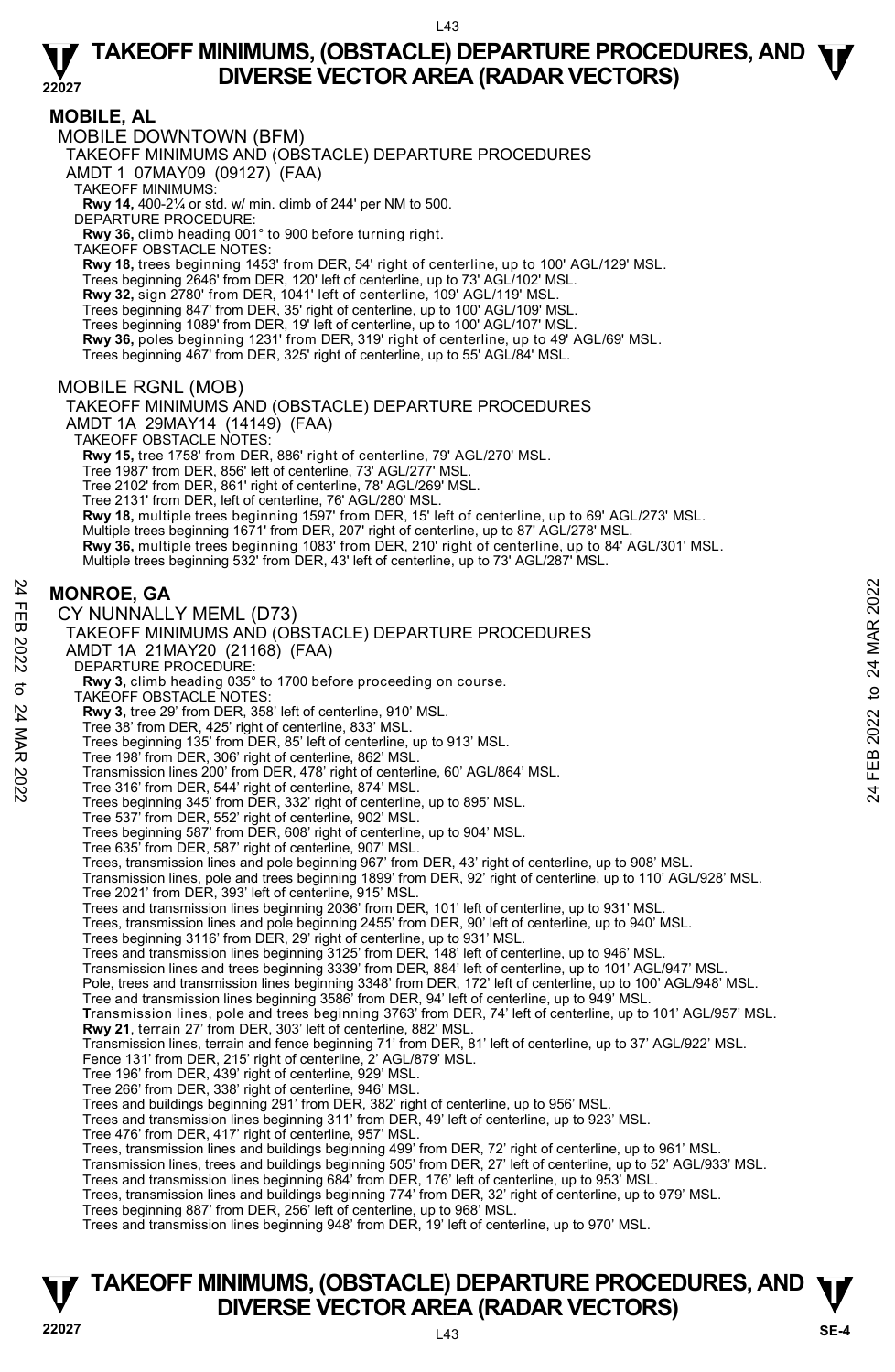#### **MONROEVILLE, AL**

MONROE COUNTY AEROPLEX (MVC)

TAKEOFF MINIMUMS AND (OBSTACLE) DEPARTURE PROCEDURES

ORIG-A 01FEB18 (18032) (FAA)

TAKEOFF OBSTACLE NOTES:

Trees beginning 1085' from DER, 274' left of centerline, up to 100' AGL/529' MSL.

Trees beginning 488' from DER, 291' right of centerline, up to 100' AGL/529' MSL. **Rwy 21,** vehicle on road 750' from DER, 661' right of centerline, 15' AGL/434' MSL.

Trees abeam DER, 376' right of centerline, up to 56' AGL/475' MSL.

Trees beginning 219' from DER, 224' left of centerline, up to 56' AGL/474' MSL.

#### **MONTEZUMA, GA**

DR C P SAVAGE SR (53A)

TAKEOFF MINIMUMS AND (OBSTACLE) DEPARTURE PROCEDURES ORIG 10JUL03 (21112) (FAA)

TAKEOFF MINIMUMS:

**Rwy 36,** 300-1.

TAKEOFF OBSTACLE NOTES:

**Rwy 18,** power line 1050' from DER, on centerline, 38' AGL/376' MSL. **Rwy 36,** trees 1212' from DER, 400' right of centerline, 92' AGL/428' MSL. Tower 3284' from DER, 1325' right of centerline, 201' AGL/600' MSL.

#### **MONTGOMERY, AL**

MONTGOMERY RGNL (DANNELLY FLD) (MGM) TAKEOFF MINIMUMS AND (OBSTACLE) DEPARTURE PROCEDURES AMDT 2 26JUL12 (21168) (FAA) DEPARTURE PROCEDURE: **Rwy 10,** climb heading 097° to 1100 before proceeding on course. TAKEOFF OBSTACLE NOTES: **Rwy 10,** trees beginning 1493' from DER, 808' right of centerline, up to 90' AGL/276' MSL. **Rwy 28,** trees beginning 1523' from DER, left and right of centerline, up to 75' AGL/316' MSL. **Rwy 3,** building 272' from DER, 549' left of centerline, 12' AGL/202' MSL. Hanger 426' from DER. 557' left of centerline, 20' AGL/210' MSL. Hanger 560' from DER. 560' left of centerline, 14' AGL/203' MSL. Hangar 670' from DER, 559' left of centerline, 14' AGL/203' MSL. Tree 1306' from DER, 318' right of centerline, 56' AGL/245' MSL. **Rwy 21,** fence 713' from DER, 295' left of centerline, 11' AGL/241' MSL. Tree 1830' from DER, 196' right of centerline, 62' AGL/302' MSL. FIARCUT-USSTACLE NOTES:<br>
THAT FROM 10, trees beginning 1493' from DER, 808' right of centerline, up to 90' AGL/276' MSL.<br>
Rwy 28, trees beginning 1523' from DER, 808' right of centerline, up to 75' AGL/316' MSL.<br>
Rwy 28, t

#### **MOODY AFB (KVAD)**

VALDOSTA, GA

TAKEOFF MINIMUMS AND (OBSTACLE) DEPARTURE PROCEDURES

AMDT 4, 08JAN15 (15008)

TAKEOFF MINIMUMS:

**Rwy 36R,** 200-1¼ or std. w/min. climb of 223' per NM to 700 or with std. minimums and a std. 200' per NM climb gradient, takeoff must occur no later than 1700' prior to DER.

**Rwy 36L,** 300-1½ or std. w/min. climb of 254' per NM to 700.

TAKEOFF OBSTACLE NOTES:

**Rwy 36R,** terrain 1 NM from DER, 199' right of centerline, 120' AGL/ 409' MSL.

**Rwy 36L**, C-130 tail 283' from DER, 450' left of centerline, 38' AGL/268' MSL.

Terrain 1.1 NM from DER, 2075' left of centerline, 120' AGL/442' MSL.

**Rwy 18R,** C-130 tail 72' from DER, 465' left of centerline, 38' AGL/252' MSL.

C-130 tail 69' inward of DER, 170' right of centerline, 38' AGL/257' MSL.

C-130 tail 19' inward of DER, 221' left of centerline, 38' AGL/256' MSL.

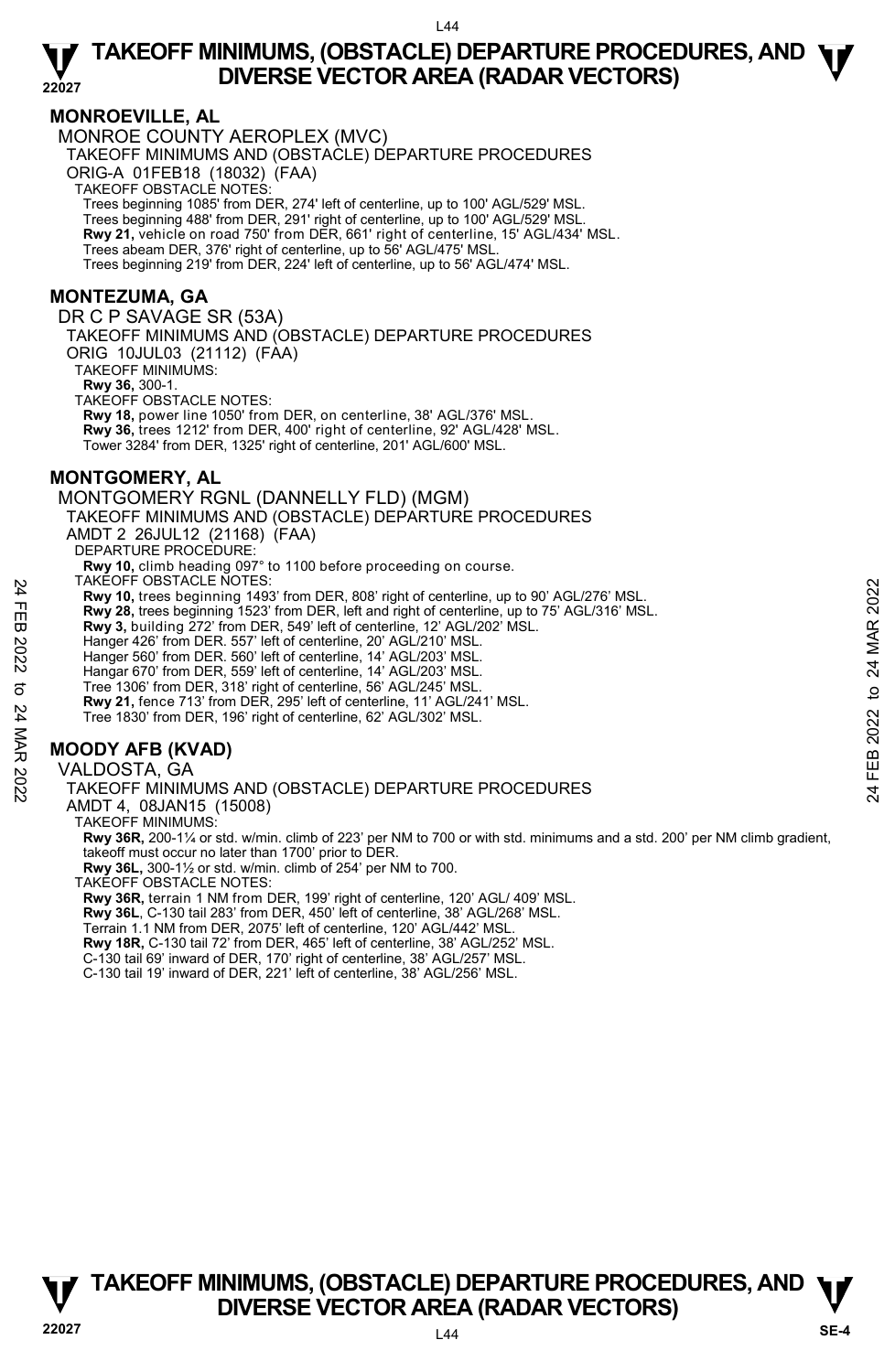#### **MOULTRIE, GA**

MOULTRIE MUNI (MGR) TAKEOFF MINIMUMS AND (OBSTACLE) DEPARTURE PROCEDURES AMDT 3 30JAN20 (20030) (FAA) TAKEOFF OBSTACLE NOTES: **Rwy 4,** pole abeam DER, 98' right of centerline, 2' AGL/294' MSL.<br>Trees, terrain beginning 9' from DER, 262' right of centerline, up to 337' MSL. Trees beginning 18' from DER, 250' left of centerline, up to 359' MSL. Tree 788' from DER, 701' right of centerline, 359' MSL. Trees beginning 2265' from DER, 460' left of centerline, up to 375' MSL. Trees beginning 2512' from DER, 637' left of centerline, up to 380' MSL. Tree 2740' from DER, 493' left of centerline, 385' MSL. Trees beginning 2800' from DER, 34' left of centerline, up to 388' MSL. Tree 3217' from DER, 477' right of centerline, 389' MSL. Trees beginning 3574' from DER, 511' left of centerline, up to 399' MSL. **Rwy 22,** tree 34' from DER, 324' left of centerline, 321' MSL. Trees beginning 69' from DER, 317' right of centerline, up to 301' MSL. Trees beginning 118' from DER, 297' left of centerline, up to 356' MSL. Trees beginning 190' from DER, 258' right of centerline, up to 308' MSL. Trees beginning 1178' from DER, 471' left of centerline, up to 358' MSL. Trees beginning 1299' from DER, 738' left of centerline, up to 361' MSL. **Rwy 34,** general utility, sign beginning 16' from DER, 114' right of centerline, up to 6' AGL/292' MSL. Tree 104' from DER, 353' left of centerline, 315' MSL. Tree 142' from DER, 482' left of centerline, 328' MSL. Tree 249' from DER, 290' right of centerline, 328' MSL. Trees beginning 255' from DER, 226' left of centerline, up to 343' MSL. Trees beginning 447' from DER, 290' right of centerline, up to 340' MSL. Trees beginning 545' from DER, 304' left of centerline, up to 383' MSL. Trees beginning 589' from DER, 159' right of centerline, up to 344' MSL. Trees beginning 761' from DER, 22' left of centerline, up to 391' MSL. Tree 999' from DER, 379' right of centerline, 370' MSL. Trees beginning 1010' from DER, 180' right of centerline, up to 377' MSL. Trees beginning 1159' from DER, 139' right of centerline, up to 379' MSL. Trees beginning 1288' from DER, 169' right of centerline, up to 387' MSL. Trees beginning 1382' from DER, 48' right of centerline, up to 391' MSL. **MUSCLE SHOALS, AL**  NORTHWEST ALABAMA RGNL (MSL) TAKEOFF MINIMUMS AND (OBSTACLE) DEPARTURE PROCEDURES AMDT 1 03APR14 (14093) (FAA) TAKEOFF MINIMUMS: **Rwy 36,** 300-1¼ or std. w/min. climb of 239' per NM to 800, or alternatively, with std. takeoff minimums and a normal 200' per NM climb gradient, takeoff must occur no later than 1900' prior to DER. DEPARTURE PROCEDURE: **Rwy 18,** climb heading 184° to 1400 before proceeding on course. TAKEOFF OBSTACLE NOTES: **Rwy 18,** tree 90' from DER, 306' left of centerline, 23' AGL/568' MSL. Trees beginning 42' from DER, 325' right of centerline, up to 98' AGL/617' MSL. Pole 1550' from DER, 151' left of centerline, 43' AGL/580' MSL. **Rwy 29,** trees beginning 981' from DER, 184' left of centerline, up to 100' AGL/630' MSL. Trees beginning 2727' from DER, 322' left of centerline, up to 97' AGL/627' MSL. Tower 31' from DER, 252' right of centerline, 558' MSL. Pole 839' from DER, 594' left of centerline, 39' AGL/569' MSL. **Rwy 36,** trees beginning 622' from DER, 89' left of centerline, up to 105' AGL/621' MSL. Trees beginning 196' from DER, 4' right of centerline, up to 73' AGL/598' MSL. Poles beginning 499' from DER, 320' left of centerline, up to 39' AGL/575' MSL. Poles beginning 420' from DER, 26' right of centerline, up to 32' AGL/569' MSL. Building 9' from DER, 437' right of centerline, 21' AGL/557' MSL. Communication tower 5329' from DER, 469' left of centerline, 161' AGL/698' MSL. **NAHUNTA, GA**  BRANTLEY COUNTY (4J1) TAKEOFF MINIMUMS AND (OBSTACLE) DEPARTURE PROCEDURES ORIG 12JAN12 (12012) (FAA) DEPARTURE PROCEDURE: **Rwy 19,** climb heading 192° to 1500 before turning right. TAKEOFF OBSTACLE NOTES: **Rwy 1,** vehicles beginning 56' from DER, left and right of centerline, up to 17' AGL/101' MSL. Trees beginning 1105' from DER, right of centerline, up to 100' AGL/181' MSL.<br>Transmission towers beginning 768' from DER, 174' right of centerline, up to 32' AGL/112' MSL. Terrain and trees 85' from DER,343' right of centerline, 17' AGL/92' MSL. Trees beginning 25' from DER, 24' left of centerline ,up to 100' AGL/165' MSL. Tree system DER, 1979 fight of centerline, up to 377 MSL.<br>
Tree seginning 1010 from DER, 180 right of centerline, up to 379 MSL.<br>
Trees beginning 1159 from DER, 189 right of centerline, up to 379 MSL.<br>
Trees beginning 1288

## **TAKEOFF MINIMUMS, (OBSTACLE) DEPARTURE PROCEDURES, AND**  $\Psi$ **<br>DIVERSE VECTOR AREA (RADAR VECTORS) DIVERSE VECTOR AREA (RADAR VECTORS) 22027 SE-4**

**CON'T**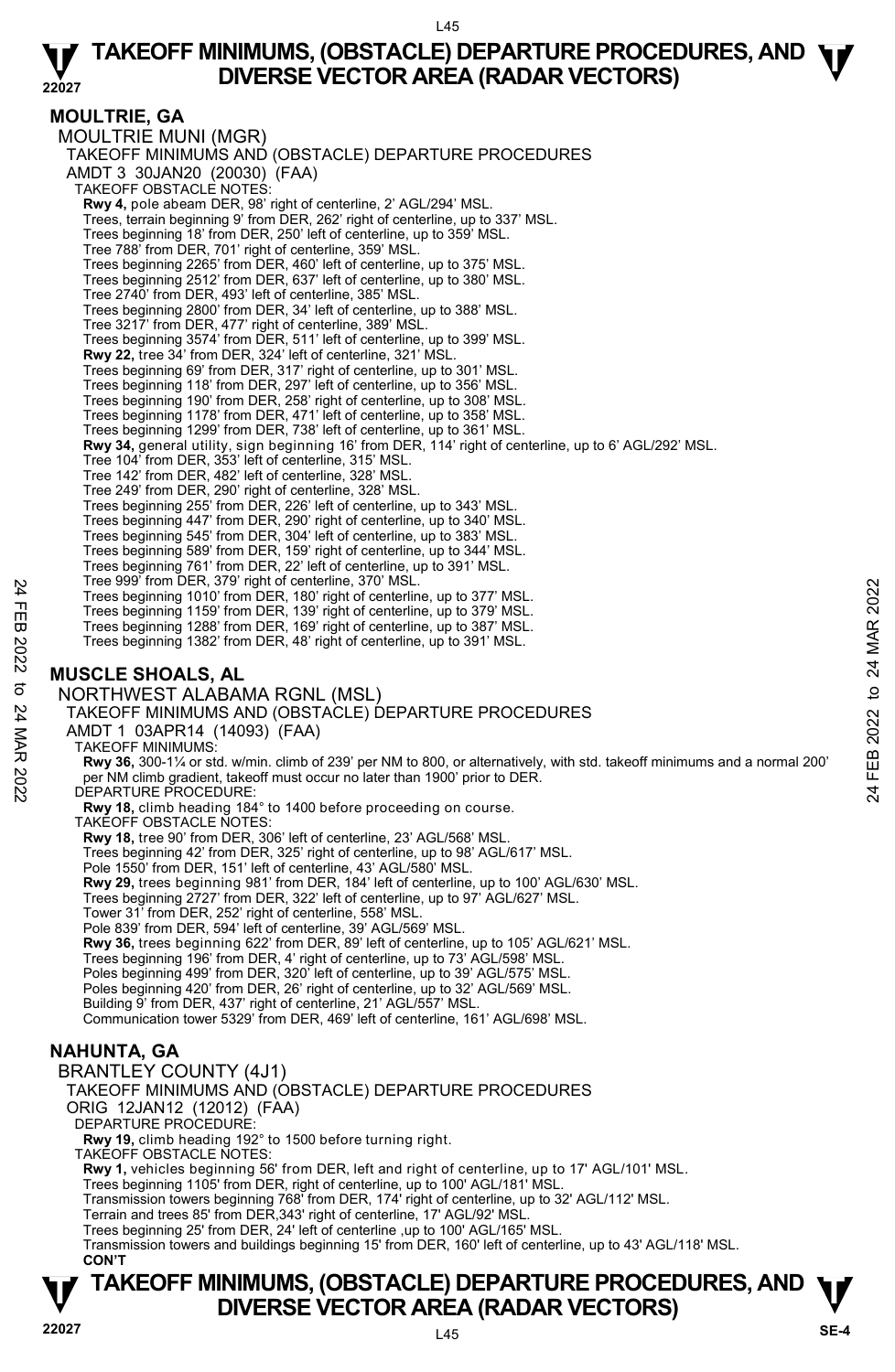#### **22027 TAKEOFF MINIMUMS, (OBSTACLE) DEPARTURE PROCEDURES, AND**  $\Psi$ **<br>DIVERSE VECTOR AREA (RADAR VECTORS) DIVERSE VECTOR AREA (RADAR VECTORS)**

**NAHUNTA, GA (CON'T)** 

BRANTLEY COUNTY (4J1) (CON'T)

**Rwy 1 (CON'T),** utility pole 9' from DER, 280' left of centerline, 12' AGL/87' MSL.  **Rwy 19,** vehicle on roadway 29' from DER, 260' left of centerline, 15' AGL/94' MSL. Trees beginning 5' from DER, 272' right of centerline, up to 100' AGL/144' MSL. Rising terrain and trees beginning 274' from DER, 229' right of centerline, up to 21' AGL/96' MSL.<br>Trees beginning 939' from DER, 26' left of centerline, up to 100' AGL/132' MSL. Terrain 462' from DER, 581' left of centerline, 17' AGL/92' MSL.

#### **NASHVILLE, GA**

BERRIEN COUNTY (4J2) TAKEOFF MINIMUMS AND (OBSTACLE) DEPARTURE PROCEDURES AMDT 1A 15SEP16 (16259) (FAA) TAKEOFF OBSTACLE NOTES: **Rwy 10,** tree 94' from DER, 478' left of centerline, 284' MSL. Trees beginning 179' from DER, 413' right of centerline, up to 274' MSL. Trees beginning 272' from DER, 461' left of centerline, up to 297' MSL. Trees beginning 413' from DER, 479' right of centerline, up to 279' MSL. Trees beginning 887' from DER, 484' right of centerline, up to 283' MSL. Trees beginning 1060' from DER, 513' right of centerline, up to 305' MSL. Trees beginning 1491' from DER, 344' right of centerline, up to 318' MSL. Trees beginning 1674' from DER, 331' right of centerline, up to 320' MSL. Tree 1698' from DER, 531' right of centerline, 321' MSL. Trees beginning 1704' from DER, 3' right of centerline, up to 323' MSL. Tree 1809' from DER, 684' left of centerline, 307' MSL. Trees beginning 1840' from DER, 32' left of centerline, up to 311' MSL. Trees beginning 2108' from DER, 73' left of centerline, up to 319' MSL. Trees beginning 2498' from DER, 32' left of centerline, up to 328' MSL. Tree 3603' from DER, 185' right of centerline, 325' MSL. **Rwy 28,** tree 81' from DER, 328' right of centerline, 264' MSL.<br>Pole and bush beginning 91' from DER, 149' left of centerline, up to 32' AGL/275' MSL. Stack and pole beginning 610' from DER, 346' left of centerline, up to 40' AGL/286' MSL. Trees beginning 1209' from DER, 331' right of centerline, up to 316' MSL. Trees beginning 1345' from DER, 398' left of centerline, up to 308' MSL. Trees beginning 1582' from DER, 280' left of centerline, up to 315' MSL. Trees beginning 1733' from DER, 163' left of centerline, up to 318' MSL. Trees beginning 1805' from DER, 382' right of centerline, up to 329' MSL. Trees beginning 1954' from DER, 516' right of centerline, up to 335' MSL. Trees beginning 2725' from DER, 14' right of centerline, up to 337' MSL. Tree 2897' from DER, 330' left of centerline, 320' MSL. Trees beginning 2953' from DER, 168' left of centerline, up to 321' MSL. Trees beginning 3125' from DER, 70' left of centerline, up to 335' MSL. **ONEONTA, AL**  ROBBINS FLD (20A) TAKEOFF MINIMUMS AND (OBSTACLE) DEPARTURE PROCEDURES ORIG-B 25APR19 (21336) (FAA) TAKEOFF MINIMUMS: **Rwy 24,** 300-1¼ or std. w/min. climb of 206' to 1400. DEPARTURE PROCEDURE: Pole and bush beginning 91' from DER, 149' left of centerline, up to 32' AGL/275' MSL.<br>
Stack and plote beginning 91' from DER, 348' left of centerline, up to 32' AGL/286' MSL.<br>
Trees beginning 1209' from DER, 348' left o

**Rwy 6,** climb heading 058° to 2000 before turning.

**Rwy 24,** climb heading 250° to 2400 before turning. TAKEOFF OBSTACLE NOTES:

**Rwy 6,** trees, beginning 162' from DER, 169' left of centerline, up to 133' AGL/1199' MSL.

Tree 366' from DER, 569' right of centerline, 76' AGL/1169' MSL.

Trees, beginning 3184' from DER, 92' left of centerline, up to 129' AGL/1211' MSL.

Tree 3639' from DER, 86' left of centerline, 147' AGL/1222' MSL.

Tree 4205' from DER, 372' left of centerline, 107' AGL/1231' MSL. Tree 4499' from DER, 623' left of centerline, 152' AGL/1239' MSL.

**Rwy 24,** tree, traverse way, beginning 145' from DER, 304' left of centerline, up to 135' AGL/1215' MSL

Traverse way 222' from DER, 463' right of centerline, 1147' MSL.

Trees, beginning 255' from DER, 9' left of centerline, up to 137' AGL/1217' MSL.

Tree 281' from DER, 214' right of centerline, 109' AGL/1188' MSL. Tree 412' from DER, 449' right of centerline, 151' AGL/1230' MSL.

Trees, beginning 736' from DER, 8' right of centerline, up to 157' AGL/1236' MSL.

Tree 5381' from DER, 1917' right of centerline, 60' AGL/1243' MSL. Tree 1 NM from DER, 1684' right of centerline, 97' AGL/1270' MSL.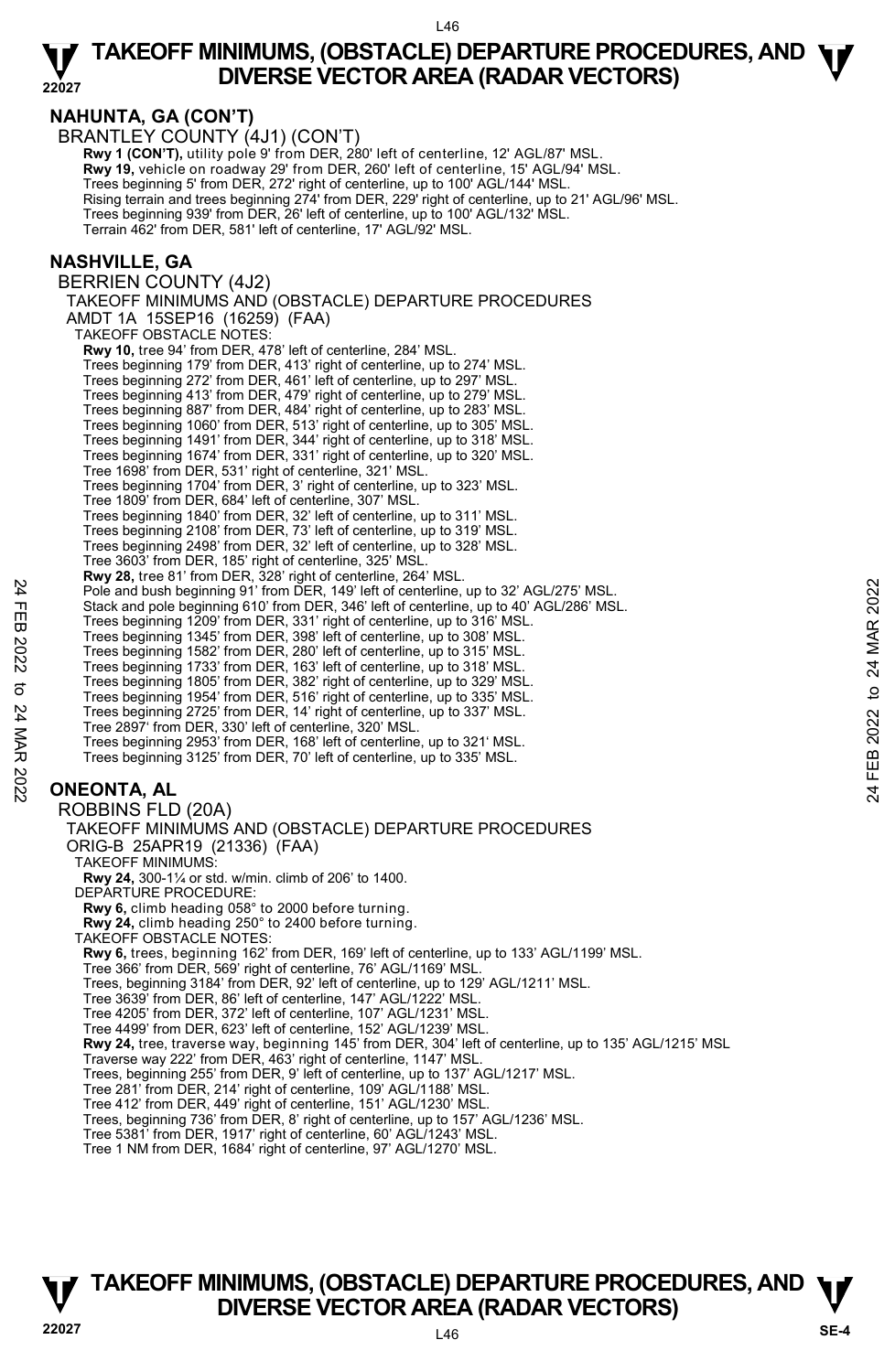#### **OZARK, AL**

OZARK/BLACKWELL FLD (71J)

TAKEOFF MINIMUMS AND (OBSTACLE) DEPARTURE PROCEDURES

AMDT 2A 19JUL18 (22027) (FAA)

TAKEOFF MINIMUMS:

**Rwy 31,** 300-2 or std. w/min. climb of 203' per NM to 700, or alternatively with std. takeoff minimums and a normal 200' per NM climb gradient, takeoff must occur no later than 1200' prior to DER.

DEPARTURE PROCEDURE:

**Rwy 31,** climb heading 305° to 800 before proceeding on course.

TAKEOFF OBSTACLE NOTES:

**Rwy 13,** trees beginning at DER, 336' left of centerline, up to 86' AGL/404' MSL.

Trees beginning 4' from DER, 83' right of centerline, up to 93' AGL/389' MSL.

Trees beginning 604' from DER, left and right of centerline, up to 100' AGL/437' MSL.

**Rwy 31,** terrain 10' from DER, 319' left of centerline, 370' MSL.

Vehicles on road beginning at DER, 372' left of centerline, up to 15' AGL/404' MSL.

Poles beginning 75' from DER, left and right of centerline, up to 45' AGL/426' MSL.

Tower 151' from DER, 453' left of centerline, 53' AGL/427' MSL

Trees beginning 189' from DER, 314' left of centerline, up to 39' AGL/409' MSL.

Trees beginning 250' from DER, 216' right of centerline, up to 100' AGL/420' MSL.

Trees beginning 1064' from DER, left and right of centerline, up to 100' AGL/508' MSL. Tower 1.58 NM from DER, 1588' right of centerline, 168' AGL/600' MSL.

#### **PELL CITY, AL**

ST CLAIR COUNTY (PLR) TAKEOFF MINIMUMS AND (OBSTACLE) DEPARTURE PROCEDURES AMDT 3 27APR17 (17117) (FAA) TAKEOFF MINIMUMS: **Rwy 21,** 300-1 or std. w/ min. climb of 248' per NM to 700. DEPARTURE PROCEDURE: **Rwy 21,** climb heading 206° to 1000 before turning east. TAKEOFF OBSTACLE NOTES: **Rwy 3,** tree 60' from DER, 410' left of centerline, 526' MSL. Trees beginning 194' from DER, 311' left of centerline, up to 567' MSL. Pole 221' from DER, 548' right of centerline, 27' AGL/508' MSL. Tree 2647' from DER, 544' right of centerline, 568' MSL. **Rwy 21,** terrain beginning 30' from DER, 110' right of centerline, up to 493' MSL.<br>Road, terrain beginning 103' from DER, 238' left of centerline, up to 502' MSL. Pole, terrain, road beginning 229' from DER, 1' left of centerline, up to 22' AGL/519' MSL. Road 422' from DER, 139' right of centerline, 501' MSL. Road 463' from DER, 292' right of centerline, 502' MSL. Tree, pole beginning 476' from DER, 363' left of centerline, up to 556' MSL. Trees beginning 497' from DER, 534' right of centerline, up to 525' MSL. Tree 709' from DER, 555' left of centerline, 567' MSL. Tree, Terrain, pole, building beginning 740' from DER, 231' left of centerline, up to 586' MSL. Tree, ground, terrain beginning 1197' from DER, 460' left of centerline, up to 595' MSL. Tree 1534' from DER, 751' right of centerline, 573' MSL. Tree 3058' from DER, 260' left of centerline, 604' MSL. Tree 3955' from DER, 198' right of centerline, 583' MSL. Tree 4183' from DER, 192' right of centerline, 592' MSL. New 21, climn heading 200 'to 1000 before turning east.<br>
TAKEOFF OBSTACLE NOTES:<br>
Trees beginning 194' from DER, 31'l left of centerline, 526' MSL.<br>
Trees beginning 194' from DER, 31'l left of centerline, to 100 567' MSL.

Tree 4931' from DER, 740' left of centerline, 636' MSL.

#### **PERRY, GA**

#### PERRY-HOUSTON COUNTY (PXE)

TAKEOFF MINIMUMS AND (OBSTACLE) DEPARTURE PROCEDURES

ORIG 20DEC07 (07354) (FAA)

TAKEOFF MINIMUMS:

**Rwy 36,** std. w/ min. climb of 230' per NM to 1200 or 900-2½ for climb in visual conditions.

DEPARTURE PROCEDURE:

**Rwy 36,** for climb in visual conditions: cross Perry-Houston County Airport at or above 1200 MSL before proceeding on course.

TAKEOFF OBSTACLE NOTES:

**Rwy 18,** vehicles on roadway beginning 30' from DER, 389' right of centerline, up to 15' AGL/414' MSL.<br>Trees and pylons beginning 133' from DER, 317' right of centerline, up to 72' AGL/461' MSL.

Trees beginning 1127' from DER, 152' left of centerline, up to 100' AGL/519' MSL.

**Rwy 36,** trees left and right of centerline beginning 2806' from DER, up to 100' AGL/529' MSL.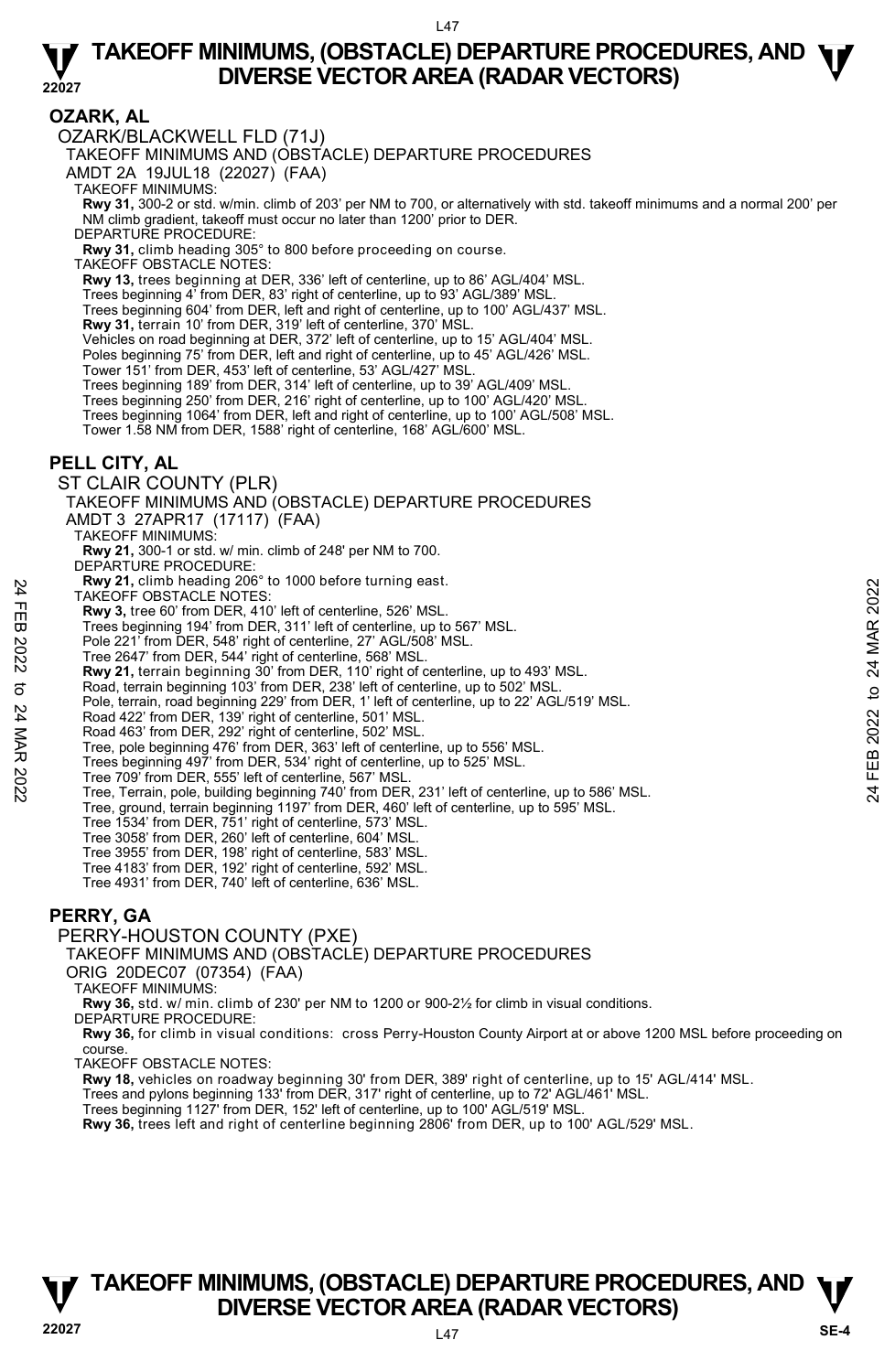#### **PINE MOUNTAIN, GA**

HARRIS COUNTY (PIM) TAKEOFF MINIMUMS AND (OBSTACLE) DEPARTURE PROCEDURES AMDT 1 18NOV10 (10322) (FAA) TAKEOFF MINIMUMS: **Rwy 9,** std. w/ min. climb of 233' per NM to 1800 or 1100-2½ for climb in visual conditions. DEPARTURE PROCEDURE: **Rwy 9,** climbing left turn heading 360° to 2400 before turning east or for climb in visual conditions cross Harris County airport at or above 1900 before proceeding on course. TAKEOFF OBSTACLE NOTES: **Rwy 9,** terrain and trees beginning at DER, left and right of centerline, up to 100' AGL/1039' MSL. **Rwy 27,** terrain and trees beginning 55' from DER, left and right of centerline, up to 115' AGL/1015' MSL. **PRATTVILLE, AL**  PRATTVILLE-GROUBY FIELD (1A9) TAKEOFF MINIMUMS AND (OBSTACLE) DEPARTURE PROCEDURES AMDT 2 20JUN19 (19171) (FAA) TAKEOFF MINIMUMS: **Rwy 27,** 400-2¼ or std. w/min. climb of 620' per NM to 600. DEPARTURE PROCEDURE: **Rwy 9,** climb heading 092° to 700 before turning left. **Rwy 27,** climb heading 272° to 700 before turning right. TAKEOFF OBSTACLE NOTES: **Rwy 9,** traverse way, lighting beginning 39' from DER, 91' left of centerline, up to 211' MSL. Trees beginning 352' from DER, 93' left of centerline, up to 235' MSL. Tree 508' from DER, 634' left of centerline, 269' MSL. Trees beginning 622' from DER, 563' left of centerline, up to 276' MSL. Trees beginning 697' from DER, 682' right of centerline, up to 240' MSL. Trees beginning 1245' from DER, 1' left of centerline, up to 295' MSL. Trees beginning 1398' from DER, 9' right of centerline, up to 290' MSL. Trees beginning 2814' from DER, 752' right of centerline, up to 297' MSL. Trees beginning 3114' from DER, 785' left of centerline, up to 297' MSL. Trees beginning 3244' from DER, 1037' left of centerline, up to 298' MSL. Tree 3259' from DER, 1176' left of centerline, 300' MSL. Trees beginning 3367' from DER, 1037' left of centerline, up to 309' MSL. Trees beginning 3602' from DER, 1059' left of centerline, up to 313' MSL. Tree 4210' from DER, 1556' left of centerline, 316' MSL. Tree 4235' from DER, 1078' left of centerline, 318' MSL. Trees beginning 4291' from DER, 1063' left of centerline, up to 320' MSL. **Rwy 27,** vegetation 76' from DER, 184' right of centerline, 228' MSL. Tree 166' from DER, 516' left of centerline, 292' MSL. Traverse way 170' from DER, 491' right of centerline, 243' MSL. Pole 236' from DER, 502' right of centerline, 33' AGL/253' MSL. Pole, trees beginning 238' from DER, 500' right of centerline, up to 262' MSL. Tree 353' from DER, 512' left of centerline, 299' MSL. Tree, poles beginning 561' from DER, 75' left of centerline, up to 328' MSL. Pole, trees beginning 631' from DER, 505' right of centerline, up to 42' AGL/272' MSL. Tree, poles beginning 1170' from DER, 115' right of centerline, up to 338' MSL. Trees beginning 1419' from DER, 303' left of centerline, up to 338' MSL. Trees beginning 1468' from DER, 7' left of centerline, up to 340' MSL. Tower, trees beginning 1527' from DER, 11' left of centerline, up to 105' AGL/343' MSL. Trees beginning 1899' from DER, 30' right of centerline, up to 344' MSL. Trees beginning 1967' from DER, 32' right of centerline, up to 349' MSL. Trees beginning 2201' from DER, 72' left of centerline, up to 348' MSL. Trees beginning 2269' from DER, 71' left of centerline, up to 369' MSL. Trees beginning 2325' from DER, 81' right of centerline, up to 351' MSL.<br>Trees beginning 2457' from DER, 2' left of centerline, up to 401' MSL.<br>Trees beginning 2463' from DER, 388' right of centerline, up to 354' MSL. Trees beginning 2510' from DER, 104' right of centerline, up to 359' MSL. Trees beginning 2570' from DER, 103' right of centerline, up to 361' MSL. Trees beginning 2731' from DER, 505' right of centerline, up to 362' MSL. Trees beginning 2807' from DER, 111' right of centerline, up to 363' MSL. Trees beginning 2959' from DER, 20' right of centerline, up to 384' MSL. Trees beginning 3177' from DER, 85' right of centerline, up to 399' MSL. Trees beginning 3291' from DER, 46' right of centerline, up to 408' MSL. Trees beginning 3528' from DER, 65' left of centerline, up to 412' MSL. Trees beginning 3552' from DER, 10' right of centerline, up to 411' MSL. Trees beginning 3943' from DER, 0' of centerline, up to 420' MSL. Trees beginning 4092' from DER, 3' left of centerline, up to 415' MSL. Trees beginning 4353' from DER, 8' right of centerline, up to 427' MSL. Trees beginning 5203' from DER, 34' right of centerline, up to 435' MSL. Trees beginning 5355' from DER, 322' left of centerline, up to 417' MSL. Trees beginning 5398' from DER, 1' right of centerline, up to 437' MSL. Trees beginning 5538' from DER, 120' left of centerline, up to 419' MSL. **CON'T**  Trees beginning 1398 from DER, 1921 and of centerline, up to 297 MSL.<br>
Trees beginning 3144 from DER, 752 right of centerline, up to 297 MSL.<br>
Trees beginning 3144 from DER, 752 right of centerline, up to 297 MSL.<br>
Trees b

## **TAKEOFF MINIMUMS, (OBSTACLE) DEPARTURE PROCEDURES, AND**  $\Psi$ **<br>DIVERSE VECTOR AREA (RADAR VECTORS) Property BUVERSE VECTOR AREA (RADAR VECTORS)** Property and the USE of the SE-4  $\frac{1}{2}$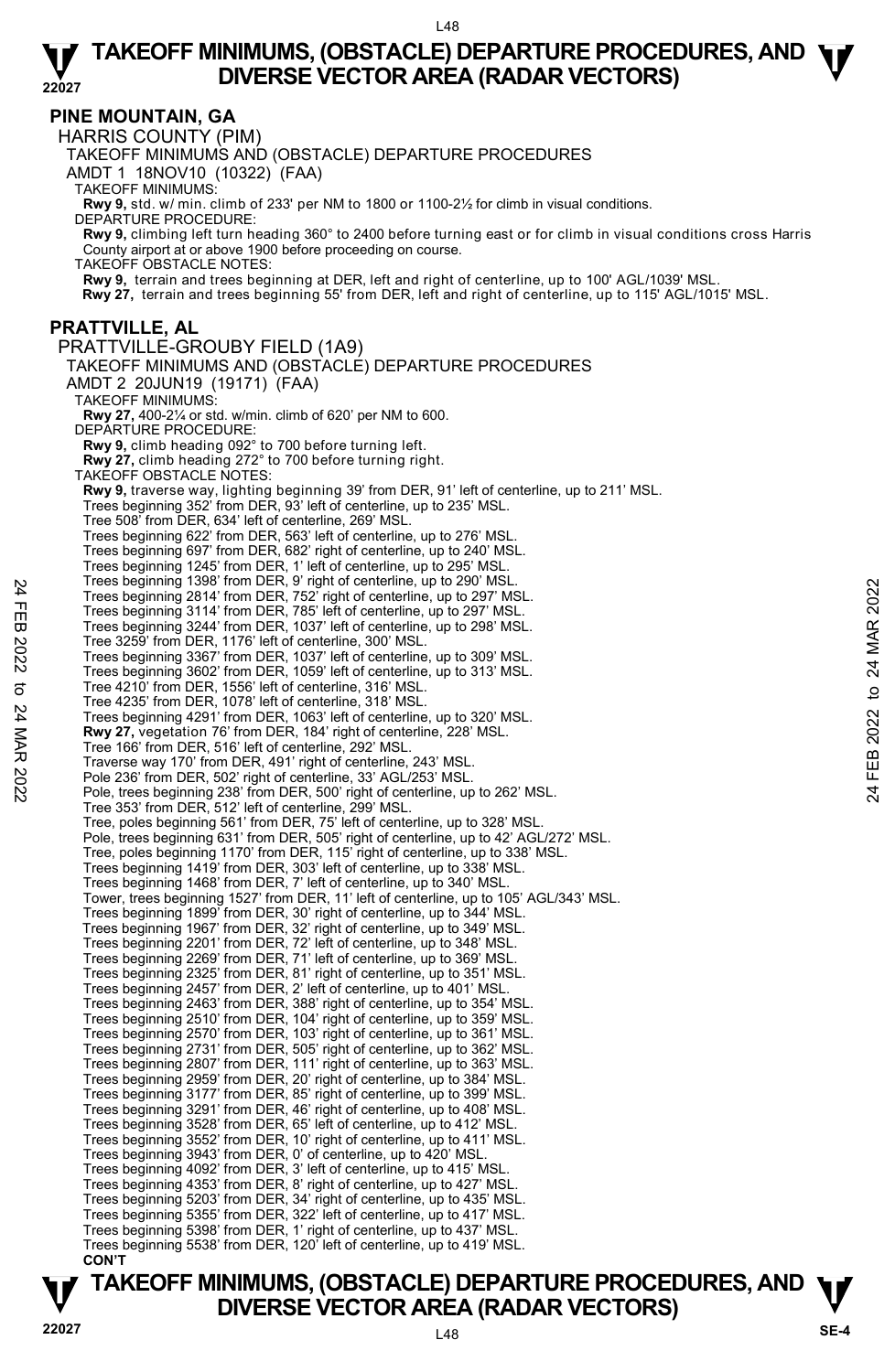#### $149$

#### **22027 TAKEOFF MINIMUMS, (OBSTACLE) DEPARTURE PROCEDURES, AND**  $\Psi$ **<br>DIVERSE VECTOR AREA (RADAR VECTORS) DIVERSE VECTOR AREA (RADAR VECTORS)**

#### **PRATTVILLE, AL (CON'T)**

PRATTVILLE-GROUBY FIELD (1A9) (CON'T)

**Rwy 27 (CON'T),** trees beginning 5550' from DER, 7' left of centerline, up to 427' MSL. Trees beginning 5690' from DER, 795' left of centerline, up to 428' MSL.

Trees beginning 5698' from DER, 196' left of centerline, up to 439' MSL.

Trees beginning 5868' from DER, 15' left of centerline, up to 446' MSL. Trees beginning 6018' from DER, 200' left of centerline, up to 447' MSL.

Trees beginning 1 NM from DER, 23' left of centerline, up to 466' MSL.

Trees beginning 1 NM from DER, 124' left of centerline, up to 468' MSL.

Tree 1 NM from DER, 295' right of centerline, 448' MSL.

Trees beginning 1 NM from DER, 172' right of centerline, up to 460' MSL.

Trees beginning 1 NM from DER, 537' right of centerline, up to 471' MSL.

Trees beginning 1 NM from DER, 102' left of centerline, up to 476' MSL.

Trees beginning 1 NM from DER, 113' right of centerline, up to 483' MSL.

Trees beginning 1 NM from DER, 5' left of centerline, up to 501' MSL.

Trees beginning 1 NM from DER, 510' right of centerline, up to 496' MSL. Trees beginning 1 NM from DER, 59' right of centerline, up to 504' MSL.

Tree, building, poles beginning 1 NM from DER, 2' left of centerline, up to 96' AGL/520' MSL.

Trees beginning 1 NM from DER, 32' right of centerline, up to 518' MSL.

Trees beginning 1.1 NM from DER, 133' right of centerline, up to 519' MSL. Trees beginning 1.2 NM from DER, 25' right of centerline, up to 534' MSL.

Trees beginning 1.2 NM from DER, 83' right of centerline, up to 547' MSL.

Trees beginning 1.2 NM from DER, 50' right of centerline, up to 554' MSL.

Trees beginning 1.2 NM from DER, 151' right of centerline, up to 574' MSL.

Trees beginning 1.2 NM from DER, 20' right of centerline, up to 85' AGL/587' MSL.

Tree, antenna, building, poles beginning 1.3 NM from DER, 66' right of centerline, up to 109' AGL/590' MSL.

Tower, trees beginning 1.5 NM from DER, 466' right of centerline, up to 181' AGL/605' MSL.<br>Building 1.7 NM from DER, 2935' right of centerline, 33' AGL/515' MSL.

#### **QUITMAN, GA**

QUITMAN BROOKS COUNTY (4J5)

TAKEOFF MINIMUMS AND (OBSTACLE) DEPARTURE PROCEDURES

ORIG 13JAN11 (11013) (FAA)

TAKEOFF MINIMUMS:

**Rwy 10,** std. w/ min. climb of 290' per NM to 1000, or 1000-2½ for climb in visual conditions. DEPARTURE PROCEDURE:

**Rwy 10,** for climb in visual conditions: cross Quitman Brooks County Airport at or above 1300 before proceeding on course.

**Rwy 28,** climb heading 279° until 700 before turning south.

TAKEOFF OBSTACLE NOTES:

**Rwy 10,** numerous trees beginning 363' from DER, 248' right of centerline, up to 94' AGL/278' MSL. Multiple utility poles and structures beginning 184' from DER, 146' right of centerline, up to 44' AGL/224' MSL. QUITMAN BROOKS COUNTY (4J5)<br>
TAKEOFF MINIMUMS AND (OBSTACLE) DEPARTURE PROCEDURES<br>
ORIG 13JAN11 (11013) (FAA)<br>
NORIG 13JAN11 (11013) (FAA)<br>
NORIG 13JAN11 (11013) (FAA)<br>
NORIG 13JAN11 (11013) (FAA)<br>
NORIG 13JAN11 (11013) (F

#### **REDSTONE AAF (KHUA)**

REDSTONE ARSENAL, AL

TAKEOFF MINIMUMS AND (OBSTACLE) DEPARTURE PROCEDURES 02FEB17 (17033)  **Rwy 17,** 500-3\*  **Rwy 35**\*\* Or standard with minimum climb gradient of 240/NM to 1500. \*\* Standard with a minimum climb gradient of 240/NM to 1500. DEPARTURE PROCEDURE: **Rwy 17,** climb rwy hdg to 1700 before proceeding on course. **Rwy 35,** climb rwy hdg to 1900 before proceeding on course. Cross DER at or above 22'. TAKEOFF OBSTACLE NOTES:

**Rwy 17:** Multiple buildings beginning 2.4 NM from DER, 3805' left of centerline, up to 482' AGL/1092' MSL.

#### **REFORM, AL**

NORTH PICKENS (3M8)

TAKEOFF MINIMUMS AND (OBSTACLE) DEPARTURE PROCEDURES

AMDT 1 15DEC11 (11349) (FAA)

TAKEOFF MINIMUMS:

**Rwy 1,** 300-1 or std. w/min. climb of 270' per NM to 500. **Rwy 19,** 500-2 or std. w/min. climb of 499' per NM to 1000.

TAKEOFF OBSTACLE NOTES:

**Rwy 1,** trees beginning at DER, 115' left of centerline, up to 40' AGL/399' MSL.<br>Trees beginning at DER, 181' right of centerline, up to 40' AGL/280' MSL.

Vehicles on roadway, 1447' from DER, on centerline, up to 15' AGL/275' MSL.

**Rwy 19,** trees beginning at DER, 108' left of centerline, up to 40' AGL/269' MSL.

Trees and terrain beginning 15' from DER, 21' right of centerline, up to 40' AGL/269' MSL. Towers 1.2 NM from DER, 1851' right of centerline, up to 450' AGL/695' MSL.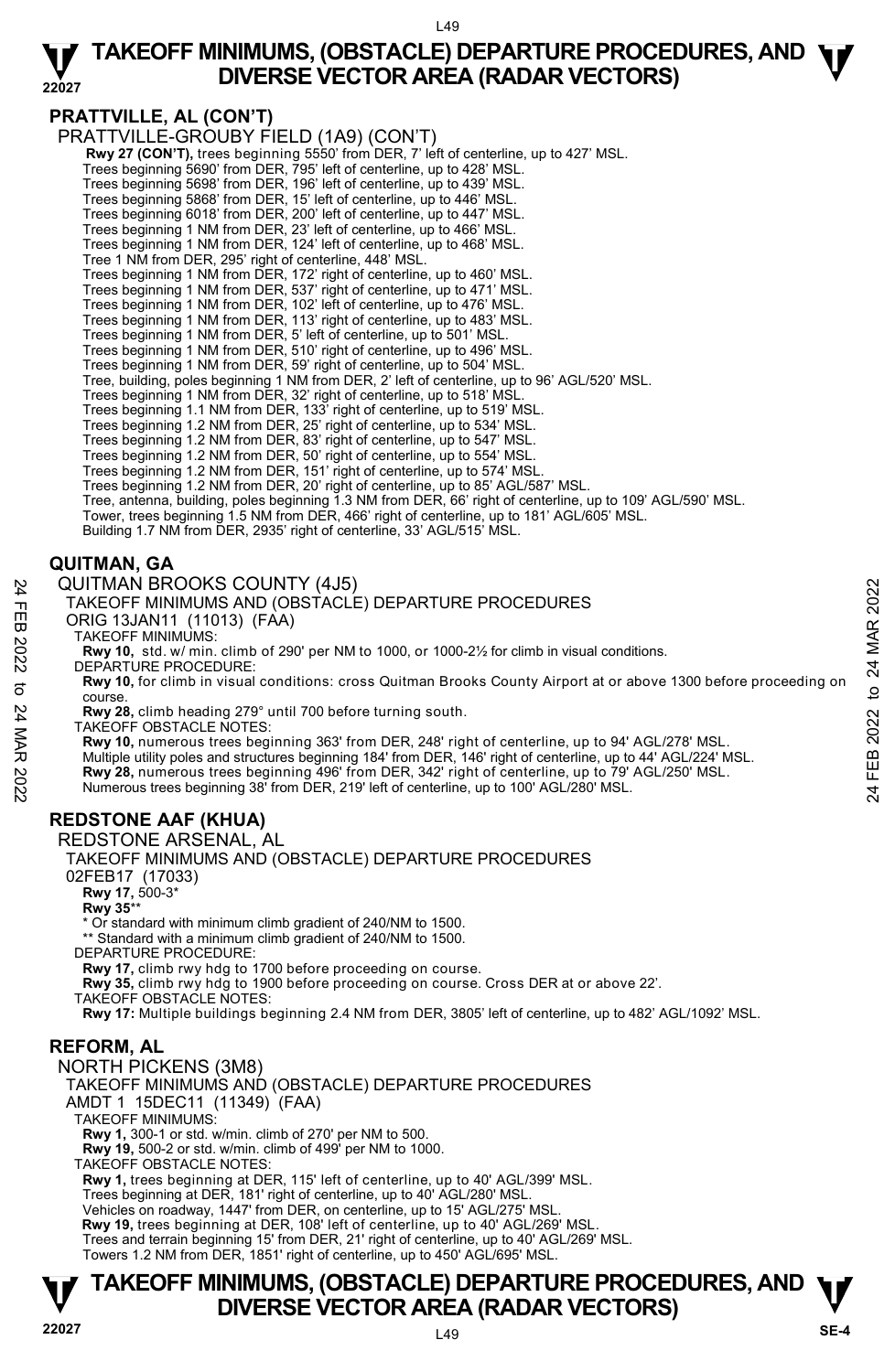**REIDSVILLE, GA**  SWINTON SMITH FLD AT REIDSVILLE MUNI (RVJ) TAKEOFF MINIMUMS AND (OBSTACLE) DEPARTURE PROCEDURES AMDT 1 26JUL12 (12208) (FAA) TAKEOFF OBSTACLE NOTES: **Rwy 11,** trees beginning abeam DER, 500' right of centerline, up to 100' AGL/299' MSL. Trees beginning 1180' from DER, on centerline, up to 100' AGL/309' MSL. Power lines beginning 2840' from DER, 1020' left of centerline, up to 100' AGL/319' MSL. **Rwy 29,** trees beginning abeam DER, left and right of centerline, up to 100' AGL/259' MSL. <br>Trees beginning 1870' from DER, on centerline, up to 100' AGL/259' MSL. DEPARTURE PROCEDURE: **Rwy 11,** climb on runway heading to 700 before turning left. **ROME, GA**  RICHARD B RUSSELL RGNL - J H TOWERS FLD (RMG) TAKEOFF MINIMUMS AND (OBSTACLE) DEPARTURE PROCEDURES AMDT 4 13SEP18 (21168) (FAA) TAKEOFF MINIMUMS: **Rwy 1,** std. w/min. climb of 365' per NM to 2100, or 1400-2½ for climb in visual conditions. **Rwy 25,** std. w/min. climb of 380' per NM to 2100, or 1400-2½ for climb in visual conditions. DEPARTURE PROCEDURE **Rwy 7,** climb heading 072° to 1600 before proceeding on course. **Rwy 19,** climb heading 187° to 1400 before turning right. VCOA: **Rwys 1, 25,** obtain ATC approval for VCOA when requesting IFR clearance. Climb in visual conditions to cross<br>Richard B Russell Rgnl - J H Towers Fld airport at or above 1900 before proceeding on course. TAKEOFF OBSTACLE NOTES: **Rwy 1,** traverse ways beginning 9' from DER, 296' left of centerline, up to 635' MSL.<br>Tree 1552' from DER, 490' left of centerline, 671' MSL. Trees beginning 1948' from DER, 88' right of centerline, up to 713' MSL. Trees beginning 3650' from DER, 249' right of centerline, up to 732' MSL. Trees beginning 3664' from DER, 145' left of centerline, up to 720' MSL. Trees beginning 3885' from DER, 189' right of centerline, up to 733' MSL. Trees beginning 4481' from DER, 188' left of centerline, up to 741' MSL. Tree 5135' from DER, 541' left of centerline, 762' MSL. **Rwy 7,** tree 39' from DER, 403' left of centerline, 684' MSL. Trees beginning 118' from DER, 57' left of centerline, up to 100' AGL/711' MSL. Trees beginning 799' from DER, 23' left of centerline, up to 100' AGL/714' MSL. **Rwy 19,** vegetation 88' from DER, 290' right of centerline, 642' MSL. Vegetation, tree, terrain beginning 94' from DER, 271' right of centerline, up to 643' MSL. Terrain beginning 298' from DER, 341' right of centerline, up to 646' MSL. Fence 313' from DER, 566' right of centerline, 3' AGL/648' MSL. Vegetation, terrain, tree beginning 331' from DER, 359' right of centerline, up to 651' MSL. Tree, pole beginning 553' from DER, 307' right of centerline, up to 716' MSL. Tree 879' from DER, 680' left of centerline, 716' MSL. Trees beginning 1172' from DER, 448' left of centerline, up to 723' MSL. Trees beginning 1779' from DER, 764' right of centerline, up to 719' MSL. Trees beginning 1963' from DER, 291' left of centerline, up to 726' MSL. Trees beginning 2865' from DER, 40' left of centerline, up to 736' MSL. Tree 2966' from DER, 65' right of centerline, 721' MSL. Trees beginning 3025' from DER, 13' right of centerline, up to 726' MSL. Trees beginning 3156' from DER, 94' right of centerline, up to 730' MSL. Trees beginning 3251' from DER, 656' left of centerline, up to 739' MSL. **Rwy 25,** trees, traverse way beginning 131' from DER, 8' left of centerline, up to 100' AGL/724' MSL. Vegetation, trees beginning 159' from DER, 47' right of centerline, up to 100' AGL/721' MSL.<br>Trees beginning 563' from DER, 125' left of centerline, up to 730' MSL.<br>Trees beginning 790' from DER, 39' left of centerline, up Trees 1312' from DER, 133' right of centerline, 100' AGL/724' MSL. Trees beginning 1340' from DER, 219' right of centerline, up to 100' AGL/727' MSL. Trees beginning 1576' from DER, 21' right of centerline, up to 100' AGL/730' MSL. Trees beginning 1917' from DER, 392' right of centerline, up to 100' AGL/734' MSL. Trees beginning 2049' from DER, 107' right of centerline, up to 100' AGL/737' MSL. Trees beginning 2701' from DER, 4' left of centerline, up to 100' AGL/740' MSL. Trees beginning 2834' from DER, 81' right of centerline, up to 100' AGL/740' MSL. Trees beginning 3098' from DER, 168' right of centerline, up to 100' AGL/744' MSL. Trees beginning 3334' from DER, 55' right of centerline, up to 100' AGL/747' MSL. Trees 4043' from DER, 1454' right of centerline, 100' AGL/750' MSL. Trees 4279' from DER, 1540' right of centerline, 100' AGL/753' MSL. Tree 19502 from DER, 89 ierd of centerine, 64 MBL.<br>
Trees beginning 1948 from DER, 249' right of centerline, up to 713' MSL.<br>
Trees beginning 3650' from DER, 145' left of centerline, up to 732' MSL.<br>
Trees beginning 3664'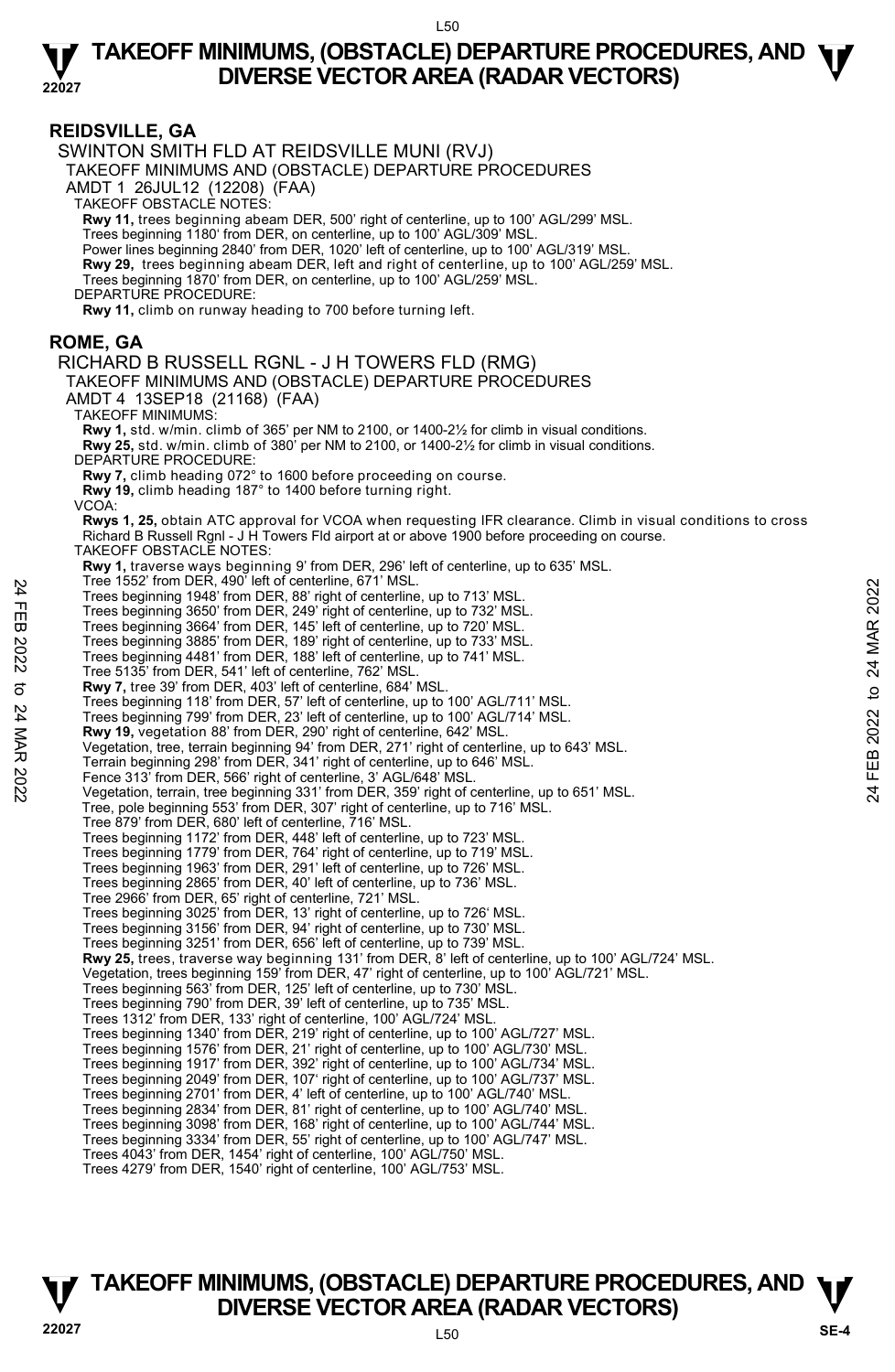#### **RUSSELLVILLE, AL**

BILL PUGH FLD (M22)

TAKEOFF MINIMUMS AND (OBSTACLE) DEPARTURE PROCEDURES

ORIG-A 05MAY11 (21140) (FAA)

TAKEOFF MINIMUMS:

**Rwy 20,** std. w/ min. climb of 451' per NM to 1500, or 400-2 w/ min. climb of 321' per NM to 1600, or 1000-2½ for climb in visual conditions.

DEPARTURE PROCEDURE:

**Rwy 2,** climb heading 018° to 1400 before proceeding on course.

**Rwy 20,** climb heading 198° to 1300 before proceeding on course, or for climb in visual conditions: cross Bill Pugh<br>Fld at or above 1600 before proceeding on course.

TAKEOFF OBSTACLE NOTES:

**Rwy 2,** trees beginning 592' from DER, 200' right of centerline, up to 100' AGL/839' MSL.<br>Trees beginning 3598' from DER, 283' left of centerline, up to 100' AGL/839' MSL.

**Rwy 20,** trees beginning 1228' from DER, 51' left of centerline, up to 100' AGL/1159' MSL.

Trees beginning 1993' from DER, 380' right of centerline, up to 100' AGL/1159' MSL.

#### **ST. ELMO, AL**

ST ELMO (2R5) TAKEOFF MINIMUMS AND (OBSTACLE) DEPARTURE PROCEDURES ORIG 14FEB08 (08045) (FAA) DEPARTURE PROCEDURE: **Rwy 6,** climb heading 059° to 800 before proceeding on course. TAKEOFF OBSTACLE NOTES: **Rwy 6,** trees 1499' from DER, on centerline, 45' AGL/174' MSL. **Rwy 24,** tree1730' from DER, 716' left of centerline, 100' AGL/229' MSL. Trees 1076' from DER, on centerline, 34' AGL/164' MSL.

#### **SANDERSVILLE, GA**

KAOLIN FIELD (OKZ) TAKEOFF MINIMUMS AND (OBSTACLE) DEPARTURE PROCEDURES AMDT 3 21MAY20 (20142) (FAA) DEPARTURE PROCEDURE: **Rwy 13,** climb on heading 125° to 1000 before turning right. TAKEOFF OBSTACLE NOTES: **Rwy 13,** tree 42' from DER, 418' left of centerline, 449' MSL. Trees beginning 97' from DER, 327' left of centerline, up to 465' MSL. Traverse way 148' from DER, 361' right of centerline, 442' MSL. Pole 420' from DER, 439' left of centerline, 35' AGL/468' MSL. Tree 716' from DER, 444' right of centerline, 478' MSL. Trees, poles beginning 729' from DER, 3' left of centerline, up to 541' MSL. Tree 1218' from DER, 488' right of centerline, 494' MSL. Trees beginning 1247' from DER, 7' right of centerline, up to 514' MSL. Trees beginning 1487' from DER, 265' left of centerline, up to 545' MSL. Tree 1525' from DER, 619' left of centerline, 549' MSL. Trees beginning 1602' from DER, 108' left of centerline, up to 565' MSL. Trees beginning 1727' from DER, 5' left of centerline, up to 570' MSL. Tree 2956' from DER, 377' right of centerline, 518' MSL. Tree 3071' from DER, 958' right of centerline, 532' MSL. Trees beginning 3140' from DER, 578' right of centerline, up to 539' MSL. Trees beginning 3296' from DER, 576' right of centerline, up to 543' MSL. Trees beginning 3617' from DER, 363' right of centerline, up to 546' MSL. Tree 4221' from DER, 780' right of centerline, 547' MSL. Tree 4233' from DER, 948' right of centerline, 548' MSL. **Rwy 31**, tree 2' from DER, 144' right of centerline, 408' MSL. Tree 29' from DER, 144' right of centerline, 410' MSL. Tree 57' from DER, 147' right of centerline, 413' MSL. Tree 96' from DER, 494' right of centerline, 427' MSL. Trees beginning 138' from DER, 415' left of centerline, up to 426' MSL. Tree 220' from DER, 370' right of centerline, 428' MSL. Trees beginning 347' from DER, 107' left of centerline, up to 437' MSL. Trees beginning 398' from DER, 242' right of centerline, up to 442' MSL. Trees beginning 2049' from DER, 955' right of centerline, up to 485' MSL. Trees beginning 2449' from DER, 414' right of centerline, up to 511' MSL. Trees beginning 2535' from DER, 344' right of centerline, up to 512' MSL. Trees beginning 2620' from DER, 917' right of centerline, up to 527' MSL. X KAOLIN FIELD (OKZ)<br>
TAKEOFF MINIMUMS AND (OBSTACLE) DEPARTURE PROCEDURES<br>
AMDT 3 21MAY20 (20142) (FAA)<br>
DEPARTURE PROCEDURE:<br>
Rwy 13, climb on heading 125° to 1000 before turning right.<br>
TAKEOFF OBSTACLE NOTES.<br>
TAKEOFF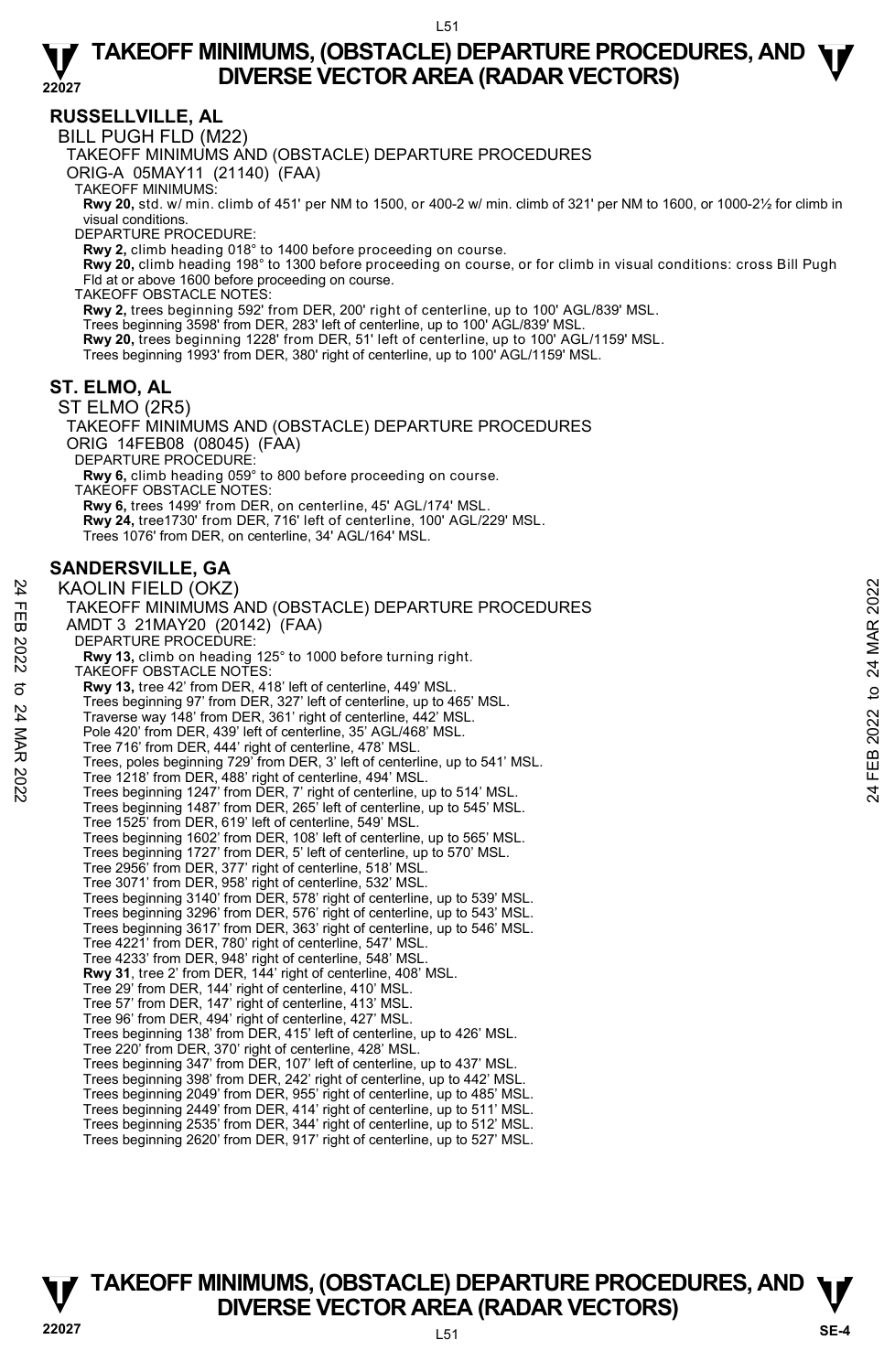#### **SAVANNAH, GA**

SAVANNAH/HILTON HEAD INTL (SAV) TAKEOFF MINIMUMS AND (OBSTACLE) DEPARTURE PROCEDURES AMDT 7 07DEC17 (17341) (FAA) TAKEOFF MINIMUMS: **Rwy 10,** 400- 2¾ or std. w/min. climb of 205' per NM to 600. DEPARTURE PROCEDURE: **Rwy 1,** climb heading 6° to 600 before proceeding southwest. **Rwy 10,** climb heading 097° to 700 before proceeding southwest. **Rwy 19,** climb heading 186° to 1300 before turning right. **Rwy 28,** climb heading 277° to 1600 before turning left. TAKEOFF OBSTACLE NOTES: **Rwy 1,** fence 94' from DER, 503' right of centerline, 7' AGL/47' MSL. Vehicles on road beginning 98' from DER, 504' right of centerline, up to 54' MSL. Tower 294' from DER, 416' right of centerline, 24' AGL/63' MSL. Pole 1336' from DER, 645' right of centerline, 77' MSL. Tree 2100' from DER, 1040' right of centerline, 97' MSL. Trees beginning 2208' from DER, 891' right of centerline, up to 113' MSL. **Rwy 10,** lighting 29' from DER, 152' right of centerline, 4' AGL/47' MSL. Lighting 29' from DER, 151' left of centerline, 4' AGL/48' MSL. Tree 200' from DER, 521' right of centerline, 65' MSL. Tree 743' from DER, 638' left of centerline, 69' MSL. Tree 1075' from DER, 720' left of centerline, 77' MSL. Tree 1893' from DER, 930' right of centerline, 99' MSL. Trees beginning 1979' from DER, 883' right of centerline, up to 118' MSL. Tree 2299' from DER, 1041' left of centerline, 104' MSL. Cranes beginning 2.2 NM from DER, 3433' left of centerline, up to 394' AGL/403' MSL. Cranes beginning 2.3 NM from DER, 2548' left of centerline, up to 394' AGL/404' MSL. Cranes beginning 2.3 NM from DER, 1650' left of centerline, up to 394' AGL/405' MSL. **Rwy 19,** tree 865' from DER, 665' right of centerline, 71' MSL. Trees beginning 1505' from DER, 782' left of centerline, up to 78' MSL. Tree 1796' from DER, 944' left of centerline, 82' MSL. **Rwy 28,** lighting 1' from DER, on centerline, 17' MSL. Sign 3' from DER, 316' left of centerline, 4' AGL/18' MSL. Tree 1297' from DER, 772' right of centerline, 68' MSL. Tree 1736' from DER, 775' right of centerline, 75' MSL. Tree 2331' from DER, 1038' left of centerline, 77' MSL. Tree 2453' from DER, 912' right of centerline, 91' MSL. Tree 1996 from DER, 944' left of centerine, 82' MSL.<br>
The 1796' from DER, 944' left of centerline, 82' MSL.<br>
Sign 3' from DER, 346' left of centerline, 47' MSL.<br>
Sign 3' from DER, 316' left of centerine, 46' AGL/18' MSL.<br>

#### **SCOTTSBORO, AL**

SCOTTSBORO MUNI-WORD FIELD (4A6)

TAKEOFF MINIMUMS AND (OBSTACLE) DEPARTURE PROCEDURES

AMDT 1 17OCT13 (13290) (FAA)

TAKEOFF MINIMUMS:

**Rwy 4,** std. w/min. climb of 302' per NM to 2000 or 1400-2½ for climb in visual conditions.

**Rwy 22,** std. w/min. climb of 400' per NM to 1900 or 1400-2½ for climb in visual conditions.

DEPARTURE PROCEDURE:

**Rwy 4,** climb heading 040° to 2000 before proceeding on course or for climb in visual conditions: cross Scottsboro Muni-Word Field at or above 1900 MSL before proceeding on course.

**Rwy 22,** climb heading 220° to 1900 before proceeding on course or for climb in visual conditions: cross Scottsboro Muni-Word Field at or above 1900 MSL before proceeding on course.

TAKEOFF OBSTACLE NOTES:

**Rwy 4,** pole 409' from DER, 302' left of centerline, 23' AGL/660' MSL. Terrain beginning 123' from DER, 546' left of centerline, up to 656' MSL. Terrain beginning 34' from DER, 206' from DER, 206' right of centerline, up to 633' MSL. **Rwy 22,** terrain beginning 3718' from DER, 1423' left of centerline, up to 751' MSL.

#### **SELMA, AL**

CRAIG FIELD (SEM) TAKEOFF MINIMUMS AND (OBSTACLE) DEPARTURE PROCEDURES AMDT 2 25OCT07 (07298) (FAA) TAKEOFF OBSTACLE NOTES: **Rwy 15,** trees beginning 2440' from DER, 231' right of centerline, up to 73' AGL/232' MSL. Trees beginning 1687' from DER, 568' left of centerline, up to 61' AGL/220' MSL. **Rwy 33,** tree 1416' from DER, 607' right of centerline, 62' AGL/211' MSL.

Trees beginning 885' from DER, 439' left of centerline, up to 68' AGL/207' MSL.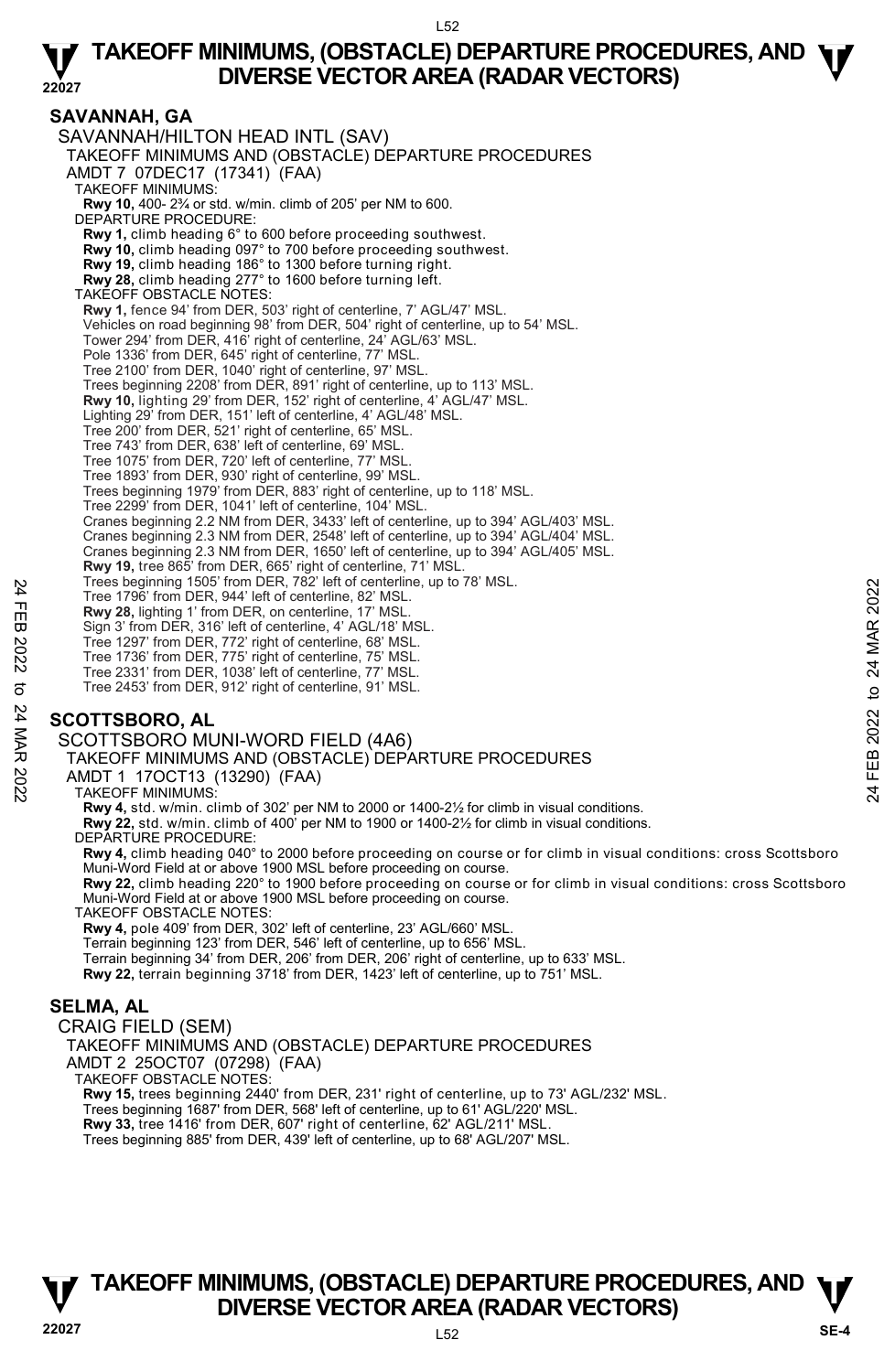#### **ST SIMONS ISLAND, GA**

ST SIMONS ISLAND (SSI) TAKEOFF MINIMUMS AND (OBSTACLE) DEPARTURE PROCEDURES AMDT 3A 20JUN19 (19171) (FAA) TAKEOFF OBSTACLE NOTES: **Rwy 4,** building 53' from DER, 348' right of centerline, 18' AGL/35' MSL.<br>Pole, building beginning 56' from DER, 325' right of centerline, up to 24' AGL/41' MSL. Pole 81' from DER, 373' right of centerline, 39' AGL/56' MSL. Poles beginning 146' from DER, 283' right of centerline, up to 41' AGL/58' MSL. Trees, poles, building beginning 159' from DER, 31' right of centerline, up to 68' MSL. Tree 563' from DER, 292' right of centerline, 74' MSL. Tree 573' from DER, 87' right of centerline, 77' MSL. Trees beginning 574' from DER, 33' right of centerline, up to 79' MSL. Trees beginning 625' from DER, 112' right of centerline, up to 84' MSL. Trees beginning 726' from DER, 75' right of centerline, up to 87' MSL. Trees beginning 810' from DER, 10' right of centerline, up to 91' MSL. Trees beginning 1431' from DER, 26' right of centerline, up to 102' MSL. Trees beginning 2731' from DER, 217' right of centerline, up to 107' MSL. Trees beginning 2944' from DER, 322' right of centerline, up to 109' MSL. Tree 3511' from DER, 1309' right of centerline, 112' MSL. Trees beginning 3518' from DER, 670' right of centerline, up to 113' MSL. Tree 3844' from DER, 335' right of centerline, 114' MSL. Trees, poles beginning 144' from DER, 16' left of centerline, up to 61' MSL. Trees, buildings, poles beginning 410' from DER, 13' left of centerline, up to 83' MSL. Trees, poles beginning 811' from DER, 23' left of centerline, up to 95' MSL. Trees beginning 1623' from DER, 69' left of centerline, up to 99' MSL. Trees beginning 2027' from DER, 38' left of centerline, up to 102' MSL. Trees beginning 2113' from DER, 68' left of centerline, up to 110' MSL. Trees beginning 2624' from DER, 22' left of centerline, up to 116' MSL. **Rwy 16,** tree 137' from DER, 388' right of centerline, 55' MSL. Trees, poles, towers, transmission lines beginning 594' from DER, 9' right of centerline, up to 119' MSL. Tower, transmission line beginning 2586' from DER, 19' right of centerline, up to 117' AGL/121' MSL. Trees, poles beginning 63' from DER, 17' left of centerline, up to 78' MSL. Trees, pole beginning 1105' from DER, 26' left of centerline, up to 80' MSL. Trees, transmission lines beginning 1665' from DER, 44' left of centerline, up to 82' MSL.<br>**Rwy 22,** trees, pole beginning 45' from DER, 251' right of centerline, up to 75' MSL. Trees beginning 438' from DER, 42' right of centerline, up to 83' MSL. Trees beginning 626' from DER, 32' right of centerline, up to 91' MSL. Trees beginning 1108' from DER, 102' right of centerline, up to 93' MSL. Trees beginning 1367' from DER, 77' right of centerline, up to 98' MSL. Trees beginning 2291' from DER, 129' right of centerline, up to 99' MSL. Pole 3714' from DER, 243' right of centerline, 116' AGL/121' MSL. Pole 3753' from DER, 251' right of centerline, 111' AGL/122' MSL. Trees beginning 15' from DER, 354' left of centerline, up to 82' MSL. Tree 284' from DER, 531' left of centerline, 88' MSL. Tree 335' from DER, 461' left of centerline, 95' MSL. Trees beginning 458' from DER, 34' left of centerline, up to 102' MSL. Trees beginning 580' from DER, 5' left of centerline, up to 111' MSL. **Rwy 34,** tree 279' from DER, 463' right of centerline, 44' MSL. Tree 805' from DER, 102' right of centerline, 50' MSL. Trees, building beginning 839' from DER, 161' right of centerline, up to 61' MSL. Poles, tree beginning 1100' from DER, 219' right of centerline, up to 51' AGL/67' MSL. Trees, pole beginning 1239' from DER, 282' right of centerline, up to 83' MSL. Tree 1506' from DER, 610' right of centerline, 86' MSL.<br>Trees beginning 1539' from DER, 45' right of centerline, up to 95' MSL.<br>Trees beginning 2417' from DER, 3' right of centerline, up to 101' MSL. Trees beginning 2880' from DER, 16' right of centerline, up to 109' MSL. Tree 3624' from DER, 1390' right of centerline, 111' MSL. Trees, poles, building beginning 511' from DER, 3' left of centerline, up to 99' MSL. Trees beginning 2194' from DER, 83' left of centerline, up to 100' MSL. Trees beginning 2487' from DER, 17' left of centerline, up to 103' MSL. Trees beginning 2604' from DER, 606' left of centerline, up to 104' MSL. Trees beginning 2655' from DER, 22' left of centerline, up to 109' MSL. Trees beginning 2844' from DER, 139' left of centerline, up to 112' MSL. Trees beginning 3024' from DER, 212' left of centerline, up to 114' MSL. Trees, poles have the beginning system (much the R. and or enterline, up to 119 MSL.<br>
Tower, transmission line beginning 3586' from DER, 19' right of centerline, up to 117' AGL/121' MSL.<br>
Trees, pole beginning 103' from DE

#### **SWAINSBORO, GA**

EAST GEORGIA REGIONAL (SBO) TAKEOFF MINIMUMS AND (OBSTACLE) DEPARTURE PROCEDURES AMDT 2 26JUL12 (12208) (FAA) TAKEOFF OBSTACLE NOTES: **Rwy 14,** Multiple poles and trees beginning 110' from DER, 53' right of centerline, up to 99' AGL/388' MSL. Multiple poles and trees beginning 861' from DER, 45' right of centerline, up to 75' AGL/394' MSL. **Rwy 32,** Multiple trees beginning 3390' from DER, 29' left of centerline, up to 100' AGL/419' MSL.<br>Multiple trees beginning 206' from DER, 210' right of centerline, up to 45' AGL/354' MSL.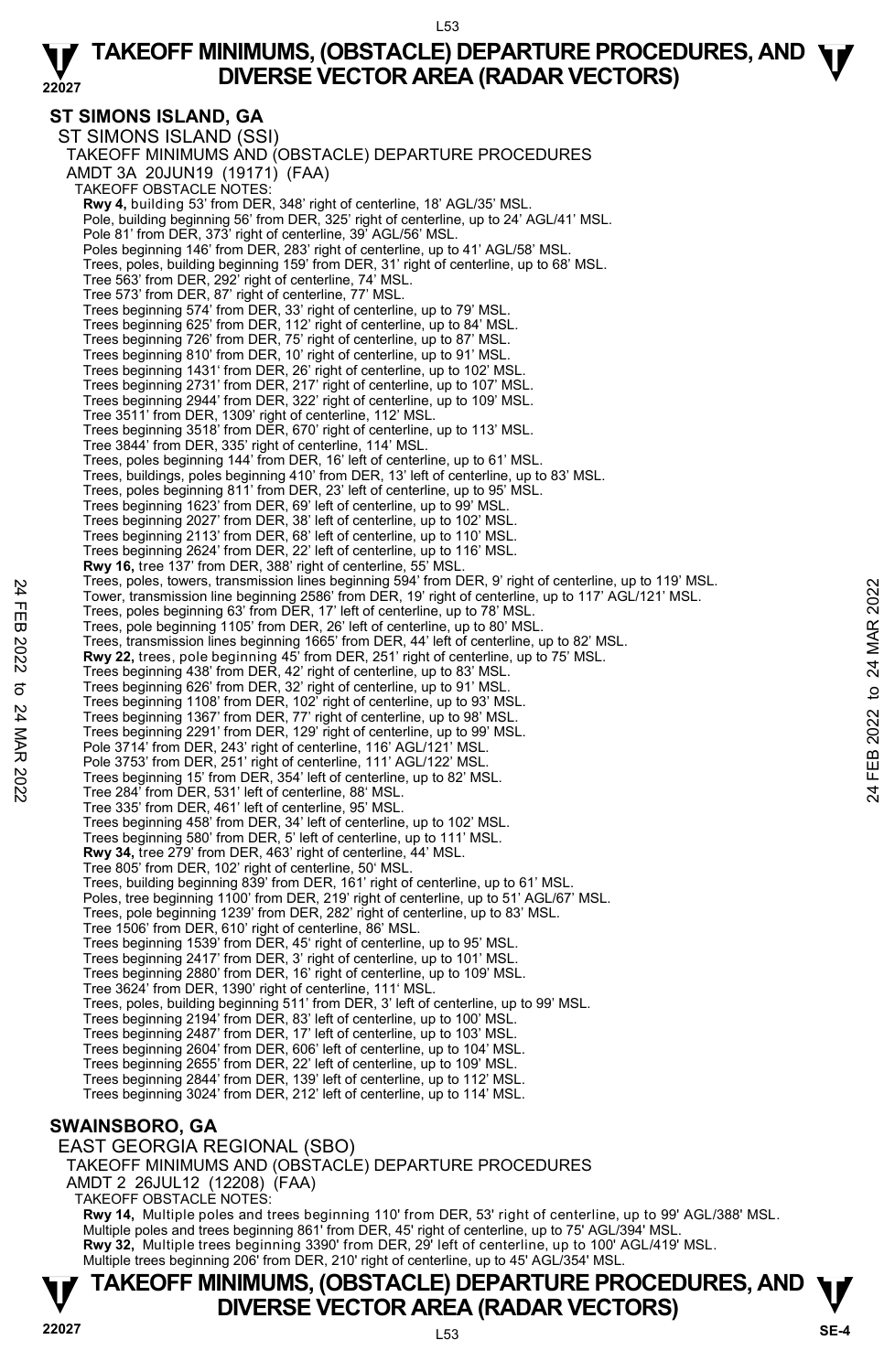**SYLACAUGA, AL**  MERKEL FIELD - SYLACAUGA MUNI (SCD) TAKEOFF MINIMUMS AND (OBSTACLE) DEPARTURE PROCEDURES AMDT 3 18SEP14 (14261) (FAA) TAKEOFF MINIMUMS: **Rwy 9,** 300-1¼ or std. w/min. climb of 308' per NM to 900. **Rwy 27,** 200-1½ or std. w/min. climb of 645' per NM to 800. DEPARTURE PROCEDURE: **Rwy 9,** climb heading 079° to 2100 before turning right. **Rwy 27,** climb heading 259° to 1400 before turning right. TAKEOFF OBSTACLE NOTES: **Rwy 9,** trees beginning 42' from DER, 261' right of centerline, up to 33' AGL/573' MSL. Multiple poles beginning 205' from DER, 340' right of centerline, up to 39' AGL/579' MSL. Vehicle on road 446' from DER, 456' right of centerline, 15' AGL/462' MSL. Trees beginning 774' from DER, 418' right of centerline, up to 69' AGL/609' MSL. Trees beginning 2435' from DER, 313' right of centerline, up to 63' AGL/613' MSL. **Rwy 27,** tree 32' from DER, 373' right of centerline, 3' AGL/583' MSL. Terrain 196' from DER, 400' right of centerline, 585' MSL. Pole 386' from DER, 592' right of centerline, 42' AGL/622' MSL. Vehicle on road beginning 425' from DER, 146' right of centerline, up to 15' AGL/618' MSL. Trees beginning 814' from DER, 93' right of centerline, up to 76' AGL/716' MSL. Terrain 1058' from DER, 568' right of centerline, 617' MSL. Trees beginning 4723' from DER, 531' right of centerline, up to 58' AGL/718' MSL. Trees beginning 18' from DER, 490' left of centerline, up to 36' AGL/616' MSL. Vehicle on road 84' from DER, 173' left of centerline, up to 15' AGL/581' MSL. Trees beginning 1070' from DER, 415' left of centerline, up to 81' AGL/621' MSL. Trees beginning 2309' from DER, 9' left of centerline, up to 66' AGL/646' MSL. Trees beginning 4059' from DER, 613' left of centerline, up to 77' AGL/737' MSL. Trees 1.1 NM from DER left and right of centerline, up to 100' AGL/738' MSL. **SYLVANIA, GA**  PLANTATION AIRPARK (JYL) TAKEOFF MINIMUMS AND (OBSTACLE) DEPARTURE PROCEDURES AMDT 1 30JAN20 (20030) (FAA) TAKEOFF OBSTACLE NOTES: **Rwy 5,** traverse way 429' from DER, 323' right of centerline, 202' MSL. Tree 863' from DER, 467' left of centerline, 215' MSL. Trees beginning 1149' from DER, 298' right of centerline, up to 232' MSL. Tree 1216' from DER, 385' left of centerline, 237' MSL. Tree 1401' from DER, 657' right of centerline, 241' MSL. Tree 1500' from DER, 736' left of centerline, 243' MSL. Tree 1566' from DER, 526' right of centerline, 249' MSL. Tree 1588' from DER, 427' left of centerline, 246' MSL. Trees beginning 1592' from DER, 576' left of centerline, up to 252' MSL. Trees beginning 1594 ' from DER, 392' right of centerline, up to 254' MSL. Trees beginning 1858' from DER, 518' right of centerline, up to 260' MSL. Trees beginning 1877' from DER, 552' left of centerline, up to 266' MSL. Trees beginning 2062' from DER, 454 ' left of centerline, up to 269' MSL. Trees beginning 2117' from DER, 450' right of centerline, up to 269' MSL. Trees beginning 2212' from DER, 103' left of centerline, up to 276' MSL. Trees beginning 2235' from DER, 15' right of centerline, up to 275' MSL. Trees beginning 2829' from DER, 37' right of centerline, up to 276' MSL.<br>Trees beginning 3023' from DER, 40' left of centerline, up to 281' MSL.<br>Trees beginning 3065' from DER, 170' left of centerline, up to 288' MSL. Trees beginning 3221' from DER, 116' left of centerline, up to 289' MSL.  **Rwy 15,** wind indicator 68' from DER, 399' left of centerline, 21' AGL/193' MSL. Trees beginning 94' from DER, 2' left of centerline, up to 100' AGL/171' MSL. Trees beginning 199' from DER, 11' right of centerline, up to 100' AGL/171' MSL. Trees beginning 385' from DER, 42' left of centerline, up to 100' AGL/174' MSL. Trees 530' from DER, 636 ' left of centerline, 100' AGL/178' MSL. Tree 618' from DER, 554' left of centerline, 201' MSL. Trees 635' from DER, 253' left of centerline, 100' AGL/174' MSL. Tree 769' from DER, 703' left of centerline, 241' MSL. Trees 780' from DER, 464' left of centerline, 100' AGL/174' MSL. Tree 869' from DER, 575' left of centerline, 230' MSL. Trees 885' from DER, 81' left of centerline, 100' AGL/171' MSL. Trees 926' from DER, 676' left of centerline, 100' AGL/174' MSL. Tree 1000' from DER, 717' left of centerline, 240' MSL. Trees 1030' from DER, 292' left of centerline, 100' AGL/171' MSL. Tree 1106' from DER, 562' left of centerline, 234' MSL. Trees 1175' from DER, 504' left of centerline, 100' AGL/171' MSL. Tree 1181' from DER, 748' left of centerline, 241' MSL. Trees 1280' from DER, 121' left of centerline, 100' AGL/168' MSL.  **CON'T SYLVANIA, GA**<br> **PLANTATION AIRPARK (JYL)**<br>
PLANTATION AIRPARK (JYL)<br>
TAKEOFF MINIMUMS AND (OBSTACLE) DEPARTURE PROCEDURES<br>
AMDT 1 30JAN20 (20030) (FAA)<br>
TAKEOFF MINIMUMS AND (SOFTACLE) DEPARTURE PROCEDURES<br>
AMDT 1 30JAN2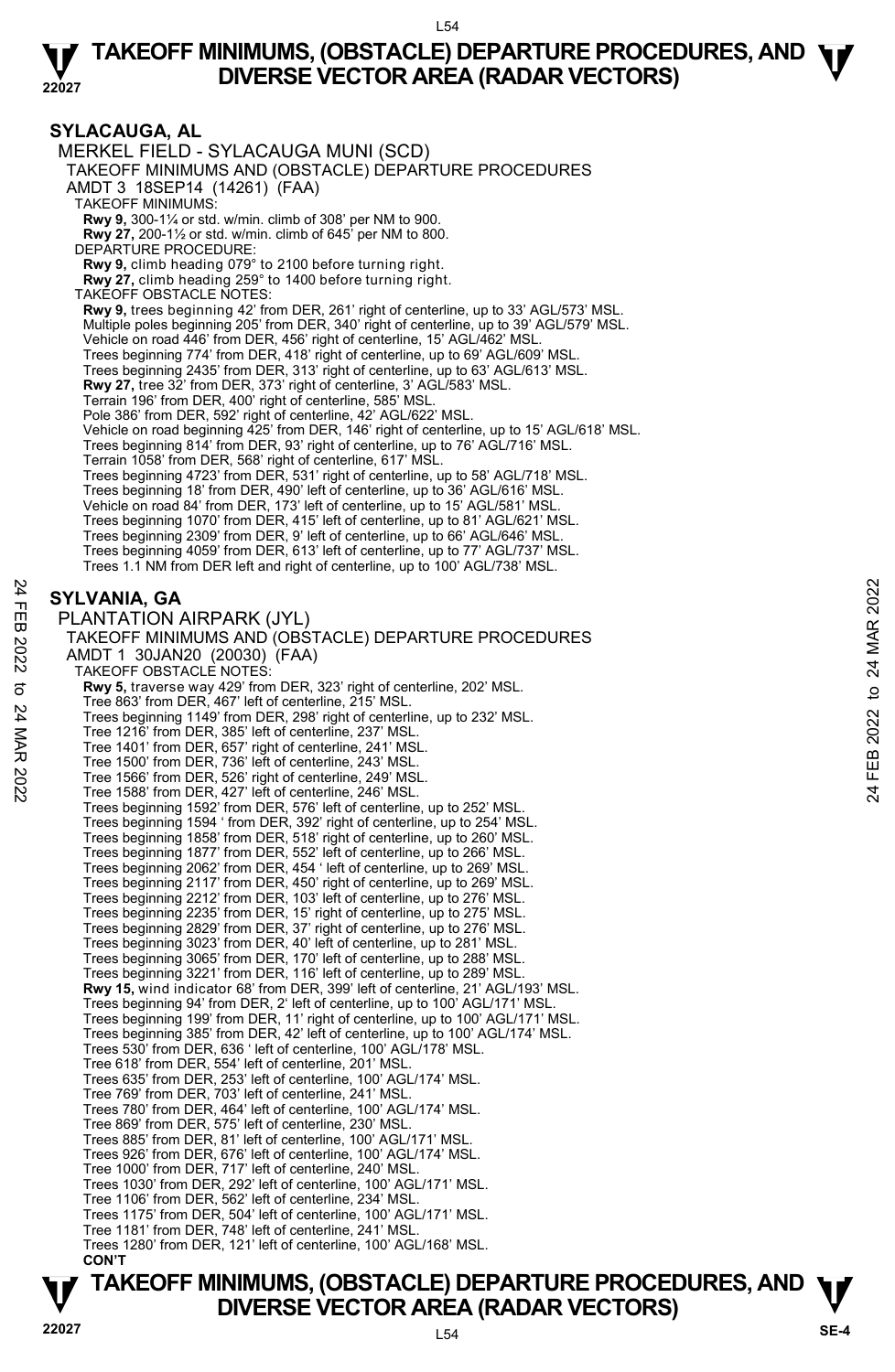#### **SYLVANIA, GA (CON'T)**

PLANTATION AIRPARK (JYL) (CON'T)

**Rwy 15 (CON'T),** tree 1313' from DÉR, 709' left of centerline, 242' MSL

Trees beginning 1321' from DER, 28' left of centerline, up to 100' AGL/171' MSL.

**Rwy 23,** trees beginning 30' from DER, 291' left of centerline, up to 239' MSL.

Tree 145' from DER, 308' right of centerline, 178' MSL.

Trees beginning 418' from DER, 364' right of centerline, up to 216' MSL.

Trees beginning 880' from DER, 153' right of centerline, up to 218' MSL.

Tree 2115' from DER, 987' right of centerline, 228' MSL.

Tree 2206 ' from DER, 464' right of centerline, 231' MSL. **Rwy 33,** tress beginning 29' from DER, 5' right of centerline, up to 100' AGL/174' MSL.

Trees beginning 70' from DER, 8' left of centerline, up to 100' AGL/171' MSL.

#### **TALLADEGA, AL**

TALLADEGA MUNI (ASN)

TAKEOFF MINIMUMS AND (OBSTACLE) DEPARTURE PROCEDURES

AMDT 3 27JUN13 (13178) (FAA)

TAKEOFF MINIMUMS:

**Rwy 4,** std. w/min. climb of 207' per NM to 1300 or alternatively, with standard takeoff minimums and a normal 200' per NM climb gradient, takeoff must occur no later than 1700' prior to DER or 1400-2½ for climb in visual conditions. DEPARTURE PROCEDURE:

**Rwy 4,** climb heading 038° to 2100 before turning right, or for climb in visual conditions: cross Talladega Muni airport at or above 1800' MSL before proceeding on course. When executing VCOA, notify ATC prior to departure.<br>**Rwy 22,** climb heading 233° to 1900 before proceeding on course.

TAKEOFF OBSTACLE NOTES:

**Rwy 4**, multiple poles beginning 904' from DER, 418' right of centerline, up to 48' AGL/568' MSL.<br>Numerous trees beginning 1811' from DER, 48' right of centerline, up to 72' AGL/612' MSL.<br>Flag pole 3421' from DER, 306' ri

Buildings and trees beginning 1319' from DER, 394 left of centerline, up to 89' AGL/629' MSL.

**Rwy 22**, tree 14' from DER, 413' right of centerline, 62' AGL/562' MSL.<br>Trees beginning 7' from DER, 325' left of centerline, up to 26' AGL/526' MSL

#### **THOMASTON, GA**

THOMASTON-UPSON COUNTY (OPN)

#### TAKEOFF MINIMUMS AND (OBSTACLE) DEPARTURE PROCEDURES AMDT 2A 12AUG21 (21224) (FAA)

TAKEOFF MINIMUMS:

**Rwy 30**, std. w/min. climb of 268' per NM to 1800, or 1100-3 for VCOA. VCOA:

**Rwy 30,** obtain ATC approval for VCOA when requesting IFR clearance. Climb in visual conditions to cross Thomaston-Upson County airport or above 1700 before proceeding on course. Trees beginning 7 from DER, 325'left of centerline, up to 26' AGL/526' MSL<br>
THOMASTON, GA<br>
THOMASTON-UPSON COUNTY (OPN)<br>
TAKEOFF MINIMUMS AND (OBSTACLE) DEPARTURE PROCEDURES<br>
AMDT 2A 12AUG21 (21224) (FAA)<br>
TAKEOFF MINIMUMS

TAKEOFF OBSTACLE NOTES:

**Rwy 12,** tree 2885' from DER, 510' left of centerline, 885' MSL.

Tree 3280' from DER, 1067' left of centerline, 894' MSL.

**Rwy 30,** trees beginning 801' from DER, 444' right of centerline, up to 866' MSL.

Tree 969' from DER, 601' right of centerline, 867' MSL. Transmission line and catenary beginning 1625' from DER, 274' left of centerline, up to 105' AGL/863' MSL.

#### **THOMASVILLE, GA**

THOMASVILLE RGNL (TVI)

TAKEOFF MINIMUMS AND (OBSTACLE) DEPARTURE PROCEDURES

AMDT 2 22JUN17 (17173) (FAA)

TAKEOFF MINIMUMS:

**Rwy 4,** app light 10' from DER, 9' right of centerline, 2' AGL/231' MSL.

App light 11' from DER, 10' left of centerline, 2' AGL/232' MSL. Terrain, tree, beginning 53' from DER, 150' right of centerline, up to 237' MSL.

Terrain 351' from DER, 438' left of centerline, 240' MSL.

Terrain 518' from DER, 237' left of centerline, 247' MSL.

Tree, terrain, beginning 570' from DER, 625' left of centerline, up to 269' MSL.

Tree 670' from DER, 577' left of centerline, 281' MSL.

Tree 691' from DER, 645' right of centerline, 281' MSL.

Tree, terrain, beginning 744' from DER, 432' left of centerline, up to 292' MSL. Tree, pole, beginning 914' from DER, 587' left of centerline, up to 300' MSL.

Tree 2212' from DER, 861' right of centerline, 327' MSL.

Trees, beginning 2344' from DER, 707' right of centerline, up to 354' MSL. Tree 2632' from DER, 1144' left of centerline, 338' MSL.

Trees, beginning 2645' from DER, 1147' left of centerline, up to 343' MSL.

Trees, beginning 3006' from DER, 857' right of centerline, up to 356' MSL.

**Rwy 14,** app light 10' from DER, 9' right of centerline, 2' AGL/231' MSL.

App light 11' from DER, 10' left of centerline, 2' AGL/232' MSL.

Terrain, tree, beginning 53' from DER, 150' right of centerline, up to 237' MSL.

Terrain 351' from DER, 438' left of centerline, 240' MSL.

#### **CON'T**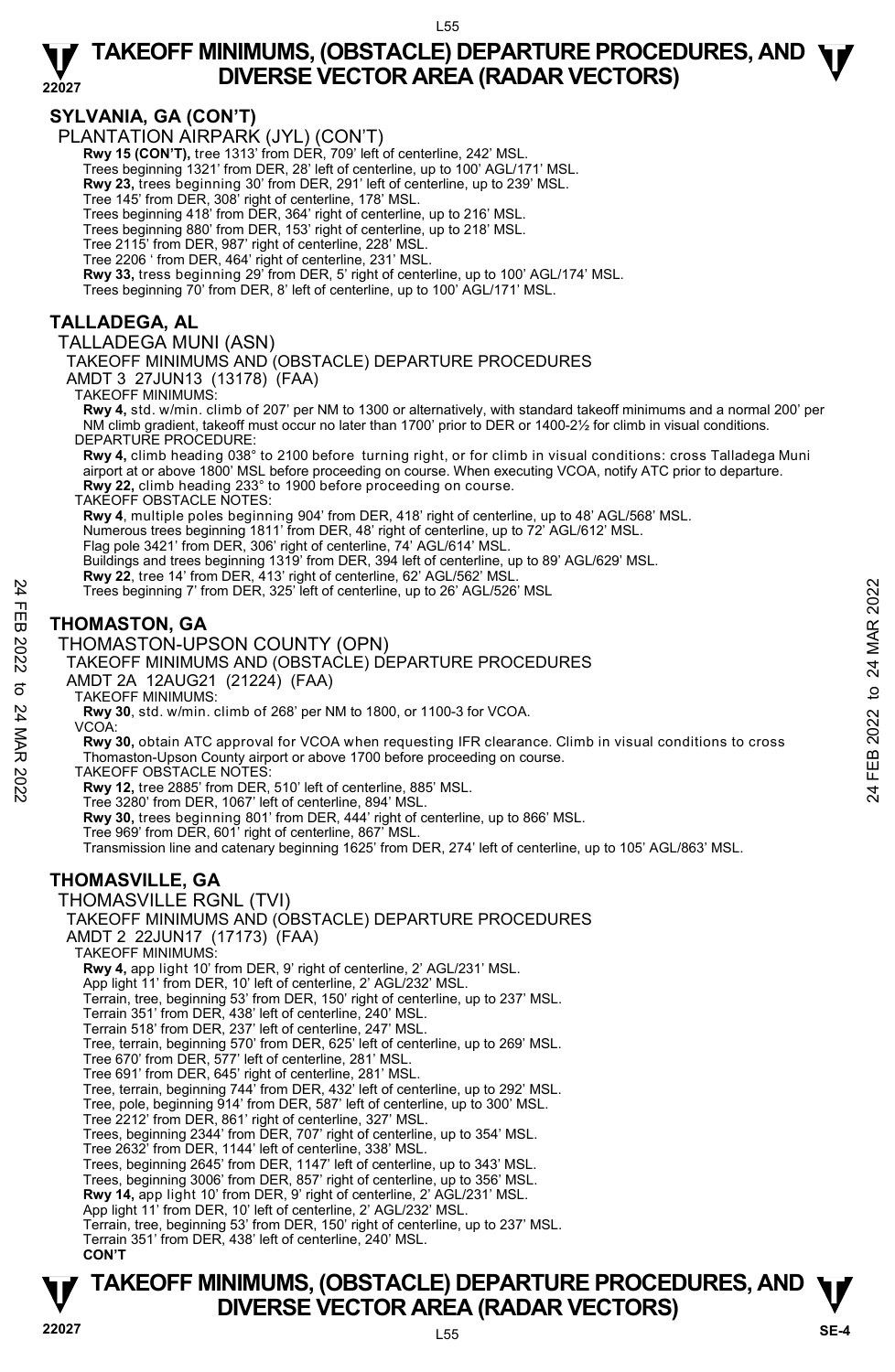#### **22027 TAKEOFF MINIMUMS, (OBSTACLE) DEPARTURE PROCEDURES, AND**  $\Psi$ **<br>DIVERSE VECTOR AREA (RADAR VECTORS) DIVERSE VECTOR AREA (RADAR VECTORS)**

#### **THOMASVILLE, GA (CON'T)**

THOMASVILLE RGNL (CON'T) **Rwy 14 (CON'T), terrain 518' from DÉR, 237' left of centerline, 247' MSL** Tree, terrain, beginning 570' from DER, 625' left of centerline, up to 269' MSL. Tree 670' from DER, 577' left of centerline, 281' MSL. Tree 691' from DER, 645' right of centerline, 281' MSL. Tree, terrain, beginning 744' from DER, 432' left of centerline, up to 292' MSL. Tree, pole, beginning 914' from DER, 587' left of centerline, up to 300' MSL. Tree 2212' from DER, 861' right of centerline, 327' MSL. Trees, beginning 2344' from DER, 707' right of centerline, up to 354' MSL. Tree 2632' from DER, 1144' left of centerline, 338' MSL. Trees, beginning 2645' from DER, 1147' left of centerline, up to 343' MSL. Trees, beginning 3006' from DER, 857' right of centerline, up to 356' MSL. **Rwy 22,** post, ground, beginning 78' from DER, 429' right of centerline, up to 6' AGL/249' MSL. Tree 79' from DER, 319' left of centerline, 248' MSL. Tree 336' from DER, 541' left of centerline, 302' MSL. Tree 343' from DER, 542' left of centerline, 304' MSL. Tree 445' from DER, 565' right of centerline, 317' MSL. Trees, beginning 458' from DER, 562' left of centerline, up to 319' MSL. Tree, road, beginning 491' from DER, 84' right of centerline, up to 335' MSL. Tree, road, beginning 647' from DER, 73' left of centerline, up to 331' MSL. Trees, beginning 827' from DER, 285' left of centerline, up to 337' MSL. Trees, beginning 1053' from DER, 53' left of centerline, up to 347' MSL. Trees, beginning 1058' from DER, 59' right of centerline, up to 337' MSL. Trees, beginning 1248' from DER, 26' right of centerline, up to 340' MSL. Trees, beginning 1262' from DER, 131' left of centerline, up to 349' MSL. Trees beginning 1372' from DER, 97' left of centerline, up to 351' MSL. Trees, beginning 1420' from DER, 101' right of centerline, up to 346' MSL. Tree 1671' from DER, 905' right of centerline, 350' MSL. Trees, beginning 1672' from DER, 40' right of centerline, up to 351' MSL. Tree 1763' from DER, 959' left of centerline, 355' MSL. Trees, beginning 1763' from DER, 70' left of centerline, up to 353' MSL. Tree 1966' from DER, 662' left of centerline, 355' MSL. Trees, beginning 1990' from DER, 89' left of centerline, up to 358' MSL. Trees, beginning 2093' from DER, 21' left of centerline, up to 361' MSL. Tree 2451' from DER, 490' right of centerline, 353' MSL. Trees, beginning 2475' from DER, 42' right of centerline, up to 357' MSL. Trees, beginning 2510' from DER, 588' right of centerline, up to 358' MSL. Trees, beginning 2592' from DER, 6' right of centerline, up to 364' MSL. Tree 4594' from DER, 70' left of centerline, 363' MSL. **Rwy 32,** tree 177' from DER, 491' left of centerline, 317' MSL. Trees, beginning 483' from DER, 537' right of centerline, up to 335' MSL. Tree 768' from DER, 603' left of centerline, 331' MSL. Trees, beginning 817' from DER, 157' left of centerline, up to 335' MSL. Tree 1064' from DER, 640' right of centerline, 337' MSL. Trees, beginning 1089' from DER, 55' right of centerline, up to 339' MSL. Tree 1622' from DER, 775' left of centerline, 337' MSL. Trees, beginning 1629' from DER, 78' left of centerline, up to 342' MSL. Trees, beginning 2461' from DER, 6' right of centerline, up to 342' MSL. Tree 3069' from DER, 232' right of centerline, 343' MSL. Trees, beginning 3253' from DER, 144' left of centerline, up to 351' MSL. Trees, beginning 3333' from DER, 208' right of centerline, up to 361' MSL. Trees, beginning 4595' from DER, 72' left of centerline, up to 364' MSL. **THOMSON, GA**  THOMSON-MCDUFFIE COUNTY (HQU) TAKEOFF MINIMUMS AND (OBSTACLE) DEPARTURE PROCEDURES AMDT 2 15SEP15 (16259) (FAA) TAKEOFF OBSTACLE NOTES: **Rwy 10,** t-l twr 178' from DER, 455' left of centerline, 35' AGL/529' MSL. Trees, beginning 1763 from DER, 70' left of centerline, up to 353' MSL.<br>
Tree 1966 from DER, 662' left of centerline, app to 358' MSL.<br>
Trees, beginning 1990' from DER, 29' left of centerline, up to 358' MSL.<br>
Trees, begin

Tree, t-l twr beginning 382' from DER, 48' left of centerline, up to 592' MSL. T-l twr 669' from DER, 623' right of centerline, 33' AGL/524' MSL. T-l twrs beginning 686' from DER, 415' right of centerline, up to 35' AGL/531' MSL. T-l twr 730' from DER, 626' right of centerline, 40' AGL/532' MSL. Pole 999' from DER, 618' right of centerline, 60' AGL/553' MSL. Pole, bldg beginning 1001' from DER, 539' right of centerline, up to 556' MSL. T-l twr 1984' from DER, 333' right of centerline, 91' AGL/580' MSL. T-l twr 2005' from DER, 428' right of centerline, 99' AGL/588' MSL. Pole, t-l twr beginning 2127' from DER, 942' right of centerline, up to 589' MSL. **Rwy 28,** tree 200' from DER, 547' left of centerline, 477' MSL. Tree 425' from DER, 521' left of centerline, 479' MSL. Trees beginning 453' from DER, 537' right of centerline, up to 514' MSL. Tree 757' from DER, 654' left of centerline, 503' MSL. Trees beginning 3899' from DER, 1121' left of centerline, up to 562' MSL. **CON'T**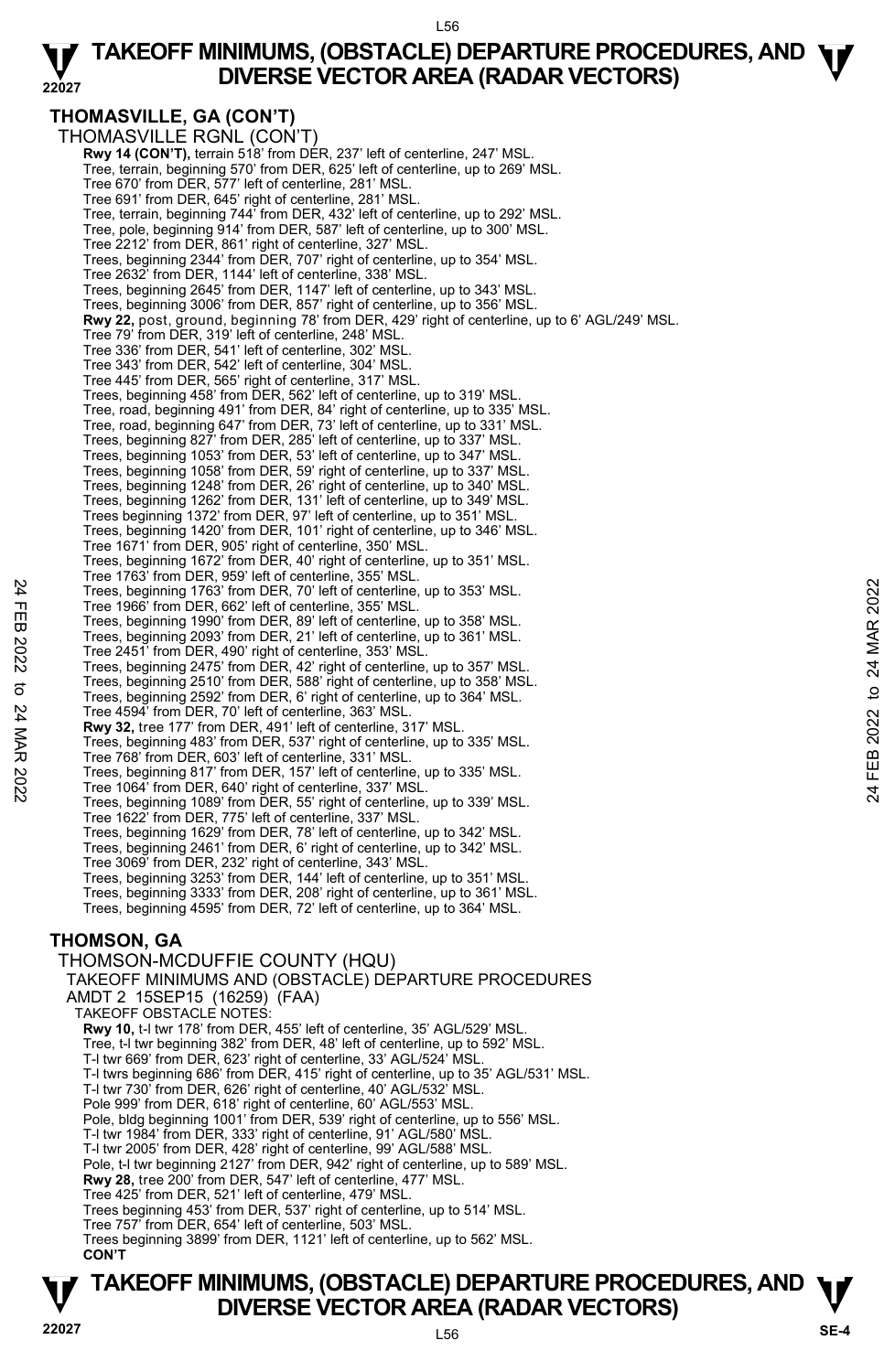**THOMSON, GA (CON'T)**  THOMSON-MCDUFFIE COUNTY (HQU) (CON'T) **Rwy 28 (CON'T),** tree 4902' from DER, 1248' left of centerline, 578' MSL.<br>Trees beginning 4902' from DER, 1180' left of centerline, up to 578' MSL. **TIFTON, GA**  HENRY TIFT MYERS (TMA) TAKEOFF MINIMUMS AND (OBSTACLE) DEPARTURE PROCEDURES AMDT 6A 17AUG17 (17229) (FAA) TAKEOFF MINIMUMS: **Rwy 34,** 400-2¼ or std. with a min. climb of 360' per NM to 900. DEPARTURE PROCEDURE: **Rwy 28,** climb heading 277° to 1200 before turning right. **Rwy 34,** climb heading 332° to 900 before turning left. TAKEOFF OBSTACLE NOTES: **Rwy 10,** tree 167' from DER, 491' right of centerline, 377' MSL. Trees beginning 208' from DER, 308' left of centerline, up to 390' MSL. Trees beginning 618' from DER, 525' left of centerline, up to 403' MSL. Tree 791' from DER, 623' right of centerline, 384' MSL. Tree 840' from DER, 569' right of centerline, 393' MSL. Trees beginning 1274' from DER, 611' left of centerline, up to 413' MSL. Tree 1788' from DER, 788' left of centerline, 416' MSL. Trees beginning 1876' from DER, 660' left of centerline, up to 423' MSL. Trees beginning 1968' from DER, 161' right of centerline, up to 427' MSL. Tree 2402' from DER, 704' left of centerline, 428' MSL. **Rwy 16,** tree and runway light beginning 6' from DER, 60' right of centerline, up to 54' AGL/377' MSL.<br>Runway light 11' from DER, 59' left of centerline, 2' AGL/340' MSL. Tree 293' from DER, 565' right of centerline, 378' MSL. Tree and pole beginning 298' from DER, 441' right of centerline, up to 379' MSL. Tree 565' from DER, 647' left of centerline, 371' MSL. Trees beginning 567' from DER, 520' left of centerline, up to 376' MSL. Tree 603' from DER, 635' right of centerline, 414' MSL. Trees beginning 604' from DER, 421' right of centerline, up to 417' MSL. Trees beginning 972' from DER, 532' left of centerline, up to 380' MSL. Tree 2947' from DER, 572' right of centerline, 419' MSL. Trees beginning 2951' from DER, 470' right of centerline, up to 428' MSL. **Rwy 28,** tree 78' from DER, 287' right of centerline, 385' MSL. Trees beginning 139' from DER, 272' right of centerline, up to 392' MSL. Trees beginning 1074' from DER, 289' left of centerline, up to 410' MSL. Tree 1206' from DER, 558' left of centerline, 416' MSL. Trees beginning 1244' from DER, 24' left of centerline, up to 419' MSL. Tree 1281' from DER, 178' right of centerline, 403' MSL. Tree 1295' from DER, 223' right of centerline, 415' MSL. Trees beginning 1295' from DER, 88' right of centerline, up to 417' MSL. Trees beginning 1316' from DER, 456' left of centerline, up to 420' MSL. Trees beginning 1323' from DER, 296' left of centerline, up to 421' MSL. Trees beginning 1368' from DER, 154' left of centerline, up to 427' MSL. Tree and pole beginning 1409' from DER, 7' left of centerline, up to 430' MSL. Trees beginning 1445' from DER, 76' right of centerline, up to 421' MSL. Trees beginning 1480' from DER, 209' right of centerline, up to 425' MSL. Trees beginning 1537' from DER, 260' right of centerline, up to 426' MSL. Trees beginning 1555' from DER, 124' right of centerline, up to 429' MSL. Trees beginning 1625' from DER, 86' right of centerline, up to 430' MSL. Trees beginning 1676' from DER, on centerline, up to 434' MSL. Tree and pole beginning 1754' from DER, 34' right of centerline, up to 437' MSL. Tree 1898' from DER, 625' right of centerline, 92' AGL/439' MSL. Trees beginning 1899' from DER, 23' right of centerline, up to 441' MSL. Trees beginning 1929' from DER, 13' left of centerline, up to 433' MSL. Trees beginning 2743' from DER, 79' left of centerline, up to 434' MSL. Trees beginning 3117' from DER, 297' right of centerline, up to 450' MSL. Trees beginning 3452' from DER, 1116' right of centerline, up to 96' AGL/451' MSL. **Rwy 34,** trees beginning 9' from DER, 150' right of centerline, up to 358' MSL. Tree 76' from DER, 457' left of centerline, 57' AGL/398' MSL. Tree and pole beginning 178' from DER, 389' left of centerline, up to 405' MSL. Tree and pole beginning 282' from DER, 337' left of centerline, up to 428' MSL. Tree 667' from DER, 642' right of centerline, 416' MSL. Trees beginning 713' from DER, 510' right of centerline, up to 431' MSL. Trees beginning 832' from DER, 291' right of centerline, up to 436' MSL. Tree 2018' from DER, 964' left of centerline, 434' MSL. Trees beginning 2021' from DER, 618' left of centerline, up to 438' MSL. Trees beginning 2504' from DER, 890' left of centerline, up to 440' MSL. Tree 2584' from DER, 1173' left of centerline, 443' MSL. Trees beginning 2586' from DER, 132' left of centerline, up to 451' MSL. Trees beginning 2814' from DER, 938' right of centerline, up to 439' MSL. **CON'T** Tree 603' from DER, 520' left of centerline, up to 376' MSL.<br>
Tree 603' from DER, 625' right of centerline, up to 376' MSL.<br>
Tree 603' from DER, 532' right of centerline, up to 417' MSL.<br>
Trees beginning 972' from DER, 532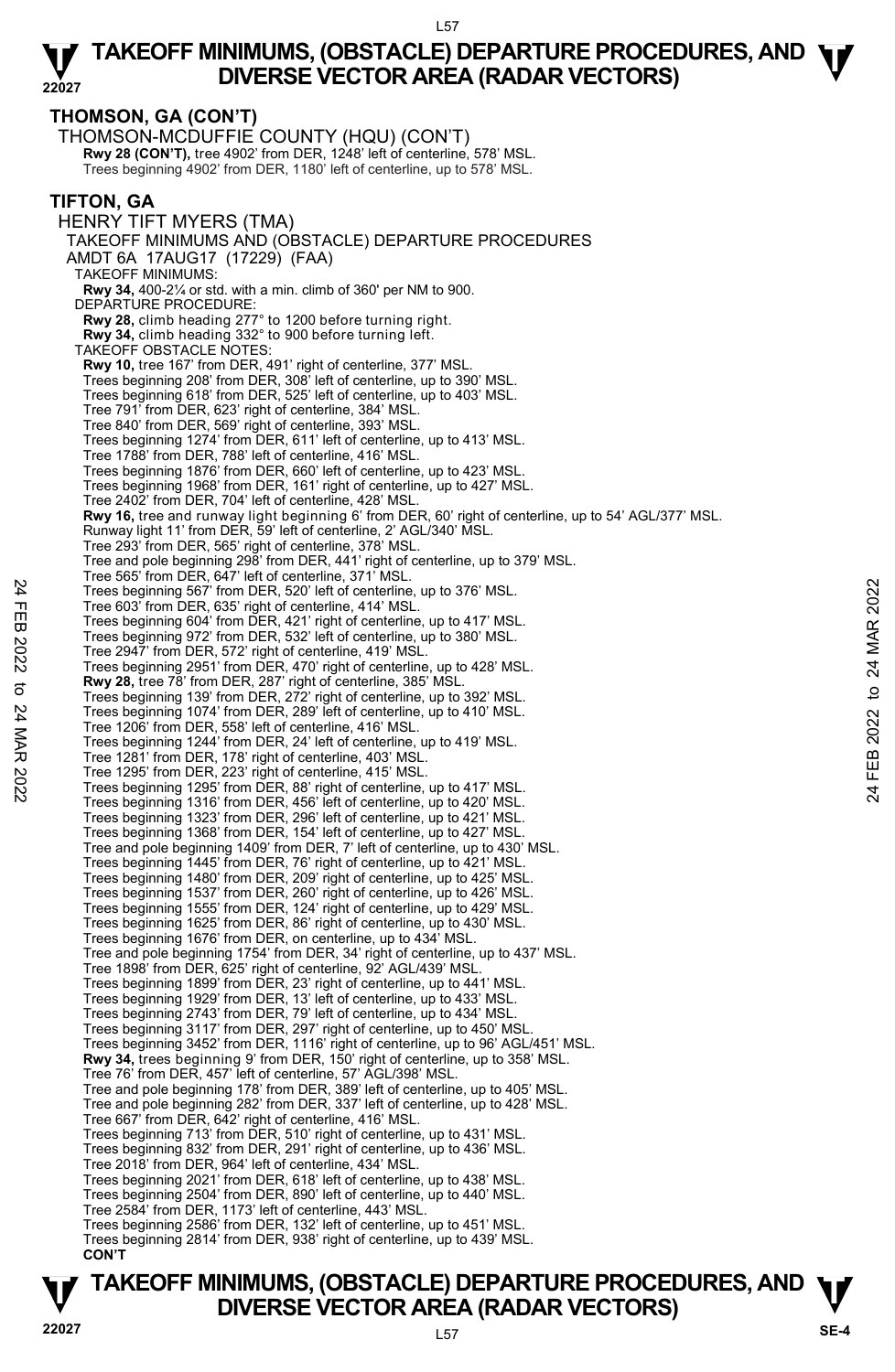**TIFTON, GA (CON'T)** 

HENRY TIFT MYERS (TMA) (CON'T)

 **Rwy 34 (CON'T),** tree 2932' from DER, 1033' right of centerline, 440' MSL.

Trees beginning 2933' from DER, 841' right of centerline, up to 443' MSL.

Trees beginning 3250' from DER, 393' right of centerline, up to 450' MSL.

Tower 5755' from DER, 1324' right of centerline, 155' AGL/523' MSL.

 Tower 1.2 NM from DER, 273' right of centerline, 190' AGL/569' MSL. Tower and antenna beginning 1.5 NM from DER, 789' left of centerline, up to 349' AGL/688' MSL.

Tower 1.9 NM from DER, 816' left of centerline, 292' AGL/652' MSL.

#### **TOCCOA, GA**

TOCCOA RG LETOURNEAU FIELD (TOC)

TAKEOFF MINIMUMS AND (OBSTACLE) DEPARTURE PROCEDURES

AMDT 3A 10DEC15 (21364) (FAA)

TAKEOFF MINIMUMS:

**Rwy 3,** std. w/min. climb of 430' per NM to 2600 or 1600-3 for climb in visual conditions. **Rwy 27,** std. w/min. climb of 478' per NM to 2500 or 1600-3 for climb in visual conditions.

DEPARTURE PROCEDURE:

**Rwy 9,** climb heading 094° to 2000 before turning on course.

**Rwy 21,** climb heading 207° to 2200 before turning on course.

VCOA:

**Rwys 3, 27,** obtain ATC approval for climb in visual conditions when requesting IFR clearance. Climb in visual conditions to cross Toccoa RG Letourneau Field airport at or above 2600 MSL, before proceeding on course. TAKEOFF OBSTACLE NOTES:

**Rwy 3,** tree 142' from DER, 458' right of centerline, 57' AGL/1,032' MSL, scattered trees 71' from DER, 271' right of centerline, 57' AGL/989' MSL.

**Rwy 9,** terrain 99' from DER, 177' right of centerline, 975' MSL.

Terrain 108' from DER, 126' left of centerline, 955' MSL.

**Rwy 21,** terrain 29' from DER, 208' right of centerline 1023' MSL.

Tower 376' from DER, 520' left of centerline up to 39' AGL/1008' MSL.

Multiple trees 589' from DER, 196' right of centerline, up to 66' AGL/1120' MSL.

Multiple trees 553' from DER, 62' left of centerline, up to 89' AGL/1107' MSL.

**Rwy 27,** tower 1.2 NM from DER, 1818' left of centerline, 354' AGL/1364' MSL.

#### **TROY, AL**

#### TROY MUNI AT N KENNETH CAMPBELL FIELD (TOI)

# TAKEOFF MINIMUMS AND (OBSTACLE) DEPARTURE PROCEDURES A<br>
Function the tees 589 from DER, 196 right of centerline, up to 66 AGL/1120' MSL.<br>
Multiple trees 589 from DER, 196 right of centerline, up to 89 AGL/1107' MSL.<br>
Rwy 27, tower 1.2 NM from DER, 1818' left of centerline,

AMDT 6 29MAY14 (14149) (FAA)

TAKEOFF MINIMUMS:

**Rwy 14,** std. w/min. climb of 280' per NM to 1200 or 1600-2½ for climb in visual conditions.

**Rwy 32,** std. w/min. climb of 281' per NM to 3200 or 1600-2½ for climb in visual conditions.

DEPARTURE PROCEDURE:

**Rwy 7,** climb heading 073° to 1000 before turning left.

**Rwy 14,** climb heading 147° to 1200 before turning right, for climb in visual conditions: cross Troy Muni at N. Kenneth Campbell field at or above 1800 MSL before proceeding on course. When executing VCOA, notify ATC prior to departure.

**Rwy 25,** climb heading 254° to 1700 before turning right.

**Rwy 32,** for climb in visual conditions: cross Troy Muni at N. Kenneth Campbell field at or above 1800 MSL before proceeding on course. When executing VCOA, notify ATC prior to departure. TAKEOFF OBSTACLE NOTES:

**Rwy 7,** sign 38' from DER, 425' right of centerline, 23' AGL/413' MSL.

Trees beginning 297' from DER, 339' left of centerline, up to 80' AGL/471' MSL. Trees beginning 802' from DER, 455' right of centerline, up to 65' AGL/449' MSL.

Trees beginning 1846' from DER, 363' left of centerline, up to 100' AGL/519' MSL.

**Rwy 14,** trees beginning 52' from DER, 338' left of centerline, up to 66' AGL/431' MSL.

Trees beginning 305' from DER, 330' right of centerline, up to 60' AGL/425' MSL. Trees beginning 548' from DER, 84' left of centerline, up to 100' AGL/465' MSL.

Trees beginning 1176' from DER, 32' right of centerline, up to 95' AGL/449' MSL.

Pole and trees beginning 1.1 NM from DER, left and right of centerline, up to 100' AGL/606' MSL.<br>**Rwy 25,** trees beginning 31' from DER. 476' left of centerline, up to 100' AGL/447' MSL.

Trees beginning 119' from DER. 420' right of centerline, up to 45' AGL/414' MSL.

Trees beginning 1485' from DER, 761' right of centerline, up to 80' AGL/523' MSL.

Tree 4066' from DER, 1355' left of centerline, 100' AGL/519' MSL.

**Rwy 32,** terrain and brush beginning 148' from DER, left and right of centerline, up to 12' AGL/427' MSL.

Terrain, brush, and trees beginning 673' from DER, left and right of centerline, up to 65' AGL/505' MSL.

Pole, brush, and trees beginning 1979' from DER, left and right of centerline, up to 100' AGL/549' MSL.

## **TAKEOFF MINIMUMS, (OBSTACLE) DEPARTURE PROCEDURES, AND**  $\Psi$ **<br>DIVERSE VECTOR AREA (RADAR VECTORS) DIVERSE VECTOR AREA (RADAR VECTORS) 22027 SE-4**

L58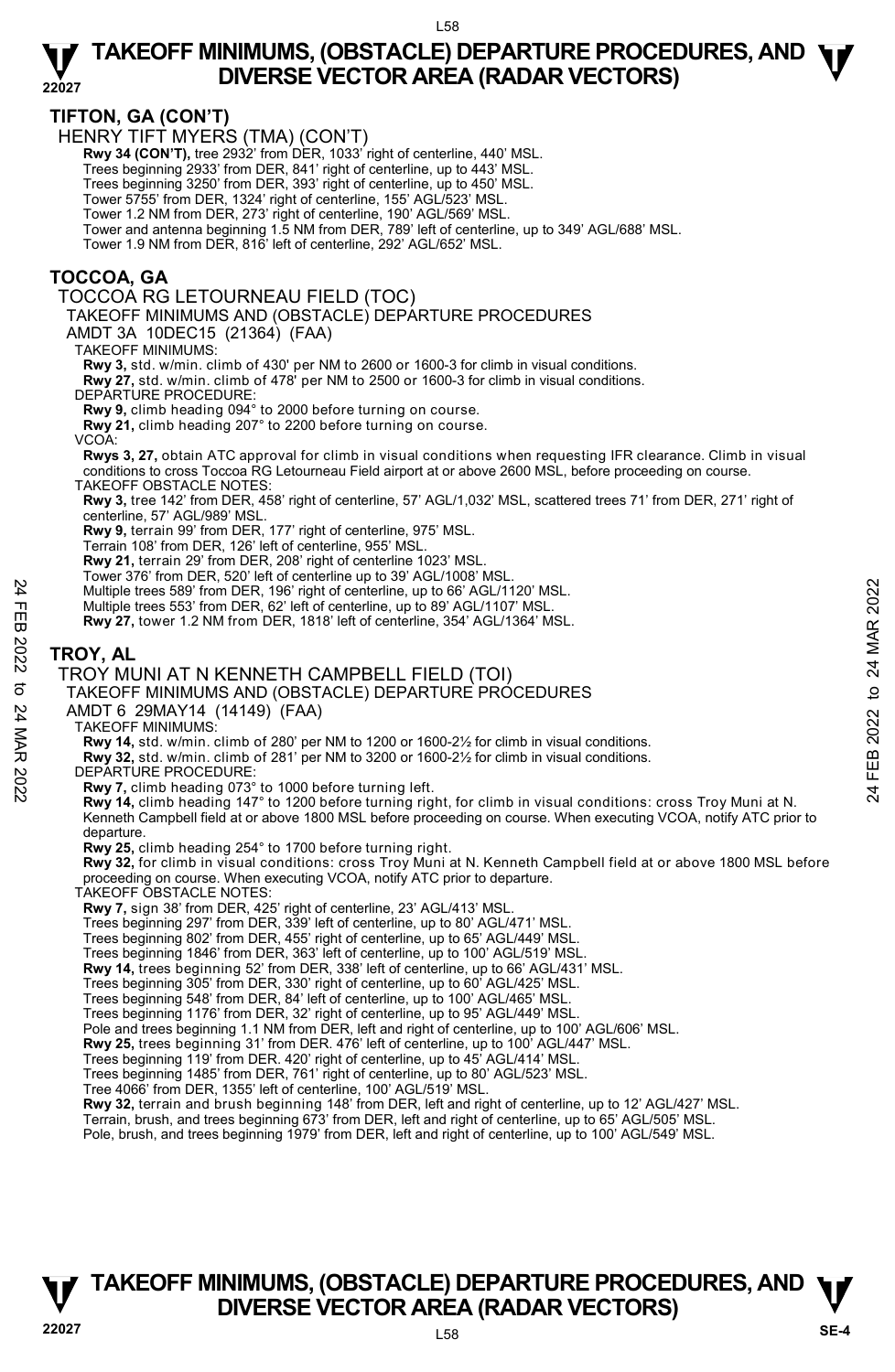#### **TUSCALOOSA, AL**

TUSCALOOSA NTL (TCL)

TAKEOFF MINIMUMS AND (OBSTACLE) DEPARTURE PROCEDURES

AMDT 2A 11MAR10 (21280) (FAA)

TAKEOFF MINIMUMS:

**Rwy 4,** 300-2 or std. w/min. climb of 271' per NM to 500. **Rwy 12,** 400-2½ or std. w/min. climb of 217' per NM to 600, or alternatively, with std. takeoff minimums and a normal 200' per NM climb gradient, takeoff must occur no later than 1900' prior to DER.

**Rwy 30,** 300-2¼ or std. w/min. climb of 207' per NM to 600, or alternatively, with std. takeoff minimums and a normal 200' per NM climb gradient, takeoff must occur no later than 1400' prior to DER. TAKEOFF OBSTACLE NOTES:

**Rwy 4,** tower 4604' from DER, 344' left of centerline, 125' AGL/320' MSL.

Trees beginning 1129' from DER, left and right of centerline, up to 103' AGL/263' MSL. Trees beginning 4525' from DER, left and right of centerline, up to 95' AGL/330' AGL.

Trees beginning 1.3 NM from DER, 523' left of centerline, up to 100' AGL/409' MSL.

**Rwy 12,** multiple trees beginning 562' from DER, 157' right of centerline, up to 78' AGL/251' MSL.<br>Multiple trees beginning 575' from DER, 62' left of centerline, up to 78' AGL/216' MSL.

**Rwy 22,** trees beginning 423' from DER, 587' left of centerline, up to 63' AGL/203' MSL.

Tree 1419' from DER, 506' right of centerline, 54' AGL/195' MSL.

**Rwy 30,** light pole 684' from DER, 384' left of centerline 61' AGL/213' MSL.

Trees beginning 839' from DER, 169' left of centerline up to 100' AGL/449' MSL. Trees beginning 381' from DER, 229' right of centerline, up to 89' AGL/258' MSL.

Railroad 623' from DER, 157' right of centerline, 25' AGL/190' MSL. Vehicle on road 413' from DER, 136' right of centerline, 17' AGL/181' MSL.

#### **TUSKEGEE, AL**

MOTON FIELD MUNI (06A)

TAKEOFF MINIMUMS AND (OBSTACLE) DEPARTURE PROCEDURES ORIG 09APR09 (09099) (FAA)

TAKEOFF OBSTACLE NOTES:

**Rwy 13,** trees beginning 5' from DER, 295' right of centerline, up to 100' AGL/389' MSL.

Trees beginning 6' from DER, 304' left of centerline, up to 100' AGL/359' MSL.<br>**Rwy 31,** trees beginning 12' from DER, 219' right of centerline, up to 100' AGL/359' MSL.

Vehicle 464' from DER, 601' left of centerline, up to 15' AGL/284' MSL.

Trees beginning 929' from DER, 568' left of centerline, up to 100' AGL/369' MSL.

#### **VALDOSTA, GA**

VALDOSTA RGNL (VLD)

TAKEOFF MINIMUMS AND (OBSTACLE) DEPARTURE PROCEDURES PARCUFF USINCLE NOTES (2922) FOR A FROM THAT THE RESTONDING STONDALLY THE THE SEEDINING STONDER, 2022 TO 2222 TO 2222 TO 2222 TO 2222 TO 2222 TO 2222 TO 2222 TO 2222 TO 2222 TO 2222 TO 2222 TO 2222 TO 2222 TO 2222 TO 2222

AMDT 2 18NOV10 (10322) (FAA)

TAKEOFF MINIMUMS:

**Rwy 31,** std. w/ min. climb of 220' per NM to 900 or 900-2½ for climb in visual conditions. DEPARTURE PROCEDURE:

**Rwy 31,** for climb in visual conditions: cross Valdosta RGNL Airport at or above 1000 MSL before proceeding on course.

TAKEOFF OBSTACLE NOTES:

**Rwy 4,** trees beginning 57' from DER, 227' right of centerline, up to 100' AGL/267' MSL. Trees beginning 1524' from DER, 92' left of centerline, up to 100' AGL/319' MSL. Vehicles on roadway beginning 845' from DER, 605' right of centerline, up to 15' AGL/214' MSL. **Rwy 13,** trees beginning 1316' from DER, 125' left of centerline, up to 100' AGL/299' MSL. Trees beginning 1803' from DER, 44' right of centerline, up to 100' AGL/289' MSL. **Rwy 17,** trees beginning 1794' from DER, 454' right of centerline, up to 100' AGL/309' MSL. Trees beginning 861' from DER, 110' left of centerline, up to 100' AGL/289' MSL. **Rwy 22,** railroad 722' from DER, 324' right of centerline, 23' AGL/220' MSL. Trees beginning 75' from DER, 159' right of centerline, up to 100' AGL/250' MSL. Trees beginning 70' from DER, 165' left of centerline, up to 100' AGL/241' MSL. Bush 244' from DER, 77' left of centerline, up to 16' AGL/206' MSL. **Rwy 31,** trees beginning 465' from DER, 277' right of centerline, up to 100' AGL/270' MSL. Trees beginning 600' from DER, 2' left of centerline, up to 100' AGL/309' MSL. **Rwy 35,** trees beginning 1653' from DER, 246' right of centerline, up to 100' AGL/256' MSL. Trees beginning 1669' from DER, 135' left of centerline, up to 100' AGL/289' MSL. DIVERSE VECTOR AREA (RADAR VECTORS)

AMDT 1 08DEC16 (16343) (FAA)

 **Rwys 4, 13, 17, 22, 35,** heading as assigned by ATC.

 **Rwy 31,** heading as assigned by ATC; requires min. climb of 230' per NM to 700.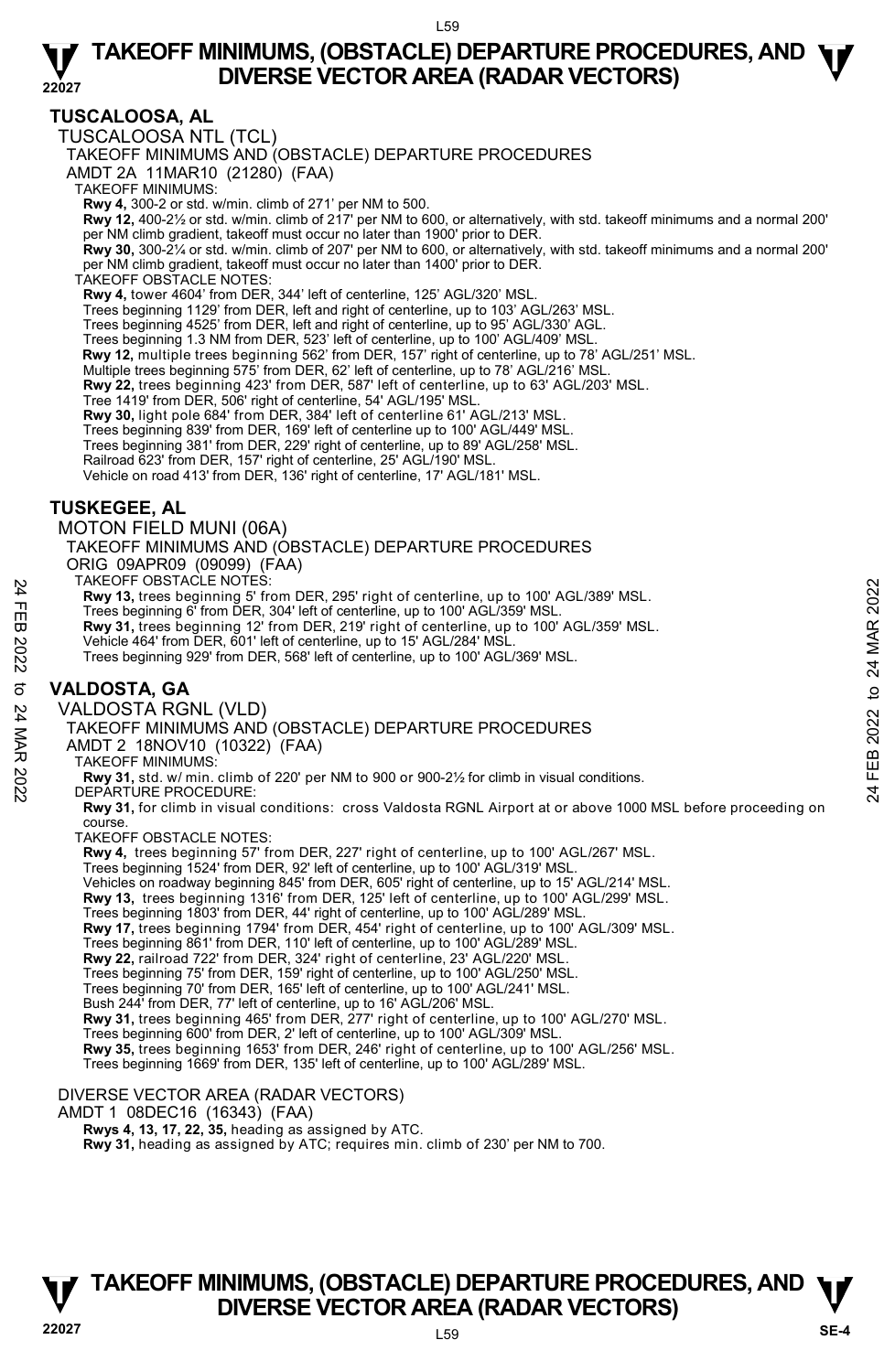#### **VERNON, AL**

**22027**  LAMAR COUNTY (M55) TAKEOFF MINIMUMS AND (OBSTACLE) DEPARTURE PROCEDURES AMDT 2 23SEP10 (10266) (FAA) TAKEOFF MINIMUMS: **Rwy 17,** 300-1. TAKEOFF OBSTACLE NOTES: **Rwy 17,** vehicle 2255' from DER, 72' left of centerline, 15' AGL/515' MSL. Trees beginning 382' from DER, 110' right of centerline, up to 100' AGL/579' MSL. Trees beginning 181' from DER, 168' left of centerline, up to 100' AGL/596' MSL. **Rwy 35,** trees beginning 26' from DER, 235' left of centerline, up to 100' AGL/559' MSL. Trees beginning 305' from DER, 328' right of centerline, up to 100' AGL/559' MSL. **VIDALIA, GA**  VIDALIA RGNL (VDI) TAKEOFF MINIMUMS AND (OBSTACLE) DEPARTURE PROCEDURES AMDT 2 20AUG15 (15232) (FAA) TAKEOFF MINIMUMS: **Rwy 32,** 300-1½ or std. w/min. climb of 225' per NM to 500, or alternatively, with standard takeoff minimums and a normal 200' per NM climb gradient, takeoff must occur no later than 1600' prior to DER. TAKEOFF OBSTACLE NOTES: **Rwy 7,** sign 32' from DER, 75' left of centerline, 1' AGL/270' MSL.<br>Trees beginning 324' from DER, 574' left of centerline, up to 75' AGL/305' MSL. Trees beginning 969' from DER, 706 right of centerline, up to 85' AGL/325' MSL. Tree 3121' from DER, 936' left of centerline, 118' AGL/348' MSL. **Rwy 14,** trees beginning 14' from DER, 228' right of centerline, up to 73' AGL/333' MSL.<br>Trees beginning 29' from DER, 328' left of centerline, up to 80' AGL/342' MSL. Trees beginning 1258' from DER, left and right of centerline, up to 102' AGL/338' MSL. **Rwy 25,** REILs 8' from DER, 90' left and right of centerline, 1' AGL/274' MSL. Trees beginning 8' from DER, 262' right of centerline, up to 85' AGL/355' MSL. Terrain 24' from DER, 331' right of centerline, 280' MSL. Trees beginning 88' from DER, 284' left of centerline, up to 99' AGL/339' MSL. **Rwy 32**, trees beginning 4' from DER, 271' left of centerline, up to 105' AGL/345' MSL. Trees beginning 57' from DER, 318' right of centerline, up to 82' AGL/338' MSL. Trees beginning 1157' from DER, left and right of centerline, up to 103' AGL/357' MSL. Water tower 5411' from DER, 1012' right of centerline, 134' AGL/424' MSL. **WASHINGTON, GA**  WASHINGTON/WILKES COUNTY (IIY) TAKEOFF MINIMUMS AND (OBSTACLE) DEPARTURE PROCEDURES AMDT 1 27JAN22 (22027) (FAA) TAKEOFF OBSTACLE NOTES: **Rwy 13,** terrain 9' from DER, 130' right of centerline, 634' MSL. Tree, pole beginning 191' from DER, 5' right of centerline, up to 700' MSL. Tree 193' from DER, 170' left of centerline, 648' MSL. Tree 195' from DER, 267' left of centerline, 652' MSL. Trees beginning 339' from DER, 80' left of centerline, up to 695' MSL. Trees beginning 844' from DER, 503' left of centerline, up to 699' MSL. Tree 891' from DER, 397' left of centerline, 705' MSL. Trees beginning 951' from DER, 13' left of centerline, up to 707' MSL. Trees beginning 2131' from DER, 330' right of centerline, up to 709' MSL. Trees beginning 2387' from DER, 564' right of centerline, up to 715' MSL.<br>**Rwy 31,** tree 7' from DER, 452' right of centerline, 691' MSL. Terrain 29' from DER, 216' left of centerline, 650' MSL. Vehicle on road 140' from DER, 338' left of centerline, 666' MSL. Tree, vehicle on road beginning 158' from DER, 353' left of centerline, up to 751' MSL. Tree 190' from DER, 448' right of centerline, 702' MSL. Tree, pole, vehicle on road, elevator, grain elevator beginning 279' from DER, 26' left of centerline, up to 752' MSL. Term 24 From DER, 331 right of centerline, ap to 39 AGL/339 MSL.<br>
Term 24 from DER, 331 right of centerline, up to 99' AGL/339' MSL.<br>
Trees beginning 88' from DER, 284' left of centerline, up to 105' AGL/334' MSL.<br> **EXECUT** 

Trees beginning 320' from DER, 448' right of centerline, up to 704' MSL. Tree, vehicle on road beginning 506' from DER, 6' right of centerline, up to 721' MSL.

Trees beginning 870' from DER, 641' right of centerline, up to 727' MSL.

Trees beginning 2977' from DER, 19' left of centerline, up to 754' MSL. Trees beginning 3124' from DER, 52' right of centerline, up to 744' MSL.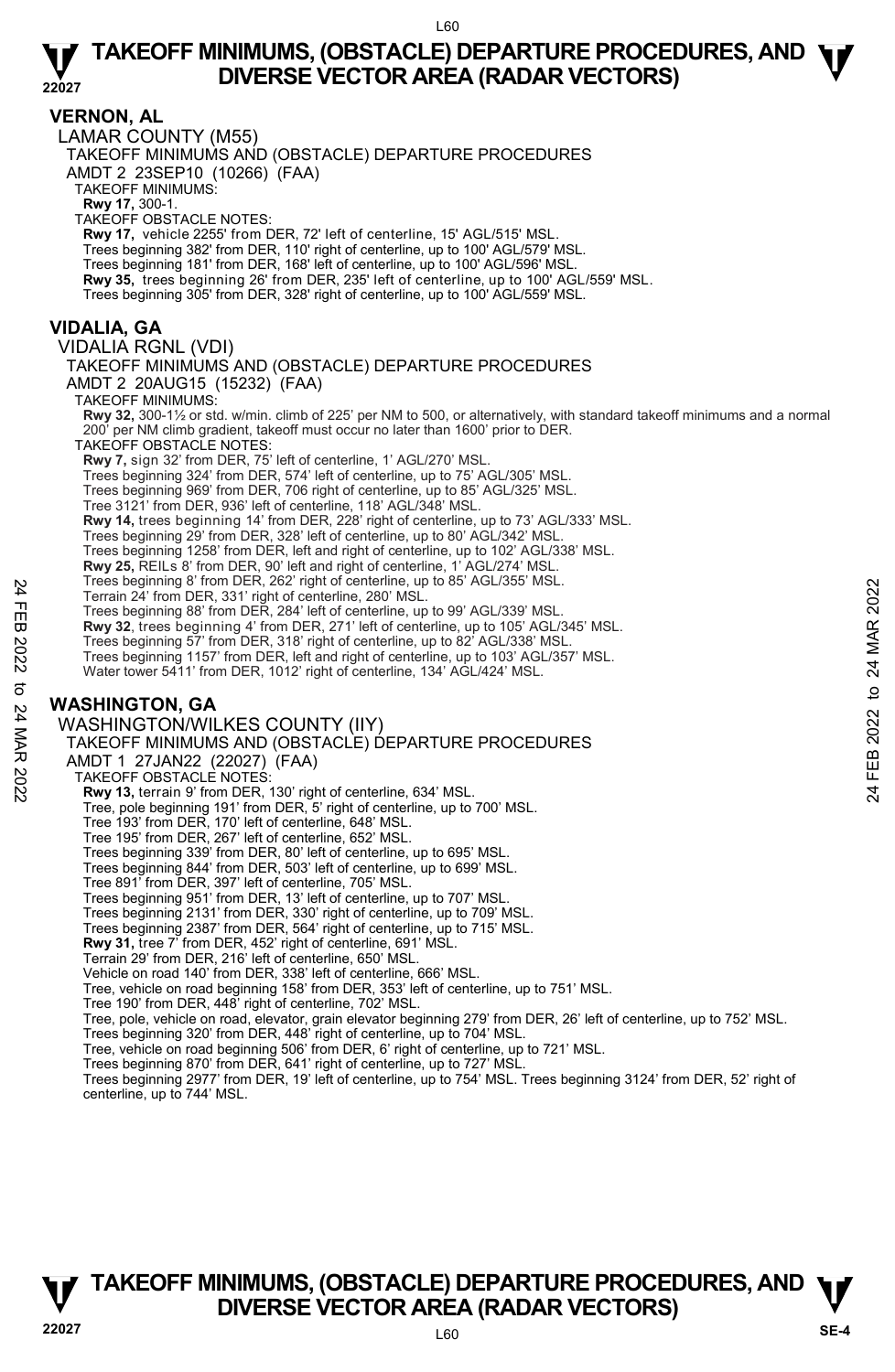#### **WAYCROSS, GA**

WAYCROSS-WARE COUNTY (AYS) TAKEOFF MINIMUMS AND (OBSTACLE) DEPARTURE PROCEDURES AMDT 2 04FEB16 (16035) (FAA) TAKEOFF MINIMUMS: **Rwy 19,** 500-3 or std. w/min. climb of 230' per NM to 700. TAKEOFF OBSTACLE NOTES: **Rwy 1,** vehicle on road beginning 66' from DER, 182' right of centerline, up to 15' AGL/147' MSL. Poles and trees beginning 934' from DER, 698' right of centerline, up to 100' AGL/253' MSL. Gen util 13' from DER, 153' left of centerline, 1' AGL/141' MSL. Trees beginning 1964' from DER, 860' left of centerline, up to 100' AGL/242' MSL. **Rwy 5,** trees beginning 21' from DER, 63' right of centerline, up to 31' AGL/141' MSL. Trees beginning 785' from DER, 8' right of centerline, up to 100' AGL/217' MSL. Trees beginning 10' from DER, 282' left of centerline up to 100' AGL/185' MSL. Trees beginning 701' from DER, 2' left of centerline, up to 100' AGL/232' MSL. **Rwy 13,** trees beginning 11' from DER, 5' right of centerline, up to 100' AGL/250' MSL.<br>Trees and poles beginning 658' from DER, 3' left of centerline, up to 100' AGL/237' MSL. Catenary 2559' from DER, 886' left of centerline, 78' AGL/216' MSL. **Rwy 19,** tower 2.5 NM from DER, 1012' right of centerline, 417' AGL/557' MSL. Vehicle on road beginning 115' from DER, 226 right of centerline up to 15' AGL/147' MSL. Trees and poles beginning 9' from DER, 47' right of centerline, up to 100' AGL/238' MSL. Poles and trees beginning 1092' from DER, 2' left of centerline, up to 100' AGL/233' MSL. **Rwy 23,** trees beginning 69' from DER, right and left of centerline, up to 100' AGL/249' MSL. **Rwy 31,** tower 55' from DER, 255' left of centerline, 48' AGL/187' MSL. Vehicle on road beginning 110' from DER, 364' left of centerline, up to 15' AGL/155' MSL. Trees beginning 1741' from DER, 791' left of centerline, up to 100' AGL/216' MSL. Trees beginning 2852' from DER, 216' right of centerline, up to 100' AGL/254' MSL. **WAYNESBORO, GA**  BURKE COUNTY (BXG) TAKEOFF MINIMUMS AND (OBSTACLE) DEPARTURE PROCEDURES

# ORIG 30AUG07 (07242) (FAA) TAKEOFF OBSTACLE NOTES:

**Rwy 8,** trees beginning 485' from DER, 129' left of centerline, up to 100' AGL/440' MSL. Trees beginning 2228' from DER, 82' right of centerline, up to 100' AGL/409' MSL. **Rwy 26,** trees beginning 3053' from DER, 800' left of centerline, up to 100' AGL/ 439' MSL. Trees beginning 3843' from DER, 416' right of centerline, up to 100' AGL/429' MSL. TAKEOFF MINIMUMS AND (OBSTACLE) DEPARTURE PROCEDURES<br>
TAKEOFF MINIMUMS AND (OBSTACLE) DEPARTURE PROCEDURES<br>
TAKEOFF MINIMUMS AND (OBSTACLE) DEPARTURE PROCEDURES<br>
22 Trees beginning 485' from DER, 129' left of centerline,

## **WETUMPKA, AL**

WETUMPKA MUNI (08A)

TAKEOFF MINIMUMS AND (OBSTACLE) DEPARTURE PROCEDURES

ORIG 03JUN10 (10154) (FAA)

TAKEOFF MINIMUMS:

**Rwys 18, 36,** NA-Environmental.

**Rwy 27,** 500-3 with minimum climb of 220' per NM to 800 or standard with minimum climb of 450' per NM to 600 or 1000-<br>2½ for climb in visual conditions.

DEPARTURE PROCEDURE:

**Rwy 27,** for climb in visual conditions cross Wetumpka Muni airport at or above 1000 before proceeding on course. TAKEOFF OBSTACLE NOTES:

**Rwy 9,** vehicle on roadway 471' from DER, 591' left of centerline, up to 15' AGL/214' MSL.

Trees beginning 540' from DER, left and right of centerline, up to 100' AGL/299' MSL.

**Rwy 27,** building 453' from DER, 434' right of centerline, 25' AGL/224' MSL.

Vehicles on roadway 617' from DER, left and right of centerline, up to 15' AGL/214' MSL.

Trees beginning 1314' from DER, 50' right of centerline, up to 100' AGL/309' MSL.

Power lines beginning 2243' from DER, left and right of centerline, up to 88' AGL/322' MSL. Trees beginning 3454' from DER, left and right of centerline, up to 100' AGL/409' MSL.

Rising terrain and trees beginning 1.7 miles from DER, left and right of centerline, up to 200' AGL/639' MSL.